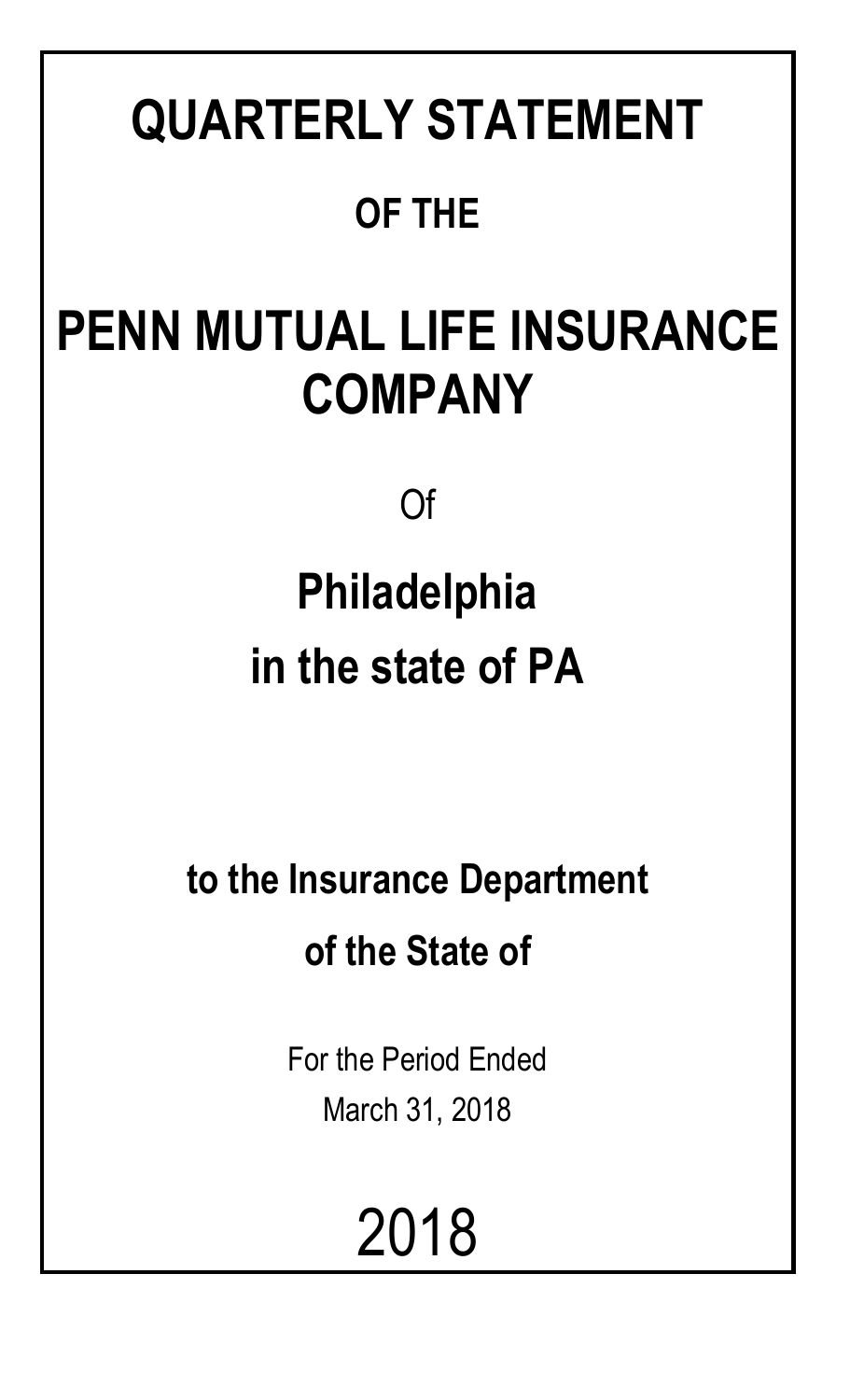# **QUARTERLY STATEMENT**

As of March 31, 2018 of the Condition and Affairs of the

# PENN MUTUAL LIFE INSURANCE COMPANY

| NAIC Group Code850, 850<br>(Current Period) (Prior Period)           | NAIC Company Code 67644                                                                           |                                                                                                                    | Employer's ID Number 23-0952300                                                                           |  |
|----------------------------------------------------------------------|---------------------------------------------------------------------------------------------------|--------------------------------------------------------------------------------------------------------------------|-----------------------------------------------------------------------------------------------------------|--|
| Organized under the Laws of PA                                       |                                                                                                   | State of Domicile or Port of Entry PA                                                                              | Country of Domicile<br>US                                                                                 |  |
| Incorporated/Organized February 24, 1847                             |                                                                                                   | Commenced Business May 25, 1847                                                                                    |                                                                                                           |  |
| <b>Statutory Home Office</b>                                         | (Street and Number)                                                                               | The Penn Mutual Life Insurance Company  Philadelphia  PA  US  19172<br>(City or Town, State, Country and Zip Code) |                                                                                                           |  |
| Main Administrative Office                                           | 600 Dresher Road  Horsham  PA  US  19044<br>(Street and Number)                                   | (City or Town, State, Country and Zip Code)                                                                        | 215-956-8000<br>(Area Code) (Telephone Number)                                                            |  |
| <b>Mail Address</b>                                                  | (Street and Number or P. O. Box)                                                                  | The Penn Mutual Life Insurance Company  Philadelphia  PA  US  19172<br>(City or Town, State, Country and Zip Code) |                                                                                                           |  |
| Primary Location of Books and Records                                | 600 Dresher Road  Horsham  PA  US  19044<br>(Street and Number)                                   | (City or Town, State, Country and Zip Code)                                                                        | 215-956-8000<br>(Area Code) (Telephone Number)                                                            |  |
| Internet Web Site Address                                            |                                                                                                   |                                                                                                                    |                                                                                                           |  |
| <b>Statutory Statement Contact</b>                                   | Bethanne Doyle Adamsky<br>(Name)                                                                  |                                                                                                                    | 215-956-8120<br>(Area Code) (Telephone Number) (Extension)                                                |  |
|                                                                      | (E-Mail Address)                                                                                  | adamsky.bethanne@pennmutual.com                                                                                    |                                                                                                           |  |
|                                                                      | <b>OFFICERS</b>                                                                                   |                                                                                                                    |                                                                                                           |  |
| <b>Name</b>                                                          | <b>Title</b>                                                                                      | <b>Name</b>                                                                                                        | <b>Title</b>                                                                                              |  |
| 1. Eileen Claire McDonnell                                           | Chairman & Chief Executive Officer                                                                | 2. Susan Twine Deakins                                                                                             | Executive VP, Chief Financial                                                                             |  |
| 3. Franklin Luther Best Jr.                                          | VP, General Counsel, Insurance<br>Operations, and Corporate<br>Secretary                          | 4. David Michael O'Malley                                                                                          | Officer and Treasurer<br>President & Chief Operating Officer                                              |  |
|                                                                      | <b>OTHER</b>                                                                                      |                                                                                                                    |                                                                                                           |  |
| Thomas Henry Harris                                                  | Executive VP, Chief Distribution<br>Officer                                                       | Kevin Terance Reynolds                                                                                             | Senior VP, Human Resources and                                                                            |  |
| Nina Marie Mulrooney<br>Raymond Gerard Caucci                        | Senior VP, General Auditor<br>Senior VP, Product Management,<br>Underwriting and Advanced Markets | Jay T Lewellen<br>Gregory Joseph Driscoll                                                                          | Chief Legal Officer<br>VP & Chief Actuary<br>Senior VP, Service Operations &<br>Chief Information Officer |  |
|                                                                      | <b>DIRECTORS OR TRUSTEES</b>                                                                      |                                                                                                                    |                                                                                                           |  |
| Joan Pauline Carter<br>Anthony M Santomero<br>Helen Pomerantz Pudlin | Robert Eugene Chappell<br><b>Edmond Felix Notebaert</b><br>Susan Doenges Waring                   | William Roland Cook<br>Robert Henry Rock<br>James Stephen Hunt                                                     | Charisse Ranielle Lillie<br>Eileen Claire McDonnell<br>David Michael O'Malley                             |  |

State of ........ Pennsylvania County of..... Montgomery

The officers of this reporting entity being duly swom, each depose and say that they are the described officers of said reporting entity, and that on the reporting period stated above, all of the herein described assets were the absolute property of the said reporting entity, free and clear from any liens or claims thereon, except as herein stated, and that this statement, together with related exhibits, schedules and explanations therein contained, annexed or referred to, is a full and true statement of all the assets and liabilities and of the condition and affairs of the said reporting entity as of the reporting period stated above, and of its income and deductions therefrom for the period ended, and have been completed in accordance with the NAIC Annual Statement Instructions and Accounting Practices and Procedures manual except to the extent that: (1) state law may differ, or, (2) that state rules or regulations require differences in reporting not related to accounting practices and procedures, according to the best of their information, knowledge and belief, respectively. Furthermore, the scope of this attestation by the described officers also includes the related corresponding electronic filing with the NAIC, when required, that is an exact copy (except for formatting differences due to electronic filing) of the enclosed statement. The electronic filing may be requested by various regulators in lieu of or in addition to the enclosed statement.

| (Signature)                                                                                                                                                                                                                                                                               | (Signature)                                                                                                                  | (Signature)                                                           |
|-------------------------------------------------------------------------------------------------------------------------------------------------------------------------------------------------------------------------------------------------------------------------------------------|------------------------------------------------------------------------------------------------------------------------------|-----------------------------------------------------------------------|
| Eileen Claire McDonnell                                                                                                                                                                                                                                                                   | <b>Susan Twine Deakins</b>                                                                                                   | Franklin Luther Best Jr.                                              |
| 1. (Printed Name)                                                                                                                                                                                                                                                                         | 2. (Printed Name)                                                                                                            | 3. (Printed Name)                                                     |
| Chairman & Chief Executive Officer                                                                                                                                                                                                                                                        | Executive VP, Chief Financial Officer and Treasurer                                                                          | VP, General Counsel, Insurance Operations, and<br>Corporate Secretary |
| (Title)                                                                                                                                                                                                                                                                                   | (Title)                                                                                                                      | (Title)                                                               |
| Subscribed and swom to before me<br>This<br>day of<br>nn<br>Commonwealth of Perinsylvalua - Netary Sea<br>Marianne C. Bechtel, Notary Public<br>Montgomery County<br>My commission expires December 26, 2021<br>Commission number 1008805<br>Member, Pennsylvania Association of Notaries | a. Is this an original filing?<br>b. If no:<br>1. State the amendment number<br>2. Date filed<br>3. Number of pages attached | Yes $[X]$<br>No [                                                     |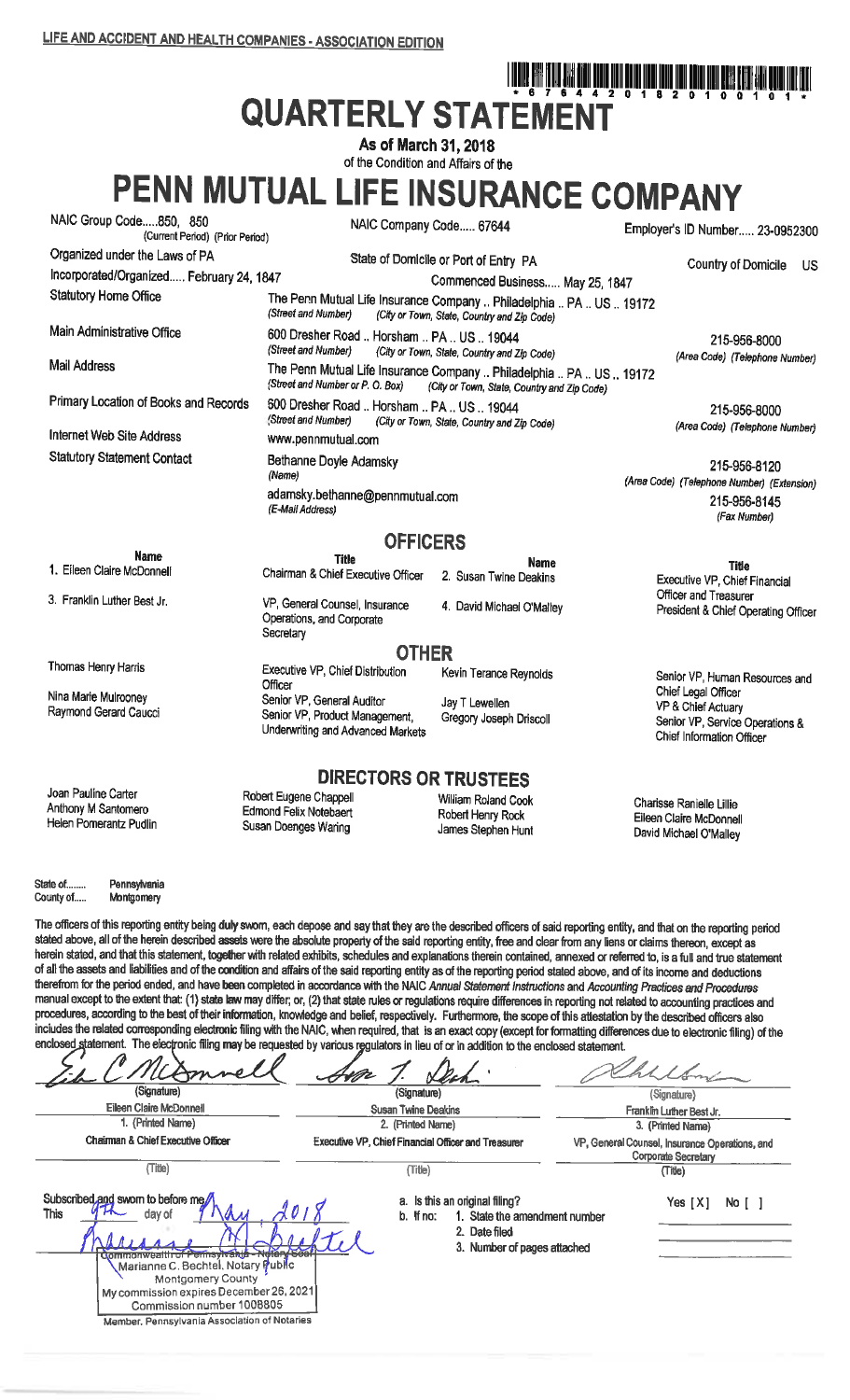|      |                                                                               | <b>AUULIU</b>               |                               |                                                    |                                                         |
|------|-------------------------------------------------------------------------------|-----------------------------|-------------------------------|----------------------------------------------------|---------------------------------------------------------|
|      |                                                                               |                             | <b>Current Statement Date</b> | 3                                                  | 4                                                       |
|      |                                                                               | Assets                      | Nonadmitted<br>Assets         | Net Admitted<br>Assets<br>$(Cols. 1 - 2)$          | December 31<br>Prior Year Net<br><b>Admitted Assets</b> |
|      |                                                                               |                             |                               |                                                    |                                                         |
| 1.   |                                                                               | 0.05,404,693                |                               | 9,605,404,693                                      | 9.209.553.958                                           |
| 2.   | Stocks:                                                                       |                             |                               |                                                    |                                                         |
|      | 2.1                                                                           |                             |                               |                                                    |                                                         |
|      | 2.2                                                                           |                             |                               |                                                    |                                                         |
| 3.   | Mortgage loans on real estate:                                                |                             |                               |                                                    |                                                         |
|      | 3.1                                                                           |                             |                               |                                                    |                                                         |
|      | 3.2                                                                           |                             |                               |                                                    |                                                         |
| 4.   | Real estate:                                                                  |                             |                               |                                                    |                                                         |
|      | Properties occupied by the company (less \$0<br>4.1                           |                             |                               |                                                    |                                                         |
|      | Properties held for the production of income (less \$0<br>4.2                 |                             |                               |                                                    |                                                         |
|      |                                                                               |                             |                               |                                                    |                                                         |
|      | 4.3                                                                           |                             |                               |                                                    |                                                         |
| 5.   | Cash (\$23,330,546), cash equivalents (\$76,118,232)                          |                             |                               |                                                    |                                                         |
|      |                                                                               |                             |                               |                                                    |                                                         |
| 6.   |                                                                               |                             |                               |                                                    |                                                         |
|      |                                                                               |                             |                               |                                                    |                                                         |
| 7.   |                                                                               |                             |                               |                                                    |                                                         |
| 8.   |                                                                               |                             |                               | 13,214,335   1,122,038,608   1,080,429,207         |                                                         |
| 9.   |                                                                               |                             |                               |                                                    |                                                         |
| 10.  |                                                                               |                             |                               |                                                    |                                                         |
| 11.  |                                                                               |                             |                               |                                                    |                                                         |
| 12.  |                                                                               |                             |                               |                                                    |                                                         |
| 13.  |                                                                               |                             |                               |                                                    |                                                         |
| 14.  |                                                                               |                             |                               |                                                    |                                                         |
| 15.  | Premiums and considerations:                                                  |                             |                               |                                                    |                                                         |
|      |                                                                               |                             |                               |                                                    |                                                         |
|      | 15.2 Deferred premiums, agents' balances and installments booked but deferred |                             |                               |                                                    |                                                         |
|      | and not vet due (including \$ 0 earned but unbilled premiums).                | 76 448 811                  |                               | 76.448.811                                         | 79 414 647                                              |
|      | 15.3 Accrued retrospective premiums (\$0) and contracts subject to            |                             |                               |                                                    |                                                         |
|      |                                                                               |                             |                               |                                                    |                                                         |
|      | 16. Reinsurance:                                                              |                             |                               |                                                    |                                                         |
|      |                                                                               |                             |                               |                                                    |                                                         |
|      |                                                                               |                             |                               |                                                    |                                                         |
|      |                                                                               |                             |                               |                                                    |                                                         |
| 17.  |                                                                               |                             |                               |                                                    |                                                         |
| 18.1 |                                                                               |                             |                               |                                                    |                                                         |
| 18.2 |                                                                               |                             |                               | 52,876,350 205,648,453                             | 218,067,567                                             |
|      |                                                                               |                             |                               |                                                    | 1,115,451                                               |
| 19.  |                                                                               |                             |                               |                                                    |                                                         |
| 20.  |                                                                               |                             |                               |                                                    |                                                         |
| 21.  |                                                                               |                             |                               |                                                    |                                                         |
| 22.  |                                                                               |                             |                               |                                                    |                                                         |
| 23.  |                                                                               |                             |                               |                                                    |                                                         |
| 24.  |                                                                               |                             |                               |                                                    |                                                         |
| 25.  |                                                                               |                             |                               | 50,432,806 436,838,355 381,095,619                 |                                                         |
| 26.  | Total assets excluding Separate Accounts, Segregated Accounts and Protected   |                             |                               |                                                    |                                                         |
| 27.  |                                                                               |                             |                               | ,………………………………!…………7,910,681,927 │…………8,029,574,674 |                                                         |
| 28.  |                                                                               |                             |                               |                                                    |                                                         |
|      |                                                                               | <b>DETAILS OF WRITE-INS</b> |                               |                                                    |                                                         |
|      |                                                                               |                             |                               |                                                    |                                                         |
|      |                                                                               |                             |                               |                                                    |                                                         |
|      |                                                                               |                             |                               |                                                    |                                                         |
|      |                                                                               |                             |                               |                                                    |                                                         |
|      |                                                                               |                             |                               |                                                    |                                                         |
|      |                                                                               |                             |                               |                                                    |                                                         |

.222,467,866

 $...5,325,370$ 

189,734,363

.69,743,562

.487,271,161

.50,432,806

.50,432,806

.222,467,866

.5,325,370

189,734,363

.19,310,756

436,838,355

.221,652,433

.93,466,184

.44,943,609

.21,033,394

.381,095,619

2501. Executive Benefit Plan.

2502. Collateral for Interest Rate Swaps/Futures..

2598. Summary of remaining write-ins for Line 25 from overflow page.

2599. Totals (Lines 2501 thru 2503 plus 2598) (Line 25 above).

2503. Collateral for Derivative Receivable...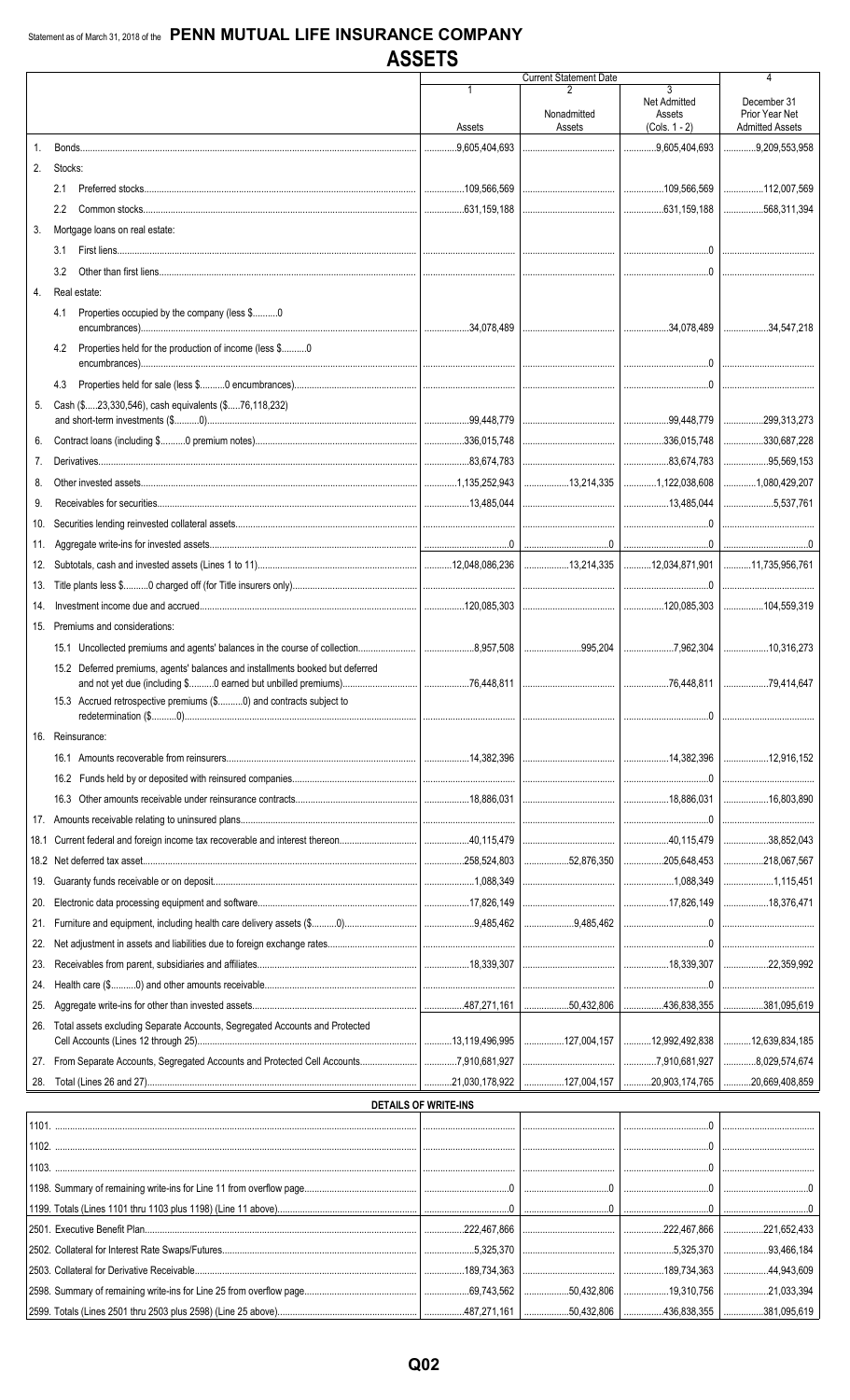# Statement as of March 31, 2018 of the PENN MUTUAL LIFE INSURANCE COMPANY LIABILITIES, SURPLUS AND OTHER FUNDS

|              |                                                                                                                              | $\mathbf{1}$<br>Current<br><b>Statement Date</b> | $\overline{2}$<br>December 31<br>Prior Year |
|--------------|------------------------------------------------------------------------------------------------------------------------------|--------------------------------------------------|---------------------------------------------|
| 1.           | Aggregate reserve for life contracts \$8, 169, 491, 274 less \$0                                                             | 8,169,491,274                                    | $\ldots$ 8,028,756,960                      |
| 2.           |                                                                                                                              |                                                  |                                             |
| 3.           |                                                                                                                              | 1,093,908,279                                    | 846.335.561                                 |
| 4.           | Contract claims:<br>4.1                                                                                                      | 48,052,530                                       | 51,430,900                                  |
|              | 4.2                                                                                                                          |                                                  |                                             |
| 5.           |                                                                                                                              |                                                  | 21,399,461                                  |
| 6.           | Provision for policyholders' dividends and coupons payable in following calendar year - estimated amounts:<br>6.1            |                                                  |                                             |
|              | 6.2                                                                                                                          |                                                  |                                             |
|              | 6.3                                                                                                                          |                                                  |                                             |
| 7.<br>8.     | Premiums and annuity considerations for life and accident and health contracts received in advance                           |                                                  |                                             |
|              |                                                                                                                              |                                                  |                                             |
| 9.           | Contract liabilities not included elsewhere:                                                                                 |                                                  |                                             |
|              | 9.1<br>Provision for experience rating refunds, including the liability of \$ O accident and health experience rating<br>9.2 |                                                  |                                             |
|              |                                                                                                                              |                                                  |                                             |
|              | 9.3                                                                                                                          |                                                  |                                             |
| 10.          | 9.4<br>Commissions to agents due or accrued - life and annuity contracts \$0, accident and health \$0                        |                                                  |                                             |
|              |                                                                                                                              |                                                  |                                             |
| 11.          |                                                                                                                              |                                                  |                                             |
| 12.<br>13.   | Transfers to Separate Accounts due or accrued (net) (including \$(133,188,308) accrued for expense                           |                                                  |                                             |
|              |                                                                                                                              |                                                  |                                             |
| 14.          |                                                                                                                              |                                                  |                                             |
| 15.1<br>15.2 |                                                                                                                              |                                                  |                                             |
| 16.          |                                                                                                                              |                                                  |                                             |
| 17.          |                                                                                                                              |                                                  |                                             |
| 18.<br>19.   |                                                                                                                              |                                                  |                                             |
| 20.          |                                                                                                                              |                                                  |                                             |
| 21.          |                                                                                                                              |                                                  |                                             |
| 22.<br>23.   |                                                                                                                              |                                                  |                                             |
| 24.          | Miscellaneous liabilities:                                                                                                   |                                                  |                                             |
|              |                                                                                                                              |                                                  |                                             |
|              |                                                                                                                              |                                                  |                                             |
|              |                                                                                                                              |                                                  |                                             |
|              |                                                                                                                              |                                                  |                                             |
|              |                                                                                                                              |                                                  | 849,354,404                                 |
|              |                                                                                                                              |                                                  | 333,901,238                                 |
|              |                                                                                                                              |                                                  | 2,037,353                                   |
|              |                                                                                                                              |                                                  |                                             |
| 25.          |                                                                                                                              |                                                  |                                             |
| 26.<br>27.   |                                                                                                                              |                                                  | 10,942,434,049<br>$\ldots$ 8,029,574,674    |
| 28.          |                                                                                                                              |                                                  | 18,972,008,723                              |
| 29.<br>30.   |                                                                                                                              |                                                  |                                             |
| 31.          |                                                                                                                              |                                                  |                                             |
| 32.          |                                                                                                                              |                                                  |                                             |
| 33.<br>34.   |                                                                                                                              |                                                  |                                             |
| 35.          |                                                                                                                              |                                                  |                                             |
| 36.          | Less treasury stock, at cost:                                                                                                |                                                  |                                             |
|              |                                                                                                                              |                                                  |                                             |
| 37.          |                                                                                                                              |                                                  |                                             |
| 38.<br>39.   |                                                                                                                              |                                                  | 20,669,408,859                              |
|              | <b>DETAILS OF WRITE-INS</b>                                                                                                  |                                                  |                                             |
|              |                                                                                                                              |                                                  |                                             |
|              |                                                                                                                              | 790,608                                          |                                             |
|              |                                                                                                                              |                                                  |                                             |
|              |                                                                                                                              |                                                  |                                             |
|              |                                                                                                                              |                                                  |                                             |
|              |                                                                                                                              |                                                  |                                             |
|              |                                                                                                                              |                                                  |                                             |
|              |                                                                                                                              |                                                  |                                             |
|              |                                                                                                                              |                                                  |                                             |
|              |                                                                                                                              |                                                  |                                             |
|              |                                                                                                                              |                                                  |                                             |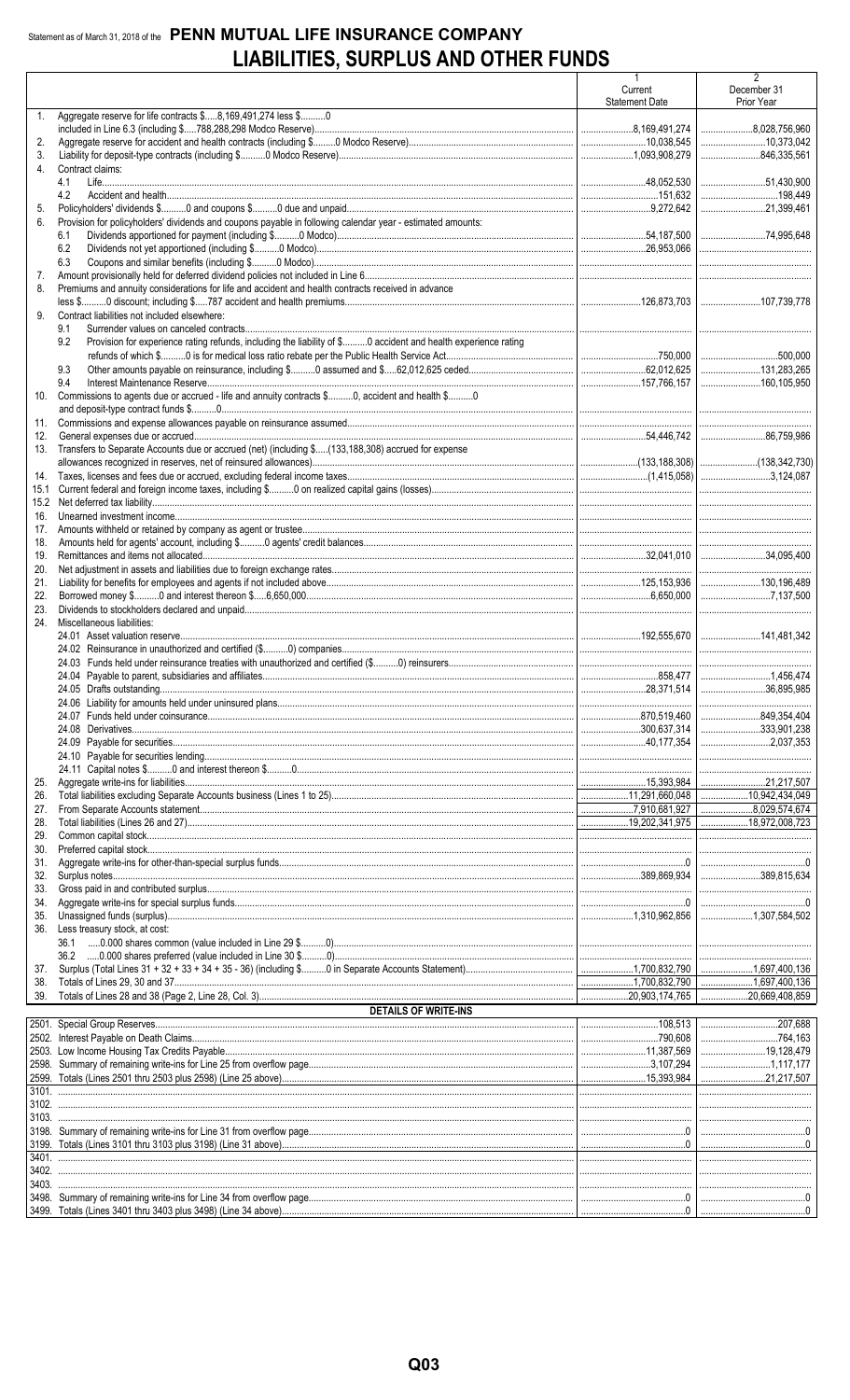# **SUMMARY OF OPERATIONS**

|    |                                                                                                                                  | 1<br>Current        | 2<br>Prior                                                            | 3<br>Prior Year Ended               |
|----|----------------------------------------------------------------------------------------------------------------------------------|---------------------|-----------------------------------------------------------------------|-------------------------------------|
|    |                                                                                                                                  | Year to Date        | Year to Date                                                          | December 31                         |
| 1. |                                                                                                                                  | 225,158,208         | 242,858,157<br>1,498,264                                              | 821,804,289<br>8,794,426            |
|    |                                                                                                                                  | 134,327,144         | 127,179,047                                                           | 565,282,941                         |
| 4. |                                                                                                                                  |                     | 873,441                                                               |                                     |
| 5. |                                                                                                                                  |                     |                                                                       |                                     |
| 6. |                                                                                                                                  |                     | 37,639,029<br>67,338,346<br>.                                         | 159,533,228<br>$\ldots$ 302,237,212 |
|    | 8. Miscellaneous Income:                                                                                                         |                     |                                                                       |                                     |
|    | 8.1 Income from fees associated with investment management, administration and contract guarantees                               |                     |                                                                       |                                     |
|    |                                                                                                                                  | 53,204,199          | 50,410,509                                                            | 204,391,328                         |
|    |                                                                                                                                  | 286,635             |                                                                       | 1,468,362                           |
|    |                                                                                                                                  | 342,567             | $\ldots$ 2,330,292                                                    | 9,154,488<br>2,060,521,306          |
|    |                                                                                                                                  |                     | 42,026,463                                                            | 173,390,185                         |
|    |                                                                                                                                  |                     |                                                                       |                                     |
|    |                                                                                                                                  |                     | 201,984,336                                                           | $\ldots$ 824,127,342                |
|    |                                                                                                                                  |                     | 1.106.261                                                             | 4,321,946                           |
|    |                                                                                                                                  |                     | $\ldots$ 34,609,839   150,384,191                                     |                                     |
|    |                                                                                                                                  |                     |                                                                       |                                     |
|    |                                                                                                                                  |                     |                                                                       |                                     |
|    |                                                                                                                                  |                     | $\ldots$ 2,876,223<br>$\ldots$ 117,337,198   408,266,007              | 9,537,632                           |
|    |                                                                                                                                  |                     | $\dots$ 385,792,499   $\dots$ 1,516,350,028                           |                                     |
|    |                                                                                                                                  |                     | 36,346,071                                                            | 146,627,558                         |
|    |                                                                                                                                  |                     |                                                                       |                                     |
|    |                                                                                                                                  |                     | 58,138,521                                                            | 260.779.065                         |
|    |                                                                                                                                  |                     |                                                                       |                                     |
|    |                                                                                                                                  |                     |                                                                       | $\ldots$ (200,019,451)              |
|    |                                                                                                                                  |                     |                                                                       | $\ldots$ 254,451,202                |
|    |                                                                                                                                  |                     | 506,658,396                                                           | $\ldots$ 2,024,031,804              |
|    |                                                                                                                                  |                     | $\ldots$ 23,668,208                                                   | 36,489,502                          |
|    |                                                                                                                                  |                     | 16,480,719                                                            | $$ 96,924,072                       |
|    | 31, Net gain from operations after dividends to policyholders and before federal income taxes (Line 29 minus Line 30) 13,185,692 |                     | 7,187,489                                                             | (60, 434, 570)<br>.                 |
|    | 33. Net gain from operations after dividends to policyholders and federal income taxes and before realized                       |                     |                                                                       |                                     |
|    |                                                                                                                                  |                     |                                                                       |                                     |
|    | 34. Net realized capital gains (losses) (excluding gains (losses) transferred to the IMR) less capital gains                     |                     |                                                                       |                                     |
|    |                                                                                                                                  | $\ldots$ 25.988.036 |                                                                       | (67,900,886)                        |
|    |                                                                                                                                  |                     | $\overline{\ldots}$ (30,938,696)                                      | $\ldots$ (40,487,529)               |
|    | <b>CAPITAL AND SURPLUS ACCOUNT</b>                                                                                               |                     |                                                                       |                                     |
|    |                                                                                                                                  |                     | $\ldots$ 1,740,616,030   1,740,616,030<br>(30,938,696)   (40,487,529) |                                     |
|    |                                                                                                                                  |                     |                                                                       |                                     |
|    |                                                                                                                                  |                     |                                                                       |                                     |
|    |                                                                                                                                  |                     |                                                                       |                                     |
|    |                                                                                                                                  |                     |                                                                       |                                     |
|    |                                                                                                                                  |                     |                                                                       |                                     |
|    |                                                                                                                                  |                     |                                                                       |                                     |
|    |                                                                                                                                  |                     |                                                                       |                                     |
|    |                                                                                                                                  |                     |                                                                       |                                     |
|    |                                                                                                                                  |                     |                                                                       |                                     |
|    |                                                                                                                                  |                     |                                                                       |                                     |
|    | 50. Capital changes:                                                                                                             |                     |                                                                       |                                     |
|    |                                                                                                                                  |                     |                                                                       |                                     |
|    |                                                                                                                                  |                     |                                                                       |                                     |
|    | 51. Surplus adjustment:                                                                                                          |                     |                                                                       |                                     |
|    |                                                                                                                                  |                     |                                                                       |                                     |
|    |                                                                                                                                  |                     |                                                                       |                                     |
|    |                                                                                                                                  |                     |                                                                       |                                     |
|    |                                                                                                                                  |                     |                                                                       |                                     |
|    |                                                                                                                                  |                     |                                                                       |                                     |
|    |                                                                                                                                  |                     |                                                                       |                                     |
|    |                                                                                                                                  |                     |                                                                       |                                     |
|    | <b>DETAILS OF WRITE-INS</b>                                                                                                      |                     |                                                                       |                                     |
|    | 08.301.                                                                                                                          |                     |                                                                       |                                     |
|    | 08.302.                                                                                                                          |                     |                                                                       |                                     |
|    | 08.303.                                                                                                                          |                     |                                                                       |                                     |
|    | 08.398.<br>08.399.                                                                                                               |                     |                                                                       |                                     |
|    | 2701.                                                                                                                            |                     |                                                                       |                                     |
|    | 2702.                                                                                                                            |                     |                                                                       |                                     |
|    | 2703.                                                                                                                            |                     |                                                                       |                                     |
|    | 2798.<br>2799.                                                                                                                   |                     |                                                                       |                                     |
|    | 5301.                                                                                                                            |                     |                                                                       |                                     |
|    | 5302.                                                                                                                            |                     |                                                                       |                                     |
|    | 5303.                                                                                                                            |                     |                                                                       |                                     |
|    | 5398.                                                                                                                            |                     |                                                                       |                                     |
|    | 5399.                                                                                                                            |                     |                                                                       |                                     |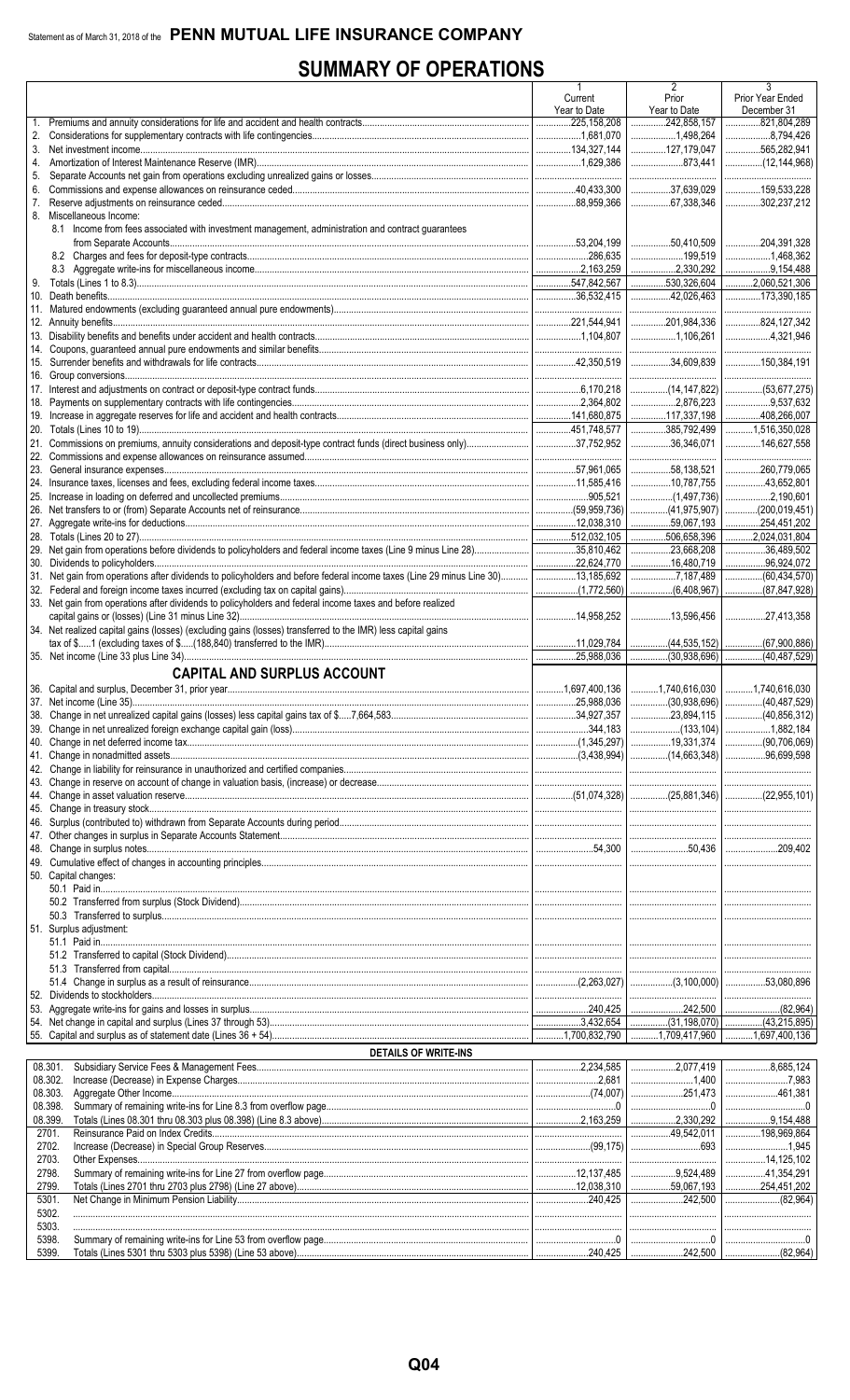|         |                                                                                                                        | $\mathbf{1}$                   | $\overline{2}$                                | $\overline{3}$                      |
|---------|------------------------------------------------------------------------------------------------------------------------|--------------------------------|-----------------------------------------------|-------------------------------------|
|         |                                                                                                                        | <b>Current Year</b><br>to Date | Prior Year<br>To Date                         | Prior Year Ended                    |
|         | <b>CASH FROM OPERATIONS</b>                                                                                            |                                |                                               | December 31                         |
| $1_{-}$ |                                                                                                                        | 369,686,666                    |                                               |                                     |
| 2.      |                                                                                                                        | 126,814,542                    | 136,228,825                                   | $\ldots$ 624,375,161                |
| 3.      |                                                                                                                        |                                |                                               |                                     |
| 4.      |                                                                                                                        |                                | $\dots$ 548,213,312 2,225,636,798             |                                     |
| 5.      |                                                                                                                        |                                | $\ldots$ 331,511,350 1,062,133,022            |                                     |
| 6.      |                                                                                                                        |                                |                                               | $\ldots$ (46,460,638) (218,786,584) |
| 7.      |                                                                                                                        |                                | 183,198,021                                   | 679,537,661                         |
| 8.      |                                                                                                                        |                                |                                               |                                     |
| 9.      |                                                                                                                        |                                |                                               |                                     |
| 10.     |                                                                                                                        |                                |                                               |                                     |
| 11.     |                                                                                                                        |                                |                                               |                                     |
|         | <b>CASH FROM INVESTMENTS</b>                                                                                           |                                |                                               |                                     |
| 12.     | Proceeds from investments sold, matured or repaid:                                                                     |                                |                                               |                                     |
|         |                                                                                                                        |                                |                                               |                                     |
|         |                                                                                                                        |                                |                                               |                                     |
|         |                                                                                                                        |                                |                                               |                                     |
|         | 12.4                                                                                                                   |                                |                                               |                                     |
|         | 12.5                                                                                                                   |                                |                                               |                                     |
|         |                                                                                                                        |                                |                                               |                                     |
|         | 12.6                                                                                                                   |                                |                                               |                                     |
|         | 12.7                                                                                                                   |                                |                                               |                                     |
|         | Cost of investments acquired (long-term only):                                                                         |                                | $\ldots$ 344,196,228 1,496,913,457            |                                     |
| 13.     |                                                                                                                        |                                |                                               |                                     |
|         | 13.1                                                                                                                   |                                |                                               |                                     |
|         |                                                                                                                        |                                |                                               |                                     |
|         |                                                                                                                        |                                |                                               |                                     |
|         |                                                                                                                        |                                |                                               |                                     |
|         | 13.5                                                                                                                   |                                |                                               |                                     |
|         | 13.6                                                                                                                   |                                |                                               |                                     |
|         |                                                                                                                        |                                |                                               |                                     |
| 14.     |                                                                                                                        |                                |                                               |                                     |
| 15.     |                                                                                                                        |                                | (447,537,444)   (759,827,235)   (679,512,277) |                                     |
|         | <b>CASH FROM FINANCING AND MISCELLANEOUS SOURCES</b>                                                                   |                                |                                               |                                     |
| 16.     | Cash provided (applied):                                                                                               |                                |                                               |                                     |
|         |                                                                                                                        |                                |                                               |                                     |
|         |                                                                                                                        |                                |                                               |                                     |
|         |                                                                                                                        |                                |                                               |                                     |
|         | 16.4                                                                                                                   |                                | 601.700.635                                   | 38,349,246                          |
|         | 16.5                                                                                                                   |                                |                                               |                                     |
|         |                                                                                                                        |                                |                                               |                                     |
| 17.     | Net cash from financing and miscellaneous sources (Lines 16.1 through 16.4 minus Line 16.5 plus Line 16.6) 172,877,062 |                                | 625.357.411                                   | 73,161,634<br>.                     |
|         | RECONCILIATION OF CASH, CASH EQUIVALENTS AND SHORT-TERM INVESTMENTS                                                    |                                |                                               |                                     |
| 18.     |                                                                                                                        |                                |                                               |                                     |
| 19.     | Cash, cash equivalents and short-term investments:                                                                     |                                |                                               |                                     |
|         | 19.1                                                                                                                   |                                | $\ldots$ 213,173,359 213,173,359              |                                     |
|         |                                                                                                                        |                                | 154,425,893                                   | 299,313,274                         |
|         | Note: Supplemental disclosures of cash flow information for non-cash transactions:                                     |                                |                                               |                                     |
| 20.0001 |                                                                                                                        |                                |                                               |                                     |
| 20.0002 | 20.0003                                                                                                                |                                |                                               | (209,402)<br>.                      |
| 20.0004 |                                                                                                                        |                                |                                               |                                     |
| 20.0005 |                                                                                                                        |                                |                                               |                                     |
| 20.0007 | 20.0006                                                                                                                |                                |                                               |                                     |
|         | 20.0008                                                                                                                |                                |                                               |                                     |
| 20.0009 | Bond exchange                                                                                                          |                                |                                               | (46.984.804)                        |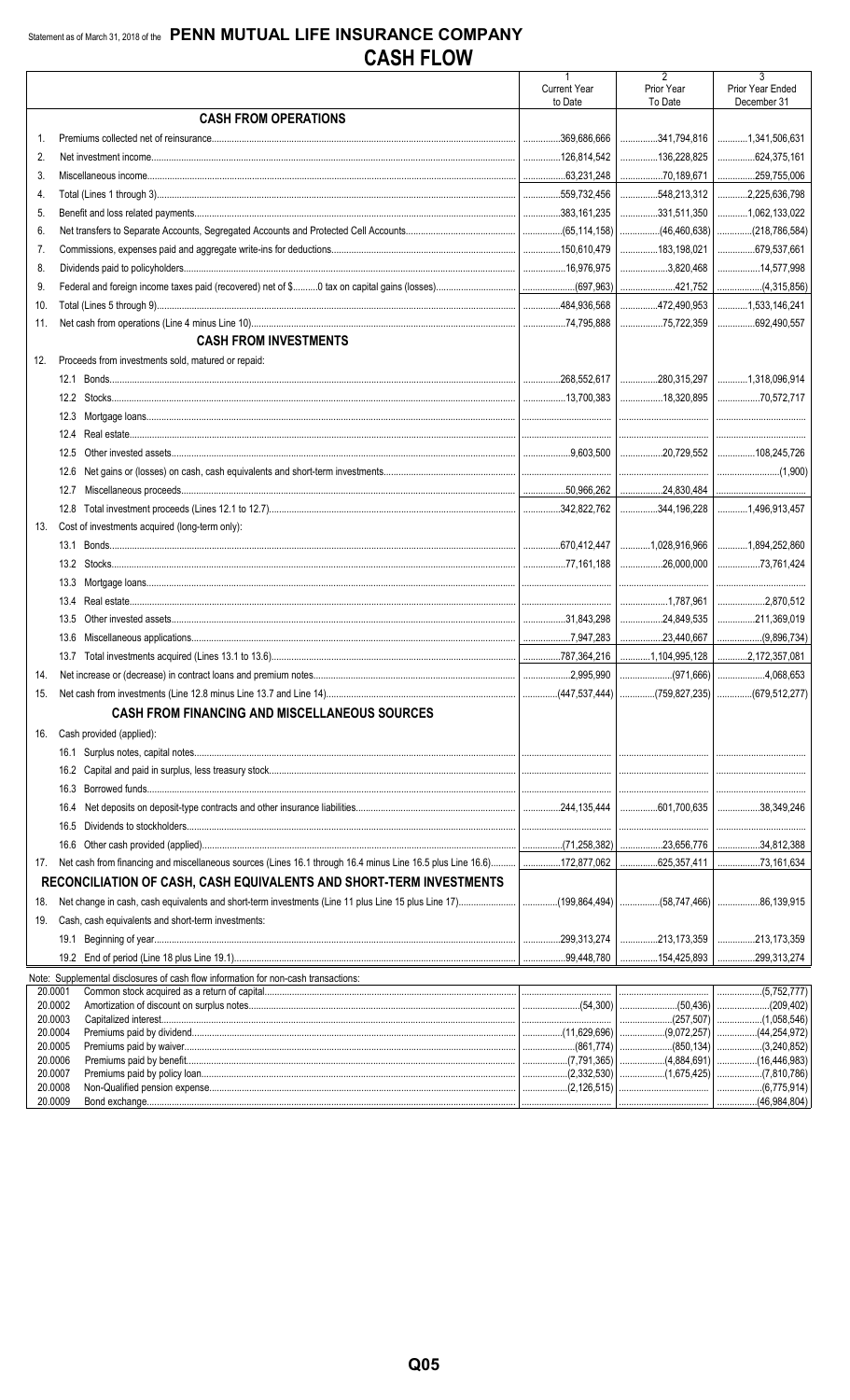# DIRECT PREMIUMS AND DEPOSIT-TYPE CONTRACTS

| <b>Current Year</b><br>Prior Year<br>Prior Year<br>To Date<br>To Date<br>Ended December 31<br>1 <sup>1</sup><br>2.<br>7.<br>8.<br>9.<br>10. |  | $\overline{2}$ | 3 |
|---------------------------------------------------------------------------------------------------------------------------------------------|--|----------------|---|
|                                                                                                                                             |  |                |   |
|                                                                                                                                             |  |                |   |
|                                                                                                                                             |  |                |   |
|                                                                                                                                             |  |                |   |
|                                                                                                                                             |  |                |   |
|                                                                                                                                             |  |                |   |
|                                                                                                                                             |  |                |   |
|                                                                                                                                             |  |                |   |
|                                                                                                                                             |  |                |   |
|                                                                                                                                             |  |                |   |
|                                                                                                                                             |  |                |   |
|                                                                                                                                             |  |                |   |
|                                                                                                                                             |  |                |   |
|                                                                                                                                             |  |                |   |
|                                                                                                                                             |  |                |   |
|                                                                                                                                             |  |                |   |
|                                                                                                                                             |  |                |   |
|                                                                                                                                             |  |                |   |
|                                                                                                                                             |  |                |   |
|                                                                                                                                             |  |                |   |
|                                                                                                                                             |  |                |   |
|                                                                                                                                             |  |                |   |
|                                                                                                                                             |  |                |   |
|                                                                                                                                             |  |                |   |
|                                                                                                                                             |  |                |   |
|                                                                                                                                             |  |                |   |
|                                                                                                                                             |  |                |   |
|                                                                                                                                             |  |                |   |
|                                                                                                                                             |  |                |   |
| 12.                                                                                                                                         |  |                |   |
|                                                                                                                                             |  |                |   |
| │…………………………863,522,753 │………………………1,149,406,031 │………………………1,838,748,860                                                                      |  |                |   |

| <b>DETAILS OF WRITE-INS</b> |   |  |  |  |  |  |  |  |
|-----------------------------|---|--|--|--|--|--|--|--|
|                             |   |  |  |  |  |  |  |  |
|                             |   |  |  |  |  |  |  |  |
|                             |   |  |  |  |  |  |  |  |
|                             |   |  |  |  |  |  |  |  |
|                             |   |  |  |  |  |  |  |  |
|                             | . |  |  |  |  |  |  |  |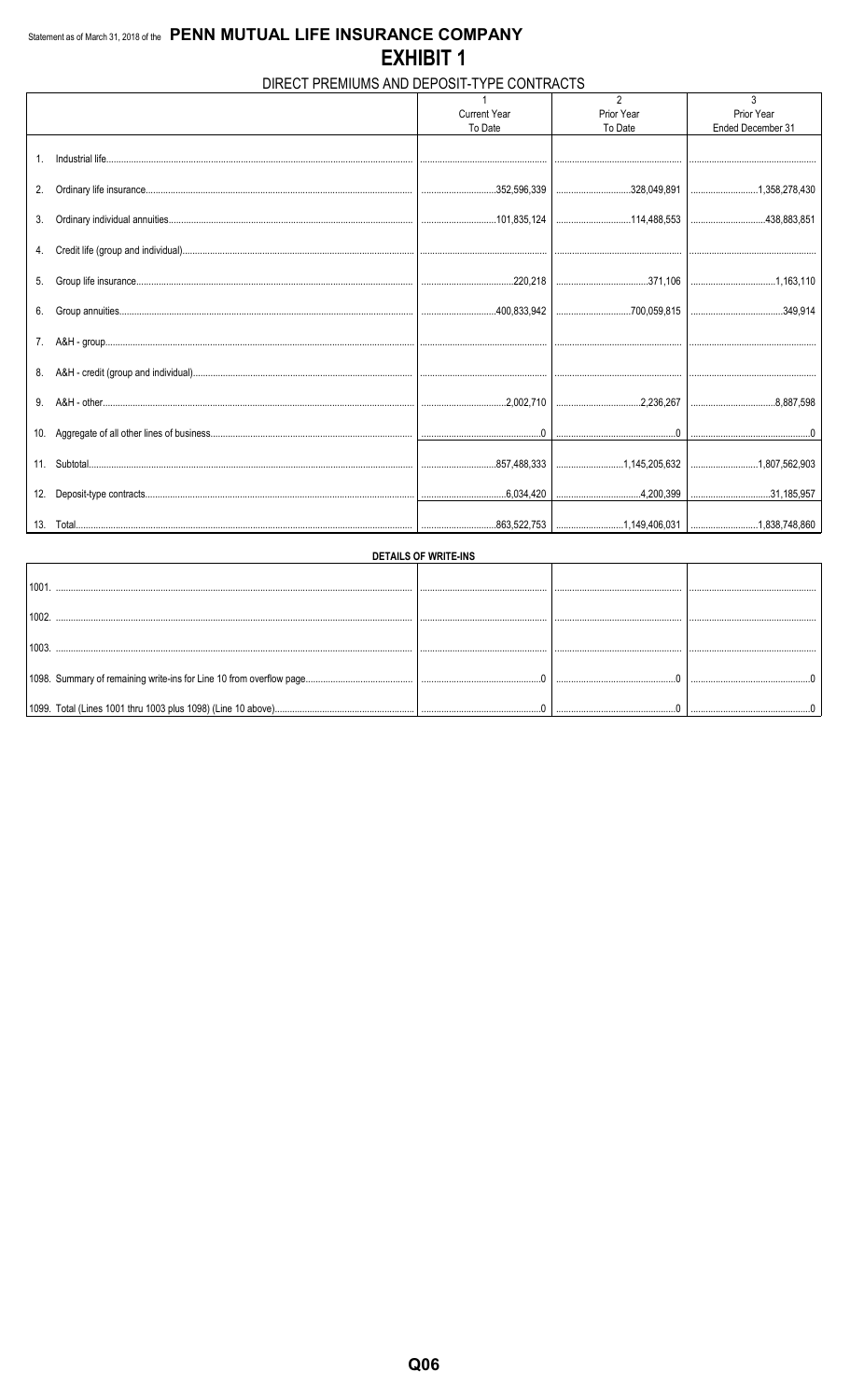### **Note 1 – Summary of Significant Accounting Policies and Going Concern**

#### A. Accounting Practices

The financial statements of The Penn Mutual Life Insurance Company ("the Company") have been prepared in conformity with statutory accounting practices ("SAP") prescribed or permitted by the Insurance Department of the Commonwealth of Pennsylvania. Insurance companies domiciled in Pennsylvania are required to prepare their statutory financial statements in accordance with the National Association of Insurance Commissioners' *Accounting Practices and Procedures* manual, (referred to as NAIC SAP), subject to any deviations prescribed or permitted by the Pennsylvania Insurance Commissioner. The Company employs no permitted practices or significant prescribed practices, which differ from NAIC SAP in the preparation of its financial statements.

A reconciliation of the Company's net income and capital and surplus between NAIC SAP and practices prescribed and permitted by the State of Pennsylvania is shown below:

|     |                                                                                               | SSAP#      | F/S Page   | F/S Line # |     | 2018 Period   |     | 2017           |
|-----|-----------------------------------------------------------------------------------------------|------------|------------|------------|-----|---------------|-----|----------------|
|     | <b>NET INCOME</b>                                                                             |            |            |            |     |               |     |                |
| (1) | PENN MUTUAL LIFE INSURANCE COMPANY Company<br>state basis<br>(Page 4, Line 35, Columns 1 & 3) | <b>XXX</b> | <b>XXX</b> | <b>XXX</b> | S   | 25,988,036    | 1\$ | (40, 487, 529) |
| (2) | State Prescribed Practices that are an increase/(decrease)<br>from NAIC SAP                   |            |            |            |     |               |     |                |
|     |                                                                                               |            |            |            | \$  |               | Ŝ.  |                |
| (3) | State Permitted Practices that are an increase/(decrease)<br>from NAIC SAP                    |            |            |            |     |               |     |                |
|     |                                                                                               |            |            |            |     |               |     |                |
| (4) | NAIC SAP $(1 - 2 - 3 = 4)$                                                                    | <b>XXX</b> | <b>XXX</b> | <b>XXX</b> |     | 25,988,036    |     | (40, 487, 529) |
|     | Isurplus                                                                                      |            |            |            |     |               |     |                |
| (5) | PENN MUTUAL LIFE INSURANCE COMPANY Company<br>state basis                                     |            |            |            |     |               |     |                |
|     | (Page 3, line 38, Columns 1 & 2)                                                              | <b>XXX</b> | <b>XXX</b> | <b>XXX</b> | l S | 1,700,832,790 | I\$ | 1,697,400,136  |
| (6) | State Prescribed Practices that are an increase/(decrease)<br>from NAIC SAP                   |            |            |            |     |               |     |                |
|     |                                                                                               |            |            |            | S,  |               | \$  |                |
| (7) | State Permitted Practices that are an increase/(decrease)<br>from NAIC SAP                    |            |            |            |     |               |     |                |
|     |                                                                                               |            |            |            |     |               |     |                |
| (8) | NAIC SAP $(5 - 6 - 7 = 8)$                                                                    | <b>XXX</b> | <b>XXX</b> | <b>XXX</b> |     | 1,700,832,790 | Ŝ.  | 1,697,400,136  |

B. Use of Estimates in the Preparation of the Financial Statement

The preparation of financial statements in conformity with Statutory Accounting Principles requires management to make estimates and assumptions that affect the reported amounts of assets and liabilities. It also requires the disclosure of contingent assets and liabilities at the date of the financial statements and the reported amounts of revenue and expenses during the period. Actual results could differ from those estimates. Included among the material reported amounts and disclosures that require extensive use of estimates are:

- Carrying value of certain invested assets and derivatives
- Liabilities for reserves and funds for payment of insurance and annuity benefits
- Accounting for income taxes and valuation of deferred income tax assets and liabilities and unrecognized tax benefits
- Litigation and other contingencies
- Pension and other postretirement and postemployment benefits

### C. Accounting Policy

Premiums on products with life contingencies are recognized as revenue over the premium payment period of the related policies. Annuity premium on policies with life contingencies are recognized as revenue as they are received. Both premium and annuity considerations are recorded net of reinsurance premiums. Commissions and other costs related to issuance of new policies, and policy maintenance and settlement costs are charged to current operations when incurred. Surrender fee charges on certain life and annuity products are recorded as a reduction of benefits and expenses. Benefit payments are reported net of the amounts received from reinsurers.

The liability for policyholders' dividends includes the estimated amount of annual dividends and settlement dividends to be paid to policyholders in the following year. Policyholders' dividends incurred are recorded in the Statements of Income. Dividends expected to be paid to policyholders in the following year are approved annually by the Company's Board of Trustees. The allocation of these dividends to policyholders reflects the relative contribution of each group of participating policies to surplus and considers, among other factors, investment returns, mortality and morbidity experience, expenses, and income tax charges.

In addition, the Company uses the following accounting policies:

- (1) Short-term investments, which are carried at amortized cost and approximate fair value, consist primarily of money market funds and investments purchased with maturities of greater than three months and less than or equal to 12 months.
- (2) Bonds with a NAIC designation of 1 to 5 are valued at amortized cost. All other bonds are valued at the lower of cost or fair value. Fair value is determined using an external pricing service or management's pricing model.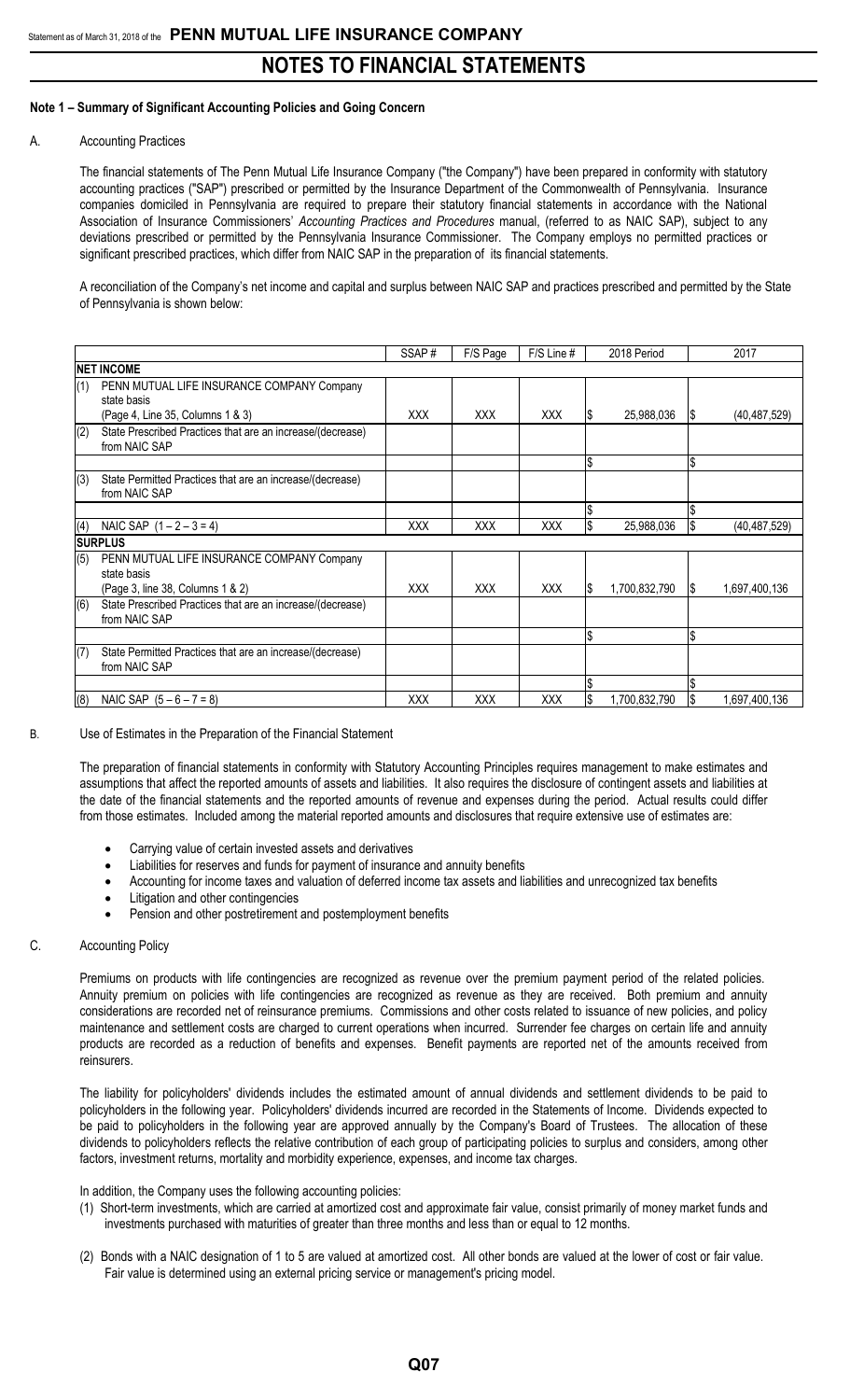For fixed income securities that do not have a fixed schedule of payments, including asset-backed and mortgage-backed securities, the effect on amortization or accretion is revalued three times per year based on the current estimated cash flows, using the retrospective method, except for favorable changes in expected cash flows for structured securities where the possibility of non-interest loss is other than remote. In these cases, income is recognized on the prospective method over the remaining life of the securities. Under the retrospective method, the recalculated effective yield equates the present value of the actual and anticipated cash flows, including new prepayment assumptions, to the original cost of the investment. Prepayment assumptions are based on borrower constraints and economic incentives such as original term, age, and coupon of the loan as affected by the interest rate environment. The current carrying value is then increased or decreased to the amount that would have resulted had the revised yield been applied since inception, and investment income is correspondingly decreased or increased. Cash flow assumptions for structured securities are obtained from broker dealer survey values or internal estimates. These assumptions are consistent with the current interest rate and economic environment.

The carrying values of fixed income, preferred and common stocks are written down when a decline is considered to be other-than-temporary. The Company considers an impairment to be other-than-temporary ("OTTI") if: (a) the Company's intent is to sell, (b) the Company will more likely than not be required to sell, (c) the Company does not have the intent and ability to hold the security for a period of time sufficient to recover the amortized cost basis, or (d) the Company does not expect to recover the entire amortized cost basis. The Company conducts a periodic management review of all securities with a market to book ratio below 80%, or otherwise designated by management. The Company also considers other qualitative and quantitative factors in determining the existence of other-than-temporary impairments including, but not limited to, unrealized loss trend analysis and significant short-term changes in value, default rates, delinquency rates, percentage of nonperforming loans, prepayments, and severities. If the impairment is other-than-temporary, the non-interest loss portion of the impairment is recorded through realized losses and the interest related portion of the loss would be disclosed in the notes to the financial statements.

The non-interest portion is determined based on the Company's "best estimate" of future cash flows discounted to a present value using the appropriate yield. The difference between the present value of the best estimate of cash flows and the amortized cost is the non-interest loss. The remaining difference between the amortized cost and the fair value is the interest loss.

- 3) Common Stock of the Company's insurance affiliates is carried at its underlying audited statutory equity. Common stock of audited non-insurance affiliates is admitted at the GAAP-basis equity. Common stock of unaudited non-insurance affiliates is nonadmitted. Unaffiliated common stock is carried at fair value. Dividends are recognized in net investment income on the ex-dividend date. Other changes in the carrying value of affiliates are recognized as changes in unrealized gains or losses in surplus. The investment in capital stock of the Federal Home Loan Bank of Pittsburgh (FHLB-PGH) is carried at par, which approximates fair value.
- (4) Preferred Stock with a NAIC designation of 1 to 3 are valued at amortized cost. All other preferred stocks are valued at the lower of cost or market. Fair value is determined using an external pricing service or management's pricing model.
- (5) The Company has no investments in mortgage loans.
- (6) Loan-backed securities are stated at either amortized cost or the lower of amortized cost or market. For loan and asset-backed securities of high credit quality, the impact of changes in expected cash flows are recognized on the retrospective adjustment method. For structured securities where the possibility of credit loss is other than remote, the impact of favorable changes in expected cash flows are recognized on the prospective method over the remaining life of the securities.
- (7) The Company has 100% ownership of the subsidiaries listed below, unless noted otherwise:

| Subsidiary's Name                            | Carrying Method          |
|----------------------------------------------|--------------------------|
| Penn Mutual Asset Management, LLC            | Nonadmitted Asset        |
| Independence Square Properties LLC (95.65%)* | <b>GAAP Equity</b>       |
| The Penn Insurance and Annuity Company       | <b>Statutory Surplus</b> |
| Vantis Life Insurance Company                | <b>Statutory Surplus</b> |
| Hornor, Townsend & Kent, Inc.                | <b>GAAP Equity</b>       |
| Penn Mutual Payroll Administration           | Nonadmitted Asset        |
| ILS Holdings, LLC                            | Nonadmitted Asset        |
| myWorth, LLC                                 | Nonadmitted Asset        |

- \* Independence Square Properties is admitted to the extent that underlying investments are audited.
- (8) Alternative Assets consist primarily of limited partnerships. The Company accounts for the value of its investments at their underlying GAAP equity. Dividends/income distributions from limited partnerships are recorded in investment income. Undistributed earnings are included in unrealized gains and losses and are reflected in surplus, net of deferred taxes. Distributions that are recorded as a return of capital reduce the carrying value of the limited partnership investment. Due to the timing of the valuation data received from the general partner, these investments are reported in accordance with the most recent valuations received which are primarily on a one quarter lag. Investments in Low Income Housing Tax Credits ("LIHTC") are included in Other Invested Assets and are accounted for under the cost method. The delayed equity contributions for these investments are unconditional and legally binding and therefore, have been recognized as a liability. LIHTC investments are reviewed for OTTI, which is accounted for as a realized loss.
- (9) All derivatives are recognized at fair value. Derivatives with a positive fair value are reported in other invested assets. Derivatives with a negative fair value are reported in other liabilities**.** The accounting treatment of specific derivatives depends on whether management elects to follow hedge accounting. Derivatives used in hedging transactions that meet the criteria of a highly effective hedge are reported and valued in a manner that is consistent with the assets hedged.
- (10) Not applicable.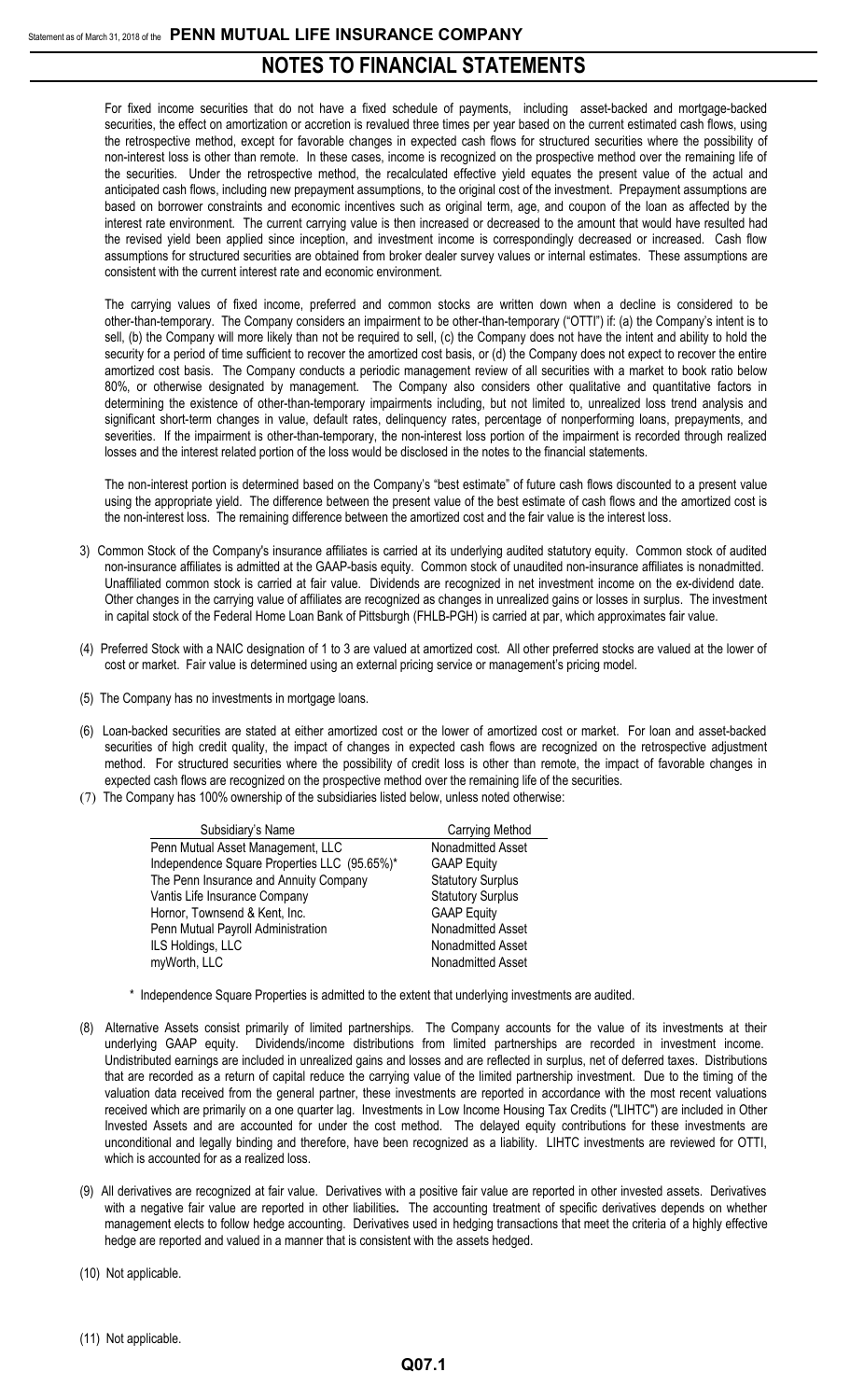- (12) The Company has not modified its capitalization policy from the prior period.
- (13) Not applicable.
- D. Going Concern

Not applicable

**Note 2 – Accounting Changes and Corrections of Errors**

No significant changes

**Note 3 – Business Combinations and Goodwill**

No significant changes.

#### **Note 4 – Discontinued Operations**

No significant changes

#### **Note 5 – Investments**

D. Loan-Backed Securities

- (1) Prepayment assumptions are obtained from broker dealer survey values or internal estimates.
- (2) There were no other than temporary impairments recognized on loan-backed securities for the period ended March 31, 2017.
- (3) Recognized OTTI securities

There were no securities through March 31, 2018 in which the Company recognized the non-interest portion of other-than-temporary impairments.

(4) All impaired securities (fair value is less than cost or amortized cost) for which an other-than-temporary impairment has not been recognized in earnings as a realized loss (including securities with a recognized other-than-temporary impairment for non-interest related declines when a non-recognized interest related impairment remains):

| The aggregate amount of unrealized losses:                             | Less than 12 Months | 47,661,779    |
|------------------------------------------------------------------------|---------------------|---------------|
|                                                                        | 12 Months or Longer | 46,318,600    |
| The aggregate related fair value of securities with unrealized losses: | Less than 12 Months | 2,142,305,030 |
|                                                                        | 12 Months or Longer | 540, 143, 137 |

(5) The Company also considers other qualitative and quantitative factors in determining the existence of other-than-temporary impairments including, but not limited to, unrealized loss trend analysis and significant short-term changes in value. If the impairment is other-than-temporary, the non-interest loss portion of the impairment is recorded through realized losses and the interest related portion of the loss would be disclosed in the notes to the financial statements.

F. Repurchase Agreements Transactions Accounted for as Secured Borrowing

Not applicable.

G. Reverse Repurchase Agreements Transactions Accounted for as Secured Borrowing Repurchase Transactions – Cash Provider – Overview of Secured Borrowing Transactions

Not applicable.

H. Repurchase Agreements Transactions Accounted for as a Sale Repurchase Transaction – Cash Taker – Overview of Sale Transactions

Not applicable.

I. Reverse Repurchase Agreements Transactions Accounted for as a Sale Repurchase Transaction – Cash Provider – Overview of Sale Transactions

Not applicable.

M. Working Capital Finance Investments

The Company did not have any Working Capital Finance Investments at March 31, 2018.

N. Offsetting and Netting of Assets and Liabilities

The Company did not have any assets or liabilities that are offset and reported net in accordance with a valid right to offset as of March 31, 2018.

# **Q07.2**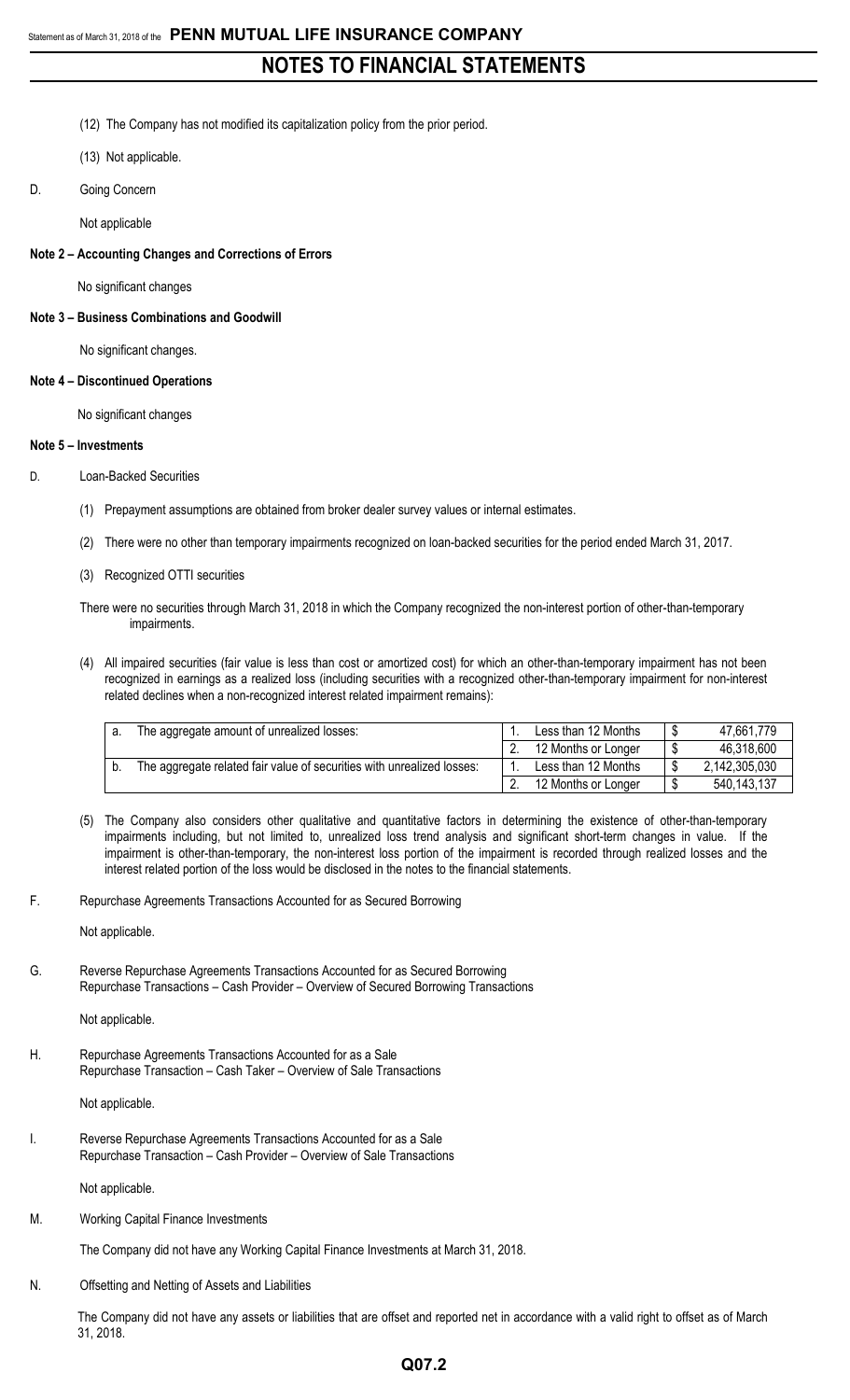## **Note 6 – Joint Ventures, Partnerships and Limited Liability Companies**

No significant changes

#### **Note 7 – Investment Income**

No significant changes

#### **Note 8 – Derivative Instruments**

No significant changes.

#### **Note 9 – Income Taxes**

#### A. Deferred Tax Assets/(Liabilities)

On December 22, 2017, the U.S. government enacted new tax legislation. The legislation makes broad and complex changes to the U.S. tax code and accordingly it will take time to assess and interpret the changes. In 2017, based on a preliminary understanding of the new legislation, the Company recorded a provisional charge of \$117,353,000, after-tax, for the estimated impact of U.S. Tax Reform on policyholder liabilities and net deferred tax assets, including the reduction in the U.S. federal corporate income tax rate and the impact of specific life insurance regulations which limits the deductibility of reserves for U.S. federal income tax purposes. This provisional charge may change materially in the future, following a more comprehensive review of the legislation, including changes in interpretations and tax assumptions made in the valuation of policy liabilities as well as implementation of and guidance from the Internal Revenue Service and other bodies, and as a result of any future changes or amendments to that legislation.

The Company follows Statement of Statutory Accounting Principles No. 101 – *Income Taxes, A Replacement of SSAP No. 10R and* SSAP No. 10 ("SSAP 101"). SSAP 101 includes a calculation for the limitation of gross deferred tax assets for insurers that maintain a minimum of 300% of their authorized control level RBC computed without net deferred tax assets. The Company exceeded the 300% minimum RBC requirement at March 31, 2018 and 2017.

The Company is required to evaluate the recoverability of deferred tax assets and to establish a valuation allowance if necessary to reduce the deferred tax asset to an amount which is more likely than not to be realized. Considerable judgment is required in determining whether a valuation allowance is necessary, and if so, the amount of such valuation allowance. In evaluating the need for a valuation allowance, the Company considers many factors, including: (1) the nature of the deferred tax assets and liabilities; (2) whether they are ordinary or capital; (3) the timing of their reversal; (4) taxable income in prior carryback years as well as projected taxable income exclusive of reversing temporary differences and carryforwards; (5) the length of time that carryovers can be utilized; (6) unique tax rules that would impact the utilization of the deferred tax assets; and (7) any tax planning strategies that the Company would employ to avoid a tax benefit from expiring unused; although the realization is not assured, management believes it is more likely than not that the deferred tax assets will be realized. The Company has not recorded a valuation allowance as of March 31, 2018 and 2017.

### **Note 10 – Information Concerning Parent, Subsidiaries, Affiliates and Other Related Parties**

On March 29, 2018 myWorth, LLC a non-insurance subsidiary was formed. myWorth, LLC is 100% owned by the Company and will be reported as a BA Asset and non-admitted on Penn Mutual's balance sheet. myWorth, LLC has not yet been funded.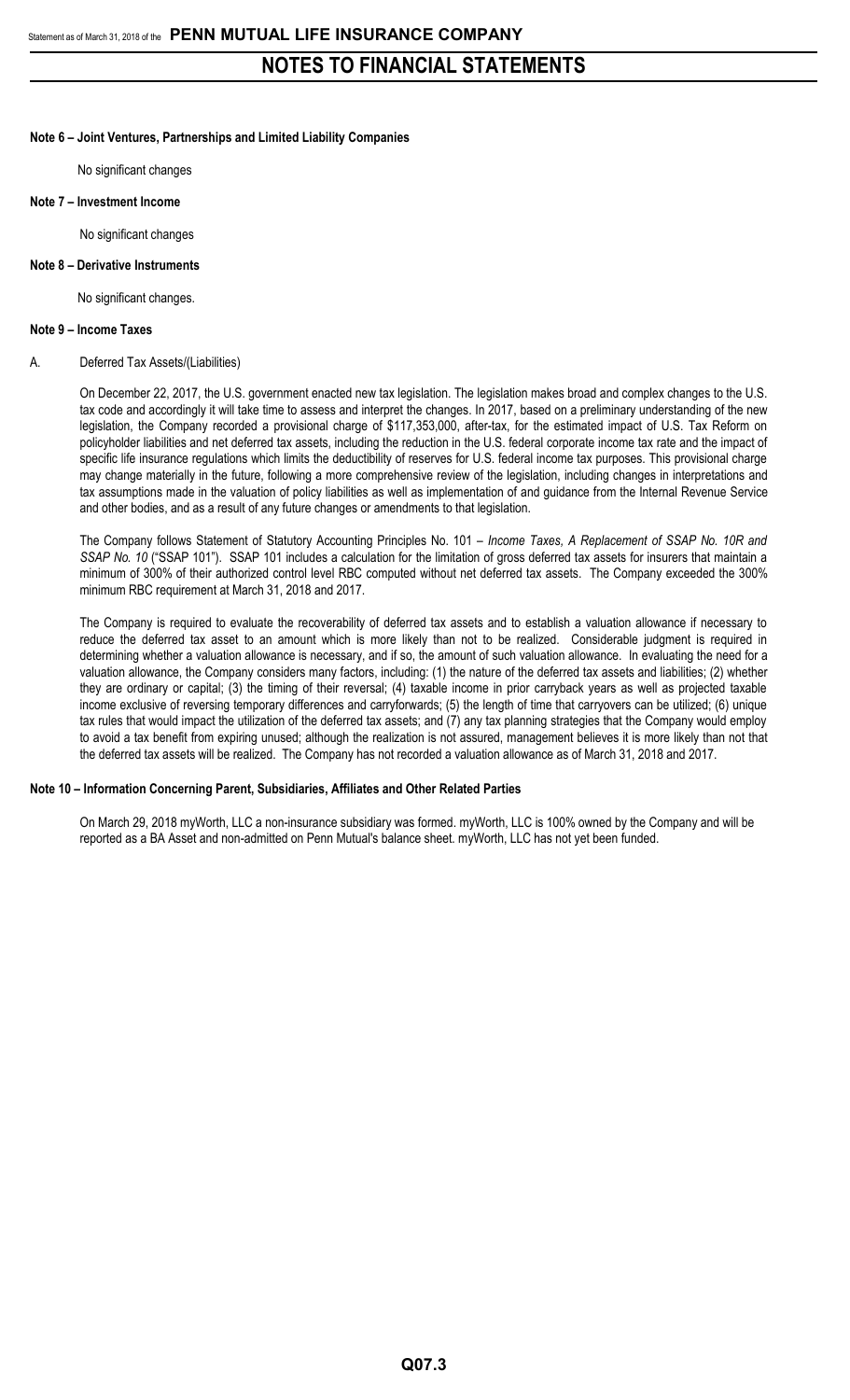### **Note 11 – Debt**

### B. FHLB (Federal Home Loan Bank) Agreements

The Company is a member of the FHLB-PGH, which provides access to collateralized advances, collateralized funding agreements, and other FHLB-PGH products. Collateralized advances from the FHLB-PGH are classified in "Borrowed money." Collateralized funding agreements issued to the FHLB-PGH are classified as liabilities for deposit-type funds and are recorded within Reserves and funds for payment of insurance and annuity benefits. FHLB-PGH is a first-priority secured creditor.

The Company' s membership in FHLB-PGH requires the ownership of member stock, and borrowings from FHLB-PGH require the purchase of FHLB-PGH activity based stock in an amount equal to 4% of the outstanding borrowings. All FHLB-PGH stock purchased by the Company is classified as restricted general account investments within Common stock - unaffiliated. The Company's borrowing capacity is determined by the lesser of the assets available to be pledged as collateral to FHLB-PGH or 10% of the Company's prior period admitted general account assets. The fair value of the qualifying assets pledged as collateral by the Company must be maintained at certain specified levels of the borrowed amount, which can vary, depending on the nature of the assets pledged. The Company's agreement allows for the substitution of assets and the advances are pre-payable. Current borrowings are subject to prepayment penalties.

### (2) FHLB Capital Stock

### a. Aggregate Totals

1. Current Year

|     |                                           | Total         | General    | Separate |
|-----|-------------------------------------------|---------------|------------|----------|
|     |                                           | $2 + 3$       | Account    | Accounts |
| (a) | Membership Stock - Class A                |               |            |          |
| (b) | Membership Stock - Class B                | 1,767,000     | 1,767,000  |          |
| (c) | <b>Activity Stock</b>                     | 22,000,000    | 22,000,000 |          |
|     | <b>Excess Stock</b>                       |               |            |          |
| (e) | Aggregate Total (a+b+c+d)                 | 23,767,000    | 23,767,000 | \$       |
|     | Actual or estimated borrowing capacity as |               |            |          |
|     | determined by the insurer                 | 1,263,983,000 | XXX        | XXX      |

### 2. Prior Year

|     |                                           | Total         | General    | Separate |
|-----|-------------------------------------------|---------------|------------|----------|
|     |                                           | $2 + 3$       | Account    | Accounts |
| (a) | Membership Stock - Class A                |               |            |          |
| (b) | Membership Stock - Class B                | 1,767,000     | 1,767,000  |          |
| (c) | <b>Activity Stock</b>                     | 14,000,000    | 14,000,000 |          |
| (ď  | <b>Excess Stock</b>                       |               |            |          |
| (e) | Aggregate Total (a+b+c+d)                 | 15,767,000    | 15,767,000 | 1\$      |
|     | Actual or estimated borrowing capacity as |               |            |          |
|     | determined by the insurer                 | 1,180,319,000 | XXX        | XXX      |

#### b. Membership Stock (Class A and B) Eligible for Redemption

|   |            |                           |                  |           |                  | Eligible for Redemption |              |
|---|------------|---------------------------|------------------|-----------|------------------|-------------------------|--------------|
|   |            |                           |                  |           |                  |                         |              |
|   |            |                           |                  |           |                  |                         |              |
|   |            | <b>Current Year Total</b> |                  |           |                  |                         |              |
|   | Membership |                           | Not Eligible for | Less than | 6 Months to Less | 1 to Less Than          |              |
|   | Stock      | $(2+3+4+5+6)$             | Redemption       | 6 Months  | Than 1 Year      | 3 Years                 | 3 to 5 Years |
|   | Class A    |                           |                  |           |                  |                         |              |
| 2 | Class B    | 1,767,000                 |                  |           |                  |                         | 1,767,000    |

### (3) Collateral Pledged to FHLB

#### a. Amount Pledged as of Reporting Date

|                                                  |             | n                |                 |
|--------------------------------------------------|-------------|------------------|-----------------|
|                                                  |             |                  | Aggregate Total |
|                                                  | Fair Value  | Carrying Value   | Borrowing       |
| Current Year Total General and Separate Accounts |             |                  |                 |
| Total Collateral Pledged (Lines 2+3)             | 706,900,000 | 664,325,000      | 600,000,000     |
| Current Year General Account                     |             |                  |                 |
| <b>Total Collateral Pledged</b>                  | 706,900,000 | 664,325,000      | 600,000,000     |
| Current Year Separate Accounts                   |             |                  |                 |
| Total Collateral Pledged                         |             |                  |                 |
| Prior Year Total General and Separate Accounts   |             |                  |                 |
| <b>Total Collateral Pledged</b>                  | 422,033,000 | 395,694,000   \$ | 350,000,000     |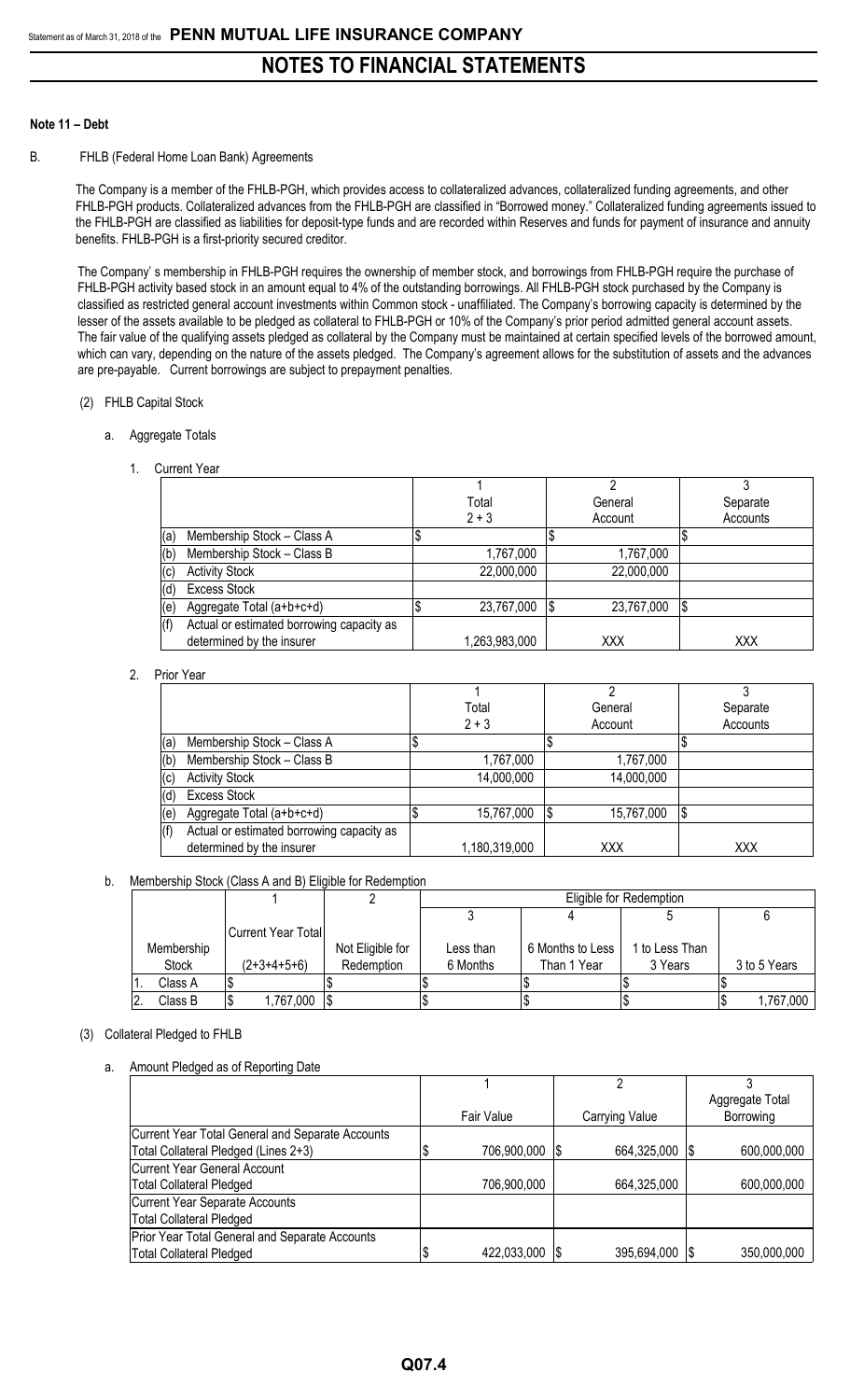## b. Maximum Amount Pledged During Reporting Period

|                                                  |             | $\overline{c}$   |                       |
|--------------------------------------------------|-------------|------------------|-----------------------|
|                                                  |             |                  | Amount of Borrowed at |
|                                                  |             |                  | Time of Maximum       |
|                                                  | Fair Value  | Carrying Value   | Collateral            |
| Current Year Total General and Separate Accounts |             |                  |                       |
| Total Collateral Pledged (Lines 2+3)             | 706,900,000 | 664,325,000 \$   | 600,000,000           |
| <b>Current Year General Account</b>              |             |                  |                       |
| <b>Total Collateral Pledged</b>                  | 706,900,000 | 664,325,000      | 600,000,000           |
| Current Year Separate Accounts                   |             |                  |                       |
| <b>Total Collateral Pledged</b>                  |             |                  |                       |
| Prior Year Total General and Separate Accounts   |             |                  |                       |
| <b>Total Collateral Pledged</b>                  | 928,375,000 | 883,761,000   \$ | 800,000,000           |

# (4) Borrowing from FHLB

# a. Amount as of the Reporting Date

1. Current Year

|     |                           | Total       |     | General     |     | Separate | <b>Funding Agreements</b> |
|-----|---------------------------|-------------|-----|-------------|-----|----------|---------------------------|
|     |                           | $2 + 3$     |     | Account     |     | Accounts | Reserves Established      |
| (a) | Debt                      |             |     |             |     |          | XXX                       |
| (b) | <b>Funding Agreements</b> | 600,000,000 |     | 600,000,000 |     |          |                           |
| (c) | Other                     |             |     |             |     |          | XXX                       |
| (d) | Aggregate Total           |             |     |             |     |          |                           |
|     | $(a+b+c)$                 | 600,000,000 | l\$ | 600,000,000 | 1\$ |          |                           |

### 2. Prior Year

|     |                           | Total       | General     | Separate | <b>Funding Agreements</b> |
|-----|---------------------------|-------------|-------------|----------|---------------------------|
|     |                           | $2 + 3$     | Account     | Accounts | Reserves Established      |
| (a) | Debt                      |             |             |          | XXX                       |
| (b) | <b>Funding Agreements</b> | 350,000,000 | 350,000,000 |          |                           |
| (c) | Other                     |             |             |          | XXX                       |
| (d) | Aggregate Total           |             |             |          |                           |
|     | $(a+b+c)$                 | 350,000,000 | 350,000,000 | - 3      |                           |

# b. Maximum Amount During Reporting Period (Current Year)

|    |                               | Total       | General     | Separate |
|----|-------------------------------|-------------|-------------|----------|
|    |                               | $2 + 3$     | Account     | Accounts |
|    | Debt                          |             |             |          |
|    | <b>Funding Agreements</b>     | 600,000,000 | 600,000,000 |          |
| J. | Other                         |             |             |          |
|    | Aggregate Total (Lines 1+2+3) | 600,000,000 | 600,000,000 |          |

# c. FHLB – Prepayment Obligations

|    |                    | Does the Company have Prepayment Obligations under<br>the Following Arrangements (YES/NO) |
|----|--------------------|-------------------------------------------------------------------------------------------|
|    | Debt               |                                                                                           |
| z. | Funding Agreements | NΟ                                                                                        |
|    | <b>Other</b>       |                                                                                           |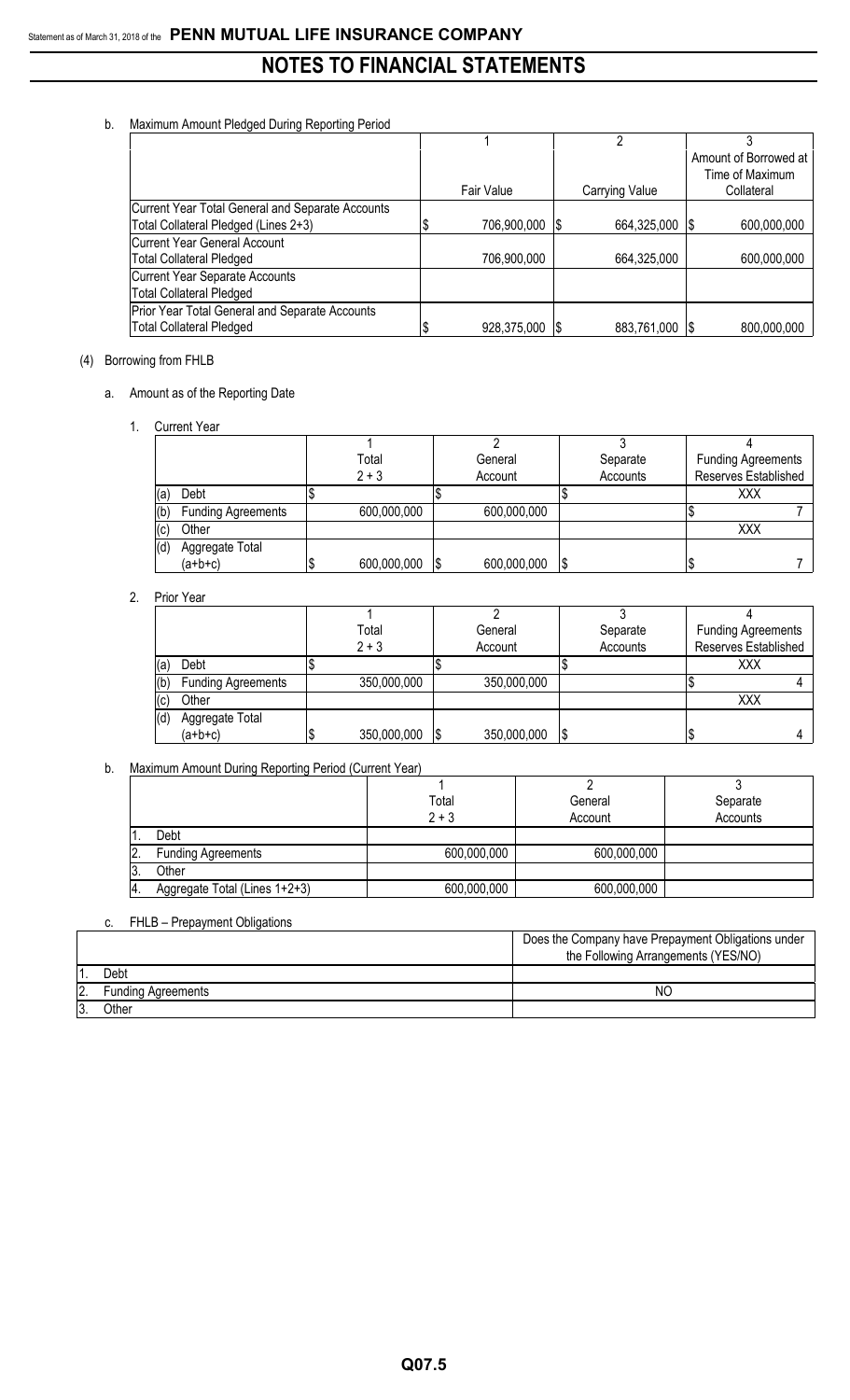**Note 12 – Retirement Plans, Deferred Compensation, Postemployment Benefits and Compensated Absences and Other Postretirement Benefit Plans**

- A. Defined Benefit Plan
	- (4) Components of Net Periodic Benefit Cost

|     |                                                               |    |                         |                 |                                |            |         | Special or Contractual |      |                          |
|-----|---------------------------------------------------------------|----|-------------------------|-----------------|--------------------------------|------------|---------|------------------------|------|--------------------------|
|     |                                                               |    | <b>Pension Benefits</b> |                 | <b>Postretirement Benefits</b> |            |         |                        |      | Benefits per SSAP No. 11 |
|     |                                                               |    | 2018                    | 2017            | 2018                           |            | 2017    |                        | 2018 | 2017                     |
| la. | Service cost                                                  | S  |                         |                 | 87,000                         | <b>\$</b>  | 101,000 |                        |      | \$                       |
|     |                                                               |    |                         | \$              | \$                             |            |         |                        |      |                          |
| lb. | Interest cost                                                 |    | (1,924,000)             | (1, 170, 000)   | 141,000                        |            | 184,000 |                        |      |                          |
| C.  | Expected return on<br>plan assets                             |    |                         |                 |                                |            |         |                        |      |                          |
| ld. | Transition asset or<br>obligation                             |    |                         |                 |                                |            |         |                        |      |                          |
| le. | Gains and losses                                              |    | 251,000                 | 244,000         | (12,000)                       |            | (1,000) |                        |      |                          |
| f.  | Prior service cost or<br>credit                               |    |                         |                 | 1,000                          |            |         |                        |      |                          |
| g.  | Gain or loss<br>recognized due to a<br>settlement curtailment |    |                         |                 |                                |            |         |                        |      |                          |
| h.  | Total net periodic<br>benefit cost                            | \$ | (1,673,000)             | \$<br>(926,000) | \$<br>217,000                  | $\sqrt{3}$ | 284,000 | \$                     |      | \$                       |

### **Note 13 – Capital and Surplus, Dividend Restrictions and Quasi-Reorganizations**

(11) The Reporting Entity Issued the Following Surplus Debentures or Similar Obligations

|             |               | Par Value       |                       | Principal and/or      | <b>Total Principal</b>   | Unapproved       |                  |
|-------------|---------------|-----------------|-----------------------|-----------------------|--------------------------|------------------|------------------|
|             |               | (Face Amount of | <b>Carrying Value</b> | Interest Paid         | and/or Interest          | Principal and/or |                  |
| Date Issued | Interest Rate | Notes)          | of Note*              | <b>Current Period</b> | Paid                     | Interest         | Date of Maturity |
| 06/15/2004  | $6.7\%$ \$    | 200,000,000 \$  | 197.527.374 \\$       |                       | 176,521,000   \$         |                  | 06/15/2034       |
| 07/01/2010  | 7.6%∣\$       | 200,000,000  \$ | 192,342,560   \$      | 7,612,500             | 118,188,000   \$<br>-1\$ |                  | 06/15/2040       |
| Total       | XXX           | 400,000,000     | 389,869,934   \$      | 7,612,500             | 294,709,000 \$<br>- 15   |                  | XXX              |

The Surplus Notes were issued for cash.

Notes sold in reliance upon Rule 144A under the Securities Act will be represented by global certificates deposited with or on behalf of the Depository Trust Company. Notes sold in reliance on Regulation S under the Securities Act will be represented by separate global certificates deposited with or on behalf of the Depository Trust Company. The 2004 Surplus Notes were underwritten by Goldman, Sachs & Co., Janney Montgomery Scott LLC, J.P. Morgan and Lehman Brothers. The 2010 Surplus Notes were underwritten by Goldman, Sachs & Co., Janney Montgomery Scott LLC, and J.P. Morgan.

Interest shall not be recorded as a liability nor an expense until approval for payment of such interest has been granted by the Insurance Commissioner of the Pennsylvania Insurance Department. Unapproved interest shall not be reported through operations, shall not be represented as an addition to the principal or notional amount of the instrument, and shall not accrue further interest.

The Surplus Note issued June 15, 2004 will rank pari passu with the Surplus Note issued July 1, 2010, or any future surplus notes or similar obligations. The notes will be expressly subordinate in right of payment to all indebtedness and policy and other creditor claims of the Company.

Each payment of interest on and principal of the 2004 and 2010 notes is subject to prior approval by the Insurance Commissioner of Pennsylvania.

Bank of New York, JPMCBNA, and SSB&T Co. each owned more than 10% of the outstanding 2004 surplus notes as of March 31, 2018, distributed pursuant to Rule 144A under the Securities Act of 1933. Bank of New York and SSB&T Co. each owned more than 10% of the outstanding 2010 surplus notes as of March 31, 2018.

#### **Note 14 – Liabilities, Contingencies and Assessments**

A. Contingent Commitments

The Company is not aware of any actions or allegations that should reasonably give rise to a material adverse impact to the Company's financial position or liquidity, the outcome of litigation cannot be foreseen with certainty.

#### **Note 15 – Leases**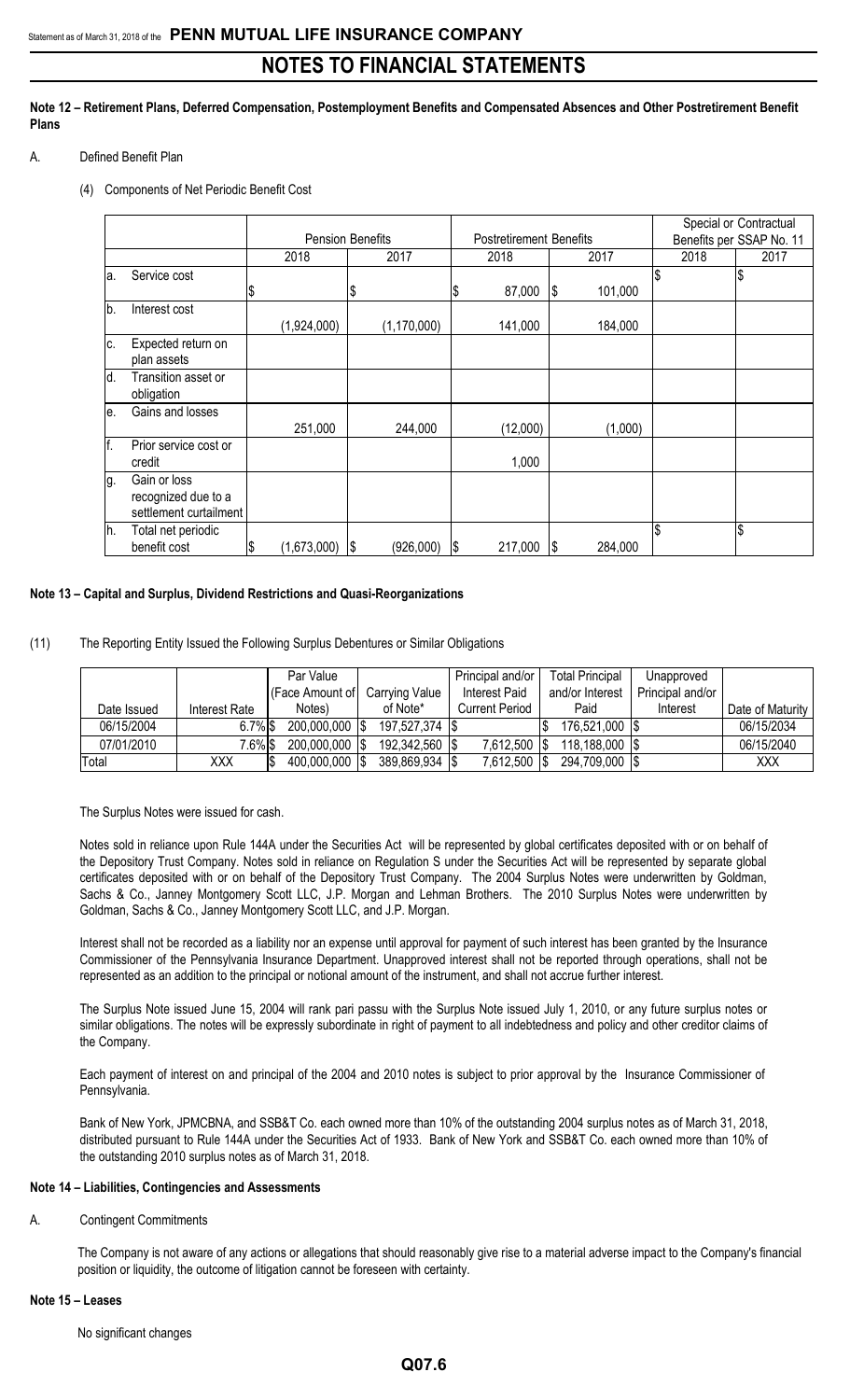### **Note 16 – Information about Financial Instruments with Off-Balance Sheet Risk and Financial Instruments with Concentrations of Credit Risk**

No significant changes

#### **Note 17 – Sale, Transfer and Servicing of Financial Assets and Extinguishments of Liabilities**

B. Transfer and Servicing of Financial Assets

There have been no transfer or servicing of financial assets through March 31, 2018.

- C. Wash Sales
	- (1) In the course of the Company's asset management, securities are sold and reacquired within 30 days of the sale date to enhance the Company's yield on its investment portfolio.
	- (2) The Company did not sell any NAIC designation 3 or below, or unrated of securities during the period ended March 31, 2018 and reaquired within 30 days of the sale date.

#### **Note 18 – Gain or Loss to the Reporting Entity from Uninsured Plans and the Portion of Partially Insured Plans**

Not applicable.

#### **Note 19 – Direct Premium Written/Produced by Managing General Agents/Third Party Administrators**

Not applicable

### **Note 20 – Fair Value Measurements**

Fair value is defined as the price that would be received to sell an asset or paid to transfer a liability in an orderly transaction between market participants at the measurement date. Fair value measurement is based on assumptions market participants would make in pricing an asset or liability. Inputs to valuation techniques to measure fair value are prioritized by establishing a three-level fair value hierarchy. The fair value hierarchy gives the highest priority to quoted prices in active markets and the lowest priority to prices derived from unobservable inputs. An asset or liability's classification within the fair value hierarchy is based on the lowest level of significant input to its fair value measurement.

The Company has categorized its assets and liabilities into the three-level fair value hierarchy based upon the priority of the inputs. The following summarizes the types of assets and liabilities included within the three-level hierarchy:

- Level 1 Fair value is based on unadjusted quoted market prices in active markets for identical assets or liabilities that are accessible at the measurement date. These generally provide the most reliable evidence and are used to measure fair value whenever available. Active markets are defined as having the following for the measured asset/liability: i) many transactions, ii) current prices, iii) price quotes not varying substantially among market makers, iv) narrow bid/ask spreads and v) most information publicly available. Prices are obtained from readily available sources for market transactions involving identical assets and liabilities.
- Level 2 Fair value is based on significant inputs, other than quoted prices included in Level 1, that are observable for the asset or liability, either directly or indirectly, for substantially the full term of the asset or liability through corroboration with observable market data. Prices for assets classified as Level 2 are primarily provided by an independent pricing service or are internally priced using observable inputs. In circumstances where prices from pricing services are reviewed for reasonability but cannot be corroborated to observable market data as noted above, these security values are recorded in Level 3 in the fair value hierarchy.
- Level 3 Fair value is based on significant inputs that are unobservable for the asset or liability. These inputs reflect the Company's assumptions about the assumptions market participants would use in pricing the asset or liability. These are typically less liquid fixed maturity securities with very limited trading activity. Prices are determined using valuation methodologies such as option pricing models, discounted cash flow models, market approach and other similar techniques. Prices may be based upon non-binding quotes from brokers or other market makers that are reviewed for reasonableness, based on the Company's understanding of the market but are not further corroborated with other additional observable market information.

The determination of fair value, which for certain assets and liabilities is dependent on the application of estimates and assumptions, can have a significant impact on the Company's results of operations. The following sections describe the valuation methodologies used to determine fair values as well as the key estimates and assumptions surrounding certain assets and liabilities, measured at fair value on a recurring basis, that could have a significant impact on the Company's results of operations or involve the use of significant unobservable inputs.

The fair value process is monitored on a quarterly basis by financial and investment professionals who utilize additional subject matter experts as applicable. The purpose is to monitor the Company's asset valuation policies and procedures by ensuring objective and reliable valuation practices and pricing of financial instruments, as well as addressing fair valuation issues, changes to valuation methodologies and pricing sources. To assess the continuing appropriateness of third party pricing service security valuations, the Company regularly monitors the prices and reviews price variance reports. In addition, the Company performs an initial and ongoing review of the third party pricing services methodologies, reviews inputs and assumptions used for a sample of securities on a periodic basis. Pricing challenges are raised on valuations considered not reflective of market and are monitored by the Company.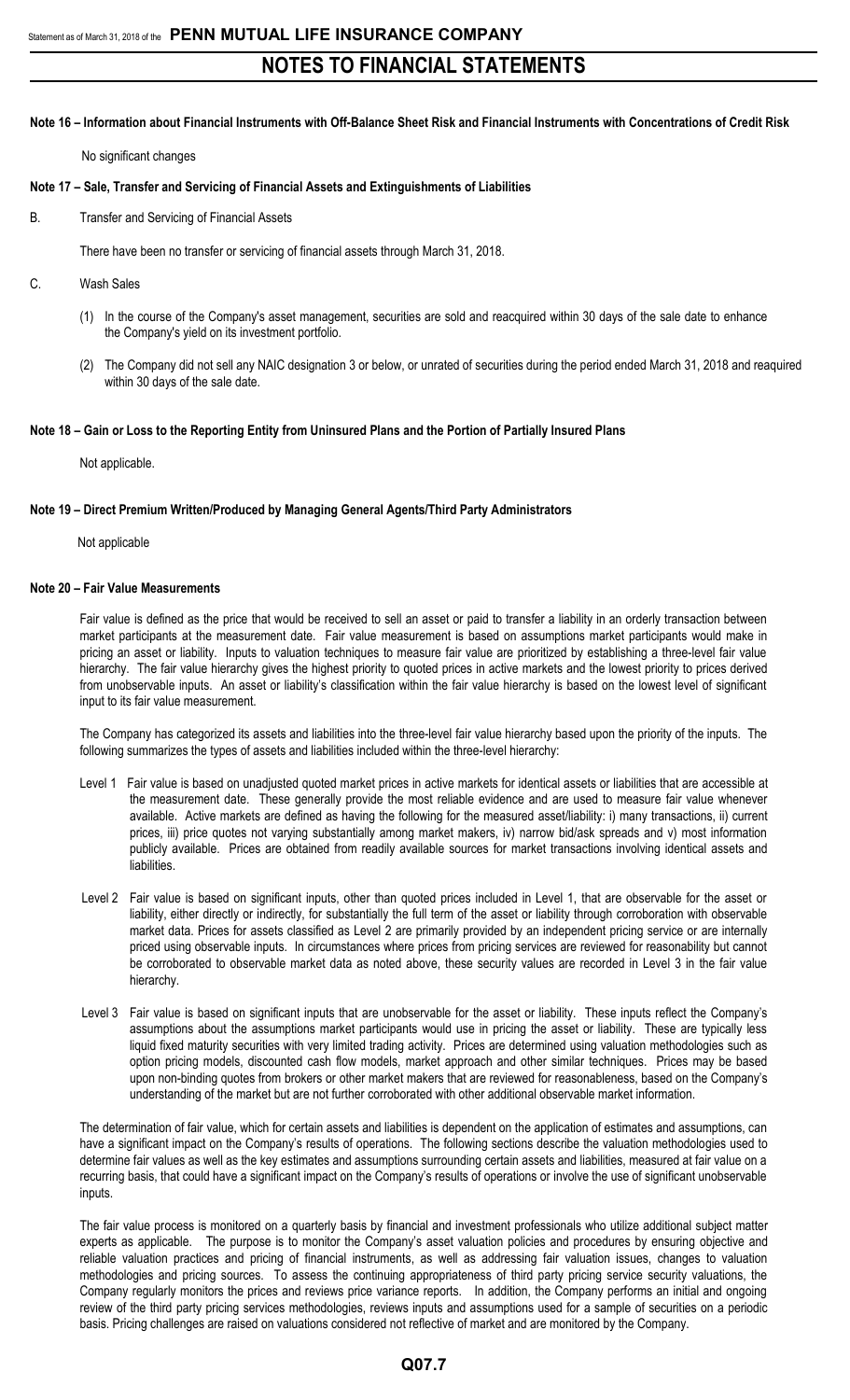### **BONDS**

The fair values of the Company's debt securities are generally based on quoted market prices or prices obtained from independent pricing services or internally developed pricing.

In order to validate reasonability of valuations received from independent pricing services, prices are reviewed by internal investment professionals through comparison with directly observed recent market trades or color or by comparison of significant inputs used by the pricing service to the Company's observations of those inputs in the market. In circumstances where prices from independent pricing services are reviewed for reasonability but cannot be corroborated to observable market data as noted above, these security values are recorded in Level 3 in the Company's fair value hierarchy. Under certain conditions, the Company may conclude pricing information received from third party pricing services is not reflective of market activity and may over-ride that information with an internally developed valuation that utilizes market information and activity. As of December 31, 2017, there were 2 debt securities carried at a fair value of 5,868,000 that were valued in this manner. As of December 31, 2016, there were no debt securities carried at fair value that were valued in this manner.

In circumstances where market data such as quoted market prices or vendor pricing is not available, estimated fair value is calculated internally using internal estimates based on significant observable inputs are used to determine fair value. Inputs considered in developing internal pricing vary by type of security; however generally include: public debt, industrial comparables, underlying assets, credit ratings, yield curves, type of deal structure, collateral performance, loan characteristics and various indices, as applicable. Internally priced securities using significant observable inputs are classified within Level 2 of the fair value hierarchy which generally include the Company's investments in privately-placed corporate securities and investments in certain ABS that are priced using observable market data. Inputs considered for these securities generally include: public corporate bond spreads, industry sectors, average life, internal ratings, security structure, liquidity spreads, credit spreads and yield curves, as applicable. If the discounted cash flow model incorporates significant unobservable inputs, these securities would be reflected within Level 3 in the Company's fair value hierarchy.

In circumstances where significant observable inputs are not available, estimated fair value is calculated internally by using unobservable inputs. These inputs reflect the Company's assumptions about the inputs market participants would use in pricing the asset, and are therefore included in Level 3 in the Company's fair value hierarchy. Circumstances where observable market data is not available may include events such as market illiquidity and credit events related to the security.

The Company's Level 3 debt securities generally include certain ABS priced using one or multiple broker quotes, asset backed trust preferred debt, auction rate securities, and certain public and private debt securities priced internally based on observable and unobservable inputs.

Significant inputs used in valuing the Company's Level 3 debt securities include: issue specific credit adjustments, illiquidity premiums, estimation of future collateral performance cash flows, default rate assumptions, acquisition cost, market activity for securities considered comparable and non-binding quotes from certain market participants. Certain of these inputs are considered unobservable, as not all market participants will have access to this data.

The methodologies followed for valuing the Company's significant Level 3 debt securities include:

- Asset backed securities These assets are valued based upon broker quotes which are updated regularly. The quoted valuation is based upon a discounted cash flow model and the assumptions underlying the model include swap curve rates, prepayment and default assumptions and an illiquidity premium. On a periodic basis, management reviews the underlying assumptions with the quoting broker and reviews the final quotes for reasonableness.
- Asset backed trust preferred securities The process used to value these assets consists of determining the current market price and credit spread of the underlying floating rate security that will be received at maturity of the trust. That value is then discounted based upon a rate consisting of the applicable swap yield to maturity, the discount margin and an illiquidity premium established by management.

#### **EQUITY SECURITIES**

Equity securities consist principally of investments in common and preferred stock of publicly traded companies, exchange traded funds, closed-end funds, and FHLB-PGH capital stock.

*Common Stock* The fair values of most publicly traded common stock are based on quoted market prices in active markets for identical assets and are classified within Level 1 in the Company's fair value hierarchy. Fair value for the FHLB capital stock approximates par value and is classified within Level 3 of the Company's fair value hierarchy.

*Preferred Stock* The fair values of publicly traded preferred stock are based on quoted market prices in active markets for identical assets and are classified within Level 1 in the Company's fair value hierarchy. The fair values of non-exchange traded preferred equity securities are based on prices obtained from independent pricing services and, in order to validate reasonability, are compared with recent market trades we have directly observed. Accordingly, these securities are classified within Level 2 in the Company's fair value hierarchy. Preferred stock that is internally priced utilizes less observable inputs. The specific natures of the inputs are evaluated on a security by security basis by our investment professionals; however, securities of this type are generally classified within Level 3 of the fair value hierarchy.

#### **CASH, CASH EQUIVALENTS AND SHORT-TERM INVESTMENTS**

Short-term investments and cash equivalents carried at Level 1 consist of money market funds and investments purchased with maturities less than or equal to 12 months. These are carried at amortized cost and approximate fair value.

#### **DERIVATIVE INSTRUMENTS**

The fair values of derivative contracts are determined based on quoted prices in active exchanges or prices provided by counterparties, exchanges or clearing members as applicable, utilizing valuation models. The fair values of derivative contracts can be affected by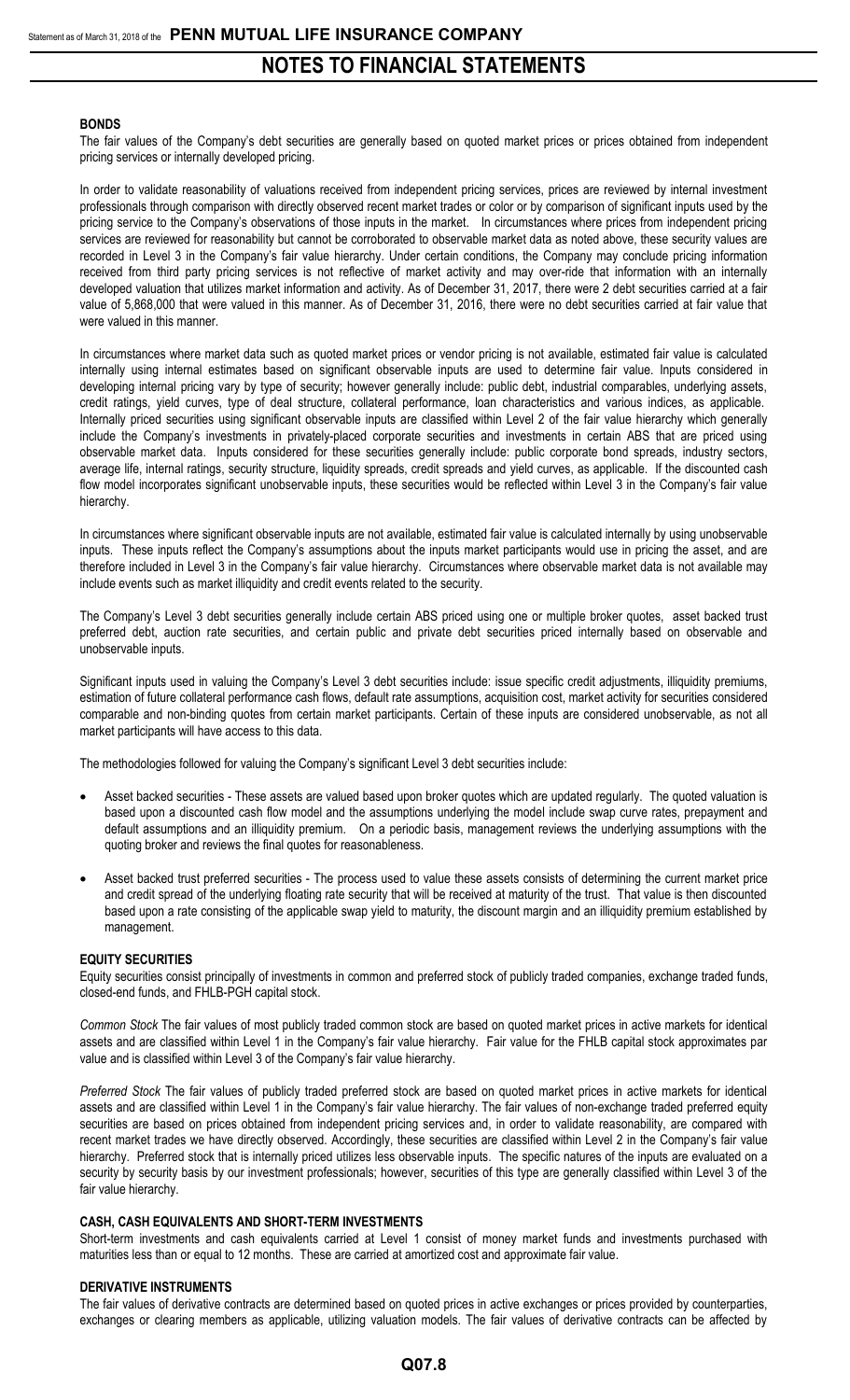changes in interest rates, foreign exchange rates, commodity prices, credit spreads, market volatility, expected returns and liquidity as well as other factors.

The Company's exchange traded futures include index futures that are valued using quoted prices in active markets and are classified within Level 1 in our fair value hierarchy.

Derivative positions traded in the OTC derivative market where fair value is determined based upon values received form counterparties are classified within Level 2. These investments include: interest rate swaps, interest rate caps, total return swaps, swaptions, equity options, inflation swaps, forward contracts, and credit default swaps. OTC derivatives classified within Level 2 are valued using models generally accepted in the financial services industry that use actively quoted or observable market input values from external market data providers, broker-dealer quotations, third-party pricing vendors and/or recent trading activity. In order to validate reasonability of prices received by counterparties, prices are reviewed by our investment professionals through comparison with directly observed recent market trades, comparison with internal valuations estimated through use of valuation models maintained on an industry standard analytical and valuation platform, or comparison of all significant inputs used by the pricing service to our observations of those inputs in the market. Fair values can also be affected by changes in estimates and assumptions including those related to counterparty behavior used in valuation models.

### **SEPARATE ACCOUNT ASSETS**

Separate account assets primarily consist of mutual funds. The fair value of mutual funds is based upon quoted prices in an active market, resulting in classification within Level 1 of the Company's fair value hierarchy.

#### A. Fair Value Measurements

(1) Fair Value Measurements at Reporting Date

|                             |                  |                           |                  |                  | Net Asset Value              |
|-----------------------------|------------------|---------------------------|------------------|------------------|------------------------------|
|                             | Level 1          | Level <sub>2</sub>        | Level 3          | Total            | (NAV) Included<br>in Level 2 |
| Assets at Fair Value        |                  |                           |                  |                  |                              |
|                             |                  |                           |                  |                  |                              |
| Commercial MBS              | \$               | \$                        | 2,041,000<br>\$  | 2,041,000<br>S   | \$                           |
| Common Stock - Unaffiliated | \$<br>60,019,000 | \$                        | 23,767,000<br>\$ | 83,786,000<br>\$ | \$                           |
| Cash Equivalents            | 76,118,000<br>\$ | \$                        | \$               | 76,118,000<br>\$ | \$                           |
| Futures                     | 1,324,000        | \$                        |                  | \$<br>1,324,000  | \$                           |
| <b>Interest Rate Swaps</b>  |                  | 46,796,000<br>\$          | \$               | \$<br>46,796,000 | \$                           |
| <b>Total Return Swaps</b>   | \$               | 33,773,000<br>\$          | $\frac{3}{2}$    | \$<br>33,773,000 | \$                           |
| Equity Options              | \$               | $171,000$ \\$             |                  | \$<br>171,000    | \$                           |
| Swaptions                   |                  | 1,611,000                 | \$               | \$<br>1,611,000  | \$                           |
| Separate Account Assets     | \$7,910,682,000  | $\boldsymbol{\mathsf{S}}$ |                  | \$7,910,682,000  | $\boldsymbol{\mathsf{S}}$    |
| Total                       | \$8,048,143,000  | 82,351,000<br>I\$         | \$<br>25,808,000 | \$8,156,302,000  | $\sqrt{3}$                   |
| Liabilities at Fair Value   |                  |                           |                  |                  |                              |
| Interest rate swaps         | \$               | 143,498,000 \$<br>\$      |                  | \$143,498,000    | \$                           |
| Credit default swaps        | \$               | 104,000                   | 1\$              | 104,000          | \$                           |
| Futures                     | \$<br>4,467,000  | \$                        |                  | 4,467,000        | \$                           |
| Equity options              |                  | 1,242,000                 | \$               | \$<br>1,242,000  | \$                           |
| Inflation swaps             | \$               | 6,380,000                 | \$               | \$<br>6,380,000  | \$                           |
| <b>Swaptions</b>            | \$               | 880,000 \$<br>\$          |                  | \$<br>880,000    | \$                           |
| Total return swaps          | \$               | \$<br>140,868,000         | \$               | \$140,868,000    | \$                           |
| <b>Treasury Forward</b>     | \$               | 3,198,000                 | l\$              | 3,198,000<br>\$  | \$                           |
| Total                       | \$<br>4,467,000  | 296,170,000<br>\$         | l\$              | \$300,637,000    | \$                           |

(2) Fair Value Measurements in (Level 3) of the Fair Value Hierarchy

|                    |                |                  |                     |                          | Total    |                 |                  |       |         |             |
|--------------------|----------------|------------------|---------------------|--------------------------|----------|-----------------|------------------|-------|---------|-------------|
|                    |                |                  |                     |                          | Gains    |                 |                  |       |         |             |
|                    |                |                  |                     |                          | and      |                 |                  |       |         |             |
|                    |                |                  |                     | <b>Total Gains</b>       | (Losses) |                 |                  |       |         |             |
|                    | Beginning      | <b>Transfers</b> | Transfers           | and (Losses)             | Included |                 |                  |       |         | Ending      |
|                    | Balance at     | Into Level       | Out of              | Included in              | in.      |                 |                  |       | Settle- | Balance at  |
|                    | 1/1/2018       | 3                | Level 3             | Net Income               | Surplus  | Purchases       | <b>Issuances</b> | Sales | ments   | 12/31/2018  |
| Assets<br>a.       |                |                  |                     |                          |          |                 |                  |       |         |             |
|                    |                |                  |                     |                          |          |                 |                  |       |         |             |
| Commercial MBS     | \$3,660,000 \$ |                  |                     | \$(2,614,000)            | 995,000  | 1\$             |                  |       | \$      | \$2,041,000 |
| Common Stock -     |                |                  |                     |                          |          |                 |                  |       |         |             |
| Unaffiliated       | 15,778,000 \$  |                  | $(11,000)$ \$<br>\$ |                          |          | \$8,000,000 \$  |                  | J.    | l\$     | 23,767,000  |
|                    |                |                  |                     |                          |          |                 |                  |       |         |             |
| Total              | 19,438,000 \$  |                  | I\$                 | $(11,000)$ \$(2,614,000) | 995,000  | $$8,000,000$ \$ |                  | 1\$   | 1\$     | 25,808,000  |
| Liabilities<br>lb. |                |                  |                     |                          |          |                 |                  |       |         |             |
|                    |                |                  |                     |                          | \$       |                 |                  |       |         |             |
|                    | 1\$            |                  | \$                  | J                        |          | æ               | \$               | P     | \$      | ıъ          |
|                    |                |                  |                     |                          | \$       |                 |                  |       |         |             |
| Total              | Ι\$            | C                | \$                  | Œ                        |          |                 | S                |       | l\$     | 12          |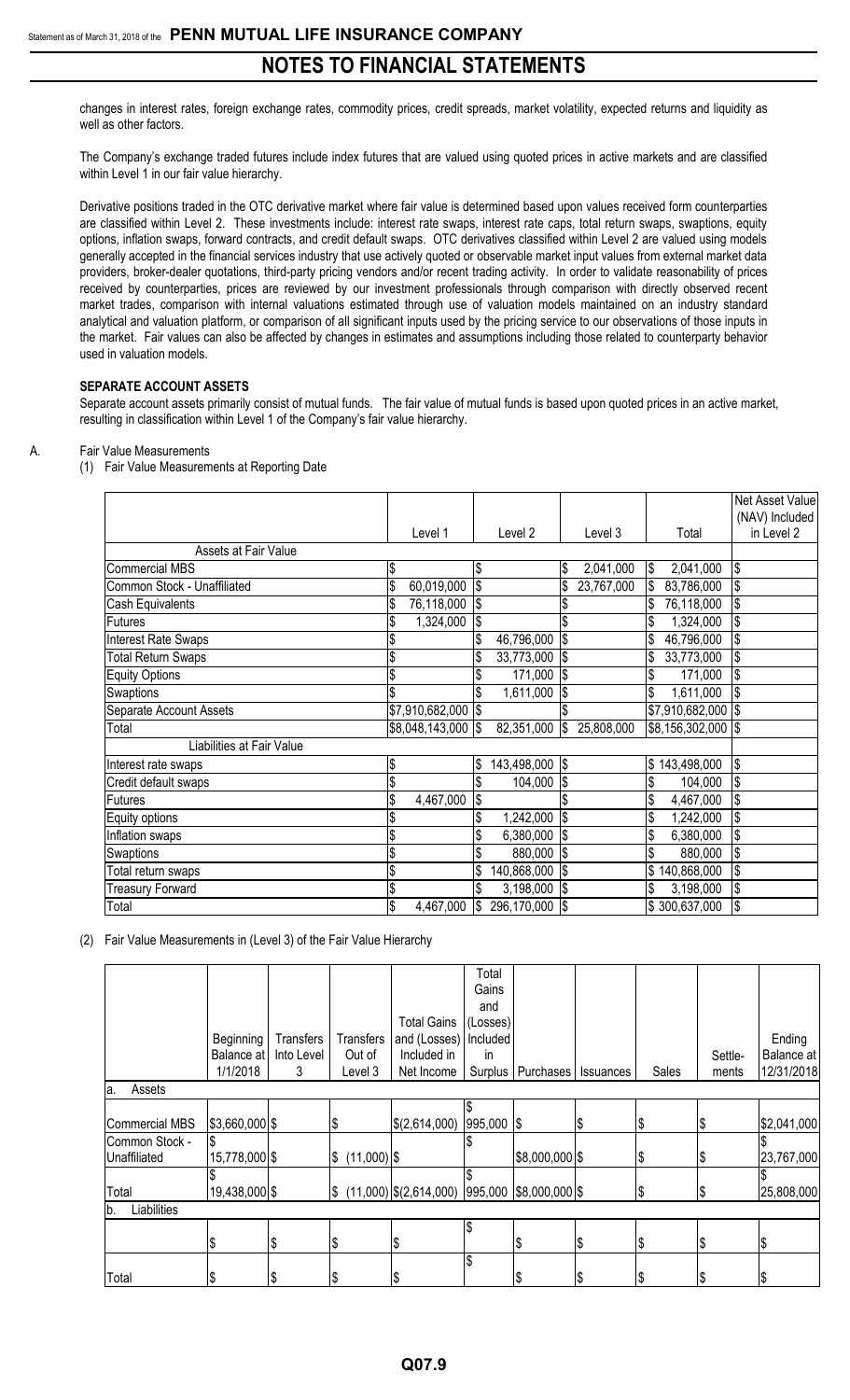- (3) The Company recognizes transfers into Level 3 as of the end of the period in which the circumstances leading to the transfer occurred. The Company recognizes transfers out of Level 3 at the beginning of a period in which the circumstances leading to the transfer occurred.
- (4) The following summarizes the fair value, valuation techniques and significant unobservable inputs of the Level 3 fair value measurements that were developed as of March 31, 2018: **Significant**

|                                                                 | <b>Fair Value</b> | <b>Valuation Technique</b>                | Significant<br>Unobservable<br><b>Inputs</b> | Rate/ Range or<br>/weighted avg. |
|-----------------------------------------------------------------|-------------------|-------------------------------------------|----------------------------------------------|----------------------------------|
| Assets:<br>Investments<br><b>Bonds</b><br><b>Commercial MBS</b> | \$<br>2,041,000   | Property, appraisal and credit<br>support | Not Available                                | N/A                              |
| Common stock                                                    |                   |                                           |                                              |                                  |
| Unaffiliated                                                    |                   | Cost                                      | Not available                                | N/A                              |
| <b>FHLB Membership Stock</b>                                    | 23,767,000        | Set by issuer-FHLB-PGH(1)                 | Not available                                | N/A                              |
| Total investments                                               | \$<br>25,808,000  |                                           |                                              |                                  |

(1)Fair Value approximates carrying value. The par value of the FHLB capital stock is \$100 and set by the FHLB. The capital stock is issued, redeemed and repurchased at par.

(5) Derivatives instruments not qualifying as an effective hedge with a positive fair value are recorded as admitted assets. Derivatives instruments not qualifying as an effective hedge with negative fair values are reported as liabilities. The fair values of derivative contracts are determined based on quoted prices in active exchanges or prices provided by counterparties, exchanges or clearing members as applicable, utilizing valuation models. The fair values of derivative contracts can be affected by changes in interest rates, foreign exchange rates, commodity prices, credit spreads, market volatility, expected returns and liquidity as well as other factors. In order to validate reasonability, prices are reviewed by our internal investment professionals through comparison with directly observed recent market trades, comparison with internal valuations estimated through use of valuation models maintained on an industry standard analytical and valuation platform, or comparison of all significant inputs used by the pricing service to our observations of those inputs in the market. Fair values can also be affected by changes in estimates and assumptions including those related to counterparty behavior used in valuation models.

The Company's exchange traded futures include index futures that are valued using quoted prices in active markets and are classified within Level 1 in our fair value hierarchy. Derivative positions traded in the over-the-counter ("OTC") derivative market are classified within Level 2. These investments include: interest rate swaps, interest rate caps, total return swaps, swaptions, equity options, inflation swaps, forward contracts, and credit default swaps. OTC derivatives classified within Level 2 are valued using models generally accepted in the financial services industry that use actively quoted or observable market input values from external market data providers, broker-dealer quotations, third-party pricing vendors and/or recent trading activity.

### B. Not applicable

C. The following table summarizes the aggregate fair value for all financial instruments and the level within the fair value hierarchy in which the fair value measurements in their entirety fall, for which it is practicable to estimate fair value, at March 31, 2018:

|                              |                  |                                    |                             |                               |                 | Not         | Net Asset   |
|------------------------------|------------------|------------------------------------|-----------------------------|-------------------------------|-----------------|-------------|-------------|
|                              |                  |                                    |                             |                               |                 | Practicable | Value (NAV) |
|                              | Aggregate Fair   |                                    |                             |                               |                 | (Carrying   | Included in |
| Type of Financial Instrument | Value            | <b>Admitted Assets</b>             | (Level 1)                   | (Level 2)                     | (Level 3)       | Value)      | Level 2     |
|                              |                  |                                    |                             |                               |                 | \$          | \$          |
| Financial Assets:            | \$               | \$                                 | \$                          | \$                            | \$              |             |             |
| <b>Bonds</b>                 | \$10,069,138,000 | \$9,605,405,000 \$531,942,000      |                             | \$9,356,925,000 \$180,271,000 |                 | \$          | \$          |
|                              |                  |                                    |                             |                               |                 | \$          | \$          |
| Redeemable Preferred Stock   | \$112,087,000    | \$109,557,000                      | 63,816,000<br>IS.           | <b>S</b><br>38,506,000        | \$<br>9,765,000 |             |             |
|                              |                  |                                    |                             |                               |                 | \$          | \$          |
| Common Stock - Unaffiliated  | \$83,786,000     | 83,786,000<br>\$                   | 60,008,000<br>$\frac{1}{2}$ | $\sqrt{3}$                    | \$23,778,000    |             |             |
| Cash and Short-Term          |                  |                                    |                             |                               |                 | \$          | \$          |
| Investments                  | \$99,449,000     | \$<br>99,449,000                   | 99,449,000<br>I\$           | $\sqrt{3}$                    | \$              |             |             |
|                              |                  |                                    |                             |                               |                 | \$          | \$          |
| Derivatives                  | \$83,675,000     | \$<br>83,675,000                   | 1,324,000<br>S.             | <b>\$</b><br>82,351,000       | \$              |             |             |
|                              |                  |                                    |                             |                               |                 | \$          | \$          |
| Separate Account Assets      | \$7,910,682,000  | \$7,910,682,000 \$7,910,682,000 \$ |                             |                               | \$              |             |             |
|                              |                  |                                    |                             |                               |                 | \$          | \$          |
| Financial Liabilities:       |                  |                                    | \$                          | \$                            | \$              |             |             |
|                              |                  |                                    |                             |                               |                 | \$          | \$          |
| Investment Type Contracts:   | \$               | \$                                 | \$                          | \$                            | \$              |             |             |
|                              |                  |                                    |                             |                               |                 | \$          | \$          |
| Individual Annuities         | \$2,410,007,000  | $$2,396,571,000$ \\$               |                             | \$                            | \$2,410,007,000 |             |             |
|                              |                  |                                    |                             |                               |                 | \$          | \$          |
| Derivatives                  | \$300,637,000    | \$300,637,000                      | 4,467,000<br>\$             | \$296,171,000                 | \$              |             |             |
|                              |                  |                                    |                             |                               |                 | \$          | \$          |
| Separate Account Liabilities | \$7,910,682,000  | \$7,910,682,000 \$7,910,682,000 \$ |                             |                               |                 |             |             |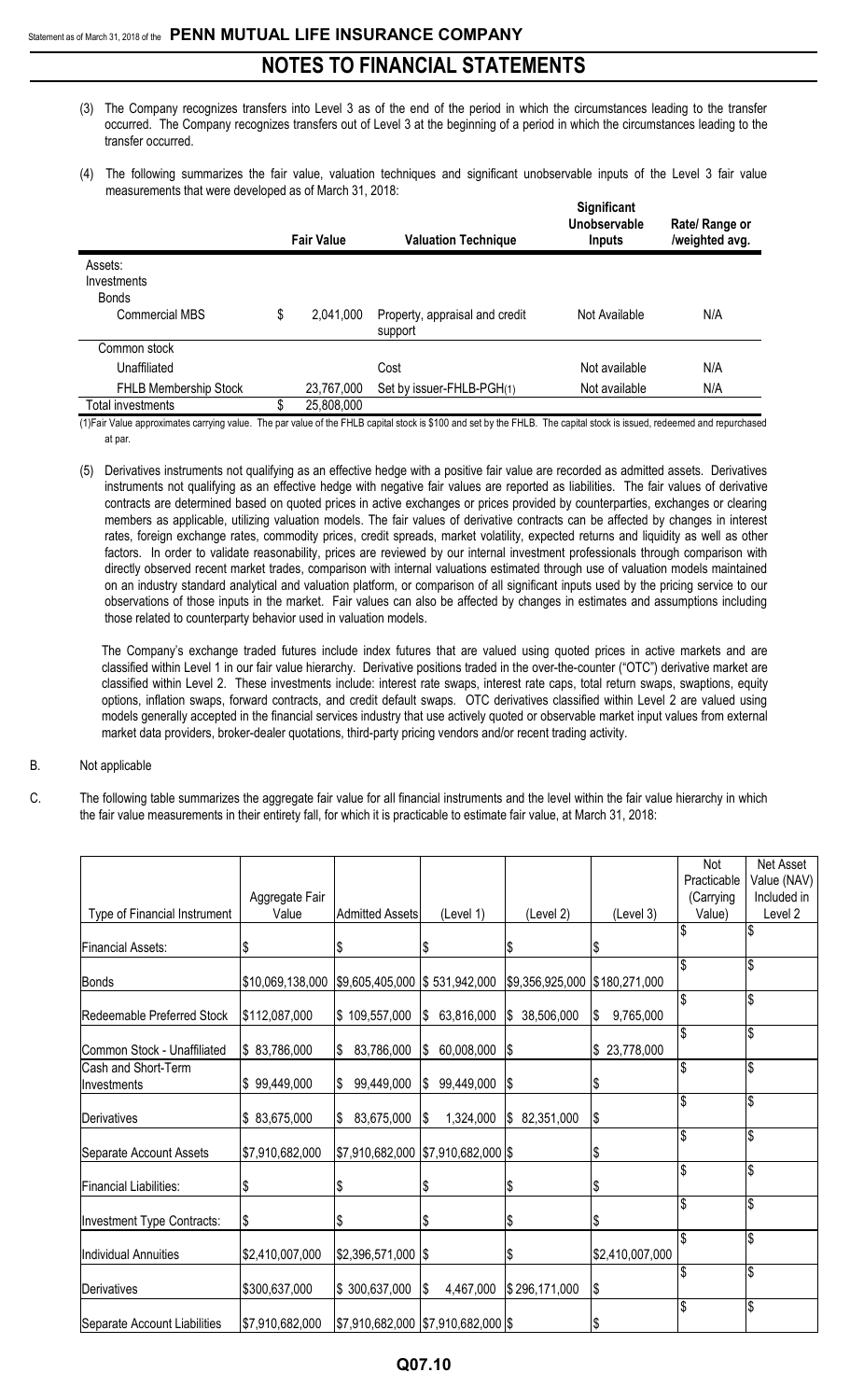### D. Not Practicable to Estimate Fair Value

| <sup>f</sup> Class or Financial<br>Tvpe of ( |                   |                         |                    |             |
|----------------------------------------------|-------------------|-------------------------|--------------------|-------------|
| Instrument                                   | Value<br>Carrying | Effective Interest Rate | Date<br>Maturity F | ≘xplanation |
|                                              | l st              | Λ.<br>$\frac{9}{2}$     |                    |             |

#### **Note 21 – Other Items**

No significant changes

#### **Note 22 – Events Subsequent**

The Company has evaluated events subsequent to March 31, 2018, and has determined that there were no significant events requiring recognition in the financial statements.

#### **Note 23 – Reinsurance**

No significant changes

### **Note 24 – Retrospectively Rated Contracts and Contracts Subject to Redetermination**

The Company does not have any retrospectively rated contracts.

### **Note 25 – Change in Incurred Losses and Loss Adjustment Expenses**

Not applicable.

#### **Note 26 – Intercompany Pooling Arrangements**

The Company is not part of a group of affiliated insurers that utilizes a pooling arrangement.

#### **Note 27 – Structured Settlements**

Not applicable.

### **Note 28 – Health Care Receivables**

Not applicable.

#### **Note 29 – Participating policies**

No significant changes

#### **Note 30 – Premium Deficiency Reserves**

No significant changes

### **Note 31 – Reserves for Life Contracts and Deposit-Type Contracts**

No significant changes

#### **Note 32 – Analysis of Annuity Actuarial Reserves and Deposit Liabilities by Withdrawal Characteristics**

No significant changes

### **Note 33 – Premium and Annuity Considerations Deferred and Uncollected**

No significant changes

## **Note 34 – Separate Accounts**

No significant changes

# **Note 35 – Loss/Claim Adjustment Expenses**

No significant changes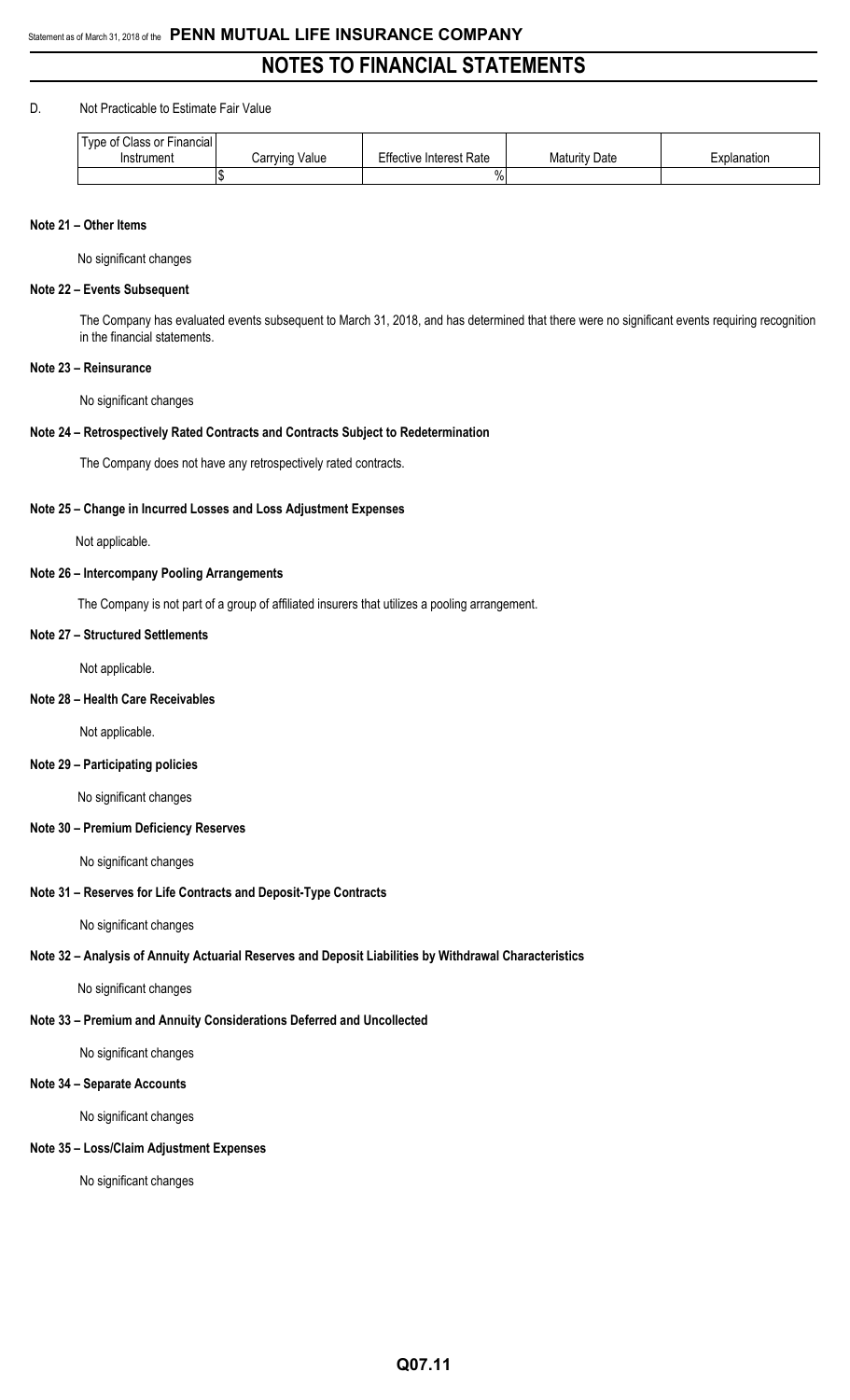# **GENERAL INTERROGATORIES**

# **PART 1 - COMMON INTERROGATORIES**

|     | <b>GENERAL</b>                                                                                                                                                                                                                                                                                                                                                                                                                               |                                          |                 |                               |                        |                          |
|-----|----------------------------------------------------------------------------------------------------------------------------------------------------------------------------------------------------------------------------------------------------------------------------------------------------------------------------------------------------------------------------------------------------------------------------------------------|------------------------------------------|-----------------|-------------------------------|------------------------|--------------------------|
| 1.1 | Did the reporting entity experience any material transactions requiring the filing of Disclosure of Material Transactions with the State of Domicile,                                                                                                                                                                                                                                                                                        |                                          |                 |                               |                        |                          |
|     | as required by the Model Act?                                                                                                                                                                                                                                                                                                                                                                                                                |                                          |                 |                               | Yes $\lceil$ 1         | No[X]                    |
| 1.2 | If yes, has the report been filed with the domiciliary state?                                                                                                                                                                                                                                                                                                                                                                                |                                          |                 |                               | Yes[]                  | No [ ]                   |
| 2.1 | Has any change been made during the year of this statement in the charter, by-laws, articles of incorporation, or deed of settlement of the<br>reporting entity?                                                                                                                                                                                                                                                                             |                                          |                 |                               | Yes $[ ]$              | No[X]                    |
| 2.2 | If yes, date of change:                                                                                                                                                                                                                                                                                                                                                                                                                      |                                          |                 |                               |                        |                          |
| 3.1 | Is the reporting entity a member of an Insurance Holding Company System consisting of two or more affiliated persons, one or more of which is an insurer?<br>If yes, complete Schedule Y, Parts 1 and 1A.                                                                                                                                                                                                                                    |                                          |                 |                               | Yes[X]                 | No [ ]                   |
| 3.2 | Have there been any substantial changes in the organizational chart since the prior quarter end?                                                                                                                                                                                                                                                                                                                                             |                                          |                 |                               | Yes $\lceil \ \rceil$  | No[X]                    |
| 3.3 | If the response to 3.2 is yes, provide a brief description of those changes.                                                                                                                                                                                                                                                                                                                                                                 |                                          |                 |                               |                        |                          |
| 3.4 | Is the reporting entity publicly traded or a member of a publicly traded group?                                                                                                                                                                                                                                                                                                                                                              |                                          |                 |                               | Yes $[ ]$              | No[X]                    |
| 3.5 | If the response to 3.4 is yes, provide the CIK (Central Index Key) code issued by the SEC for the entity/group.                                                                                                                                                                                                                                                                                                                              |                                          |                 |                               |                        |                          |
| 4.1 | Has the reporting entity been a party to a merger or consolidation during the period covered by this statement?                                                                                                                                                                                                                                                                                                                              |                                          |                 |                               | Yes $\lceil \; \rceil$ | No[X]                    |
| 4.2 | If yes, provide name of entity, NAIC Company Code, and state of domicile (use two letter state abbreviation) for any entity that has ceased to exist as a<br>result of the merger or consolidation.                                                                                                                                                                                                                                          |                                          |                 |                               |                        |                          |
|     | $\mathbf{1}$                                                                                                                                                                                                                                                                                                                                                                                                                                 |                                          |                 | $\overline{2}$<br><b>NAIC</b> |                        | 3                        |
|     |                                                                                                                                                                                                                                                                                                                                                                                                                                              |                                          |                 | Company                       |                        | State of                 |
|     | Name of Entity                                                                                                                                                                                                                                                                                                                                                                                                                               |                                          |                 | Code                          |                        | Domicile                 |
| 5.  | If the reporting entity is subject to a management agreement, including third-party administrator(s), managing general agent(s), attorney-in-fact, or<br>similar agreement, have there been any significant changes regarding the terms of the agreement or principals involved?<br>If yes, attach an explanation.                                                                                                                           |                                          |                 | Yes[ ]                        | No[X]                  | N/A [ ]                  |
|     |                                                                                                                                                                                                                                                                                                                                                                                                                                              |                                          |                 |                               |                        |                          |
|     | State as of what date the latest financial examination of the reporting entity was made or is being made.<br>6.1                                                                                                                                                                                                                                                                                                                             |                                          |                 |                               | 12/31/2015             |                          |
|     | 6.2 State the as of date that the latest financial examination report became available from either the state of domicile or the reporting entity. This date<br>should be the date of the examined balance sheet and not the date the report was completed or released.                                                                                                                                                                       |                                          |                 |                               | 12/31/2015             |                          |
|     | State as of what date the latest financial examination report became available to other states or the public from either the state of domicile or the<br>6.3<br>reporting entity. This is the release date or completion date of the examination report and not the date of the examination (balance sheet date).                                                                                                                            |                                          |                 |                               | 12/04/2016             |                          |
| 6.4 | By what department or departments?                                                                                                                                                                                                                                                                                                                                                                                                           |                                          |                 |                               |                        |                          |
| 6.5 | Have all financial statement adjustments within the latest financial examination report been accounted for in a subsequent financial statement filed<br>with Departments?                                                                                                                                                                                                                                                                    |                                          |                 | Yes[]                         | No [ ]                 | N/A[X]                   |
| 6.6 | Have all of the recommendations within the latest financial examination report been complied with?                                                                                                                                                                                                                                                                                                                                           |                                          |                 | Yes [ ]                       | No[ ]                  | N/A[X]                   |
| 7.1 | Has this reporting entity had any Certificates of Authority, licenses or registrations (including corporate registration, if applicable) suspended or revoked<br>by any governmental entity during the reporting period?                                                                                                                                                                                                                     |                                          |                 |                               | Yes $[ ]$              | No[X]                    |
| 7.2 | If yes, give full information:                                                                                                                                                                                                                                                                                                                                                                                                               |                                          |                 |                               |                        |                          |
| 8.1 | Is the company a subsidiary of a bank holding company regulated with the Federal Reserve Board?                                                                                                                                                                                                                                                                                                                                              |                                          |                 |                               | Yes $\lceil \ \rceil$  | No[X]                    |
| 8.2 | If response to 8.1 is yes, please identify the name of the bank holding company.                                                                                                                                                                                                                                                                                                                                                             |                                          |                 |                               |                        |                          |
| 8.3 | Is the company affiliated with one or more banks, thrifts or securities firms?                                                                                                                                                                                                                                                                                                                                                               |                                          |                 |                               | Yes[X]                 | No[ ]                    |
| 8.4 | If the response to 8.3 is yes, please provide below the names and location (city and state of the main office) of any affiliates regulated by a federal<br>regulatory services agency [i.e. the Federal Reserve Board (FRB), the Office of the Comptroller of the Currency (OCC), the Federal Deposit Insurance<br>Corporation (FDIC) and the Securities Exchange Commission (SEC)] and identify the affiliate's primary federal regulator]. |                                          |                 |                               |                        |                          |
|     | Affiliate Name                                                                                                                                                                                                                                                                                                                                                                                                                               | $\overline{c}$<br>Location (City, State) | 3<br><b>FRB</b> | 4<br>OCC                      | 5<br><b>FDIC</b>       | 6<br><b>SEC</b>          |
|     | Hornor, Townsend & Kent Inc.                                                                                                                                                                                                                                                                                                                                                                                                                 | Horsham, PA                              | NO              | NO                            | NO                     | <b>YES</b>               |
|     | Janney Montgomery Scott, LLC<br>Penn Mutual Asset Management, LLC                                                                                                                                                                                                                                                                                                                                                                            | Philadelphia, PA<br>Horsham, PA          | NO<br>NO        | <b>NO</b><br>NO               | <b>NO</b><br>NO        | <b>YES</b><br><b>YES</b> |
| 9.1 | Are the senior officers (principal executive officer, principal financial officer, principal accounting officer or controller, or persons performing similar<br>functions) of the reporting entity subject to a code of ethics, which includes the following standards?                                                                                                                                                                      |                                          |                 |                               | Yes[X]                 | No [ ]                   |
|     | Honest and ethical conduct, including the ethical handling of actual or apparent conflicts of interest between personal and professional relationships;<br>(a)                                                                                                                                                                                                                                                                               |                                          |                 |                               |                        |                          |
|     | Full, fair, accurate, timely and understandable disclosure in the periodic reports required to be filed by the reporting entity;<br>(b)                                                                                                                                                                                                                                                                                                      |                                          |                 |                               |                        |                          |
|     | Compliance with applicable governmental laws, rules and regulations;<br>(C)                                                                                                                                                                                                                                                                                                                                                                  |                                          |                 |                               |                        |                          |
|     | The prompt internal reporting of violations to an appropriate person or persons identified in the code; and<br>(d)                                                                                                                                                                                                                                                                                                                           |                                          |                 |                               |                        |                          |
|     | Accountability for adherence to the code.<br>(e)                                                                                                                                                                                                                                                                                                                                                                                             |                                          |                 |                               |                        |                          |
|     | 9.11 If the response to 9.1 is No, please explain:                                                                                                                                                                                                                                                                                                                                                                                           |                                          |                 |                               |                        |                          |

- 
- 9.2 Has the code of ethics for senior managers been amended? Yes [ ] No [ X ]
- 9.21 If the response to 9.2 is Yes, provide information related to amendment(s).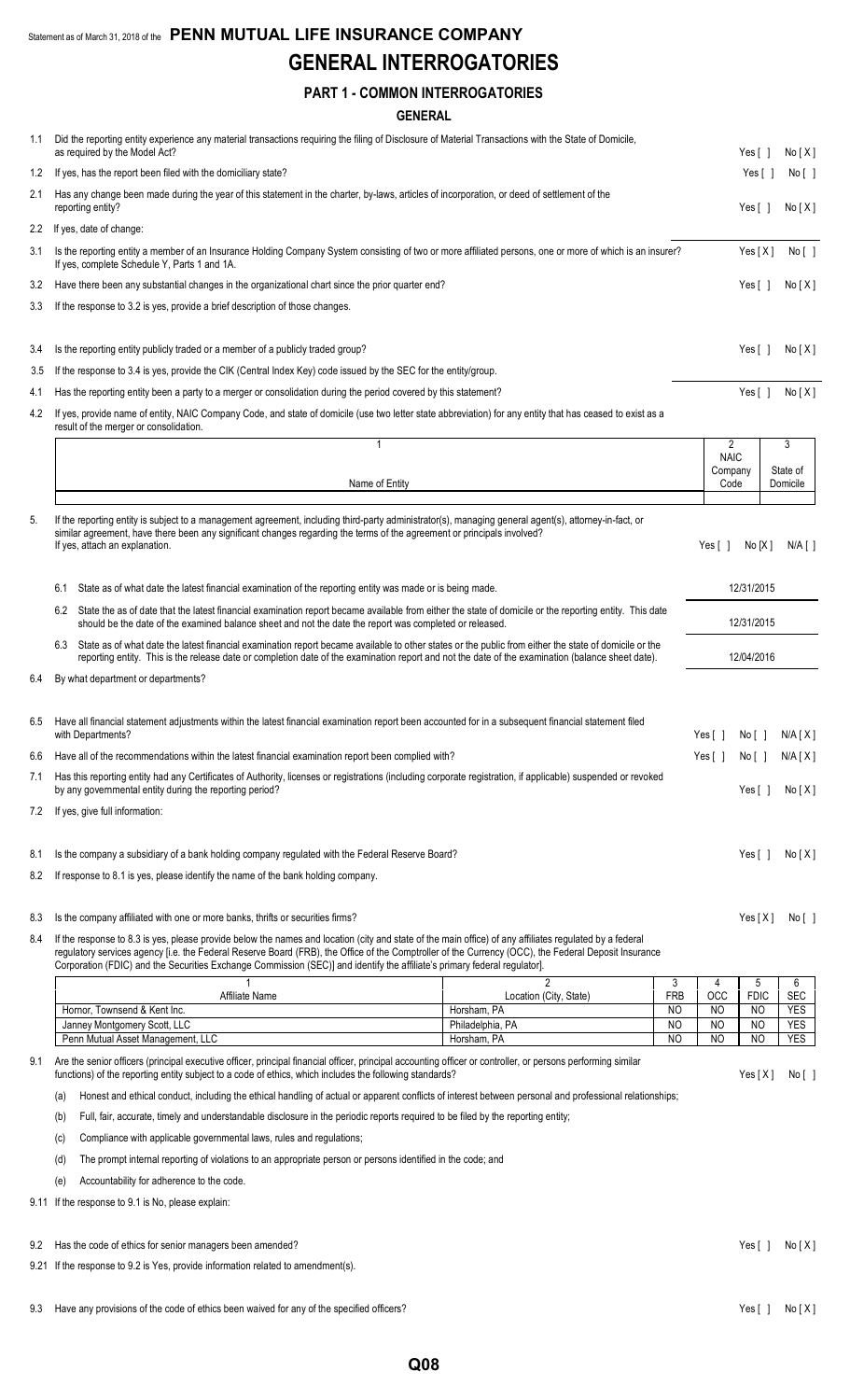# Statement as of March 31, 2018 of the **PENN MUTUAL LIFE INSURANCE COMPANY GENERAL INTERROGATORIES**

# **PART 1 - COMMON INTERROGATORIES**

9.31 If the response to 9.3 is Yes, provide the nature of any waiver(s).

# **FINANCIAL**

|     |                                                                      |                                                                                                                                                                                                                                                                                                                                                                                                                                                                                                                                                                                                                                                                                                                                                                                                                                                                                                                            |                                                                                                                                                                                                                                          |                            | <b>FINANUIAL</b>                   |                |                                                                                             |                                                            |                                                                                                                       |                                                    |
|-----|----------------------------------------------------------------------|----------------------------------------------------------------------------------------------------------------------------------------------------------------------------------------------------------------------------------------------------------------------------------------------------------------------------------------------------------------------------------------------------------------------------------------------------------------------------------------------------------------------------------------------------------------------------------------------------------------------------------------------------------------------------------------------------------------------------------------------------------------------------------------------------------------------------------------------------------------------------------------------------------------------------|------------------------------------------------------------------------------------------------------------------------------------------------------------------------------------------------------------------------------------------|----------------------------|------------------------------------|----------------|---------------------------------------------------------------------------------------------|------------------------------------------------------------|-----------------------------------------------------------------------------------------------------------------------|----------------------------------------------------|
|     |                                                                      | 10.1 Does the reporting entity report any amounts due from parent, subsidiaries or affiliates on Page 2 of this statement?                                                                                                                                                                                                                                                                                                                                                                                                                                                                                                                                                                                                                                                                                                                                                                                                 |                                                                                                                                                                                                                                          |                            |                                    |                |                                                                                             |                                                            | Yes[X]                                                                                                                | No [ ]                                             |
|     |                                                                      | 10.2 If yes, indicate any amounts receivable from parent included in the Page 2 amount:                                                                                                                                                                                                                                                                                                                                                                                                                                                                                                                                                                                                                                                                                                                                                                                                                                    |                                                                                                                                                                                                                                          |                            |                                    |                |                                                                                             | \$                                                         |                                                                                                                       | 0                                                  |
|     |                                                                      |                                                                                                                                                                                                                                                                                                                                                                                                                                                                                                                                                                                                                                                                                                                                                                                                                                                                                                                            |                                                                                                                                                                                                                                          |                            | <b>INVESTMENT</b>                  |                |                                                                                             |                                                            |                                                                                                                       |                                                    |
|     |                                                                      | 11.1 Were any of the stocks, bonds, or other assets of the reporting entity loaned, placed under option agreement, or otherwise made available for<br>use by another person? (Exclude securities under securities lending agreements.)                                                                                                                                                                                                                                                                                                                                                                                                                                                                                                                                                                                                                                                                                     |                                                                                                                                                                                                                                          |                            |                                    |                |                                                                                             |                                                            | Yes $\lceil \; \rceil$                                                                                                | No[X]                                              |
|     |                                                                      | 11.2 If yes, give full and complete information relating thereto:                                                                                                                                                                                                                                                                                                                                                                                                                                                                                                                                                                                                                                                                                                                                                                                                                                                          |                                                                                                                                                                                                                                          |                            |                                    |                |                                                                                             |                                                            |                                                                                                                       |                                                    |
| 12. |                                                                      | Amount of real estate and mortgages held in other invested assets in Schedule BA:                                                                                                                                                                                                                                                                                                                                                                                                                                                                                                                                                                                                                                                                                                                                                                                                                                          |                                                                                                                                                                                                                                          |                            |                                    |                |                                                                                             | \$                                                         |                                                                                                                       | 0                                                  |
| 13. |                                                                      | Amount of real estate and mortgages held in short-term investments:                                                                                                                                                                                                                                                                                                                                                                                                                                                                                                                                                                                                                                                                                                                                                                                                                                                        |                                                                                                                                                                                                                                          |                            |                                    |                |                                                                                             | \$                                                         |                                                                                                                       | 0                                                  |
|     |                                                                      | 14.1 Does the reporting entity have any investments in parent, subsidiaries and affiliates?                                                                                                                                                                                                                                                                                                                                                                                                                                                                                                                                                                                                                                                                                                                                                                                                                                |                                                                                                                                                                                                                                          |                            |                                    |                |                                                                                             |                                                            | Yes[X]                                                                                                                | No [ ]                                             |
|     |                                                                      | 14.2 If yes, please complete the following:                                                                                                                                                                                                                                                                                                                                                                                                                                                                                                                                                                                                                                                                                                                                                                                                                                                                                |                                                                                                                                                                                                                                          |                            |                                    |                |                                                                                             |                                                            |                                                                                                                       |                                                    |
| 16. | 14.21<br>14.22<br>14.23<br>14.24<br>14.25<br>14.26<br>14.27<br>14.28 | <b>Bonds</b><br><b>Preferred Stock</b><br><b>Common Stock</b><br>Short-Term Investments<br>Mortgage Loans on Real Estate<br>All Other<br>Total Investment in Parent, Subsidiaries and Affiliates (Subtotal Lines 14.21 to 14.26)<br>Total Investment in Parent included in Lines 14.21 to 14.26 above<br>15.1 Has the reporting entity entered into any hedging transactions reported on Schedule DB?<br>15.2 If yes, has a comprehensive description of the hedging program been made available to the domiciliary state?<br>If no, attach a description with this statement.<br>For the reporting entity's security lending program, state the amount of the following as of current statement date:<br>16.1 Total fair value of reinvested collateral assets reported on Schedule DL, Parts 1 and 2:<br>16.2 Total book adjusted/carrying value of reinvested collateral assets reported on Schedule DL, Parts 1 and 2: |                                                                                                                                                                                                                                          |                            |                                    | \$<br>\$<br>\$ | Prior Year End Book/Adjusted<br>Carrying Value<br>503,949,112<br>170,613,369<br>674,562,481 | \$<br>0<br>$\Omega$<br>0<br>0<br>\$<br>\$<br>0<br>\$<br>\$ | 2<br>Current Quarter Book/Adjusted<br>Carrying Value<br>547,373,387<br>178,782,861<br>726,156,248<br>Yes[X]<br>Yes[X] | 0<br>0<br>0<br>0<br>0<br>No [ ]<br>No[ ]<br>0<br>0 |
|     |                                                                      | 16.3 Total payable for securities lending reported on the liability page:                                                                                                                                                                                                                                                                                                                                                                                                                                                                                                                                                                                                                                                                                                                                                                                                                                                  |                                                                                                                                                                                                                                          |                            |                                    |                |                                                                                             | \$                                                         |                                                                                                                       | $\mathbf{0}$                                       |
|     |                                                                      | 17. Excluding items in Schedule E-Part 3-Special Deposits, real estate, mortgage loans and investments held physically in the reporting entity's<br>offices, vaults or safety deposit boxes, were all stocks, bonds and other securities, owned throughout the current year held pursuant to a<br>custodial agreement with a qualified bank or trust company in accordance with Section 1, III - General Examination Considerations, F. Outsourcing<br>of Critical Functions, Custodial or Safekeeping Agreements of the NAIC Financial Condition Examiners Handbook?<br>17.1 For all agreements that comply with the requirements of the NAIC Financial Condition Examiners Handbook, complete the following:                                                                                                                                                                                                             |                                                                                                                                                                                                                                          |                            |                                    |                |                                                                                             |                                                            | Yes[X] No[]                                                                                                           |                                                    |
|     |                                                                      |                                                                                                                                                                                                                                                                                                                                                                                                                                                                                                                                                                                                                                                                                                                                                                                                                                                                                                                            |                                                                                                                                                                                                                                          |                            |                                    |                |                                                                                             | $\overline{c}$                                             |                                                                                                                       |                                                    |
|     |                                                                      | Bank of New York Mellon                                                                                                                                                                                                                                                                                                                                                                                                                                                                                                                                                                                                                                                                                                                                                                                                                                                                                                    | Name of Custodian(s)                                                                                                                                                                                                                     |                            |                                    |                | 101 Barclay Street, New York, NY 10286                                                      | <b>Custodian Address</b>                                   |                                                                                                                       |                                                    |
|     |                                                                      | 17.2 For all agreements that do not comply with the requirements of the NAIC Financial Condition Examiners Handbook, provide the name,<br>location and a complete explanation:                                                                                                                                                                                                                                                                                                                                                                                                                                                                                                                                                                                                                                                                                                                                             |                                                                                                                                                                                                                                          |                            |                                    |                |                                                                                             |                                                            |                                                                                                                       |                                                    |
|     |                                                                      |                                                                                                                                                                                                                                                                                                                                                                                                                                                                                                                                                                                                                                                                                                                                                                                                                                                                                                                            |                                                                                                                                                                                                                                          |                            | $\overline{2}$                     |                |                                                                                             |                                                            | 3                                                                                                                     |                                                    |
|     |                                                                      | Name(s)                                                                                                                                                                                                                                                                                                                                                                                                                                                                                                                                                                                                                                                                                                                                                                                                                                                                                                                    |                                                                                                                                                                                                                                          |                            | Location(s)                        |                |                                                                                             |                                                            | Complete Explanation(s)                                                                                               |                                                    |
|     |                                                                      | 17.3 Have there been any changes, including name changes, in the custodian(s) identified in 17.1 during the current quarter?<br>17.4 If yes, give full and complete information relating thereto:                                                                                                                                                                                                                                                                                                                                                                                                                                                                                                                                                                                                                                                                                                                          |                                                                                                                                                                                                                                          |                            |                                    |                |                                                                                             |                                                            | Yes[X]                                                                                                                | No [ ]                                             |
|     |                                                                      |                                                                                                                                                                                                                                                                                                                                                                                                                                                                                                                                                                                                                                                                                                                                                                                                                                                                                                                            |                                                                                                                                                                                                                                          |                            | $\overline{2}$                     |                | 3                                                                                           |                                                            | 4                                                                                                                     |                                                    |
|     |                                                                      | Old Custodian                                                                                                                                                                                                                                                                                                                                                                                                                                                                                                                                                                                                                                                                                                                                                                                                                                                                                                              |                                                                                                                                                                                                                                          |                            | New Custodian                      |                | Date of<br>Change                                                                           |                                                            | Reason                                                                                                                |                                                    |
|     |                                                                      | State Street Corporation                                                                                                                                                                                                                                                                                                                                                                                                                                                                                                                                                                                                                                                                                                                                                                                                                                                                                                   |                                                                                                                                                                                                                                          | Bank of New York Mellon    |                                    |                | 01/01/2018                                                                                  | <b>Management Decision</b>                                 |                                                                                                                       |                                                    |
|     |                                                                      | 17.5 Investment management - Identify all investment advisors, investment managers, broker/dealers, including individuals that have the authority to make investment decisions on behalf<br>of the reporting entity. For assets that are managed internally by employees of the reporting entity, note as such ["that have access to the investment accounts", "handle<br>securities"].                                                                                                                                                                                                                                                                                                                                                                                                                                                                                                                                    |                                                                                                                                                                                                                                          |                            |                                    |                |                                                                                             |                                                            |                                                                                                                       |                                                    |
|     |                                                                      |                                                                                                                                                                                                                                                                                                                                                                                                                                                                                                                                                                                                                                                                                                                                                                                                                                                                                                                            |                                                                                                                                                                                                                                          | Name of Firm or Individual |                                    |                |                                                                                             |                                                            | $\overline{2}$<br>Affiliation                                                                                         |                                                    |
|     |                                                                      | Penn Mutual Asset Management, LLC.                                                                                                                                                                                                                                                                                                                                                                                                                                                                                                                                                                                                                                                                                                                                                                                                                                                                                         |                                                                                                                                                                                                                                          |                            |                                    |                |                                                                                             |                                                            | Α                                                                                                                     |                                                    |
|     |                                                                      | 17.5097                                                                                                                                                                                                                                                                                                                                                                                                                                                                                                                                                                                                                                                                                                                                                                                                                                                                                                                    | For those firms/individuals listed in the table for Question 17.5, do any firms/individuals unaffiliated with the reporting entity (i.e., designated with a "U")<br>manage more than 10% of the reporting entity's assets?               |                            |                                    |                |                                                                                             |                                                            | Yes $[ \ ]$                                                                                                           | No[ ]                                              |
|     |                                                                      | 17.5098                                                                                                                                                                                                                                                                                                                                                                                                                                                                                                                                                                                                                                                                                                                                                                                                                                                                                                                    | For firms/individuals unaffiliated with the reporting entity (i.e., designated with a "U") listed in the table for Question 17.5, does the total assets under<br>management aggregate to more than 50% of the reporting entity's assets? |                            |                                    |                |                                                                                             |                                                            | Yes $[ \ ]$                                                                                                           | No[]                                               |
|     |                                                                      | 17.6 For those firms or individuals listed in the table for 17.5 with an affiliation code of "A" (affiliated) or "U" (unaffiliated), provide the information for the table below.                                                                                                                                                                                                                                                                                                                                                                                                                                                                                                                                                                                                                                                                                                                                          |                                                                                                                                                                                                                                          |                            |                                    |                |                                                                                             |                                                            |                                                                                                                       |                                                    |
|     |                                                                      | 1<br><b>Central Registration Depository</b><br>Number                                                                                                                                                                                                                                                                                                                                                                                                                                                                                                                                                                                                                                                                                                                                                                                                                                                                      | $\overline{c}$<br>Name of Firm or Individual                                                                                                                                                                                             |                            | 3<br>Legal Entity Identifier (LEI) |                | 4<br>Registered With                                                                        |                                                            | 5<br>Investment<br>Management<br>Agreement (IMA) Filed                                                                |                                                    |
|     |                                                                      | 107518                                                                                                                                                                                                                                                                                                                                                                                                                                                                                                                                                                                                                                                                                                                                                                                                                                                                                                                     | Penn Mutual Asset Management, LLC.                                                                                                                                                                                                       |                            | 549300O3G37UC4C5EV40               |                | <b>SEC</b>                                                                                  |                                                            | DS                                                                                                                    |                                                    |
|     |                                                                      |                                                                                                                                                                                                                                                                                                                                                                                                                                                                                                                                                                                                                                                                                                                                                                                                                                                                                                                            |                                                                                                                                                                                                                                          |                            |                                    |                |                                                                                             |                                                            |                                                                                                                       |                                                    |

18.1 Have all the filing requirements of the Purposes and Procedures Manual of the NAIC Investment Analysis Office been followed? Yes [ ] No [ X ]

18.2 If no, list exceptions: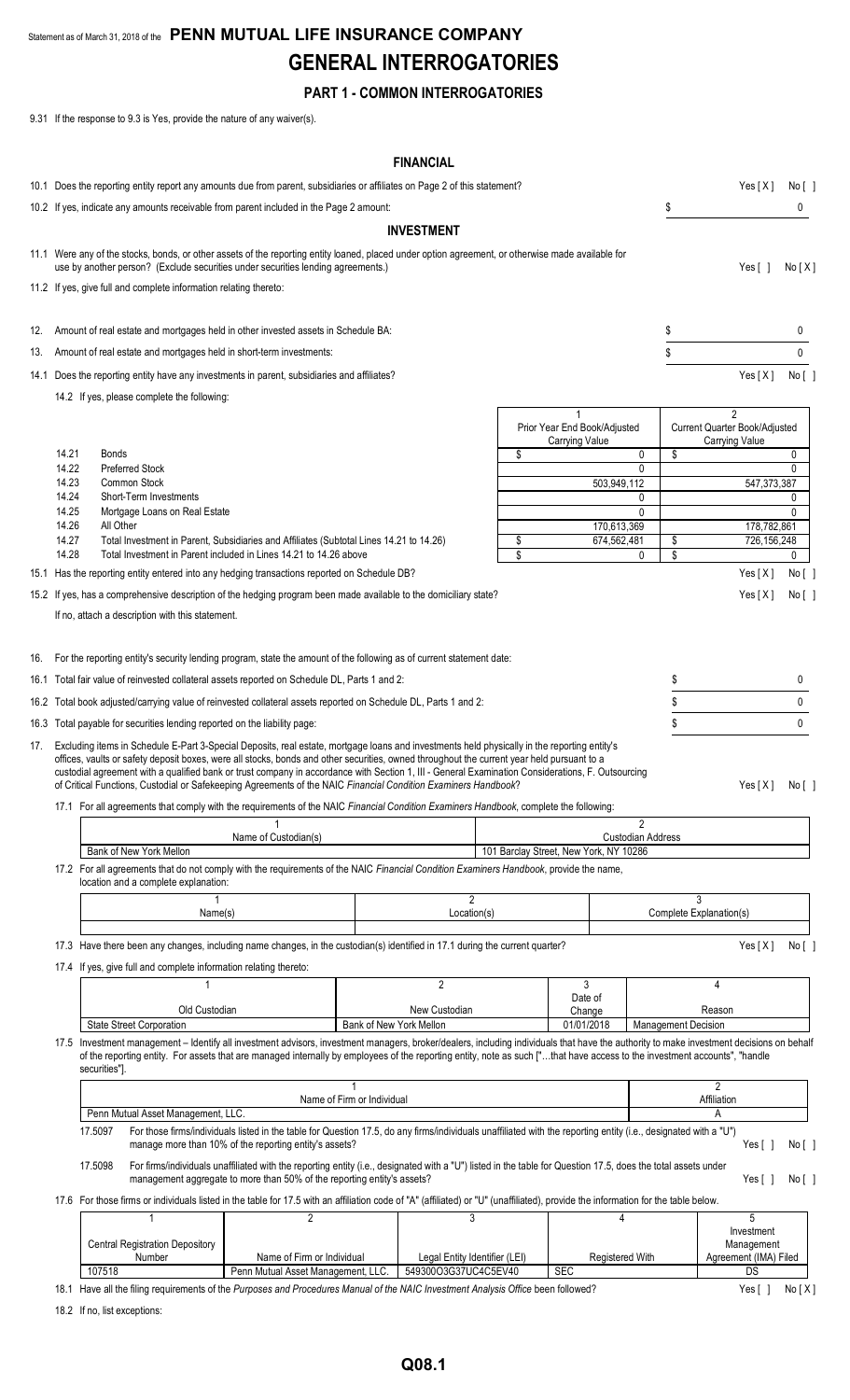# Statement as of March 31, 2018 of the **PENN MUTUAL LIFE INSURANCE COMPANY GENERAL INTERROGATORIES**

# **PART 1 - COMMON INTERROGATORIES**

41242\*BH4 The lead lender has not filed within the required number of days from purchase.

19. By self-designating 5\*GI securities, the reporting entity is certifying the following elements for each self-designated 5\*GI security:

a. Documentation necessary to permit a full credit analysis of the security does not exist.

b. Issuer or obligor is current on all contracted interest and principal payments. c. The insurer has an actual expectation of ultimate payment of all contracted interest and principal.

Has the reporting entity self-designated 5\*GI securities? Yes [ ] No [ X ]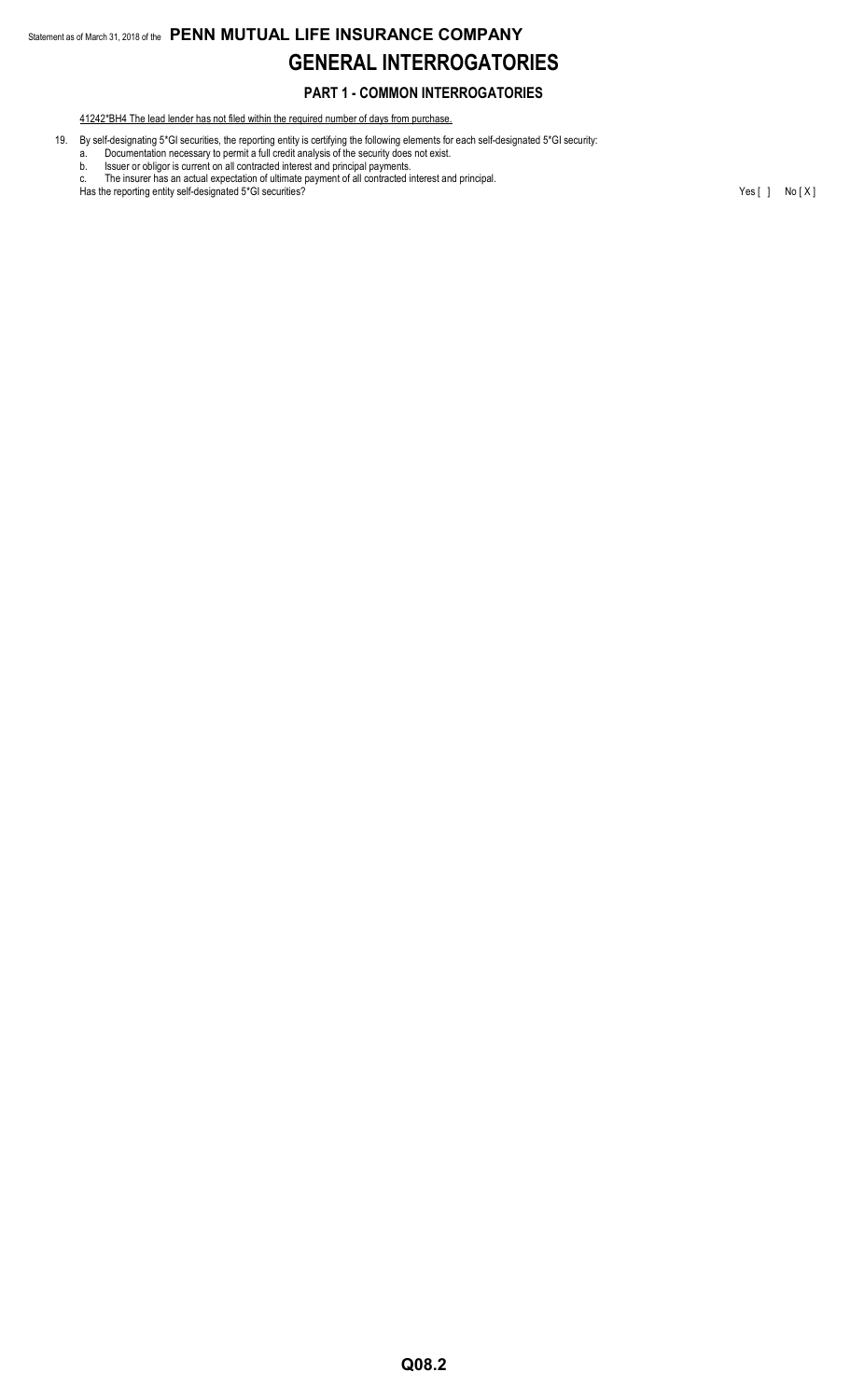# Statement as of March 31, 2018 of the PENN MUTUAL LIFE INSURANCE COMPANY **GENERAL INTERROGATORIES (continued)** PART 2 - LIFE & HEALTH

1. Report the statement value of mortgage loans at the end of this reporting period for the following categories:

|     | 1.1 Long-term mortgages in good standing                                                                                                                                                                                                                                                                                                                                                              | Amount                              |        |
|-----|-------------------------------------------------------------------------------------------------------------------------------------------------------------------------------------------------------------------------------------------------------------------------------------------------------------------------------------------------------------------------------------------------------|-------------------------------------|--------|
|     | 1.11                                                                                                                                                                                                                                                                                                                                                                                                  |                                     |        |
|     | 1.12                                                                                                                                                                                                                                                                                                                                                                                                  |                                     |        |
|     | $\textbf{Commercial} \ \textbf{mortgages} \ \text{} \ \text{} \ \text{} \ \text{} \ \text{} \ \text{} \ \text{} \ \text{} \ \text{} \ \text{} \ \text{} \ \text{} \ \text{} \ \text{} \ \text{} \ \text{} \ \text{} \ \text{} \ \text{} \ \text{} \ \text{} \ \text{} \ \text{} \ \text{} \ \text{} \ \text{} \ \text{} \ \text{} \ \text{} \ \text{} \ \text{} \ \text{} \ \text{} \ \text{$<br>1.13 |                                     |        |
|     | 1.14                                                                                                                                                                                                                                                                                                                                                                                                  |                                     |        |
|     | 1.2 Long-term mortgages in good standing with restructured terms                                                                                                                                                                                                                                                                                                                                      |                                     |        |
|     | 1.21                                                                                                                                                                                                                                                                                                                                                                                                  |                                     |        |
| 1.3 | Long-term mortgage loans upon which interest is overdue more than three months                                                                                                                                                                                                                                                                                                                        |                                     |        |
|     | 1.31                                                                                                                                                                                                                                                                                                                                                                                                  |                                     |        |
|     | 1.32                                                                                                                                                                                                                                                                                                                                                                                                  |                                     |        |
|     | 1.33                                                                                                                                                                                                                                                                                                                                                                                                  |                                     |        |
|     | 1.34                                                                                                                                                                                                                                                                                                                                                                                                  |                                     |        |
| 1.4 | Long-term mortgage loans in process of foreclosure                                                                                                                                                                                                                                                                                                                                                    |                                     |        |
|     | 1.41                                                                                                                                                                                                                                                                                                                                                                                                  |                                     |        |
|     | 1.42                                                                                                                                                                                                                                                                                                                                                                                                  |                                     |        |
|     | 1.43                                                                                                                                                                                                                                                                                                                                                                                                  |                                     |        |
|     | 1.44                                                                                                                                                                                                                                                                                                                                                                                                  |                                     |        |
| 1.5 |                                                                                                                                                                                                                                                                                                                                                                                                       |                                     |        |
| 1.6 | Long-term mortgages foreclosed, properties transferred to real estate in current quarter                                                                                                                                                                                                                                                                                                              |                                     |        |
|     | 1.61                                                                                                                                                                                                                                                                                                                                                                                                  |                                     |        |
|     | 1.62                                                                                                                                                                                                                                                                                                                                                                                                  |                                     |        |
|     | 1.63                                                                                                                                                                                                                                                                                                                                                                                                  |                                     |        |
|     | 1.64                                                                                                                                                                                                                                                                                                                                                                                                  |                                     |        |
| 2.  | Operating Percentages:                                                                                                                                                                                                                                                                                                                                                                                |                                     |        |
|     | 2.1                                                                                                                                                                                                                                                                                                                                                                                                   |                                     |        |
|     | 2.2                                                                                                                                                                                                                                                                                                                                                                                                   |                                     |        |
|     | 2.3                                                                                                                                                                                                                                                                                                                                                                                                   |                                     |        |
| 3.1 |                                                                                                                                                                                                                                                                                                                                                                                                       | Yes $\begin{bmatrix} \end{bmatrix}$ | No[X]  |
| 3.2 |                                                                                                                                                                                                                                                                                                                                                                                                       |                                     |        |
| 3.3 |                                                                                                                                                                                                                                                                                                                                                                                                       | Yes[ ]                              | No[X]  |
| 3.4 |                                                                                                                                                                                                                                                                                                                                                                                                       |                                     |        |
| 4.  |                                                                                                                                                                                                                                                                                                                                                                                                       | Yes $[X]$                           | No [ ] |
| 4.1 | If no, does the reporting entity assume reinsurance business that covers risks residing in at least one state other than the state of domicile                                                                                                                                                                                                                                                        | Yes $[ \ ]$                         | No [ ] |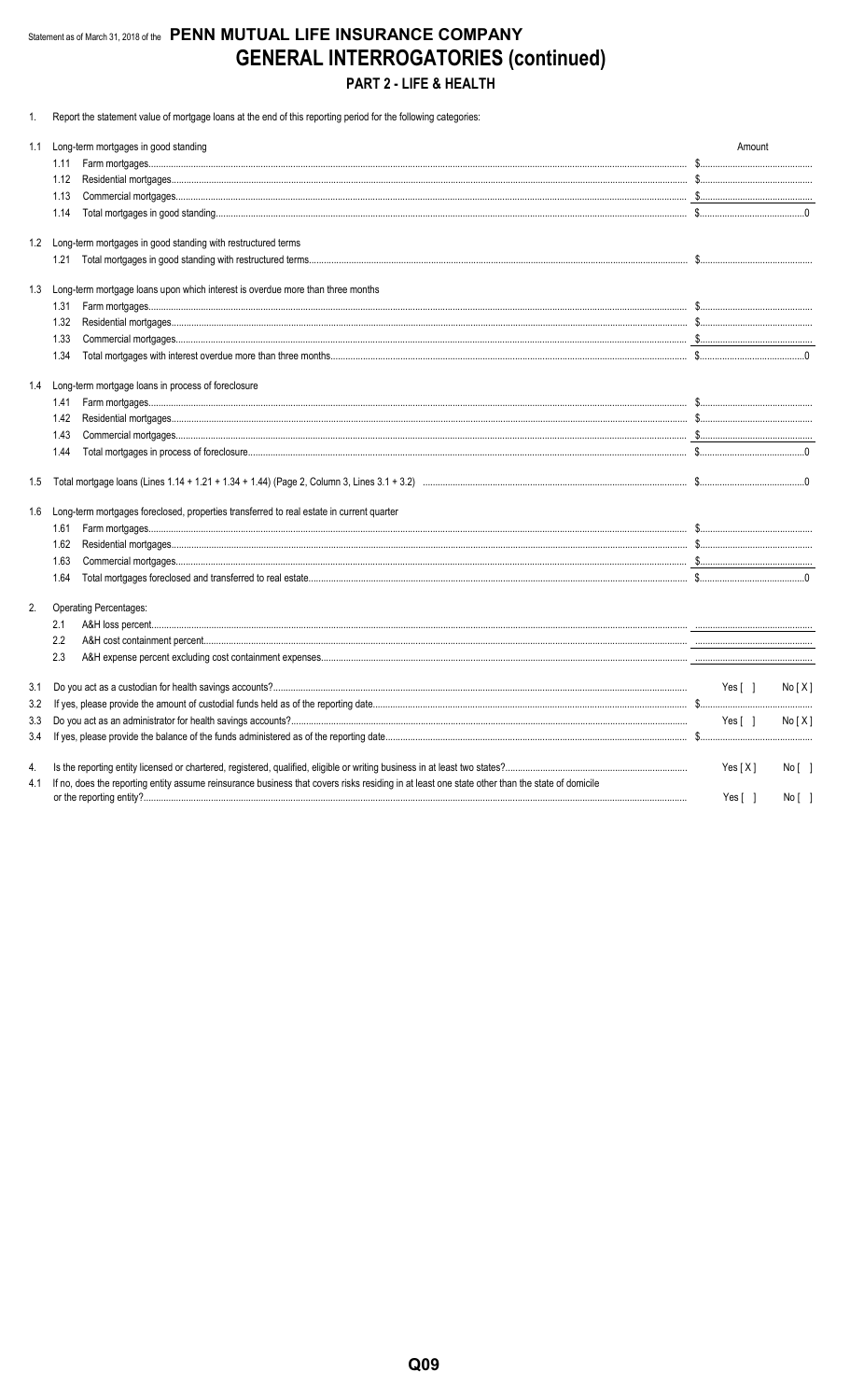# Statement as of March 31, 2018 of the **PENN MUTUAL LIFE INSURANCE COMPANY SCHEDULE S - CEDED REINSURANCE**

Showing All New Reinsurance Treaties - Current Year to Date

|                                |                  |                   | <b>ONOWING A METAGMERISM CONSIGNATION</b> | <b>OUTIVIII TUAT IV DUIV</b> |                                             |                      |                                                  |                                                              |
|--------------------------------|------------------|-------------------|-------------------------------------------|------------------------------|---------------------------------------------|----------------------|--------------------------------------------------|--------------------------------------------------------------|
|                                |                  |                   |                                           |                              | h                                           |                      |                                                  |                                                              |
| <b>NAIC</b><br>Company<br>Code | <b>ID Number</b> | Effective<br>Date | Name of Reinsurer                         | Jurisdiction                 | Type of<br>Domiciliary Reinsurance<br>Ceded | Type of<br>Reinsurer | Certified<br>Reinsurer Rating<br>$(1$ through 6) | <b>Effective Date</b><br>of Certified<br>Reinsurer<br>Rating |

# **NONE**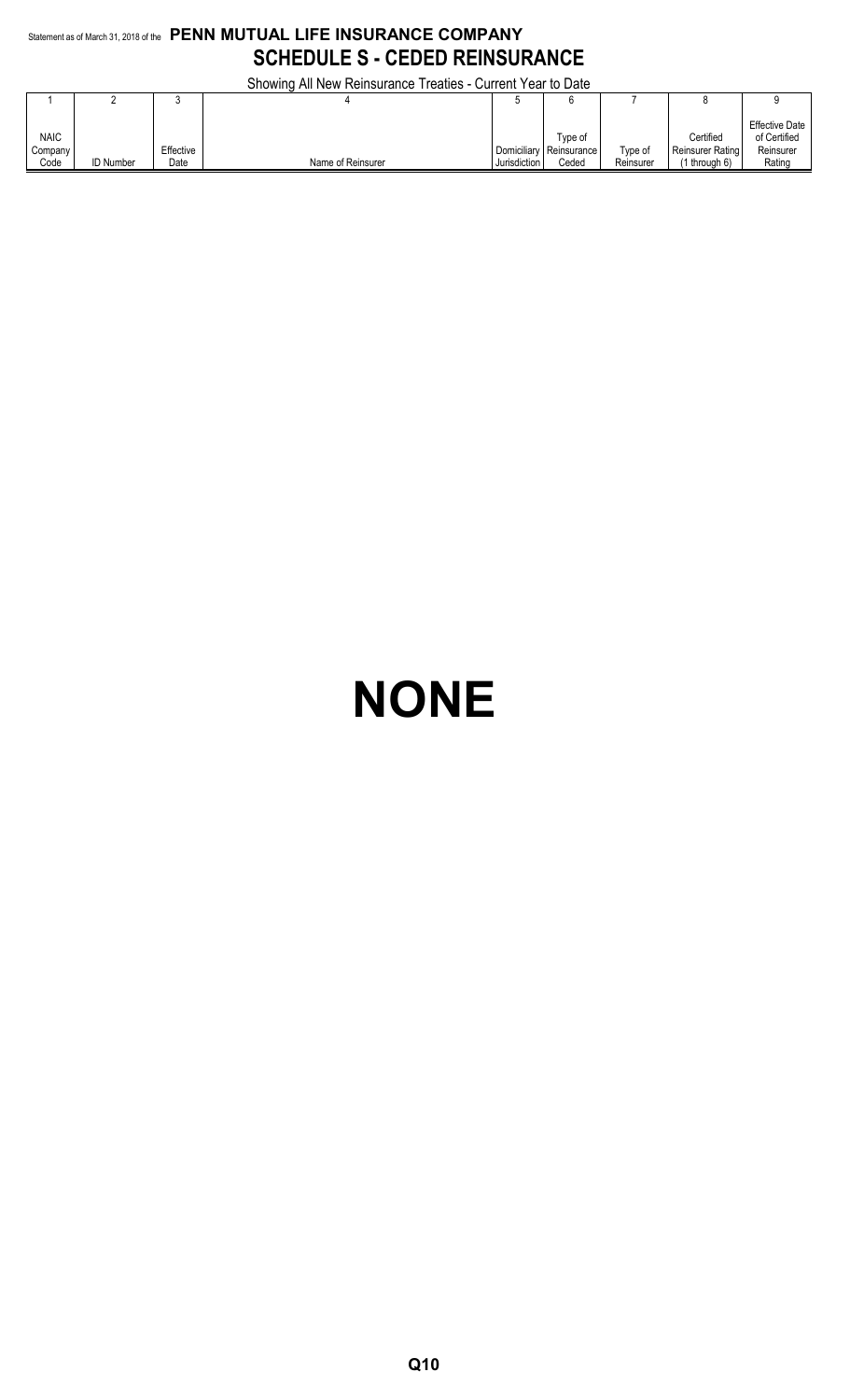# Statement as of March 31, 2018 of the PENN MUTUAL LIFE INSURANCE COMPANY **SCHEDULE T - PREMIUMS AND ANNUITY CONSIDERATIONS**

Current Year to Date - Allocated by States and Territories

|              |                                                                                                                                                                                                                                                                                                                                                                                                                                | 1                                          |                                  | Life Contracts                  | Direct Business Only<br>4               | 5                                                                                                                                                                                                                                                                                                                                                                   | 6                                                                  |                               |
|--------------|--------------------------------------------------------------------------------------------------------------------------------------------------------------------------------------------------------------------------------------------------------------------------------------------------------------------------------------------------------------------------------------------------------------------------------|--------------------------------------------|----------------------------------|---------------------------------|-----------------------------------------|---------------------------------------------------------------------------------------------------------------------------------------------------------------------------------------------------------------------------------------------------------------------------------------------------------------------------------------------------------------------|--------------------------------------------------------------------|-------------------------------|
|              |                                                                                                                                                                                                                                                                                                                                                                                                                                |                                            | 2                                |                                 |                                         |                                                                                                                                                                                                                                                                                                                                                                     |                                                                    |                               |
|              |                                                                                                                                                                                                                                                                                                                                                                                                                                |                                            |                                  |                                 | A&H Insurance                           |                                                                                                                                                                                                                                                                                                                                                                     |                                                                    |                               |
|              |                                                                                                                                                                                                                                                                                                                                                                                                                                |                                            |                                  |                                 | Premiums,                               |                                                                                                                                                                                                                                                                                                                                                                     |                                                                    |                               |
|              |                                                                                                                                                                                                                                                                                                                                                                                                                                | Active                                     |                                  |                                 | <b>Including Policy</b>                 |                                                                                                                                                                                                                                                                                                                                                                     |                                                                    |                               |
|              | States, Etc.                                                                                                                                                                                                                                                                                                                                                                                                                   | <b>Status</b><br>(a)                       | Life Insurance<br>Premiums       | Annuity<br>Considerations       | Membership and<br>Other Fees            | Other<br>Considerations                                                                                                                                                                                                                                                                                                                                             | <b>Total Columns 2</b><br>through 5                                | Deposit-Type<br>Contracts     |
| 1.           | AL<br>Alabama.                                                                                                                                                                                                                                                                                                                                                                                                                 | L                                          | 1,604,097                        | 43,188                          | 9,361                                   |                                                                                                                                                                                                                                                                                                                                                                     | 1,656,646                                                          |                               |
| 2.           |                                                                                                                                                                                                                                                                                                                                                                                                                                | L                                          | 38,965                           | 6,142                           | 3,239                                   |                                                                                                                                                                                                                                                                                                                                                                     | 48,346                                                             |                               |
| 3.<br>4.     |                                                                                                                                                                                                                                                                                                                                                                                                                                | . L<br>. L                                 | $\ldots$ 16,575,502<br>1,409,177 | 2,396,990<br>847,593            | 12,347<br>2,376                         |                                                                                                                                                                                                                                                                                                                                                                     |                                                                    |                               |
| 5.           |                                                                                                                                                                                                                                                                                                                                                                                                                                | . L                                        | 40,704,517                       | 2,782,882                       | 144,192                                 |                                                                                                                                                                                                                                                                                                                                                                     |                                                                    | 169,185                       |
| 6.           |                                                                                                                                                                                                                                                                                                                                                                                                                                | L                                          | $\ldots$ 5,064,073               | 72,815                          | 6,479                                   |                                                                                                                                                                                                                                                                                                                                                                     |                                                                    |                               |
| 7.<br>8.     |                                                                                                                                                                                                                                                                                                                                                                                                                                | L<br>.                                     | 11,739,240<br>3,059,705          | $\ldots$ 2,001,022<br>5,645,922 | 55,942<br>4,785                         | 750,000                                                                                                                                                                                                                                                                                                                                                             | 13,796,204<br>3,460,412                                            | 175,302                       |
| 9.           |                                                                                                                                                                                                                                                                                                                                                                                                                                | . L                                        | 413,958                          | 2,100                           | 8,120                                   |                                                                                                                                                                                                                                                                                                                                                                     | 424,178                                                            |                               |
| 10.          |                                                                                                                                                                                                                                                                                                                                                                                                                                | . L                                        | 15,881,876                       | $\ldots$ 9,067,797              | 200,733                                 |                                                                                                                                                                                                                                                                                                                                                                     | 25,150,406                                                         |                               |
| 11.<br>12.   |                                                                                                                                                                                                                                                                                                                                                                                                                                | . 1.<br>. L                                | 436,854                          | $\ldots$ 2,030,207<br>51        | 11,214<br>1,661                         |                                                                                                                                                                                                                                                                                                                                                                     |                                                                    |                               |
| 13.          |                                                                                                                                                                                                                                                                                                                                                                                                                                | . L                                        | 723,283                          | 120,128                         |                                         |                                                                                                                                                                                                                                                                                                                                                                     | $\vert$ 843,411                                                    |                               |
| 14.          | $\label{eq:1} \hbox{\tt lllinois}. \hbox{\tt .} \hbox{\tt .} \hbox{\tt .} \hbox{\tt .} \hbox{\tt .} \hbox{\tt .} \hbox{\tt .} \hbox{\tt .} \hbox{\tt .} \hbox{\tt .} \hbox{\tt .} \hbox{\tt .} \hbox{\tt .} \hbox{\tt .} \hbox{\tt .} \hbox{\tt .} \hbox{\tt .} \hbox{\tt .} \hbox{\tt .} \hbox{\tt .} \hbox{\tt .} \hbox{\tt .} \hbox{\tt .} \hbox{\tt .} \hbox{\tt .} \hbox{\tt .} \hbox{\tt .} \hbox{\tt .} \hbox{\tt .} \$ | L                                          | 11,687,899                       | 1,203,271                       | 33,449                                  |                                                                                                                                                                                                                                                                                                                                                                     |                                                                    |                               |
| 15.<br>16.   |                                                                                                                                                                                                                                                                                                                                                                                                                                | L<br>. L                                   | 1,451,616<br>3,860,850           | 311,493<br>127,330              | 11,214<br>16,791                        |                                                                                                                                                                                                                                                                                                                                                                     |                                                                    | 3,460,772                     |
| 17.          |                                                                                                                                                                                                                                                                                                                                                                                                                                | .                                          | 2,337,668                        | 2,886,869                       | 44,558                                  |                                                                                                                                                                                                                                                                                                                                                                     |                                                                    |                               |
| 18.          |                                                                                                                                                                                                                                                                                                                                                                                                                                | . L                                        | 525.797                          | 77,074                          | 13,531                                  |                                                                                                                                                                                                                                                                                                                                                                     |                                                                    |                               |
| 19.          |                                                                                                                                                                                                                                                                                                                                                                                                                                | . L                                        | $\ldots$ 2,035,260               | 347,404                         | 4,349                                   |                                                                                                                                                                                                                                                                                                                                                                     |                                                                    |                               |
| 20.<br>21.   |                                                                                                                                                                                                                                                                                                                                                                                                                                | L<br>L                                     | 1.1740,021<br>4,206,540          | 292,343<br>1,814,989            | 34,166<br>49,150                        |                                                                                                                                                                                                                                                                                                                                                                     |                                                                    |                               |
| 22.          |                                                                                                                                                                                                                                                                                                                                                                                                                                | L                                          | 4,751,334                        | 3,265,862                       | 5,289                                   |                                                                                                                                                                                                                                                                                                                                                                     |                                                                    | 109,000                       |
| 23.          |                                                                                                                                                                                                                                                                                                                                                                                                                                | . L                                        | $$ 9.043.577                     | 258,625                         | 40,986                                  |                                                                                                                                                                                                                                                                                                                                                                     |                                                                    |                               |
| 24.<br>25.   |                                                                                                                                                                                                                                                                                                                                                                                                                                | . L<br>. L                                 | 12,648,091<br>468,481            | $\dots$ 4,055,511               | 32,549<br>15,680                        |                                                                                                                                                                                                                                                                                                                                                                     | $1$ 484,161                                                        |                               |
| 26.          |                                                                                                                                                                                                                                                                                                                                                                                                                                | L                                          | 3,572,521                        | 821,343                         | 1,737                                   |                                                                                                                                                                                                                                                                                                                                                                     |                                                                    |                               |
| 27.          |                                                                                                                                                                                                                                                                                                                                                                                                                                | L                                          | $\ldots$ 347,728                 |                                 | 1,040                                   |                                                                                                                                                                                                                                                                                                                                                                     |                                                                    |                               |
| 28.          |                                                                                                                                                                                                                                                                                                                                                                                                                                | L                                          | $\ldots$ 676,714                 | 1,035                           | 3,257                                   |                                                                                                                                                                                                                                                                                                                                                                     |                                                                    |                               |
| 29.<br>30.   |                                                                                                                                                                                                                                                                                                                                                                                                                                | . L<br>. L                                 | 4,680,577<br>711,154             | 150<br>537,462                  | 2,529<br>6,986                          |                                                                                                                                                                                                                                                                                                                                                                     |                                                                    |                               |
| 31.          |                                                                                                                                                                                                                                                                                                                                                                                                                                | . L                                        | 19,163,399                       | 5,839,002                       | 173,600                                 |                                                                                                                                                                                                                                                                                                                                                                     |                                                                    | 989,407                       |
| 32.          |                                                                                                                                                                                                                                                                                                                                                                                                                                | L                                          | $\ldots$ 865,090                 | 5,050                           | 3,052                                   |                                                                                                                                                                                                                                                                                                                                                                     | 1.1.1.1.073,192                                                    |                               |
| 33.<br>34.   |                                                                                                                                                                                                                                                                                                                                                                                                                                | .<br>L                                     | 63,848,265<br>$\ldots$ 6,972,242 | 7,866,951<br>746,899            | 651,284<br>26,583                       | 4,016                                                                                                                                                                                                                                                                                                                                                               | 1.177745724                                                        |                               |
| 35.          |                                                                                                                                                                                                                                                                                                                                                                                                                                | . L                                        | 339,655                          |                                 | 342                                     |                                                                                                                                                                                                                                                                                                                                                                     | 339,997                                                            |                               |
| 36.          | Ohio.                                                                                                                                                                                                                                                                                                                                                                                                                          | L                                          | 9,494,115                        | $\ldots$ 9,312,906              | 49,660                                  |                                                                                                                                                                                                                                                                                                                                                                     |                                                                    | 103,743                       |
| 37.          |                                                                                                                                                                                                                                                                                                                                                                                                                                | . L                                        | 2.747.027                        | 5,611,008                       | 5,106                                   |                                                                                                                                                                                                                                                                                                                                                                     |                                                                    |                               |
| 38.<br>39.   |                                                                                                                                                                                                                                                                                                                                                                                                                                | L<br>. L                                   | 1,755,994<br>23,480,860          | 352,258<br>10,888,874           | 12,336<br>144,449                       |                                                                                                                                                                                                                                                                                                                                                                     | 36,926 34,551,109                                                  | 62,998                        |
| 40.          |                                                                                                                                                                                                                                                                                                                                                                                                                                | L                                          | 1,649,336                        | 767,398                         |                                         |                                                                                                                                                                                                                                                                                                                                                                     | 2,423,511                                                          |                               |
| 41.          | South Carolina.                                                                                                                                                                                                                                                                                                                                                                                                                | .L                                         | 989.749                          | .263.159                        | 4.990                                   | 30.000                                                                                                                                                                                                                                                                                                                                                              | 1.287.898                                                          | 74.000                        |
| 42.<br>43.   |                                                                                                                                                                                                                                                                                                                                                                                                                                | L<br>. L                                   | 1, 226, 280<br>1.111127272701    | 322.134                         | 19.062                                  |                                                                                                                                                                                                                                                                                                                                                                     | 3,133,897                                                          | 314,099                       |
| 44.          |                                                                                                                                                                                                                                                                                                                                                                                                                                | L                                          | $\ldots$ 16,505,569              | 3, 537, 523                     | 42,247                                  |                                                                                                                                                                                                                                                                                                                                                                     | 25,085,339                                                         |                               |
| 45.          |                                                                                                                                                                                                                                                                                                                                                                                                                                | L                                          | $\ldots$ 10,055,670              | 1,854,638                       | 2,081                                   |                                                                                                                                                                                                                                                                                                                                                                     | 11.912.389                                                         | 262,091                       |
| 46.          |                                                                                                                                                                                                                                                                                                                                                                                                                                | L                                          |                                  | 279,080                         | 6,827                                   |                                                                                                                                                                                                                                                                                                                                                                     | 1079,102                                                           |                               |
| 47.<br>48.   |                                                                                                                                                                                                                                                                                                                                                                                                                                | L<br>L                                     | 5.981.443<br>6,627,708           | 3,356,549<br>$\ldots$ 3,015,308 | 35,532<br>20,016                        |                                                                                                                                                                                                                                                                                                                                                                     | 9,373,524<br>32                                                    | 74,824<br>200.000             |
| 49.          |                                                                                                                                                                                                                                                                                                                                                                                                                                | L                                          | 388,882                          | 1,552,960                       | 505                                     |                                                                                                                                                                                                                                                                                                                                                                     | 1,955,347                                                          |                               |
| 50.          |                                                                                                                                                                                                                                                                                                                                                                                                                                | L                                          | 3,139,022                        | 138,780                         | 11,301                                  |                                                                                                                                                                                                                                                                                                                                                                     | 3,289,103                                                          | $\ldots$ 39.000               |
| 51.<br>52.   |                                                                                                                                                                                                                                                                                                                                                                                                                                | L<br>N                                     | $\ldots$ 624,169                 | 31.368                          |                                         |                                                                                                                                                                                                                                                                                                                                                                     | 655,537                                                            |                               |
| 53.          |                                                                                                                                                                                                                                                                                                                                                                                                                                | N                                          |                                  |                                 |                                         |                                                                                                                                                                                                                                                                                                                                                                     |                                                                    |                               |
| 54.          |                                                                                                                                                                                                                                                                                                                                                                                                                                | N                                          | $\dots$ 8.199                    |                                 |                                         |                                                                                                                                                                                                                                                                                                                                                                     | 8.199                                                              |                               |
| 55.          |                                                                                                                                                                                                                                                                                                                                                                                                                                | N                                          |                                  |                                 |                                         |                                                                                                                                                                                                                                                                                                                                                                     |                                                                    |                               |
| 56.<br>57.   |                                                                                                                                                                                                                                                                                                                                                                                                                                | N<br>N                                     |                                  |                                 |                                         |                                                                                                                                                                                                                                                                                                                                                                     |                                                                    |                               |
| 58.          |                                                                                                                                                                                                                                                                                                                                                                                                                                |                                            | $\ldots$ 207,110                 |                                 | 00                                      | 0                                                                                                                                                                                                                                                                                                                                                                   | 282,788                                                            |                               |
| 59.          |                                                                                                                                                                                                                                                                                                                                                                                                                                | XXX                                        | 345,565,926                      | $\frac{1}{2}$ 101,835,121       | $\frac{1}{2,000,640}$                   | 333,942                                                                                                                                                                                                                                                                                                                                                             | 450,235,629                                                        | 6,034,421                     |
| 90.<br>91.   | Reporting entity contributions for employee benefit plans<br>Dividends or refunds applied to purchase paid-up                                                                                                                                                                                                                                                                                                                  | XXX                                        |                                  |                                 |                                         |                                                                                                                                                                                                                                                                                                                                                                     |                                                                    |                               |
|              |                                                                                                                                                                                                                                                                                                                                                                                                                                | XXX                                        | 11,629,696                       |                                 |                                         |                                                                                                                                                                                                                                                                                                                                                                     | 11.629.696                                                         |                               |
| 92.          | Dividends or refunds applied to shorten endowment or                                                                                                                                                                                                                                                                                                                                                                           |                                            |                                  |                                 |                                         |                                                                                                                                                                                                                                                                                                                                                                     |                                                                    |                               |
|              |                                                                                                                                                                                                                                                                                                                                                                                                                                | .XXX.                                      |                                  |                                 |                                         |                                                                                                                                                                                                                                                                                                                                                                     |                                                                    |                               |
| 93.          | Premium or annuity considerations waived under disability                                                                                                                                                                                                                                                                                                                                                                      | $.$ $XXX$                                  | 861,774                          |                                 |                                         |                                                                                                                                                                                                                                                                                                                                                                     | 861.774                                                            |                               |
| 94.          |                                                                                                                                                                                                                                                                                                                                                                                                                                | $.$ $XXX$                                  | 1, 038, 281                      |                                 | 00                                      | $\begin{picture}(20,20) \put(0,0){\vector(1,0){100}} \put(15,0){\vector(1,0){100}} \put(15,0){\vector(1,0){100}} \put(15,0){\vector(1,0){100}} \put(15,0){\vector(1,0){100}} \put(15,0){\vector(1,0){100}} \put(15,0){\vector(1,0){100}} \put(15,0){\vector(1,0){100}} \put(15,0){\vector(1,0){100}} \put(15,0){\vector(1,0){100}} \put(15,0){\vector(1,0){100}} \$ | 1,038,281                                                          |                               |
| 95.          |                                                                                                                                                                                                                                                                                                                                                                                                                                | $.$ $XXX.$                                 | 359,095,677                      |                                 | $\ldots$ 101,835,121 $\ldots$ 2,000,640 | $\overline{\ldots}$ 833,942                                                                                                                                                                                                                                                                                                                                         | 463,765,380                                                        | 6,034,421                     |
| 96.<br>97.   |                                                                                                                                                                                                                                                                                                                                                                                                                                | XXX                                        | 1,887,164<br>.360,982,841<br>.   | 101,835,121                     | $\ldots$ 2,000,640                      |                                                                                                                                                                                                                                                                                                                                                                     | 1,887,164<br>465,652,544                                           | 6.034.421                     |
| 98.          |                                                                                                                                                                                                                                                                                                                                                                                                                                |                                            | .232,269,615                     | 21,961                          | 1,925,714                               |                                                                                                                                                                                                                                                                                                                                                                     | .234,217,290<br>.                                                  |                               |
| 99.          |                                                                                                                                                                                                                                                                                                                                                                                                                                | $.$ XXX $.$                                | .128,713,226<br>.                | 101,813,160                     | 1.174,926                               | 833,942                                                                                                                                                                                                                                                                                                                                                             | 231,435,254<br>.                                                   | $\overline{\ldots}$ 6,034,421 |
|              |                                                                                                                                                                                                                                                                                                                                                                                                                                |                                            | <b>DETAILS OF WRITE-INS</b>      |                                 |                                         |                                                                                                                                                                                                                                                                                                                                                                     |                                                                    |                               |
|              |                                                                                                                                                                                                                                                                                                                                                                                                                                | $\overline{.}$ XXX $\overline{.}$<br>XXX   | $\ldots$ 207,110<br>             | 75,678                          |                                         |                                                                                                                                                                                                                                                                                                                                                                     | 282.788                                                            |                               |
| 58003.       |                                                                                                                                                                                                                                                                                                                                                                                                                                | .XXX.                                      |                                  |                                 |                                         |                                                                                                                                                                                                                                                                                                                                                                     |                                                                    |                               |
|              | 58998. Summary of remaining write-ins for line 58 from overflow page                                                                                                                                                                                                                                                                                                                                                           | .XXX.                                      | 0                                |                                 | 0                                       | 0                                                                                                                                                                                                                                                                                                                                                                   |                                                                    | . 0                           |
|              | 58999. Total (Lines 58001 thru 58003 plus 58998) (Line 58 above)                                                                                                                                                                                                                                                                                                                                                               | .XXX.<br>$\overline{.}$ XXX $\overline{.}$ | .207,110<br>1.038.281            | 75,678                          | 0                                       |                                                                                                                                                                                                                                                                                                                                                                     | .282,788<br>.1,038,281                                             |                               |
| 9402.        |                                                                                                                                                                                                                                                                                                                                                                                                                                | $.$ $XXX$                                  |                                  |                                 |                                         |                                                                                                                                                                                                                                                                                                                                                                     | .<br>0                                                             |                               |
| 9403.        |                                                                                                                                                                                                                                                                                                                                                                                                                                | $.$ $XXX$                                  |                                  |                                 |                                         |                                                                                                                                                                                                                                                                                                                                                                     |                                                                    |                               |
|              | 9498. Summary of remaining write-ins for line 94 from overflow page                                                                                                                                                                                                                                                                                                                                                            | XXX                                        | 0<br>.                           |                                 |                                         | 0                                                                                                                                                                                                                                                                                                                                                                   | 0                                                                  | . 0                           |
| 9499.<br>(a) | Total (Lines 9401 thru 9403 plus 9498) (Line 94 above)<br><b>Active Status Count</b>                                                                                                                                                                                                                                                                                                                                           | .XXX                                       | 1,038,281                        |                                 | 0                                       | 0                                                                                                                                                                                                                                                                                                                                                                   | 1,038,281                                                          |                               |
|              |                                                                                                                                                                                                                                                                                                                                                                                                                                |                                            | 51                               |                                 |                                         |                                                                                                                                                                                                                                                                                                                                                                     |                                                                    | $\mathbf{0}$                  |
|              | E - Eligible - Reporting entities eligible or approved to write surplus lines in the state                                                                                                                                                                                                                                                                                                                                     |                                            | $\mathbf{0}$                     |                                 |                                         |                                                                                                                                                                                                                                                                                                                                                                     |                                                                    | $\mathbf 0$                   |
|              |                                                                                                                                                                                                                                                                                                                                                                                                                                |                                            |                                  |                                 |                                         |                                                                                                                                                                                                                                                                                                                                                                     | N - None of the above - Not allowed to write business in the state |                               |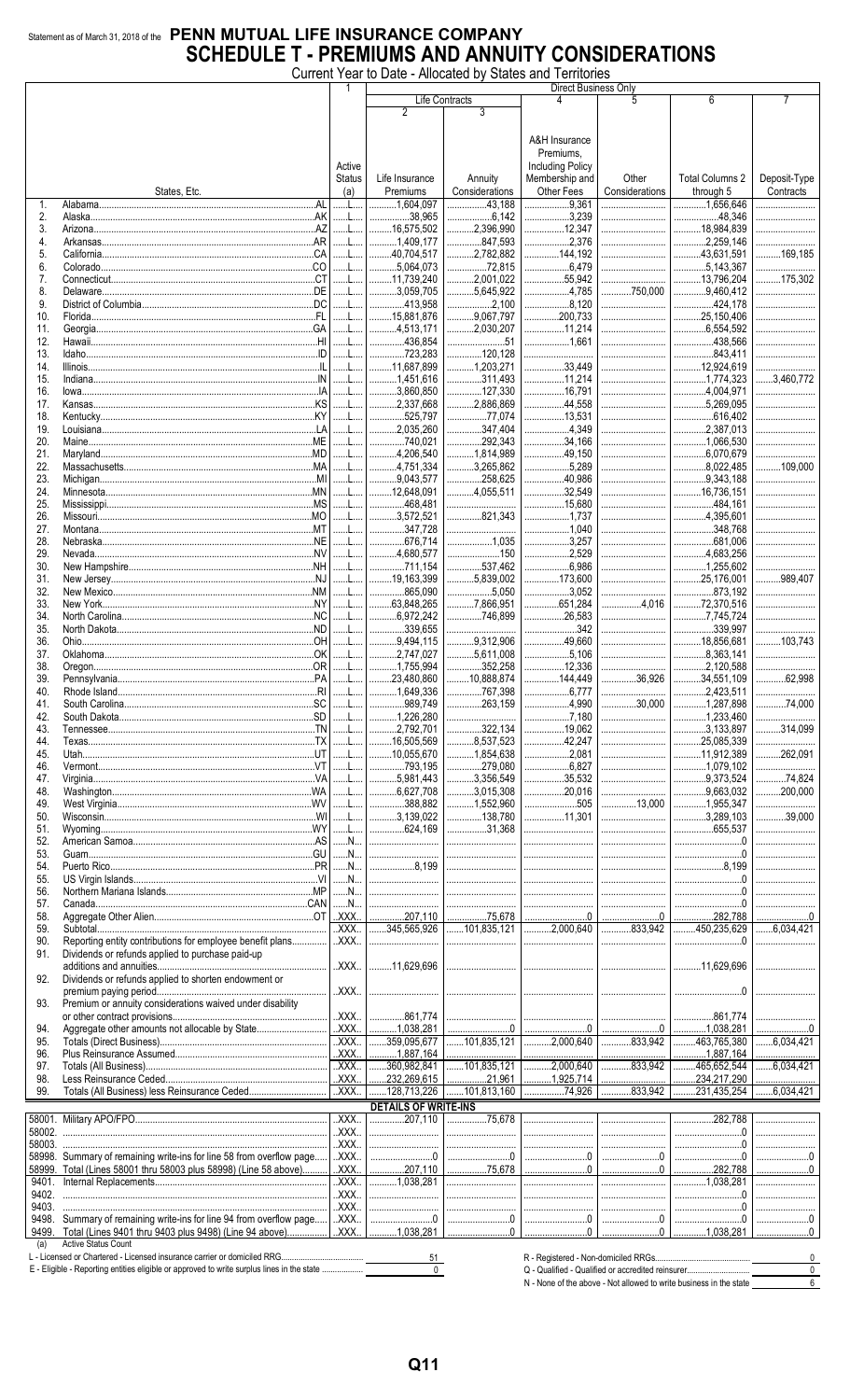# **SCHEDULE Y – INFORMATION CONCERNING ACTIVITIES OF INSURER MEMBERS OF A HOLDING COMPANY GROUP**

PART 1 – ORGANIZATIONAL CHART

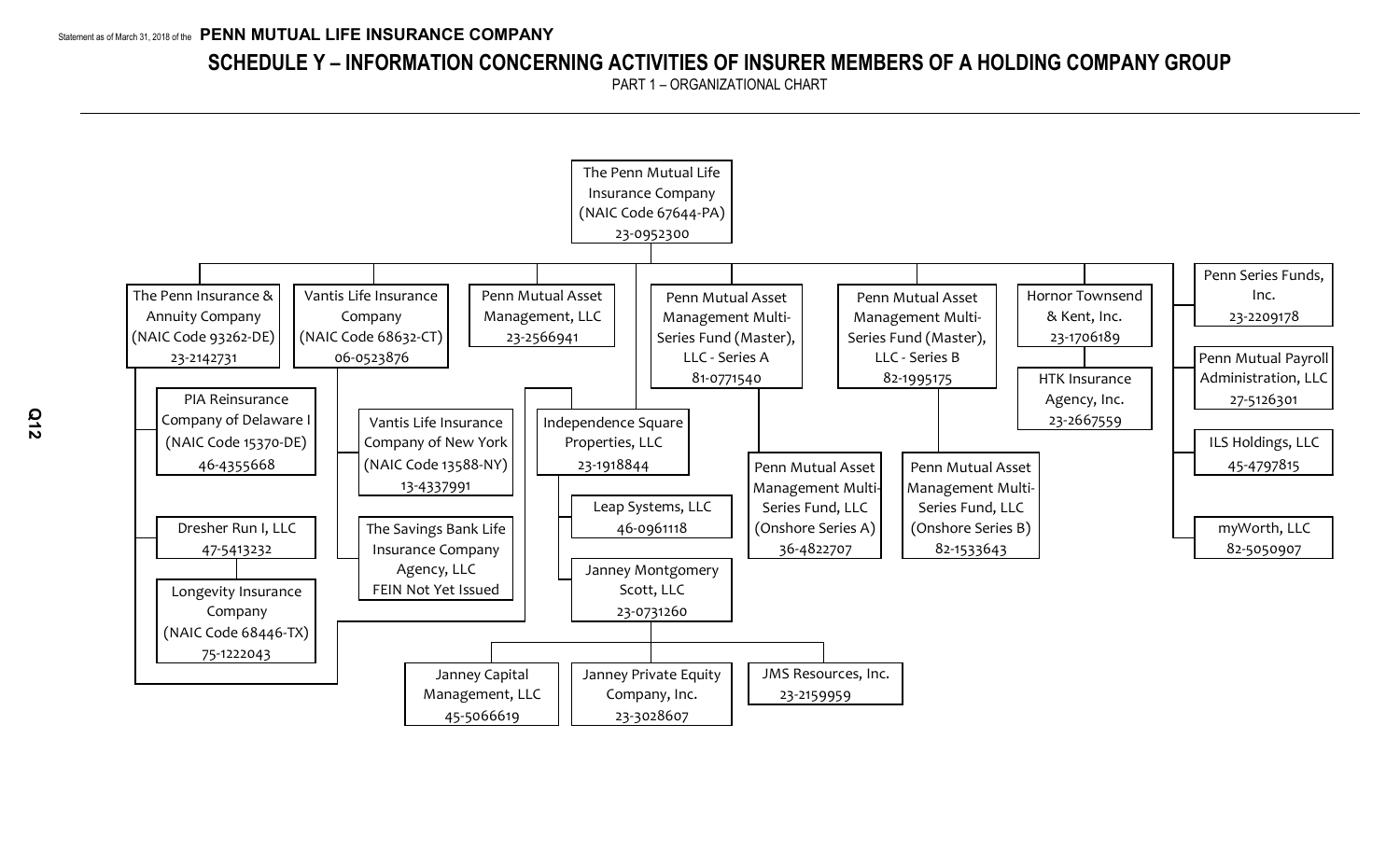# **SCHEDULE Y**

PART 1A - DETAIL OF INSURANCE HOLDING COMPANY SYSTEM

|                    | Group<br>Code  | Group<br>Name                                                            | <b>NAIC</b><br>Compan<br>Code | ID<br>Number | Federal<br><b>RSSD</b> | <b>CIK</b> | Name of<br>Securities<br>Exchange<br>if Publicly<br>Traded<br>$(U.S.$ or<br>International) | Names of<br>Parent, Subsidiaries<br>or Affiliates                          | Location         | 10<br>Relationship<br>Domiciliary to Reporting<br>Entity | 11<br>Directly Controlled by<br>(Name of Entity/Person)                    | 12<br>Type of<br>Control<br>(Ownership<br>Board.<br>Management,<br>Attorney-in-Fact,<br>Influence, Other) | 13<br>lf Control is<br>Ownership<br>Provide<br>Percentage | <b>Ultimate Controlling</b><br>Entity(ies)/Person(s) | 15<br>Is an<br><b>SCA</b><br>Filing<br>Required?<br>(Y/N) |  |
|--------------------|----------------|--------------------------------------------------------------------------|-------------------------------|--------------|------------------------|------------|--------------------------------------------------------------------------------------------|----------------------------------------------------------------------------|------------------|----------------------------------------------------------|----------------------------------------------------------------------------|-----------------------------------------------------------------------------------------------------------|-----------------------------------------------------------|------------------------------------------------------|-----------------------------------------------------------|--|
|                    | <b>Members</b> |                                                                          |                               |              |                        |            |                                                                                            |                                                                            |                  |                                                          |                                                                            |                                                                                                           |                                                           |                                                      |                                                           |  |
|                    |                |                                                                          |                               |              |                        |            |                                                                                            |                                                                            |                  |                                                          |                                                                            |                                                                                                           |                                                           |                                                      |                                                           |  |
|                    | 850.           | The Penn Mutual Life<br><b>Insurance Company</b><br>The Penn Mutual Life | 67644.                        | 23-0952300.  |                        |            |                                                                                            | The Penn Mutual Life Insurance Company.                                    |                  | UDP.                                                     |                                                                            |                                                                                                           |                                                           |                                                      |                                                           |  |
|                    | 850.           | Insurance Company                                                        | 93262.                        | 23-2142731   |                        |            |                                                                                            | The Penn Insurance and Annuity Company                                     | IDE.             |                                                          | The Penn Mutual Life Insurance Company.                                    | Ownership.                                                                                                |                                                           | .100.000 The Penn Mutual Life Insurance Company.     | Y                                                         |  |
|                    | 850.           | The Penn Mutual Life<br><b>Insurance Company</b>                         | 15370                         | 46-4355668.  |                        |            |                                                                                            | PIA Reinsurance Company of Delaware I                                      | DE               | IA                                                       | The Penn Insurance and Annuity Company                                     | Ownership.                                                                                                |                                                           | .100.000 The Penn Mutual Life Insurance Company      | $Y_{\cdot\cdot\cdot}$                                     |  |
|                    | 850.           | The Penn Mutual Life<br>Insurance Company                                |                               | 23-1706189.  |                        | 77131      |                                                                                            | Hornor Townsend & Kent. Inc                                                | PA               | NIA.                                                     | The Penn Mutual Life Insurance Company.                                    | Ownership.                                                                                                | .100.000                                                  | The Penn Mutual Life Insurance Company               |                                                           |  |
|                    | 850.           | The Penn Mutual Life<br>Insurance Company                                |                               | 23-2667559.  |                        |            |                                                                                            | HTK Insurance Agency, Inc                                                  | <b>DE</b>        | DS.                                                      | Hornor Townsend & Kent, Inc                                                | Ownership.                                                                                                |                                                           | .100.000 The Penn Mutual Life Insurance Company.     | $\mathbb{N}$ .                                            |  |
|                    | 850.           | The Penn Mutual Life<br>Insurance Company                                |                               | 23-1918844.  |                        |            |                                                                                            | Independence Square Properties, LLC                                        | <b>PA</b>        | NIA                                                      | The Penn Mutual Life Insurance Company.                                    | Ownership.                                                                                                | .95.650                                                   | The Penn Mutual Life Insurance Company.              | .N                                                        |  |
|                    | 850.           | The Penn Mutual Life<br><b>Insurance Company</b>                         |                               | 23-2566941   |                        |            |                                                                                            | Penn Mutual Asset Management, LLC                                          | <b>PA</b>        | NIA.                                                     | The Penn Mutual Life Insurance Company.                                    | Ownership.                                                                                                | .100.000                                                  | The Penn Mutual Life Insurance Company               |                                                           |  |
| $\frac{5}{2}$ 850. |                | The Penn Mutual Life<br><b>Insurance Company</b>                         |                               | 23-2209178.  |                        |            |                                                                                            | Penn Series Fund. Inc                                                      | $PA$ <sub></sub> | NIA                                                      | The Penn Mutual Life Insurance Company.                                    | Ownership.                                                                                                |                                                           | .100.000 The Penn Mutual Life Insurance Company.     | .N.                                                       |  |
|                    | 0850           | The Penn Mutual Life<br><b>Insurance Company</b>                         |                               | 27-5126301.  |                        |            |                                                                                            | Penn Mutual Payroll Administration, LLC                                    | PA               | NIA                                                      | The Penn Mutual Life Insurance Company.                                    | Ownership.                                                                                                |                                                           | .100.000 The Penn Mutual Life Insurance Company.     | .N                                                        |  |
|                    | 0850           | The Penn Mutual Life<br>Insurance Company                                |                               | 45-4797815.  |                        |            |                                                                                            | LS Holdings, LLC                                                           | <b>PA</b>        | NIA                                                      | The Penn Mutual Life Insurance Company                                     | Ownership.                                                                                                | .100.000                                                  | The Penn Mutual Life Insurance Company               |                                                           |  |
|                    | 0850           | The Penn Mutual Life<br><b>Insurance Company</b>                         |                               | 23-0731260.  |                        | .200401    |                                                                                            | Janney Montgomery Scott, LLC                                               | <b>IPA</b>       | DS                                                       | Independence Square Properties, LLC.                                       | Ownership.                                                                                                |                                                           | .100.000 The Penn Mutual Life Insurance Company.     | .N.                                                       |  |
|                    | 0850           | The Penn Mutual Life<br><b>Insurance Company</b>                         |                               | 46-0961118.  |                        |            |                                                                                            | Leap Systems, LLC                                                          | PA               | DS.                                                      | Independence Square Properties, LLC.                                       | Ownership.                                                                                                |                                                           | .100.000 The Penn Mutual Life Insurance Company      | .N                                                        |  |
|                    | 0850           | The Penn Mutual Life<br>Insurance Company                                |                               | 45-5066619.  |                        |            |                                                                                            | Janney Capital Management, LLC PA                                          |                  | <b>DS</b>                                                | Janney Montgomery Scott, LLC                                               | Ownership.                                                                                                | .100.000                                                  | The Penn Mutual Life Insurance Company               | .N                                                        |  |
|                    | 0850           | The Penn Mutual Life<br><b>Insurance Company</b>                         |                               | 23-2159959.  |                        |            |                                                                                            |                                                                            |                  | <b>DS</b>                                                | Janney Montgomery Scott, LLC                                               | Ownership.                                                                                                |                                                           | .100.000 The Penn Mutual Life Insurance Company.     | .N.                                                       |  |
|                    | 0850           | The Penn Mutual Life<br>Insurance Company                                |                               | 23-3028607.  |                        |            |                                                                                            | Janney Private Equity Company, Inc                                         | DE               | DS.                                                      | JMS Resources, Inc                                                         | Ownership.                                                                                                |                                                           | .100.000 The Penn Mutual Life Insurance Company      | .N                                                        |  |
|                    | 0850           | The Penn Mutual Life<br>Insurance Company                                |                               | 47-5413232.  |                        |            |                                                                                            |                                                                            | DE               | $NIA$                                                    | The Penn Insurance and Annuity Company                                     | Ownership.                                                                                                | .100.000                                                  | The Penn Mutual Life Insurance Company               | N                                                         |  |
|                    | 0850           | The Penn Mutual Life<br><b>Insurance Company</b>                         | 68446.                        | 75-1222043.  |                        |            |                                                                                            | ongevity Insurance Company                                                 | <b>TX</b>        |                                                          | Dresher Run I. LLC                                                         | Ownership.                                                                                                |                                                           | .100.000 The Penn Mutual Life Insurance Company.     | .N.                                                       |  |
|                    | 0850           | The Penn Mutual Life<br>Insurance Company                                |                               | 81-0771540.  |                        |            |                                                                                            | Penn Mutual Asset Management Multi-Series<br>Fund (Master), LLC - Series A | <b>PA</b>        | OTH                                                      | The Penn Mutual Life Insurance Company.                                    | Influence.                                                                                                |                                                           | The Penn Mutual Life Insurance Company               | .N                                                        |  |
|                    |                | The Penn Mutual Life<br>0850   Insurance Company                         |                               | 36-4822707.  |                        |            |                                                                                            | Penn Mutual Asset Management Multi-Series<br>Fund LLC (onshore)            | IPA              | OTH                                                      | Penn Mutual Asset Management Multi-Series<br>Fund (Master), LLC - Series A | Influence.                                                                                                |                                                           | The Penn Mutual Life Insurance Company               |                                                           |  |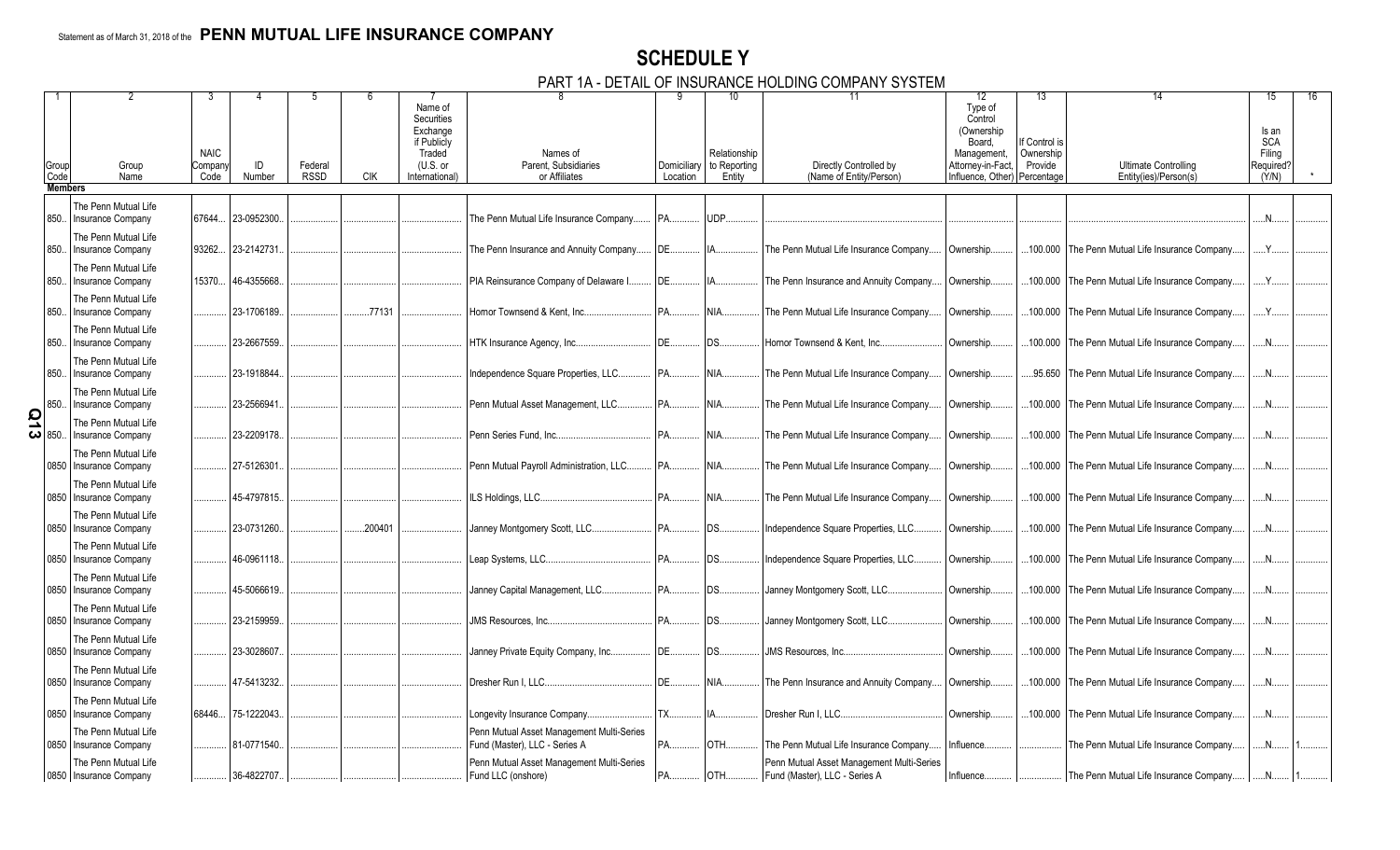# **SCHEDULE Y**

PART 1A - DETAIL OF INSURANCE HOLDING COMPANY SYSTEM

|               |                                                  |                                |                   |                        |     |                                                                                            |                                                        |                                | 10.                                    |                                                    | 12                                                                                                            | 13.                                   |                                                |                                                     |  |
|---------------|--------------------------------------------------|--------------------------------|-------------------|------------------------|-----|--------------------------------------------------------------------------------------------|--------------------------------------------------------|--------------------------------|----------------------------------------|----------------------------------------------------|---------------------------------------------------------------------------------------------------------------|---------------------------------------|------------------------------------------------|-----------------------------------------------------|--|
| Group<br>Code | Group<br>Name                                    | <b>NAIC</b><br>Company<br>Code | Number            | Federal<br><b>RSSD</b> | CIK | Name of<br>Securities<br>Exchange<br>if Publicly<br>Traded<br>$(U.S.$ or<br>International) | Names of<br>Parent, Subsidiaries<br>or Affiliates      | <b>Domiciliary</b><br>Location | Relationship<br>to Reporting<br>Entity | Directly Controlled by<br>(Name of Entity/Person)  | Type of<br>Control<br>(Ownership<br>Board,<br>Management<br>Attorney-in-Fact,<br>Influence, Other) Percentage | If Control is<br>Ownership<br>Provide | Ultimate Controlling<br>Entity(ies)/Person(s)  | Is an<br><b>SCA</b><br>Filing<br>Required?<br>(Y/N) |  |
|               | The Penn Mutual Life                             |                                |                   |                        |     |                                                                                            | Penn Mutual Asset Management Multi-Series              |                                |                                        |                                                    |                                                                                                               |                                       |                                                |                                                     |  |
|               | 0850   Insurance Company                         |                                | 82-1995175.       |                        |     |                                                                                            | Fund (Master), LLC - Series B                          |                                | <b>OTH</b>                             | The Penn Mutual Life Insurance Company             | Influence                                                                                                     |                                       | The Penn Mutual Life Insurance Company         |                                                     |  |
|               | The Penn Mutual Life                             |                                |                   |                        |     |                                                                                            | Penn Mutual Asset Management Multi-Series              |                                |                                        | Penn Mutual Asset Management Multi-Series          |                                                                                                               |                                       |                                                |                                                     |  |
|               | 0850   Insurance Company                         |                                | 82-1533643.       |                        |     |                                                                                            | Fund, LLC (onshore)                                    |                                | <b>OTH</b>                             | Fund (Master), LLC - Series B                      | Influence.                                                                                                    |                                       | The Penn Mutual Life Insurance Company         |                                                     |  |
|               | The Penn Mutual Life<br>0850 Insurance Company   |                                | 68632 06-0523876. |                        |     |                                                                                            | Vantis Life Insurance Company.                         |                                |                                        | The Penn Mutual Life Insurance Company             | Ownership                                                                                                     |                                       | 100.000 The Penn Mutual Life Insurance Company |                                                     |  |
|               | The Penn Mutual Life<br>0850 Insurance Company   |                                | 13588 13-4337991. |                        |     |                                                                                            | Vantis Life Insurance Company of New York              |                                |                                        | Vantis Life Insurance Company.                     | Ownership                                                                                                     |                                       | 100.000 The Penn Mutual Life Insurance Company |                                                     |  |
|               | The Penn Mutual Life<br>0850   Insurance Company |                                |                   |                        |     |                                                                                            | The Savings Bank Life Insurance Company<br>Agency, LLC |                                | DS <sub>1</sub>                        | Vantis Life Insurance Company                      | Ownership                                                                                                     |                                       | 100.000 The Penn Mutual Life Insurance Company | N                                                   |  |
|               | The Penn Mutual Life<br>0850   Insurance Company |                                | 82-5050907.       |                        |     |                                                                                            | myWorth, LLC.                                          |                                |                                        | The Penn Mutual Life Insurance Company   Ownership |                                                                                                               |                                       | 100.000 The Penn Mutual Life Insurance Company |                                                     |  |

**Aster Explanation** 

1 Entity over which The Penn Mutual Life Insurance Company has significant influence, but no ownership.

**Q13.1**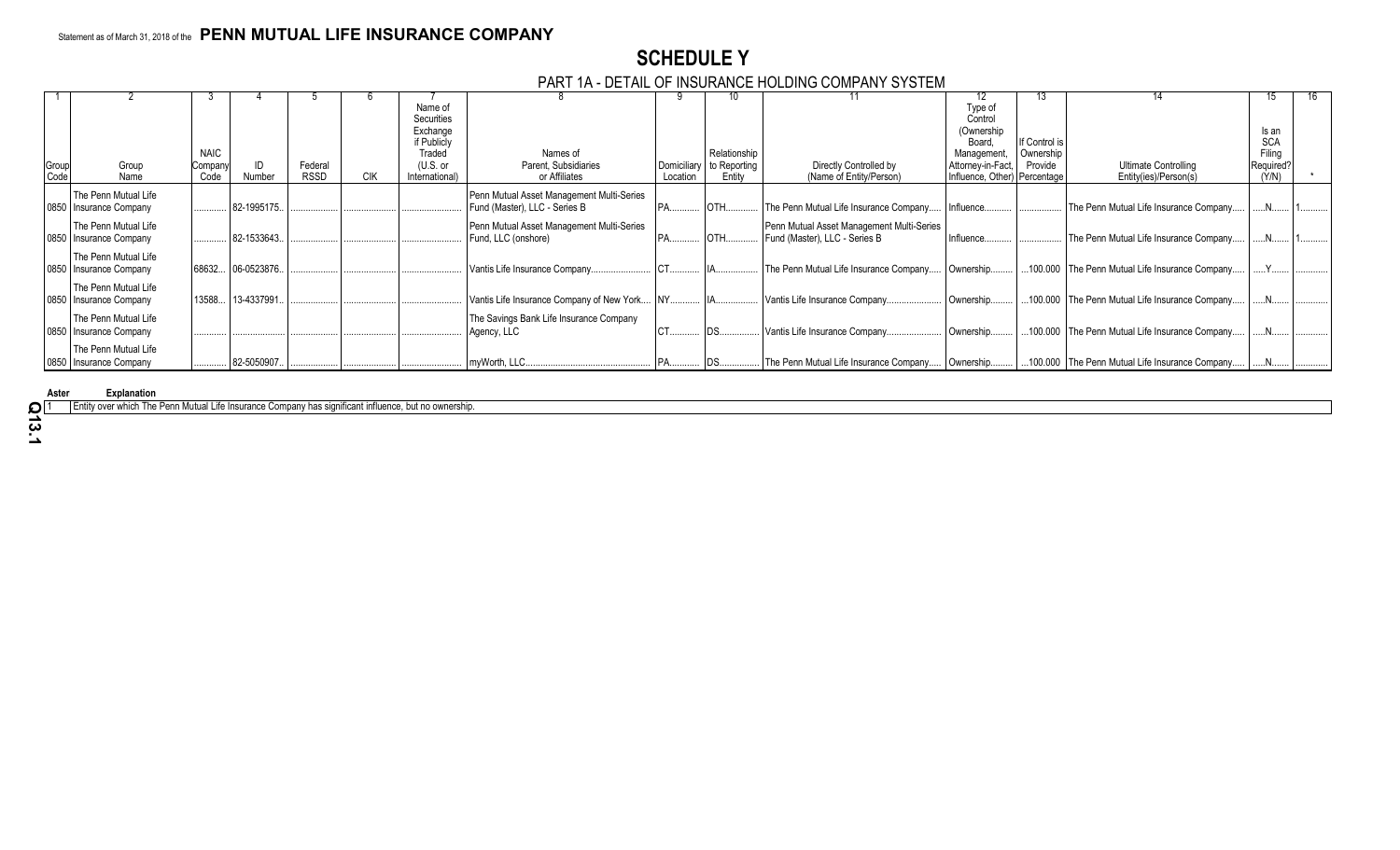# Statement as of March 31, 2018 of the **PENN MUTUAL LIFE INSURANCE COMPANY SUPPLEMENTAL EXHIBITS AND SCHEDULES INTERROGATORIES**

The following supplemental reports are required to be filed as part of your statement filing. However, in the event that your company does not transact the type of business for which the special report must be filed, your response of NO to the specific interrogatory will be accepted in lieu of filing a "NONE" report and a bar code will be printed below. If the supplement is required of your company but is not being filed for whatever reason, enter SEE EXPLANATION and provide an explanation following the interrogatory questions.

|    |                                                                                                                                                                                                                    | Response |
|----|--------------------------------------------------------------------------------------------------------------------------------------------------------------------------------------------------------------------|----------|
|    | Will the Trusteed Surplus Statement be filed with the state of domicile and the NAIC with this statement?                                                                                                          | NO.      |
| 2. | Will the Medicare Part D Coverage Supplement be filed with the state of domicile and the NAIC with this statement?                                                                                                 | NO.      |
| 3. | Will the Reasonableness of Assumptions Certification required by Actuarial Guideline XXXV be filed with the state of domicile and electronically<br>with the NAIC?                                                 | NO       |
| 4. | Will the Reasonableness and Consistency of Assumptions Certification required by Actuarial Guideline XXXV be filed with the state of domicile<br>and electronically with the NAIC?                                 | NO       |
| 5. | Will the Reasonableness of Assumptions Certification for Implied Guaranteed Rate Method required by Actuarial Guideline XXXVI be filed with<br>the state of domicile and electronically with the NAIC?             | NO.      |
| 6. | Will the Reasonableness and Consistency of Assumptions Certification required by Actuarial Guideline XXXVI (Updated Average Market Value)<br>be filed with the state of domicile and electronically with the NAIC? | YES      |
|    | Will the Reasonableness and Consistency of Assumptions Certification required by Actuarial Guideline XXXVI (Updated Market Value) be filed<br>with the state of domicile and electronically with the NAIC?         | NO       |

#### **Explanations:**

- 1. The data for this supplement is not required to be filed.
- 2. The data for this supplement is not required to be filed.
- 3. The data for this supplement is not required to be filed.
- 4. The data for this supplement is not required to be filed.
- 5. The data for this supplement is not required to be filed.
- 6.

7. The data for this supplement is not required to be filed.

### **Bar Code:**

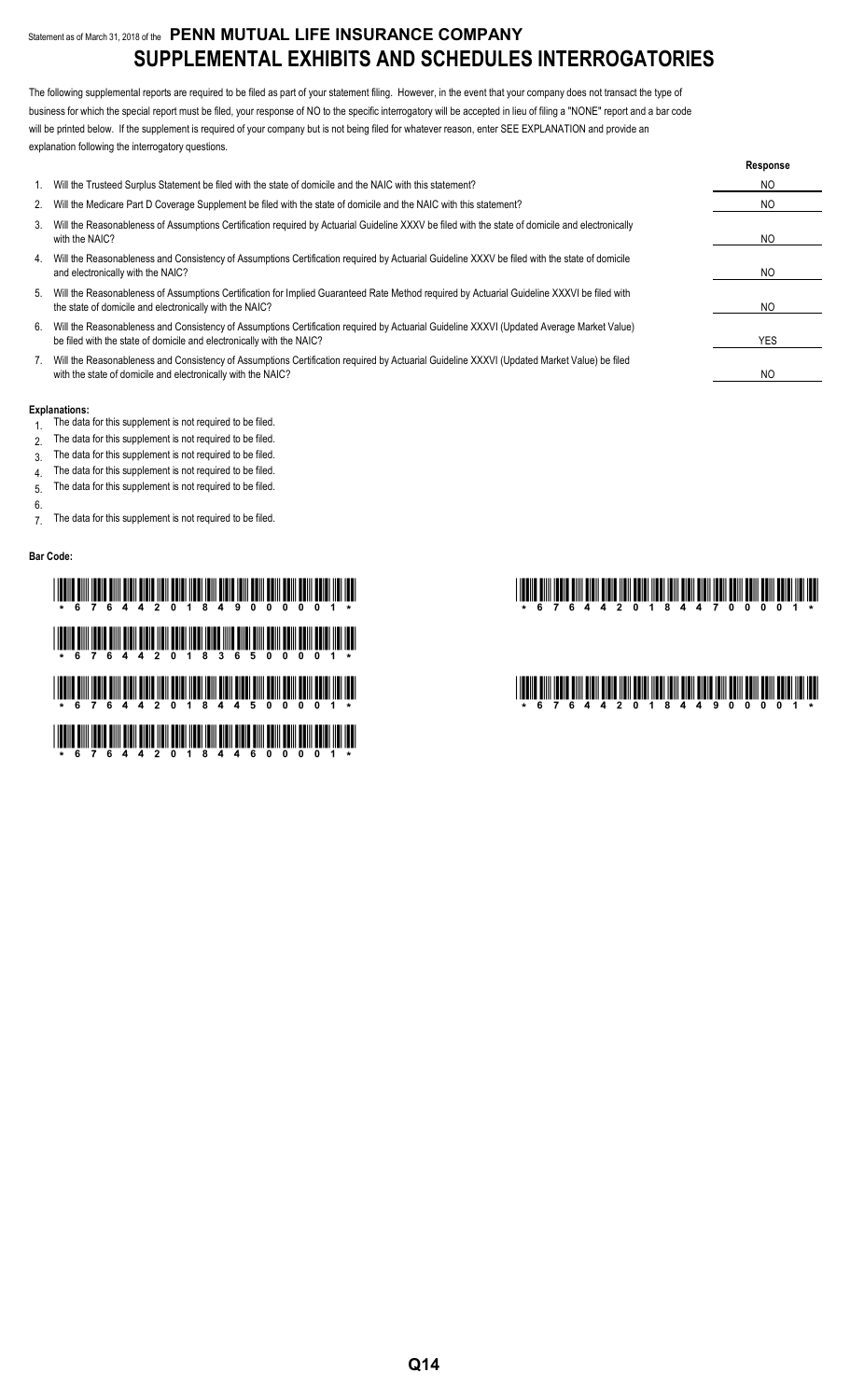# Statement as of March 31, 2018 of the PENN MUTUAL LIFE INSURANCE COMPANY **Overflow Page for Write-Ins**

| <b>Additional Write-ins for Assets:</b> |            |                               |                    |                        |  |  |  |  |  |  |  |
|-----------------------------------------|------------|-------------------------------|--------------------|------------------------|--|--|--|--|--|--|--|
|                                         |            | <b>Current Statement Date</b> |                    |                        |  |  |  |  |  |  |  |
|                                         |            |                               |                    |                        |  |  |  |  |  |  |  |
|                                         |            |                               | Net Admitted       | December 31,           |  |  |  |  |  |  |  |
|                                         |            | Nonadmitted                   | Assets             | Prior Year Net         |  |  |  |  |  |  |  |
|                                         | Assets     | Assets                        | $(Cols. 1 - 2)$    | <b>Admitted Assets</b> |  |  |  |  |  |  |  |
|                                         | .7.878.236 | 7878236                       |                    |                        |  |  |  |  |  |  |  |
|                                         | .2.370.638 |                               | $\ldots$ 2.370.638 | 3.583.605              |  |  |  |  |  |  |  |
|                                         | 12.839.080 | 4.856.759                     | 7.982.321          | 8.472.036              |  |  |  |  |  |  |  |
|                                         | 37,697.811 | 37.697.811                    |                    |                        |  |  |  |  |  |  |  |
|                                         | 8.957.797  |                               |                    | 8.977.753              |  |  |  |  |  |  |  |
|                                         |            |                               |                    | 21,033,394             |  |  |  |  |  |  |  |

# **Additional Write-ins for Liabilities:**

|                                                        |  |  | Current               |  | December 31 |  |  |
|--------------------------------------------------------|--|--|-----------------------|--|-------------|--|--|
|                                                        |  |  | <b>Statement Date</b> |  | Prior Year  |  |  |
| 2504                                                   |  |  | 3.107.294             |  |             |  |  |
| 2597                                                   |  |  | 3.107.294             |  |             |  |  |
| <b>Additional Write-ins for Summary of Operations:</b> |  |  |                       |  |             |  |  |
|                                                        |  |  |                       |  |             |  |  |

|       |                                            | Current       | Prior             | Prior Year Ended |
|-------|--------------------------------------------|---------------|-------------------|------------------|
|       |                                            | Year to Date  | Year to Date      | December 31      |
| 2704  | Interest on LLC Note                       | 1.408<br>761  | 702.566           | 4.957.938        |
| 2705. | Net Investment Income on Funds Withheld.   | 1.376.077<br> | 8.821.923<br>     | 38.396.352       |
| 2797  | Summary of remaining write-ins for Line 27 | .137.485      | $\dots$ 9.524.489 | 4.291            |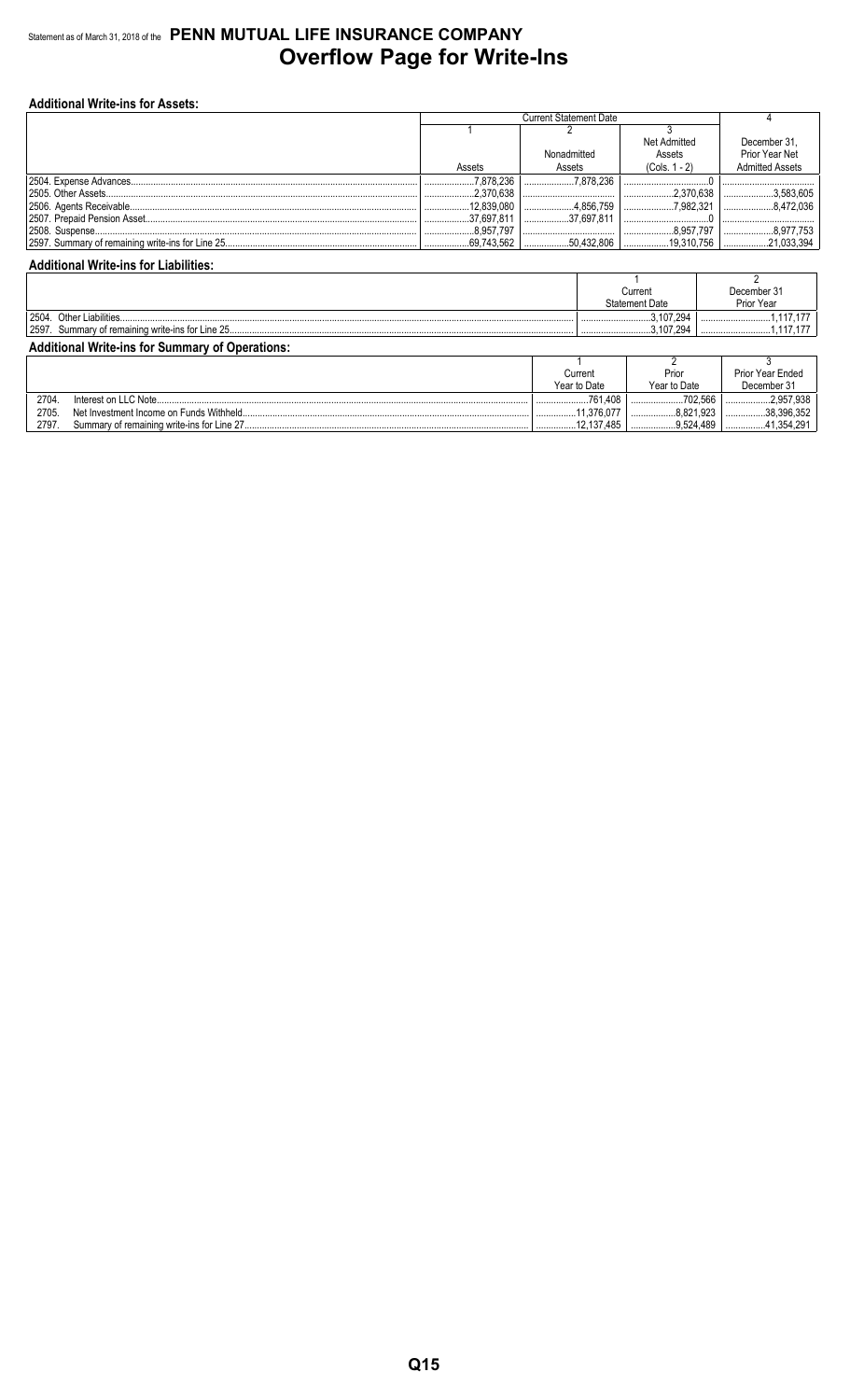# Statement as of March 31, 2018 of the PENN MUTUAL LIFE INSURANCE COMPANY **SCHEDULE A - VERIFICATION**

Real Estate

|                 |                      |              | Prior Year Ended |
|-----------------|----------------------|--------------|------------------|
|                 |                      | Year to Date | December 31      |
|                 |                      |              | 33,441,226       |
|                 | 2. Cost of acquired: |              |                  |
|                 |                      |              |                  |
|                 |                      |              |                  |
| 3.              |                      |              |                  |
| 4.              |                      |              |                  |
| 5.              |                      |              |                  |
| 6.              |                      |              |                  |
|                 |                      |              |                  |
| 8.              |                      |              |                  |
| 9.              |                      |              |                  |
| 10 <sub>1</sub> |                      |              |                  |
|                 |                      |              |                  |

# **SCHEDULE B - VERIFICATION**

Mortgage Loans

|     |                   |              | Prior Year Ended |
|-----|-------------------|--------------|------------------|
|     |                   | Year to Date | December 31      |
|     |                   |              |                  |
| 2.  | Cost of acquired: |              |                  |
|     |                   |              |                  |
|     |                   |              |                  |
| 3.  |                   |              |                  |
|     |                   |              |                  |
| 5.  |                   |              |                  |
| 6.  |                   |              |                  |
|     |                   |              |                  |
| 8.  |                   |              |                  |
| 9.  |                   |              |                  |
| 10. |                   |              |                  |
| 11. |                   |              |                  |
| 12. |                   |              |                  |
| 13. |                   |              |                  |
| 14. |                   |              |                  |
| 15. |                   |              |                  |

# **SCHEDULE BA - VERIFICATION**

Other Long-Term Invested Assets

|     |                   |              | Prior Year Ended |
|-----|-------------------|--------------|------------------|
|     |                   | Year to Date | December 31      |
|     |                   |              |                  |
| 2.  | Cost of acquired: |              |                  |
|     |                   |              |                  |
|     |                   |              |                  |
| 3.  |                   |              |                  |
| 4.  |                   |              |                  |
| 5.  |                   |              |                  |
| 6.  |                   |              |                  |
|     |                   |              |                  |
| 8.  |                   |              |                  |
| 9.  |                   |              |                  |
| 10. |                   |              |                  |
| 11. |                   |              |                  |
| 12. |                   |              |                  |
| 13. |                   |              |                  |

# **SCHEDULE D - VERIFICATION**

**Bonds and Stocks** 

|     |              | Prior Year Ended |
|-----|--------------|------------------|
|     | Year to Date | December 31      |
|     |              | 9,299,512,707    |
| 2.  |              |                  |
| 3.  |              |                  |
| 4.  |              |                  |
| 5.  |              |                  |
| 6.  |              |                  |
|     |              |                  |
| 8.  |              |                  |
| 9.  |              |                  |
| 10. |              |                  |
| 11. |              |                  |
| 12. |              |                  |
|     |              |                  |

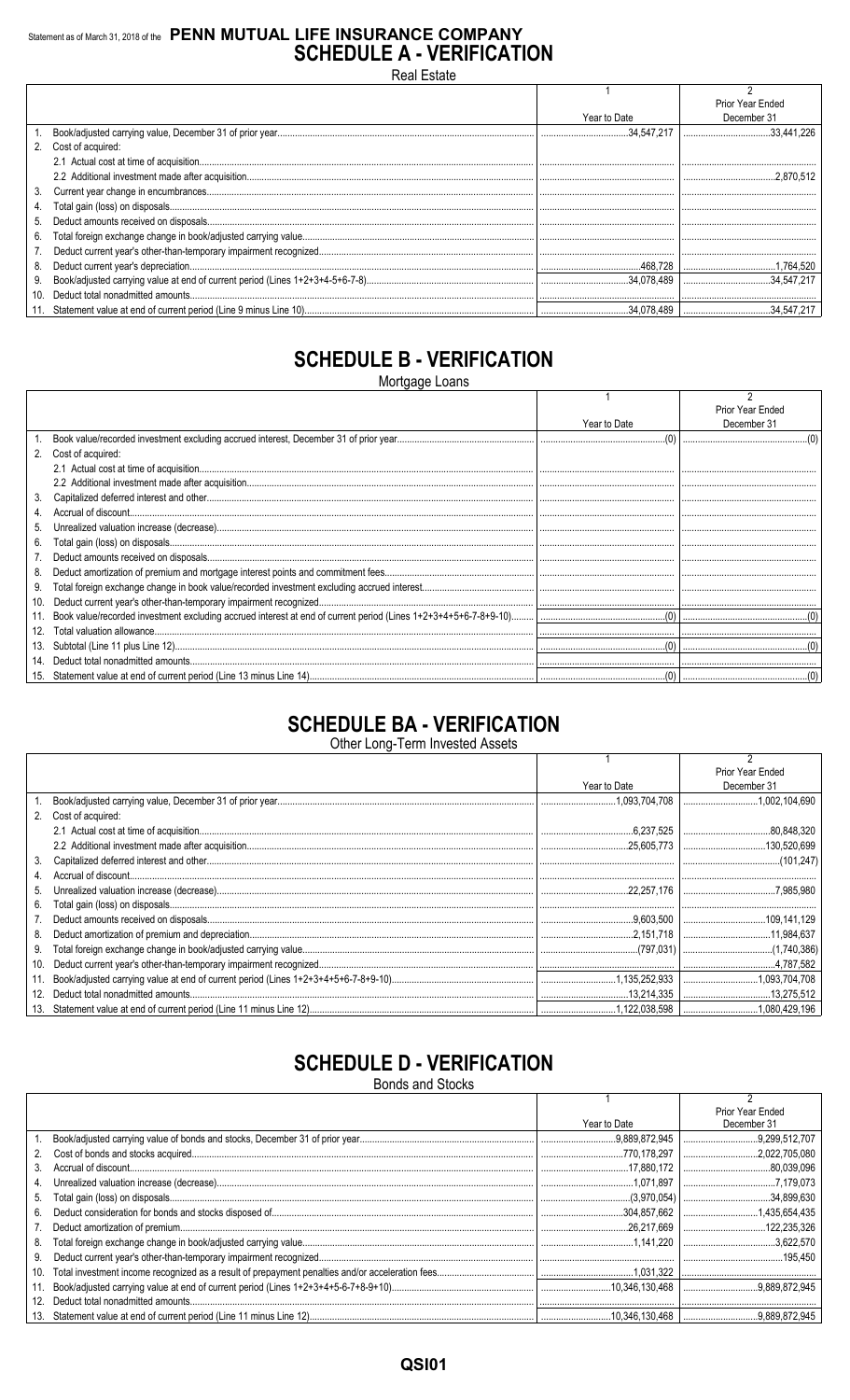# **SCHEDULE D - PART 1B**

Showing the Acquisitions, Dispositions and Non-Trading Activity

During the Current Quarter for all Bonds and Preferred Stock by NAIC Designation

|              | <b>NAIC Designation</b> | $\overline{1}$<br>Book/Adjusted Carrying<br>Value Beginning<br>of Current Quarter | 2<br>Acquisitions<br>During<br><b>Current Quarter</b> | 3 <sup>3</sup><br><b>Dispositions</b><br>During<br><b>Current Quarter</b> | $\overline{4}$<br>Non-Trading Activity<br>During<br><b>Current Quarter</b> | 5<br>Book/Adjusted Carrying<br>Value End of<br><b>First Quarter</b> | 6<br>Book/Adjusted Carrying<br>Value End of<br>Second Quarter | $7\overline{ }$<br>Book/Adjusted Carrying<br>Value End of<br><b>Third Quarter</b> | 8<br>Book/Adjusted Carrying<br>Value December 31<br>Prior Year |
|--------------|-------------------------|-----------------------------------------------------------------------------------|-------------------------------------------------------|---------------------------------------------------------------------------|----------------------------------------------------------------------------|---------------------------------------------------------------------|---------------------------------------------------------------|-----------------------------------------------------------------------------------|----------------------------------------------------------------|
|              | <b>BONDS</b>            |                                                                                   |                                                       |                                                                           |                                                                            |                                                                     |                                                               |                                                                                   |                                                                |
|              |                         | 6,430,956,841                                                                     | 489,217,304                                           | 217,840,353                                                               | 61,520,446                                                                 | 6,763,854,238                                                       |                                                               |                                                                                   | 6,430,956,841                                                  |
|              |                         | 2,380,667,294                                                                     | 169,887,160<br>.                                      | 49,844,419                                                                | (38,896,597)<br>.                                                          | .2,461,813,438                                                      |                                                               |                                                                                   | 2,380,667,294                                                  |
|              |                         | $\dots$ .286,183,422<br>.                                                         | , 28.765.142                                          | 20,308,798                                                                | (33, 145, 421)                                                             | 261,494,345                                                         |                                                               |                                                                                   | 286,183,422                                                    |
|              |                         | 75,738,523                                                                        | 5.147.500                                             | 3,317,646                                                                 | 3.091.027                                                                  | 80,659,404<br>.                                                     |                                                               |                                                                                   | 75,738,523                                                     |
|              |                         | 28,486,344                                                                        |                                                       | $\ldots$ .98,680                                                          | 3.444.546                                                                  | ,31,832,210                                                         |                                                               |                                                                                   | 28,486,344                                                     |
|              |                         | 7,521,533                                                                         |                                                       |                                                                           |                                                                            |                                                                     |                                                               |                                                                                   | 7,521,533                                                      |
| <b>QSI02</b> |                         | $\ldots$ 9,209,553,957                                                            |                                                       | 693,017,106 294,265,084                                                   |                                                                            |                                                                     |                                                               | $\overline{0}$ 0                                                                  | 9,209,553,957                                                  |
|              | PREFERRED STOCK         |                                                                                   |                                                       |                                                                           |                                                                            |                                                                     |                                                               |                                                                                   |                                                                |
|              |                         | 24,946,575<br>.                                                                   |                                                       |                                                                           |                                                                            | 17,386,575                                                          |                                                               |                                                                                   | 24,946,575                                                     |
|              |                         | 72,629,880                                                                        | 5,119,000                                             |                                                                           |                                                                            | 77,748,880<br>.                                                     |                                                               |                                                                                   | 72,629,880                                                     |
|              |                         |                                                                                   |                                                       |                                                                           |                                                                            | 6,048,500<br>.                                                      |                                                               |                                                                                   | 6,048,500                                                      |
|              |                         |                                                                                   |                                                       |                                                                           |                                                                            | , 7,600,000                                                         |                                                               |                                                                                   | 7,600,000                                                      |
|              |                         |                                                                                   |                                                       |                                                                           |                                                                            |                                                                     |                                                               |                                                                                   |                                                                |
|              |                         |                                                                                   |                                                       |                                                                           |                                                                            |                                                                     |                                                               |                                                                                   |                                                                |
|              |                         |                                                                                   |                                                       |                                                                           |                                                                            |                                                                     |                                                               |                                                                                   | 112,007,569                                                    |
|              |                         |                                                                                   |                                                       |                                                                           |                                                                            |                                                                     |                                                               |                                                                                   |                                                                |

(a) Book/Adjusted Carrying Value column for the end of the current reporting period includes the following amount of short-term and cash equivalent bonds by NAIC designation: NAIC 1 \$..........0; NAIC 2 \$..........0; NAIC 3 \$..........0; NAIC 4 \$..........0; NAIC 5 \$..........0; NAIC 6 \$..........0.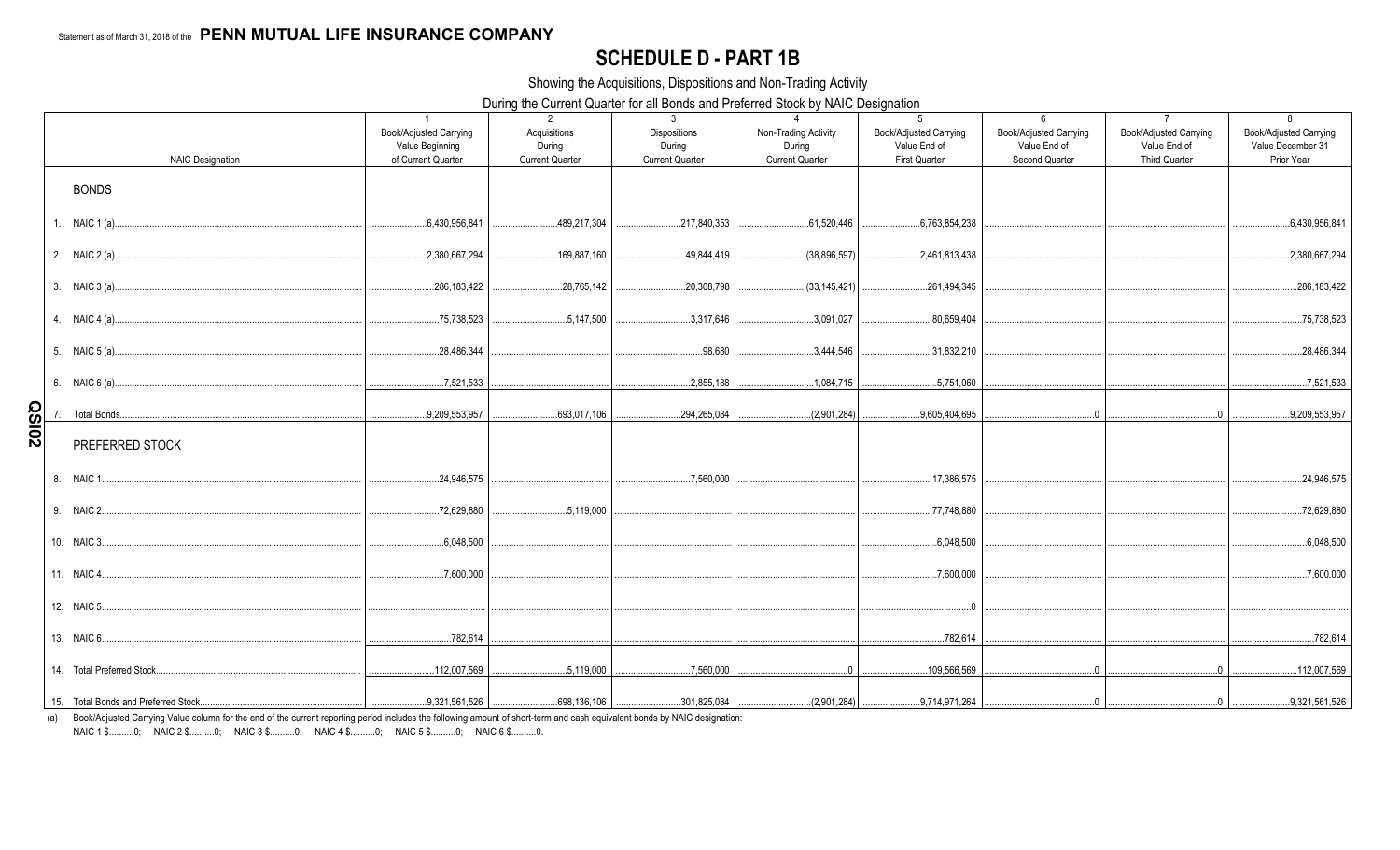# Statement as of March 31, 2018 of the PENN MUTUAL LIFE INSURANCE COMPANY **SCHEDULE DA - PART 1**

| Short-Term Investments |                                 |  |                      |                                           |                                           |
|------------------------|---------------------------------|--|----------------------|-------------------------------------------|-------------------------------------------|
|                        | Book/Adjusted<br>Carrying Value |  | <del>w rot</del> uch | <b>Interest Collected</b><br>Year To Date | Paid for Accrued Interest<br>Year To Date |
| 9199999<br>            |                                 |  |                      |                                           |                                           |

# **SCHEDULE DA - VERIFICATION**

Short-Term Investments

|     |              | Prior Year Ended |
|-----|--------------|------------------|
|     | Year To Date | December 31      |
|     |              |                  |
|     |              |                  |
| 3.  |              |                  |
|     |              |                  |
| 5.  |              |                  |
| 6.  |              |                  |
|     |              |                  |
| 8.  |              |                  |
| 9.  |              |                  |
| 10. |              |                  |
|     |              |                  |
|     |              |                  |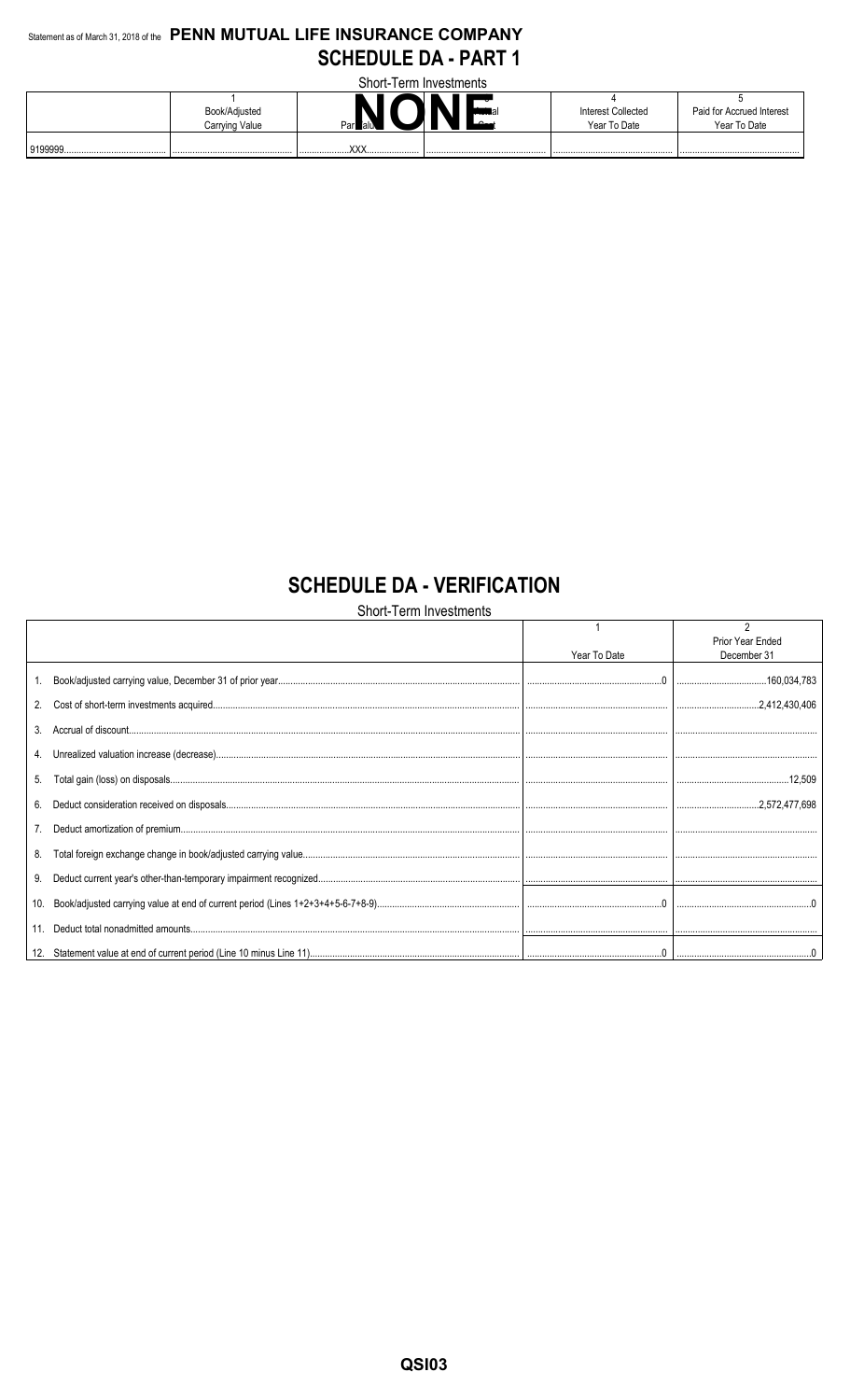# Statement as of March 31, 2018 of the **PENN MUTUAL LIFE INSURANCE COMPANY SCHEDULE DB - PART A - VERIFICATION**

Options, Caps, Floors, Collars, Swaps and Forwards

|    |                                                                                                                                                                                                                                                                                                                                          | (238, 704, 591) |
|----|------------------------------------------------------------------------------------------------------------------------------------------------------------------------------------------------------------------------------------------------------------------------------------------------------------------------------------------|-----------------|
|    |                                                                                                                                                                                                                                                                                                                                          | (682, 906)      |
|    |                                                                                                                                                                                                                                                                                                                                          | 22,777,604      |
|    |                                                                                                                                                                                                                                                                                                                                          | 11,418,210      |
|    |                                                                                                                                                                                                                                                                                                                                          | 8.628.232       |
| 6  | $\textbf{Amortization}.\textrm{}.\textrm{}.\textrm{}.\textrm{}.\textrm{}.\textrm{}.\textrm{}.\textrm{}.\textrm{}.\textrm{}.\textrm{}.\textrm{}.\textrm{}.\textrm{}.\textrm{}.\textrm{}.\textrm{}.\textrm{}.\textrm{}.\textrm{}.\textrm{}.\textrm{}.\textrm{}.\textrm{}.\textrm{}.\textrm{}.\textrm{}.\textrm{}.\textrm{}.\textrm{}.\tex$ |                 |
|    |                                                                                                                                                                                                                                                                                                                                          |                 |
| 8. |                                                                                                                                                                                                                                                                                                                                          |                 |
|    |                                                                                                                                                                                                                                                                                                                                          | (213, 819, 915) |
|    |                                                                                                                                                                                                                                                                                                                                          |                 |
|    |                                                                                                                                                                                                                                                                                                                                          | (213.819.915)   |

# **SCHEDULE DB - PART B - VERIFICATION**

|     |                                                                         | <b>Futures Contracts</b>                          |             |             |               |
|-----|-------------------------------------------------------------------------|---------------------------------------------------|-------------|-------------|---------------|
| 1.  |                                                                         |                                                   |             |             | 372,505       |
| 2.  |                                                                         |                                                   |             |             | (3,515,123)   |
|     | 3.1 Add:                                                                |                                                   |             |             |               |
|     | Change in variation margin on open contracts - Highly Effective Hedges: |                                                   |             |             |               |
|     |                                                                         |                                                   |             |             |               |
|     |                                                                         |                                                   | 0           |             |               |
|     | Change in variation margin on open contracts - All Other:               |                                                   |             |             |               |
|     | 3.13 Section 1, Column 18, current year to date minus                   | (3, 142, 623)                                     |             |             |               |
|     |                                                                         | 372,501                                           | (3,515,123) | (3,515,123) |               |
|     | 3.2 Add:                                                                |                                                   |             |             |               |
|     | Change in adjustment to basis of hedged item:                           |                                                   |             |             |               |
|     |                                                                         |                                                   |             |             |               |
|     |                                                                         |                                                   | 0           |             |               |
|     | Change in amount recognized:                                            |                                                   |             |             |               |
|     | 3.23 Section 1, Column 19, current year to date minus                   | (3, 142, 623)                                     |             |             |               |
|     |                                                                         | $\frac{1}{2}$ and $\frac{1}{2}$ and $\frac{1}{2}$ | (3,515,123) | (3,515,123) |               |
|     |                                                                         |                                                   |             |             | (1)           |
| 4.1 |                                                                         |                                                   | 2,641,232   |             |               |
|     | 4.2 Less:                                                               |                                                   |             |             |               |
|     |                                                                         |                                                   |             |             |               |
|     |                                                                         |                                                   | 2,641,232   |             |               |
|     |                                                                         |                                                   |             |             | $\mathbf{0}$  |
| 5.  | Dispositions gains (losses) on contracts terminated in prior year:      |                                                   |             |             |               |
|     | 5.1                                                                     |                                                   |             |             |               |
|     | 5.2                                                                     |                                                   |             |             |               |
| 6.  |                                                                         |                                                   |             |             | (3, 142, 618) |
| 7.  |                                                                         |                                                   |             |             |               |
| 8.  |                                                                         |                                                   |             |             | (3, 142, 618) |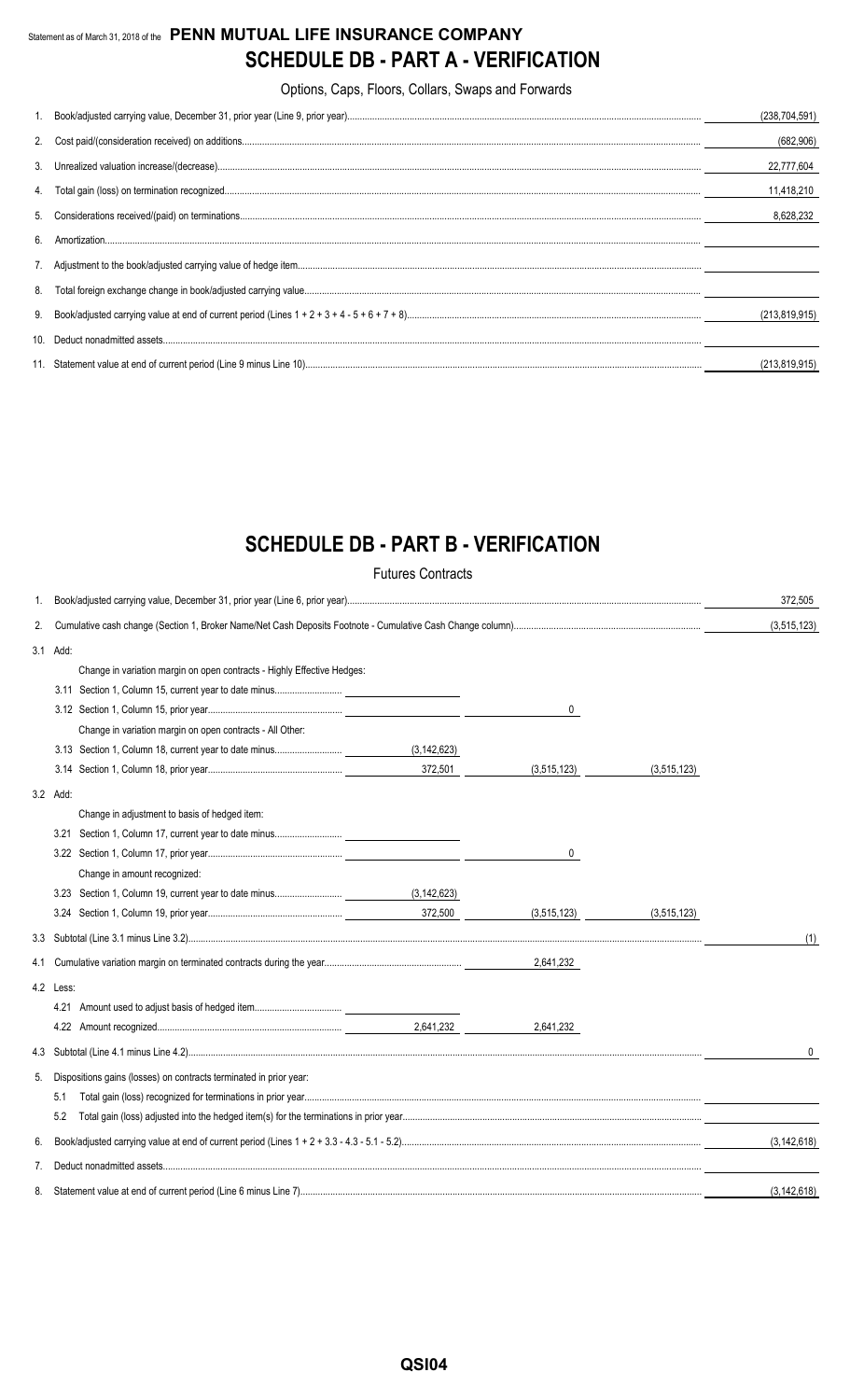**Sch. DB - Pt. C - Sn. 1 NONE**

**Sch. DB - Pt. C - Sn. 2 NONE**

**QSI05, QSI06**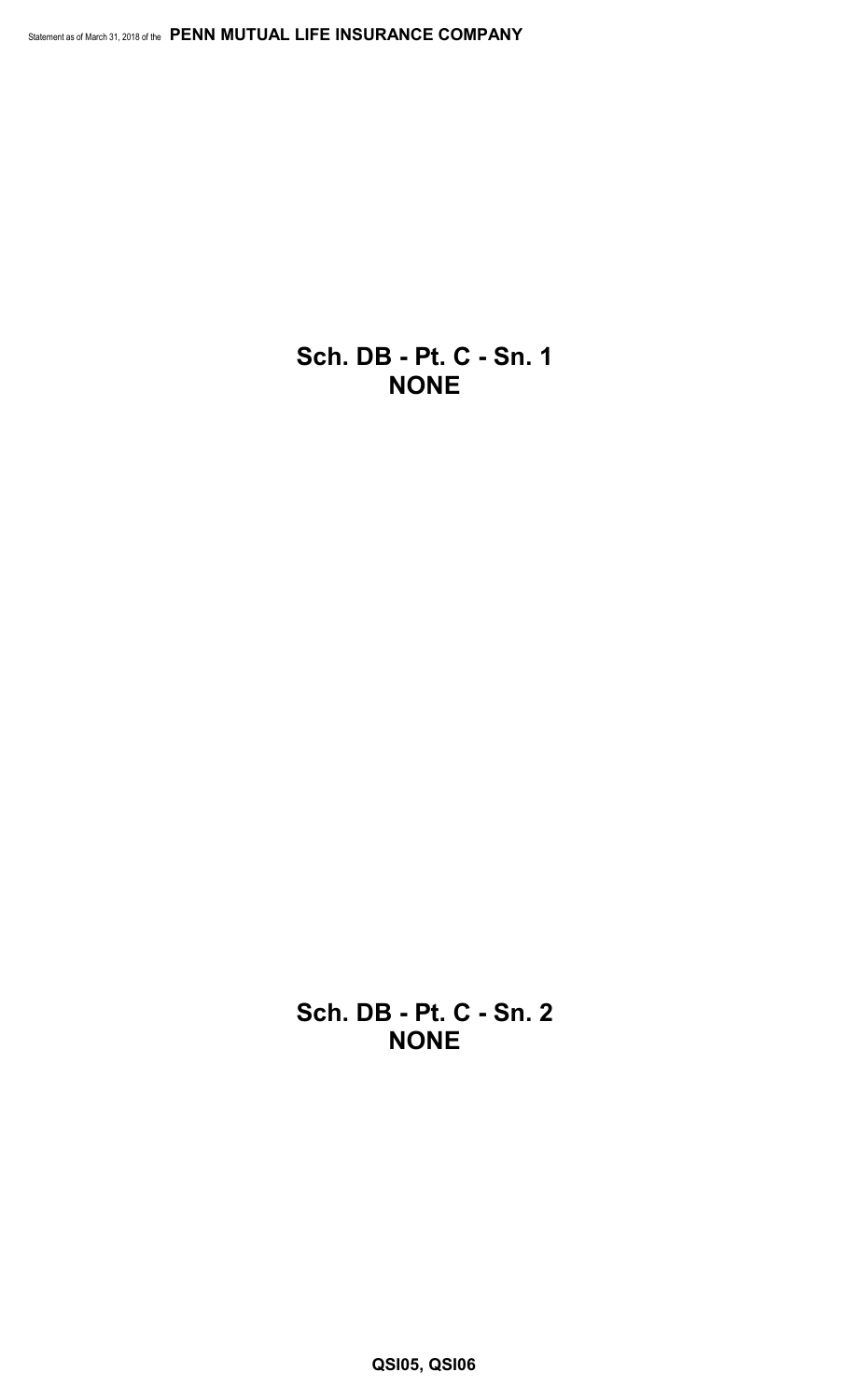# Statement as of March 31, 2018 of the PENN MUTUAL LIFE INSURANCE COMPANY **SCHEDULE DB - VERIFICATION**

Verification of Book/Adjusted Carrying Value, Fair Value and Potential Exposure of all Open Derivative Contracts

|    | Book/Adjusted Carrying Value Check |                 |  |
|----|------------------------------------|-----------------|--|
|    | (213, 819, 903)                    |                 |  |
| 2. | (3, 142, 623)                      |                 |  |
| 3. |                                    | (216, 962, 526) |  |
| 4. | 83,674,783                         |                 |  |
| 5. | (300, 637, 314)                    |                 |  |
| 6. |                                    | 5               |  |
|    | Fair Value Check                   |                 |  |
|    | (213, 819, 903)                    |                 |  |
|    | (3, 142, 623)                      |                 |  |
| 9. |                                    | (216, 962, 526) |  |
|    | 83,674,783                         |                 |  |
|    | (300, 637, 314)                    |                 |  |
|    |                                    | 5               |  |
|    | Potential Exposure Check           |                 |  |
|    | 102,330,777                        |                 |  |
|    | 7,269,000                          |                 |  |
|    | 109,599,777                        |                 |  |
|    |                                    |                 |  |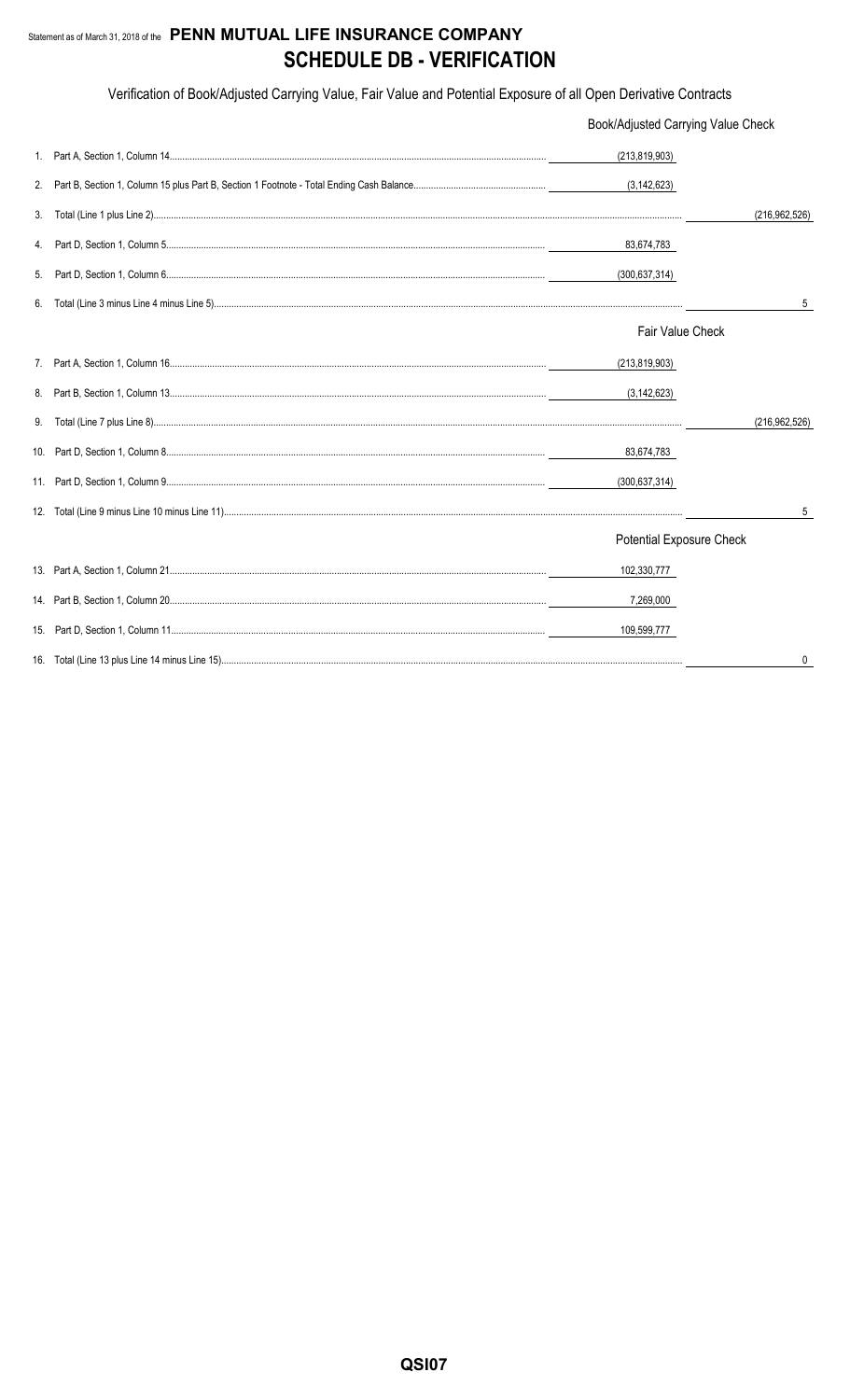# Statement as of March 31, 2018 of the PENN MUTUAL LIFE INSURANCE COMPANY **SCHEDULE E - PART 2 - VERIFICATION**

Cash Equivalents

|  |              | $\overline{2}$                  |
|--|--------------|---------------------------------|
|  | Year To Date | Prior Year Ended<br>December 31 |
|  |              |                                 |
|  |              |                                 |
|  |              |                                 |
|  |              |                                 |
|  |              |                                 |
|  |              |                                 |
|  |              |                                 |
|  |              |                                 |
|  |              |                                 |
|  |              |                                 |
|  |              |                                 |
|  |              |                                 |
|  |              |                                 |
|  |              |                                 |
|  |              |                                 |
|  |              |                                 |
|  |              |                                 |
|  |              |                                 |
|  |              |                                 |
|  |              |                                 |
|  |              |                                 |
|  |              |                                 |
|  |              |                                 |
|  |              |                                 |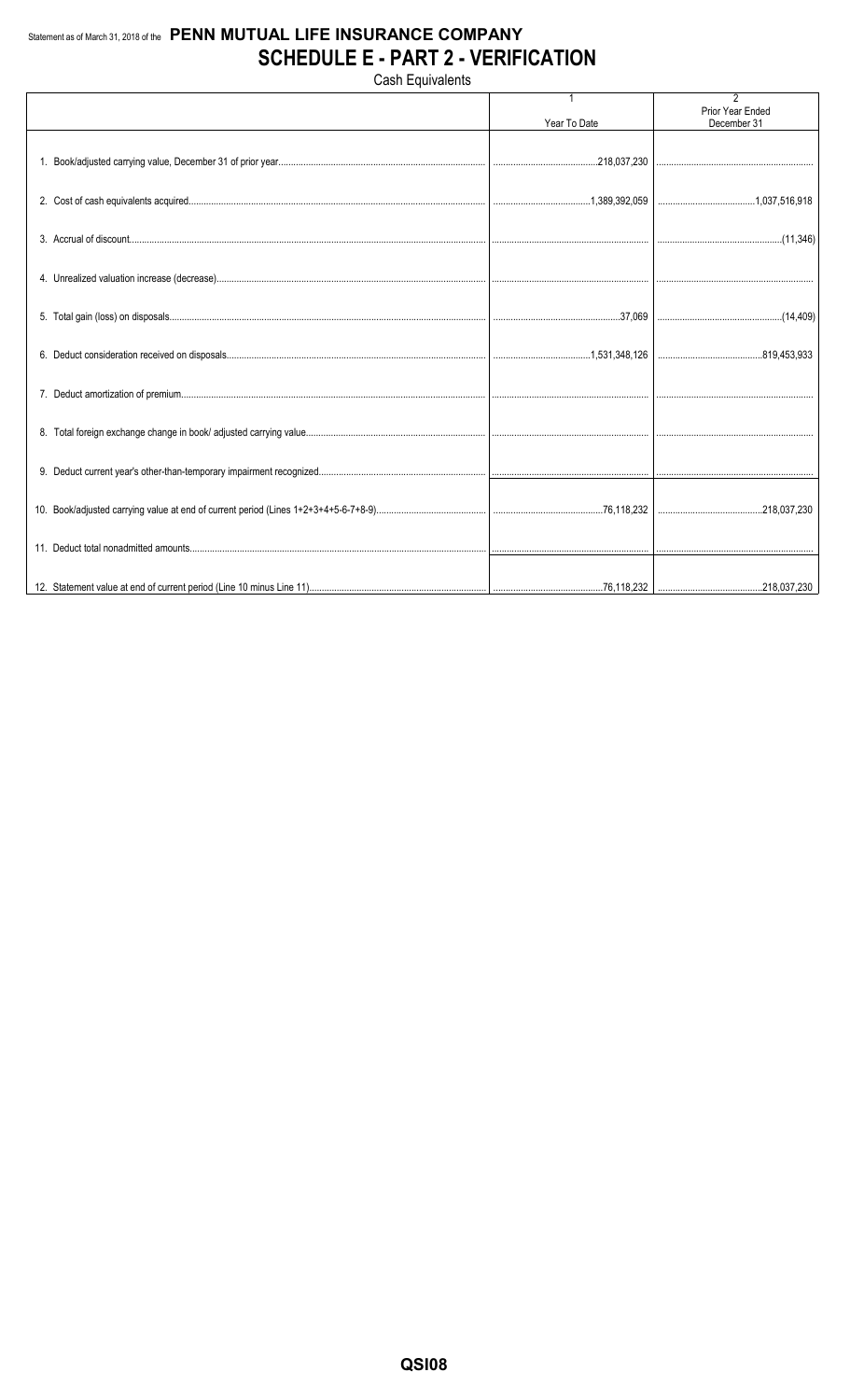**Sch. A - Pt. 2 NONE**

**Sch. A - Pt. 3 NONE**

**Sch. B - Pt. 2 NONE**

**Sch. B - Pt. 3 NONE**

**QE01, QE02**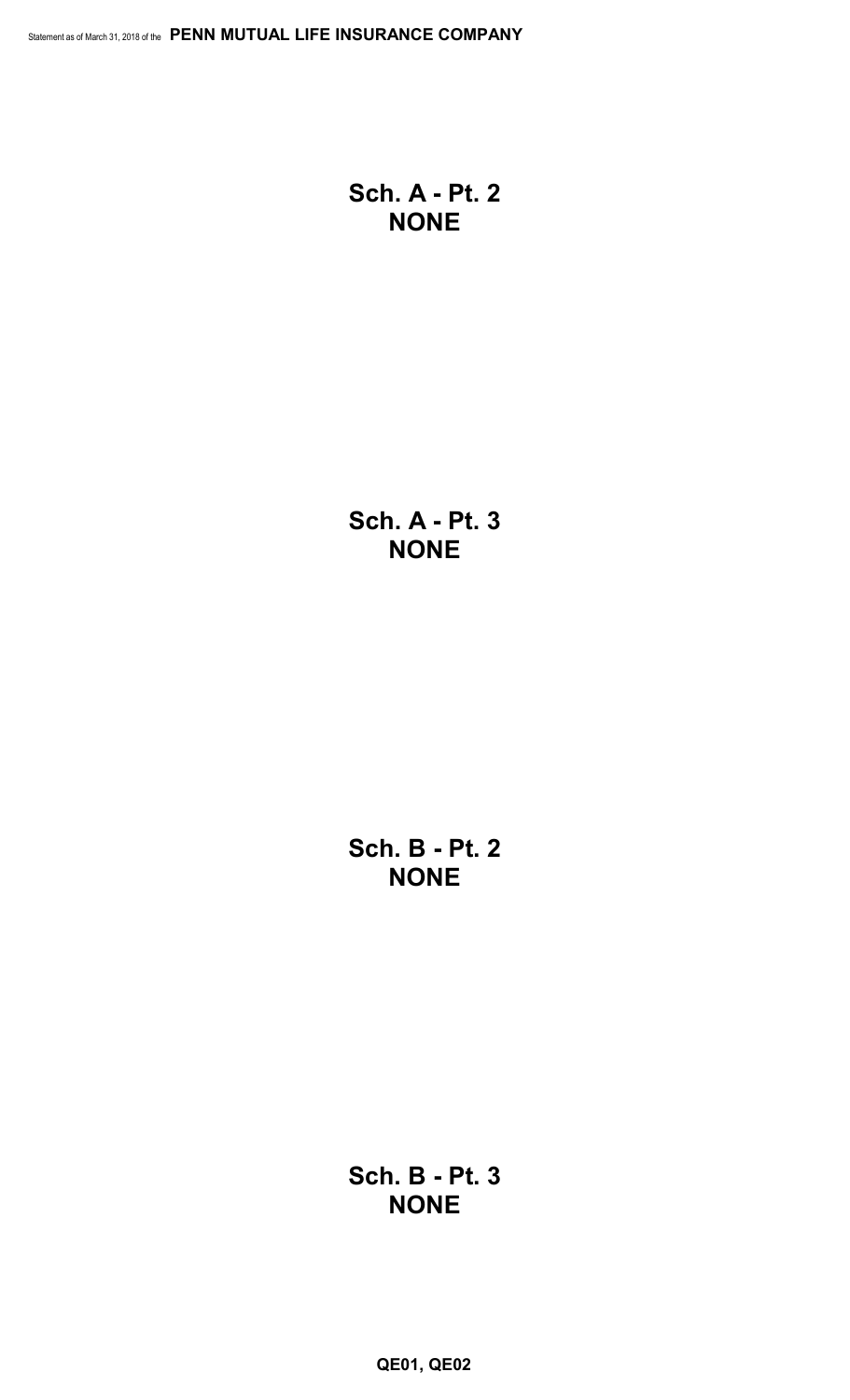SCHEDULE BA - PART 2<br>Showing Other Long-Term Invested Assets ACQUIRED AND ADDITIONS MADE During the Current Quarter

|   |                             |        | 2                                                                                                                            | Location       |           | $5\overline{)}$<br>$6^{\circ}$              |             | 8              | -9                     | 10                           | 11           | 12                    | 13            |
|---|-----------------------------|--------|------------------------------------------------------------------------------------------------------------------------------|----------------|-----------|---------------------------------------------|-------------|----------------|------------------------|------------------------------|--------------|-----------------------|---------------|
|   |                             |        |                                                                                                                              |                |           |                                             |             |                |                        |                              |              |                       |               |
|   |                             |        |                                                                                                                              |                |           | <b>NAIC</b>                                 | Date        |                |                        |                              |              |                       |               |
|   |                             |        |                                                                                                                              |                |           | Desig-                                      | Originally  | Type and       | Actual Cost at Time of | <b>Additional Investment</b> | Amount of    | Commitment for        | Percentage of |
|   | <b>CUSIP</b> Identification |        | Name or Description                                                                                                          | City           | State     | Name of Vendor or General Partner<br>nation | Acquired    | Strategy       | Acquisition            | Made after Acquisition       | Encumbrances | Additional Investment | Ownership     |
|   |                             |        |                                                                                                                              |                |           |                                             |             |                |                        |                              |              |                       |               |
|   |                             |        | Joint Venture or Partnership Interests That Have Underlying Characteristics of Common Stocks - Unaffiliated                  |                |           |                                             |             |                |                        |                              |              |                       |               |
|   | 000000                      | $00\,$ | 0 Atlas Venture Fund X. L.P.                                                                                                 | Cambridge      | MA.       | <b>Atlas Venture Partners</b>               | 03/20/2015. |                |                        | .806.376                     |              | .2,039,266            | .2.800        |
|   | 000000                      | 00     | 0 Atlas Venture Fund XI. L.P.                                                                                                | Cambridge      | MA.       | <b>Atlas Venture Partners</b>               | 06/30/2017  |                | 404.948                |                              |              | 11,595,052            | .4.000        |
|   | 000000                      | $00\,$ | 0 Battery Ventures XI, L.P.                                                                                                  | Waltham.       | MA.       | <b>Battery Ventures</b>                     | 02/22/2016  |                |                        | .805,000                     |              | .2,002,000            | .1.077        |
|   | 000000                      | $00\,$ | 0 Battery Ventures XII, L.P.                                                                                                 | Waltham.       | MA.       | <b>Battery Ventures</b>                     | 01/31/2018  |                | 172.500                |                              |              | 11,327,500            | .1.438        |
|   |                             |        |                                                                                                                              |                |           |                                             |             |                |                        |                              |              |                       |               |
|   | 000000                      | $00\,$ | 0 Bessemer Venture Partners IX Institutional L.P.                                                                            | Larchmont.     | NY.       | <b>Bessemer Venture Partners</b>            | 02/28/2015  |                |                        | 487,736                      |              | .2,830,962            | .0.438        |
|   | 000000                      | $00\,$ | 0 Cross Creek Capital Partners III, L.P.                                                                                     | Salt Lake City | UT        | Cross Creek Capital.                        | 08/29/2013. |                |                        | .150,000                     |              | .1,465,000            | .6.132        |
|   | 000000                      | $00\,$ | 0 Cross Creek Capital Partners IV, L.P.                                                                                      | Salt Lake City | UT.       | Cross Creek Capital.                        | 03/31/2016  |                |                        | .903,240                     |              | .3,266,630            | 5.600         |
|   | 000000                      | $00\,$ | 0 European Secondary Development Fund V.                                                                                     | London         | <b>UK</b> | Arcis Group                                 | 07/22/2016  |                |                        | 1,184,544                    |              | .7,394,400            | .4.164        |
|   | 000000                      | $00\,$ | 0 Frazier Life Sciences IX, L.P.                                                                                             | Menlo Park.    | CA.       | <b>Frazier Healthcare Partners</b>          | 10/31/2017  |                | 520.000                |                              |              | 19,480,000            | .5.000        |
|   | 000000                      | $00\,$ | 0 Frazier Life Sciences VIII, L.P.                                                                                           | Menlo Park     | CA.       | <b>Frazier Healthcare Partners</b>          | 09/30/2015  |                |                        | .966,000                     |              | .4,998,000            | .5.333        |
|   | 000000                      | $00\,$ | Jackson Square Ventures I, L.P.                                                                                              | Menlo Park     | CA.       | Jackson Square Ventures                     | 11/28/2011. |                |                        | .84,564                      |              | 466,254               | .2.416        |
|   |                             |        |                                                                                                                              | Menlo Park     |           |                                             |             |                |                        |                              |              |                       |               |
|   | 000000                      | $00\,$ | 0 Lightspeed Venture Partners X, L.P.                                                                                        |                | CA.       | Lightspeed Ventures                         | 07/07/2014  |                |                        | .90,000                      |              | .540,000              | .0.720        |
|   | 000000                      | $00\,$ | Lightspeed Venture Partners XI, L.P.                                                                                         | Menlo Park     | CA.       | Lightspeed Ventures                         | 03/10/2016  |                |                        | .900,000                     |              | .3,300,000            | .0.999        |
|   | 000000                      | $00\,$ | 0 Lightstone Ventures, L.P.                                                                                                  | Boston.        | MA.       | Lightstone Ventures                         | 10/22/2013  |                |                        | .157,500                     |              | 1,147,500             | .4.423        |
|   | 000000                      | $00\,$ | Longitude Venture Partners II, L.P.                                                                                          | Menlo Park.    | CA.       | Longitude Capital Management Co., LLC.      | 04/25/2013  |                |                        | 151,981                      |              | .525,811              | .1.558        |
|   | 000000                      | $00\,$ | 0 Longitude Venture Partners III, L.P.                                                                                       | Menlo Park     | CA.       | Longitude Capital Management Co., LLC.      | 03/31/2016  |                |                        | .650,057                     |              | .6,559,212            | 1.524         |
|   | 000000                      | $00\,$ | 0 Menlo Ventures XIV, L.P.                                                                                                   | Menlo Park     | CA.       | Menlo Ventures.                             | 05/31/2017  |                |                        | 1,200,000                    |              | 10,200,000            | .2.667        |
|   |                             |        |                                                                                                                              |                | MA.       |                                             |             |                |                        | .64,601                      |              |                       |               |
| O | 000000                      | $00\,$ | 0 Omega Fund IV, L.P.                                                                                                        | Boston.        |           | Omega Fund Management.                      | 06/20/2013  |                |                        |                              |              | .229,319              | .1.089        |
| 円 | 000000                      |        | 00 0 Omega Fund V, L.P.                                                                                                      | Boston.        | MA.       | Omega Fund Management.                      | 04/30/2015  |                |                        | .754.437                     |              | .6,542,340            | 4.000         |
| ω | 000000                      |        | 00 0 Point 406 Ventures III, L.P.                                                                                            | Boston.        | MA.       | 406 Ventures.                               | 04/30/2015  |                |                        | .468,000                     |              | .4,110,000            | .3.429        |
|   | 000000                      | $00\,$ | 0 Rembrandt Venture Partners Fund Three, L.P.                                                                                | Menlo Park     | CA.       | Rembrandt Venture Management, LLC.          | 04/02/2012  |                |                        | .150,000                     |              | .165,000              | 9.025         |
|   | 000000                      | $00\,$ | 0 Sanderling Ventures VII, L.P.                                                                                              | San Mateo      | CA.       | Sanderling Ventures                         | 09/03/2013. |                |                        | .316,829                     |              | 1,900,000             | .6.100        |
|   | 000000                      | $00\,$ | 0 Shasta Ventures V, L.P.                                                                                                    | Menlo Park     | CA.       | Shasta Ventures Management                  | 06/27/2016  |                |                        | .400,000                     |              | 5,200,000             | .2.667        |
|   | 000000                      | $00\,$ | 0 Sigma Prime Partners IX, L.P.                                                                                              | Menlo Park     | CA.       | Sigma Partners.                             | 05/29/2012  |                |                        | 137,228                      |              | 1,199,746             | .6.861        |
|   |                             |        |                                                                                                                              |                |           |                                             |             |                |                        |                              |              |                       |               |
|   | 000000                      | $00\,$ | 0 Trinity Ventures XII, L.P.                                                                                                 | Menlo Park.    | CA.       | <b>Trinity Ventures.</b>                    | 10/31/2015  |                |                        | .360,000                     |              | 4,980,000             | .2.000        |
|   | 000000                      |        | 00 0 Upfront Opportunity Fund I, L.P.                                                                                        | Los Angeles    | CA.       | <b>Upfront Ventures</b>                     | 03/31/2015  |                |                        | .36,494                      |              | .802,841              | .6.000        |
|   | 000000                      |        | 00 0 Upfront V, L.P.                                                                                                         | Los Angeles    | CA.       | <b>Upfront Ventures</b>                     | 11/30/2014. |                |                        | .193.034                     |              | .2,083,653            | .2.500        |
|   | 000000                      |        | 00 0 US Venture Partners XI, L.P.                                                                                            | Menlo Park     | CA.       | US Venture Partners                         | 05/20/2015  |                |                        | 1,050,000                    |              | 7,875,000             | 5.455         |
|   |                             |        | 1599999. Total - Joint Venture or Partnership Interests That Have Underlying Characteristics of Common Stocks - Unaffiliated |                |           |                                             |             |                | .1,097,448             | 12,467,621                   |              | 124,225,486           | .XXX          |
|   |                             |        | Joint Venture or Partnership Interests That Have Underlying Characteristics of Other - Unaffiliated                          |                |           |                                             |             |                |                        |                              |              |                       |               |
|   |                             |        |                                                                                                                              |                |           |                                             |             |                |                        |                              |              |                       |               |
|   |                             |        | 000000 00 0 3i Eurofund V. L.P.                                                                                              | London.        | GBR.      | 3i Group Plc.                               | 10/25/2006  |                |                        | .23.103                      |              | 176,091               | .0.475        |
|   | 000000                      | $00\,$ | 0 ABRY Advanced Securities Fund III, L.P.                                                                                    | Boston.        | MA.       | ABRY Partners, LLC.                         | 09/14/2011. | $\mathfrak{p}$ |                        | .526                         |              | .5,718,458            | .0.667        |
|   | 000000                      | $00\,$ | ABRY Heritage Partners, L.P.                                                                                                 | Boston.        | MA.       | ABRY Partners, LLC.                         | 07/22/2016  |                |                        | .27,500                      |              | .4,107,008            | .1.048        |
|   | 000000                      | $00\,$ | ABRY Partners VII, L.P.                                                                                                      | Boston.        | MA.       | ABRY Partners, LLC.                         | 08/10/2011. |                |                        | .17,320                      |              | 700,739               | .0.490        |
|   | 000000                      | $00\,$ | ABRY Partners VIII. L.P.                                                                                                     | Boston.        | MA.       | ABRY Partners, LLC.                         | 09/30/2014. |                |                        | .205,736                     |              | .2,155,823            | .0.684        |
|   | 000000                      | $00\,$ | 0 ABRY Senior Equity III, L.P                                                                                                | Boston.        | MA.       | <b>ABRY Partners, LLC</b>                   | 08/09/2010  |                |                        | .8,561                       |              | 748,712               | .1.314        |
|   |                             |        |                                                                                                                              |                | MA.       |                                             |             |                |                        |                              |              |                       |               |
|   | 000000                      | $00\,$ | ABRY Senior Equity V, L.P.                                                                                                   | Boston.        |           | ABRY Partners, LLC.                         | 12/01/2016  |                |                        | .113,259                     |              | .8,043,071            | .0.857        |
|   | 000000                      | $00\,$ | Acon Equity Partners IV, L.P.                                                                                                | Washington.    | DC        | Acon Investments.                           | 04/22/2016  |                |                        | 1,491,936                    |              | 15,491,187            | 3.460         |
|   | 000000                      | $00\,$ | Ampersand 2014, L.P.                                                                                                         | Boston.        | MA.       | Ampersand Venture Management                | 10/10/2014  |                |                        | .700,000                     |              | 1,900,000             | .1.873        |
|   | 000000                      | $00\,$ | Apollo European Principal Finance Fund II, L.P.                                                                              | Purchase       | <b>NY</b> | Apollo Global Management, LLC               | 07/23/2012  | 11             |                        | .105,731                     |              | .2,367,675            | .0.565        |
|   | 000000                      | $00\,$ | Apollo European Principal Finance Fund III, L.P.                                                                             | Purchase       | <b>NY</b> | Apollo Global Management, LLC.              | 03/31/2017  | 11             | 2,017,908              |                              |              | 18,982,092            |               |
|   | 000000                      | $00\,$ | 0 Avenue Europe Special Situations Fund III (U.S.), L.P.                                                                     | New York.      | <b>NY</b> | Avenue Capital Group.                       | 06/05/2015  | 11             |                        | .800,000                     |              | 1,728,443             | .0.800        |
|   | 000000                      |        | 00 0 BlueBay Direct Lending Fund I, LP.                                                                                      | Guernsev       | GBR.      | BlueBay Asset Management plc.               | 06/25/2013  |                |                        | .1,357                       |              | .545.576              | .0.288        |
|   |                             |        |                                                                                                                              |                |           |                                             |             |                |                        |                              |              |                       |               |
|   | 000000                      |        | 00 0 Brynwood Partners VI L.P.                                                                                               | Greenwich      |           | CT Brynwood Partners.                       | 06/18/2010  |                |                        | .32,709                      |              | 1,266,507             | 1.635         |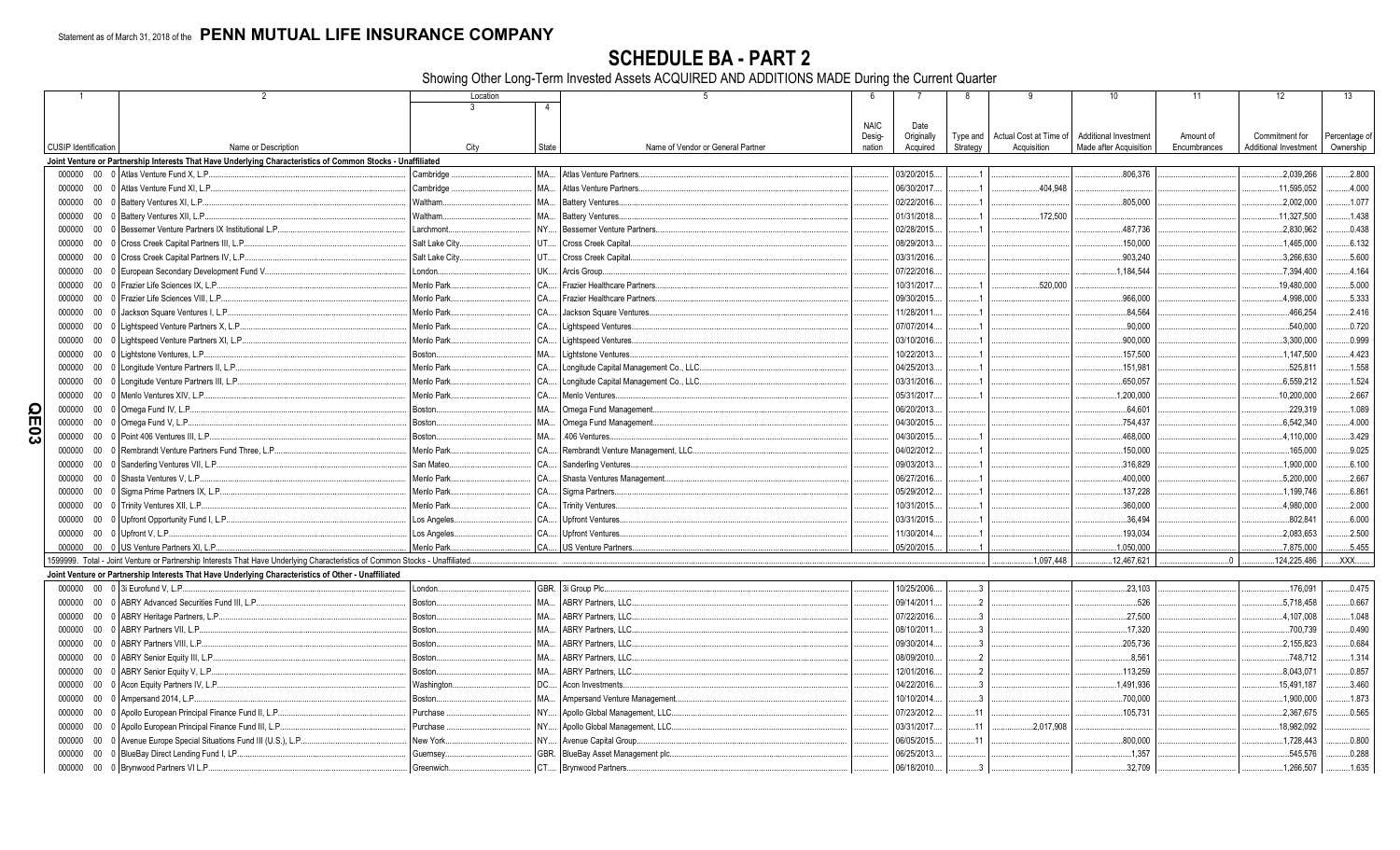# **SCHEDULE BA - PART 2**

Showing Other Long-Term Invested Assets ACQUIRED AND ADDITIONS MADE During the Current Quarter

|                                  |                                                                                                                      | Location           |           |                                    |             |                        | -8                   | q                      | 10 <sup>10</sup>                                | 11                        | 12                                         | 13                  |
|----------------------------------|----------------------------------------------------------------------------------------------------------------------|--------------------|-----------|------------------------------------|-------------|------------------------|----------------------|------------------------|-------------------------------------------------|---------------------------|--------------------------------------------|---------------------|
|                                  |                                                                                                                      |                    |           |                                    |             |                        |                      |                        |                                                 |                           |                                            |                     |
|                                  |                                                                                                                      |                    |           |                                    | <b>NAIC</b> | Date                   |                      |                        |                                                 |                           |                                            |                     |
| <b>CUSIP</b> Identification      | Name or Description                                                                                                  |                    |           | Name of Vendor or General Partner  | Desig-      | Originally             | Type and<br>Strategy | Actual Cost at Time of | Additional Investment<br>Made after Acquisition | Amount of<br>Encumbrances | Commitment for                             | Percentage o        |
|                                  | 000000 00 0 Brynwood Partners VII L.P.                                                                               | City<br>Greenwich. | State     | Brvnwood Partners.                 | nation      | Acquired<br>12/27/2013 |                      | Acquisition            | .166.667                                        |                           | <b>Additional Investment</b><br>.2,389,734 | Ownership<br>.1.667 |
| 000000                           | 00 0 Carlyle Strategic Partners IV, L.P.                                                                             | Wilminaton         | DE.       | Carlyle Group, L.P                 |             | 03/31/2016             |                      |                        | 644.564                                         |                           | .13.622.333                                | .0.800              |
| 000000                           | 00 0 EnCap Energy Capital Fund IX, L.P.                                                                              | Houston.           |           | EnCap Investments, L.P.            |             | 01/08/2013.            |                      |                        | 84.041                                          |                           | .1,538,777                                 | .0.233              |
| 000000                           | 00 0 EnCap Energy Capital Fund X, L.P.                                                                               | Houston.           | <b>TX</b> | EnCap Investments, L.P.            |             | 02/28/2015             |                      |                        | .1,022,380                                      |                           | .5,532,303                                 | .0.340              |
| 000000                           | 00 0 EnCap Energy Capital Fund XI, L.P.                                                                              | Houston.           | TX        | EnCap Investments, L.P.            |             | 01/31/2017             |                      |                        | 561.973                                         |                           | .14.868.853                                | .0.246              |
| 000000                           | 00 0 EnCap Flatrock Midstream Fund III, L.P.                                                                         | Houston.           | <b>TX</b> | EnCap Investments, L.P.            |             | 07/09/2014             |                      |                        | 580.679                                         |                           | .3,612,593                                 | .0.200              |
| 000000                           | 00 0 EnCap Flatrock Midstream Fund IV, L.P.                                                                          | Houston.           | <b>TX</b> | EnCap Investments, L.P.            |             | 08/31/2017             |                      | .401.348               |                                                 |                           | .9,598,652                                 | .0.333              |
| 000000                           | 00 0 Frazier Healthcare VI. LP.                                                                                      | Seattle.           | WA.       | <b>Frazier Healthcare Partners</b> |             | 03/26/2008.            |                      |                        | .22.500                                         |                           | .16,500                                    | .0.812              |
| 000000<br>$00\,$                 | Frazier Healthcare VII. LP.                                                                                          | Seattle.           | WA.       | <b>Frazier Healthcare Partners</b> |             | 08/01/2013.            |                      |                        | .82,500                                         |                           | 640,000                                    | .1.706              |
| 000000                           | 00 0 Fulcrum Capital Partners V, LP.                                                                                 | Toronto.           | ON        | <b>Fulcrum Capital Partners</b>    |             | 06/11/2015.            |                      |                        | 104,039                                         |                           | .6,501,458                                 | .4.000              |
| 000000<br>$00\,$                 | 0 Graham Partners II. L.P.                                                                                           | Newtown Sgaure.    | <b>PA</b> | Graham Partners.                   |             | 01/11/2005             |                      |                        | 23,339                                          |                           | 61.469                                     | .1.080              |
| 000000                           | 00 0 Gryphon Mezzanine Partners, L.P.                                                                                | San Francisco.     | CA.       | Gryphon Investors.                 |             | 07/01/2017             |                      |                        | 1,449,909                                       |                           | 1,709,519                                  | .7.000              |
| 000000                           | 00 0 Gryphon Partners IV, L.P.                                                                                       | San Francisco.     | CA        | Gryphon Investors                  |             | 09/01/2016             |                      |                        | (158, 842)                                      |                           | .2,528,675                                 | .2.238              |
| $00\,$<br>000000                 | 0 GS Global Infrastructure Partners I, L.P.                                                                          | New York.          | <b>NY</b> | Goldman Sachs & Co.                |             | 12/31/2006             |                      |                        | 68,521                                          |                           | .6,534                                     | 0.301               |
| 000000<br>$00\,$                 | Highbridge Specialty Loan Fund III LP                                                                                | New York.          | <b>NY</b> | Highbridge Principal Strategies.   |             | 05/06/2013.            |                      |                        | .178,782                                        |                           | 690.323                                    | .3.594              |
| 000000                           | 00 0 Kelso Investment Associates VIII. L.P.                                                                          | New York.          | <b>NV</b> | Kelso & Company                    |             | 11/29/2007             |                      |                        | .7,370                                          |                           | 748,150                                    | 0.103               |
| 000000                           | 00 0 MatlinPatterson Global Opportunities Partners III L.P.                                                          | New York.          |           | Matlin Patterson Global Advisors.  |             | 06/22/2007.            |                      |                        | .80.000                                         |                           | 241.416                                    | .0.200              |
| 000000                           | 00 0 MHR Institutional Partners IV, L.P.                                                                             | New York.          |           | <b>MHR Fund Management</b>         |             | 06/27/2016             |                      |                        | .850.000                                        |                           | .13.472.303                                | .2.222              |
| <u>ရ</u><br>000000               | 00 0 Miravast ILS Credit Opportunities L.P.                                                                          | Ewing              |           | Miravast LLC.                      |             | 12/01/2017             |                      | .2,018,821             |                                                 |                           | .13,981,179                                | 0.8.000             |
|                                  | 000000 00 0 Natural Gas Partners IX, L.P.                                                                            | Irving.            | <b>TX</b> | NGP Energy Capital Management.     |             | 03/28/2008             |                      |                        | .10.670                                         |                           | 38.461                                     | 0.125               |
| $\overline{3}$ .                 | 000000 00 0 NGP Natural Resources X. L.P.                                                                            | Irving.            | <b>TX</b> | NGP Energy Capital Management.     |             | 01/27/2012             |                      |                        | .13,272                                         |                           | 109,277                                    | .0.056              |
|                                  | 000000 00 0 NGP Natural Resources XI. L.P.                                                                           | Irvina.            | TX        | NGP Energy Capital Management.     |             | 11/14/2014             |                      |                        | .998.754                                        |                           | .3.372.846                                 | .0.378              |
| 000000                           | 00 0 NGP Natural Resources XII. L.P.                                                                                 | Irving.            |           | NGP Energy Capital Management.     |             | 08/31/2017.            |                      |                        | (260, 192)                                      |                           | .13,629,877                                | .0.302              |
| 000000                           | 00 0 SPC Partners VI. L.P.                                                                                           | San Francisco.     | CA        | Swander Pace Capital.              |             | 06/27/2016.            |                      |                        | 1,070,488                                       |                           | .10,098,201                                | .2.400              |
| 000000                           | 00 0 Summit Partners Growth Equity Fund IX.                                                                          | Boston.            | MA        | Summit Partners.                   |             | 09/30/2015.            |                      |                        | 368,000                                         |                           | .6.168.000                                 | .0.267              |
| 000000                           | 00 0 Warburg Pincus Financial Sector, L.P.                                                                           | New York.          |           | Warburg, Pincus LLC.               |             | 09/21/2017             |                      | .702.000               | 729,000                                         |                           | .7,569,000                                 | .0.563              |
|                                  | 000000 00 0 Warburg Pincus Private Equity XII, LP.                                                                   | New York           |           | Warburg, Pincus LLC.               |             | 12/21/2015.            |                      |                        | 912.000                                         |                           | .8.882.500                                 | 0.147               |
|                                  | 2199999. Total - Joint Venture or Partnership Interests That Have Underlying Characteristics of Other - Unaffiliated |                    |           |                                    |             |                        |                      | .5.140.077             | 13.138.152                                      |                           | .205.560.315                               | XXX.                |
| 4499999. Subtotal - Unaffiliated |                                                                                                                      |                    |           |                                    |             |                        |                      | .6,237,525             | .25,605,773                                     |                           | .329,785,801                               | XXX.                |
| 4699999. Totals.                 |                                                                                                                      |                    |           |                                    |             |                        |                      | .6.237.525             | 25,605,773                                      |                           | .329,785,801                               | XXX.                |

# **SCHEDULE BA - PART 3**

Showing Other Long-Term Invested Assets DISPOSED, Transferred or Repaid During the Current Quarter

|                             |                                                                                                             | Location |                                                        |                       |          |                |            |                                       | Changes in Book/Adjusted Carrying Value |              |                     |           |                                |         |                |               |                   |            |
|-----------------------------|-------------------------------------------------------------------------------------------------------------|----------|--------------------------------------------------------|-----------------------|----------|----------------|------------|---------------------------------------|-----------------------------------------|--------------|---------------------|-----------|--------------------------------|---------|----------------|---------------|-------------------|------------|
|                             |                                                                                                             |          |                                                        |                       |          |                |            |                                       |                                         |              |                     |           |                                |         |                |               |                   |            |
|                             |                                                                                                             |          |                                                        |                       |          |                |            |                                       |                                         |              |                     |           |                                |         |                |               |                   |            |
|                             |                                                                                                             |          |                                                        |                       |          | Book/Adiusted  |            | Current Year's Current Year's         |                                         |              |                     |           | Book/Adiusted                  |         |                |               |                   |            |
|                             |                                                                                                             |          |                                                        |                       |          | Carrying Value |            | Unrealized (Depreciation) Other-Than- |                                         | Capitalized  |                     |           | Total Foreign   Carrying Value |         | Foreign        |               |                   |            |
|                             |                                                                                                             |          |                                                        | Date                  |          | Less           | Valuation  |                                       | Temporary                               | Deferred     | <b>Total Change</b> | Exchange  | Less                           |         | Exchange       | Realized Gain | <b>Total Gain</b> |            |
|                             |                                                                                                             |          |                                                        | Original              | Disposal | Encumbrances.  | Increase   | (Amortization)                        | Impairment                              | Interest and | in $B.A.C.V.$       | Change in | Encumbrances                   |         | Gain (Loss) on | (Loss) oı     | (Loss) on         | Investment |
| <b>CUSIP Identification</b> | Name or Description                                                                                         |          | State Name of Purchaser or Nature of Disposal Acquired |                       | Date     | Prior Year     | (Decrease) | / Accretion                           | Recognized                              | Other        | $(9+10-11+12)$      | B./A.C.V. | on Disposal Consideration      |         | Disposal       | Disposal      | Disposal          | Income     |
|                             | Joint Venture or Partnership Interests That Have Underlying Characteristics of Common Stocks - Unaffiliated |          |                                                        |                       |          |                |            |                                       |                                         |              |                     |           |                                |         |                |               |                   |            |
|                             | 000000 00 0 Morgan Stanley Private Markets Fund III LP                                                      | New York | NY Morgan Stanley.                                     | 04/26/2006 02/23/2018 |          | 78.248         |            |                                       |                                         |              |                     |           | 78.248                         | 78.248  |                |               |                   |            |
|                             | 000000 00 0 Omega Fund IV, L.P                                                                              | Boston.  | MA. Omega Fund Management                              | 06/20/2013 03/13/2018 |          | .212,996       |            |                                       |                                         |              |                     |           | 212,996                        | 212,996 |                |               |                   |            |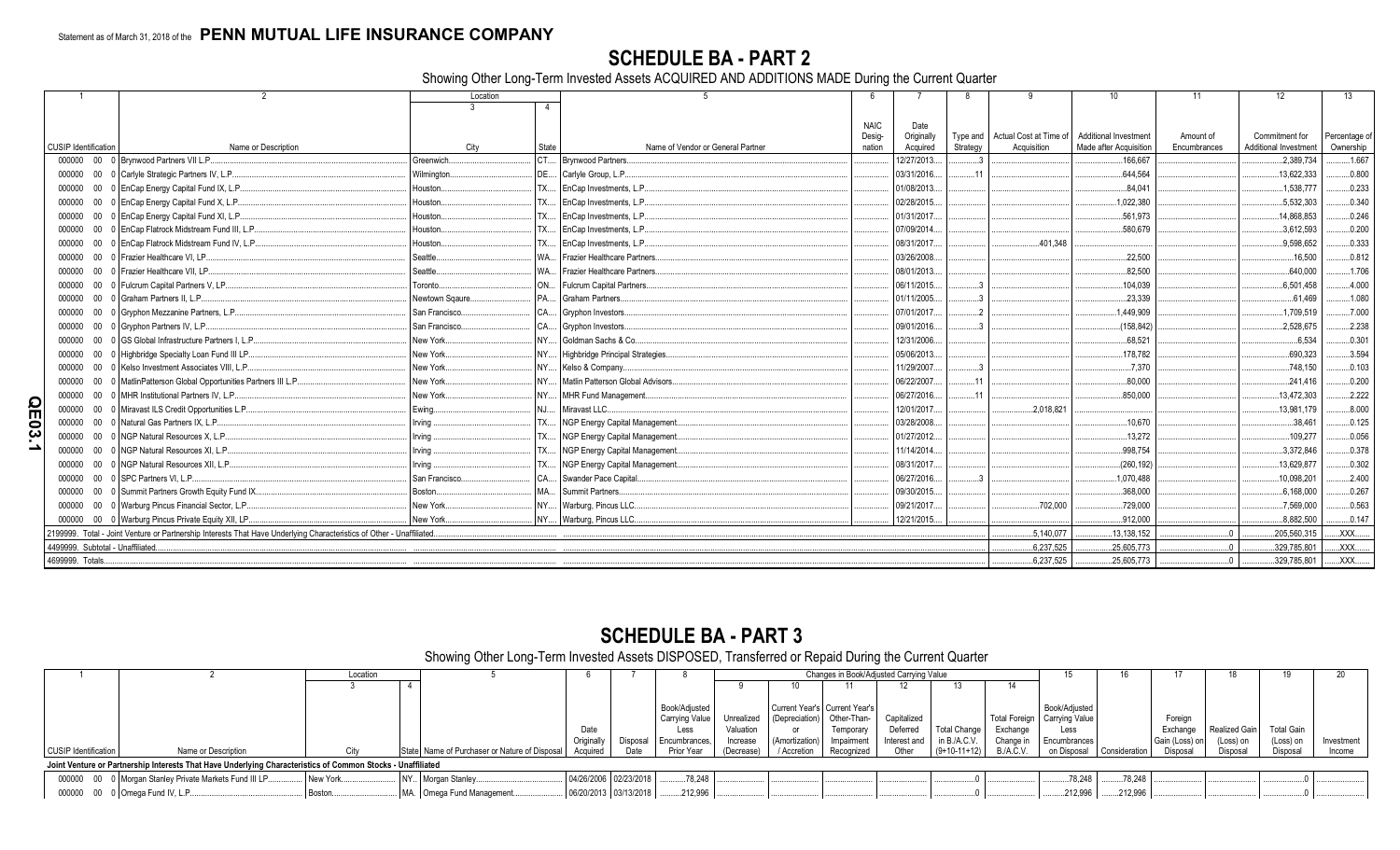SCHEDULE BA - PART 3<br>Showing Other Long-Term Invested Assets DISPOSED, Transferred or Repaid During the Current Quarter

|          |                             |              |                                                                                                                                                                                                                                     | Location               |                |                                                              |                          |                          |                       |            |                       |                       | Changes in Book/Adiusted Carrving Value |                     |                      | 15                      | 16                       | 17             | 18                   | 19                | 20         |
|----------|-----------------------------|--------------|-------------------------------------------------------------------------------------------------------------------------------------------------------------------------------------------------------------------------------------|------------------------|----------------|--------------------------------------------------------------|--------------------------|--------------------------|-----------------------|------------|-----------------------|-----------------------|-----------------------------------------|---------------------|----------------------|-------------------------|--------------------------|----------------|----------------------|-------------------|------------|
|          |                             |              |                                                                                                                                                                                                                                     | $\mathcal{E}$          | $\overline{4}$ |                                                              |                          |                          |                       | -9         | 10                    | 11                    | 12                                      | 13                  | 14                   |                         |                          |                |                      |                   |            |
|          |                             |              |                                                                                                                                                                                                                                     |                        |                |                                                              |                          |                          | Book/Adjusted         |            | <b>Current Year's</b> | <b>Current Year's</b> |                                         |                     |                      | Book/Adiusted           |                          |                |                      |                   |            |
|          |                             |              |                                                                                                                                                                                                                                     |                        |                |                                                              |                          |                          | <b>Carrying Value</b> | Unrealized | (Depreciation)        | Other-Than-           | Capitalized                             |                     | <b>Total Foreign</b> | Carrying Value          |                          | Foreign        |                      |                   |            |
|          |                             |              |                                                                                                                                                                                                                                     |                        |                |                                                              | Date                     |                          | Less                  | Valuation  | or                    | Temporary             | Deferred                                | <b>Total Change</b> | Exchange             | Less                    |                          | Exchange       | <b>Realized Gain</b> | <b>Total Gain</b> |            |
|          |                             |              |                                                                                                                                                                                                                                     |                        |                |                                                              | Originally               | Disposal                 | Encumbrances          | Increase   | (Amortization         | Impairment            | Interest and                            | in B./A.C.V.        | Change in            | Encumbrances            |                          | Gain (Loss) on | (Loss) on            | (Loss) on         | Investment |
|          | <b>CUSIP</b> Identification |              | Name or Description                                                                                                                                                                                                                 | City                   |                | State Name of Purchaser or Nature of Disposal                | Acquired                 | Date                     | Prior Year<br>291.244 | (Decrease) | / Accretion           | Recognized            | Other                                   | $(9+10-11+12)$      | B./A.C.V.            | on Disposal<br>.291.244 | Consideration<br>291.244 | Disposal       | Disposal             | Disposal          | Income     |
|          |                             |              | 1599999. Total - Joint Venture or Partnership Interests That Have Underlying Characteristics of Common Stocks - Unaffiliated<br>Joint Venture or Partnership Interests That Have Underlying Characteristics of Other - Unaffiliated |                        |                |                                                              |                          |                          |                       |            |                       |                       |                                         |                     |                      |                         |                          |                |                      |                   |            |
|          | 000000                      | $00\,$       | 0 ABRY Advanced Securities Fund II, L.P.                                                                                                                                                                                            | Boston.                |                | MA. ABRY Partners, LLC.                                      | 05/04/2011               | 03/23/2018               | .349,360              |            |                       |                       |                                         |                     |                      | .349,360                | 349,360                  |                |                      |                   |            |
|          | 000000                      | 00           | ABRY Partners VII. L.P.                                                                                                                                                                                                             | Boston.                | MA.            | <b>ABRY Partners, LLC.</b>                                   | 08/10/2011               | 01/05/2018               | .35,289               |            |                       |                       |                                         |                     |                      | 35,289                  | .35,289                  |                |                      |                   |            |
|          |                             | 00           | <b>ABRY Partners VIII. L.P.</b>                                                                                                                                                                                                     | Boston.                | MA.            | <b>ABRY Partners, LLC.</b>                                   | 09/30/2014               | 01/17/2018               | 227,701               |            |                       |                       |                                         |                     |                      | .227,701                | 227,701                  |                |                      |                   |            |
|          | 000000<br>000000            | $00\,$       | ABRY Senior Equity III, L.P.                                                                                                                                                                                                        | Boston.                | MA.            | <b>ABRY Partners, LLC.</b>                                   | 08/09/2010               | 03/21/2018               | 4,461                 |            |                       |                       |                                         |                     |                      | .4,461                  | .4,461                   |                |                      |                   |            |
|          | 000000                      | 00           | ABRY Senior Equity V, L.P.                                                                                                                                                                                                          | Boston.                | MA.            | <b>ABRY Partners, LLC.</b>                                   | 12/01/2016               | 03/27/2018               | 2,879                 |            |                       |                       |                                         |                     |                      | .2,879                  | 2,879                    |                |                      |                   |            |
|          | 000000                      | 00           | Apollo European Principal Finance Fund II, L.P.                                                                                                                                                                                     | Purchase               |                | Apollo Global Management, LLC.                               | 07/23/2012               | 03/23/2018               | .701,676              |            |                       |                       |                                         |                     |                      | 701,676                 | 701,676                  |                |                      |                   |            |
|          |                             | 00           | Avenue Special Situations Fund VI, L.P.                                                                                                                                                                                             | New York.              | NY             | Avenue Capital Group.                                        | 06/15/2010               | 03/28/2018               | .42,906               |            |                       |                       |                                         |                     |                      | .42,906                 | .42,906                  |                |                      |                   |            |
|          | 000000                      |              | BlueBay Direct Lending Fund I, LP.                                                                                                                                                                                                  | Guernsey               |                | GBR BlueBay Asset Management plc                             | 06/25/2013               | 02/15/2018               | .52,866               |            |                       |                       |                                         |                     |                      | .52,866                 | .52,866                  |                |                      |                   |            |
|          | 000000                      | 00           | Carlyle Strategic Partners IV, L.P.                                                                                                                                                                                                 |                        |                | DE Carlyle Group, L.P                                        | 03/31/2016               | 02/20/2018               | .129,944              |            |                       |                       |                                         |                     |                      | .129,944                | 129,944                  |                |                      |                   |            |
|          | 000000<br>000000            | 00<br>00     | EIF United States Power Fund IV, L.P.                                                                                                                                                                                               | Wilmington             |                |                                                              | 11/28/2011               | 02/01/2018               | .88,884               |            |                       |                       |                                         |                     |                      | .88,884                 | .88,884                  |                |                      |                   |            |
|          |                             |              | EnCap Energy Capital Fund VIII, L.P.                                                                                                                                                                                                | Needham                |                | MA. Energy Investors Funds<br>TX EnCap Investments, L.P.     | 11/30/2010               | 03/27/2018               | 763,301               |            |                       |                       |                                         |                     |                      | 763,301                 | 763,301                  |                |                      |                   |            |
|          | 000000                      | $00\,$       | EnCap Flatrock Midstream Fund III, L.P.                                                                                                                                                                                             | Houston.<br>Houston.   |                | TX EnCap Investments, L.P.                                   | 07/09/2014               | 02/22/2018               | 1,502,199             |            |                       |                       |                                         |                     |                      | 1,502,199               | 1,502,199                |                |                      |                   |            |
|          | 000000<br>000000            | 00<br>$00\,$ | Graham Partners II Co-Investment, L.P.                                                                                                                                                                                              | Newtown Sqaure         | PA.            | Graham Partners.                                             | 09/22/2005               | 01/09/2018               | 116,577               |            |                       |                       |                                         |                     |                      |                         | 116,577                  |                |                      |                   |            |
|          |                             | 00           | Graham Partners II. L.P                                                                                                                                                                                                             | Newtown Sqaure         | PA             | Graham Partners.                                             | 01/11/2005               | 01/09/2018               | .324,282              |            |                       |                       |                                         |                     |                      | 116,577<br>.324,282     | 324,282                  |                |                      |                   |            |
|          | 000000                      |              | Gryphon Mezzanine Partners, L.P.                                                                                                                                                                                                    | San Francisco.         |                | CA., Gryphon Investors.                                      | 07/01/2017               | 03/29/2018               | .46,298               |            |                       |                       |                                         |                     |                      | .46,298                 | .46,298                  |                |                      |                   |            |
| <u>ရ</u> | 000000                      | 00<br>$00\,$ | GS Global Infrastructure Partners I, L.P.                                                                                                                                                                                           | New York.              |                | NY Goldman Sachs & Co.                                       | 12/31/2006               | 03/22/2018               | .894,686              |            |                       |                       |                                         |                     |                      | .894,686                | .894,686                 |                |                      |                   |            |
| င္လ      | 000000                      |              |                                                                                                                                                                                                                                     |                        |                |                                                              |                          | 03/16/2018               |                       |            |                       |                       |                                         |                     |                      |                         |                          |                |                      |                   |            |
| N        | 000000                      | 00           | Highbridge Specialty Loan Fund III LP.<br>Macquarie Infrastructure Partners A/B, L.P                                                                                                                                                | New York.              |                | NY Highbridge Principal Strategies.                          | 05/06/2013<br>12/22/2006 | 02/07/2018               | 701,136<br>.146,690   |            |                       |                       |                                         |                     |                      | 701,136<br>146,690      | 701,136<br>.146,690      |                |                      |                   |            |
|          | 000000                      | 00           |                                                                                                                                                                                                                                     | New York.              |                | NY Macquarie Group, Ltd.                                     |                          |                          |                       |            |                       |                       |                                         |                     |                      |                         |                          |                |                      |                   |            |
|          | 000000                      | 00<br>00     | MatlinPatterson Global Opportunities Partners III L.P<br>MHR Institutional Partners IV, L.P.                                                                                                                                        | New York.<br>New York. |                | Matlin Patterson Global Advisors.<br>NY MHR Fund Management. | 06/22/2007               | 03/15/2018<br>03/09/2018 | .2,123,201<br>.74,852 |            |                       |                       |                                         |                     |                      | .2,123,201              | .2,123,201               |                |                      |                   |            |
|          | 000000                      |              |                                                                                                                                                                                                                                     |                        |                |                                                              | 06/27/2016               |                          |                       |            |                       |                       |                                         |                     |                      | .74,852                 | .74,852                  |                |                      |                   |            |
|          | 000000                      | 00           | Natural Gas Partners IX, L.P.                                                                                                                                                                                                       | Irving.<br>New Canaan. | TX             | NGP Energy Capital Management.                               | 03/28/2008               | 03/08/2018               | .10,670               |            |                       |                       |                                         |                     |                      | 10,670                  | 10.670                   |                |                      |                   |            |
|          | 000000                      | $00\,$       | New Canaan Funding Mezzanine V, L.P                                                                                                                                                                                                 |                        |                | CT. New Canaan Funding.                                      | 08/05/2011               | 01/05/2018               | 1,742                 |            |                       |                       |                                         |                     |                      | .1,742                  | .1.742                   |                |                      |                   |            |
|          | 000000                      | 00           | Newstone Capital Partners II, L.P                                                                                                                                                                                                   | Los Angeles.           |                | CA Newstone Capital Partners.                                | 12/10/2010               | 01/08/2018               | .300,852              |            |                       |                       |                                         |                     |                      | 300,852                 | .300,852                 |                |                      |                   |            |
|          | 000000                      | 00           | NGP Natural Resources X, L.P.                                                                                                                                                                                                       | Irving                 |                | TX NGP Energy Capital Management.                            | 01/27/2012               | 03/22/2018               | .13,824               |            |                       |                       |                                         |                     |                      | 13,824                  | 13,824                   |                |                      |                   |            |
|          | 000000                      | $00\,$       | NGP Natural Resources XII, L.P.                                                                                                                                                                                                     | Irving.                |                | TX NGP Energy Capital Management.                            | 08/31/2017               | 01/22/2018               | 1,616                 |            |                       |                       |                                         |                     |                      | .1,616                  | .1,616                   |                |                      |                   |            |
|          | 000000                      | $00\,$       | Perry Partners L.P. Class C.                                                                                                                                                                                                        | New York.              |                | NY Perry Partners L.P                                        | 12/24/2014               | 01/12/2018               | .396,355              |            |                       |                       |                                         |                     |                      | .396,355                | .396,355                 |                |                      |                   |            |
|          | 000000                      |              | 00 0 Warburg Pincus Private Equity XI, LP.                                                                                                                                                                                          | New York.              |                | NY Warburg, Pincus LLC                                       | 05/24/2012 03/01/2018    |                          | .258.009              |            |                       |                       |                                         |                     |                      | 258.009                 | 258.009                  |                |                      |                   |            |
|          |                             |              | 2199999. Total - Joint Venture or Partnership Interests That Have Underlying Characteristics of Other - Unaffiliated.                                                                                                               |                        |                |                                                              |                          |                          | 9.312.256             |            | $\cap$                | $\cap$<br>$\Omega$    |                                         |                     |                      | .9.312.256              | .9.312.256               |                |                      |                   |            |
|          |                             |              | 4499999. Subtotal - Unaffiliated.                                                                                                                                                                                                   |                        |                |                                                              |                          |                          | 9.603.500             |            | $\cap$                |                       |                                         |                     |                      | .9.603.500              | .9.603.500               |                |                      |                   |            |
|          | 4699999. Totals.            |              |                                                                                                                                                                                                                                     |                        |                |                                                              |                          |                          | 9,603,500             |            |                       |                       |                                         |                     |                      | .9,603,500              | .9,603,500               |                |                      |                   |            |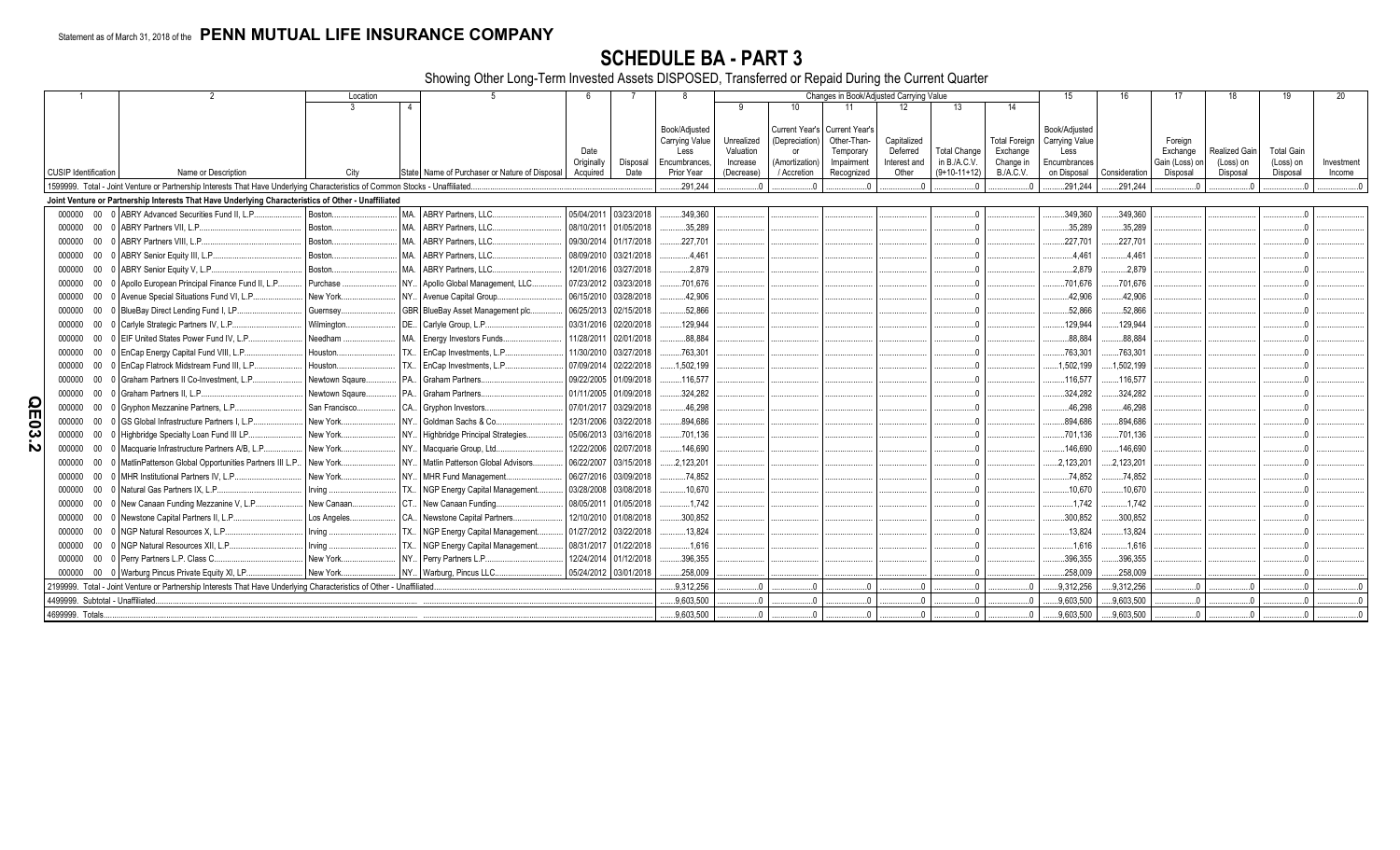**SCHEDULE D - PART 3**<br>Showing all Long-Term Bonds and Stocks ACQUIRED During Current Quarter

|    |                             |                  | $\overline{2}$<br>$\overline{\mathbf{3}}$                             | $\overline{4}$ | 5                               | -6                        | $\overline{7}$     | 8           | 9                                       |                      |
|----|-----------------------------|------------------|-----------------------------------------------------------------------|----------------|---------------------------------|---------------------------|--------------------|-------------|-----------------------------------------|----------------------|
|    |                             |                  |                                                                       |                |                                 |                           |                    |             |                                         | NAIC Designation or  |
|    | <b>CUSIP</b> Identification |                  | Description<br>Foreign                                                | Date Acquired  | Name of Vendor                  | Number of Shares of Stock | <b>Actual Cost</b> | Par Value   | Paid for Accrued Interest and Dividends | Market Indicator (a) |
|    | Bonds - U.S. Government     |                  |                                                                       |                |                                 |                           |                    |             |                                         |                      |
|    |                             |                  | 38378B 2W 8 GOVERNMENT NATIONAL MORTGAGE ASSOCIATION                  | 03/01/2018.    | PAYUP.                          |                           | .95,915            | .95,915     |                                         |                      |
|    | 38378B                      | 3F               | GOVERNMENT NATIONAL MORTGAGE ASSOCIATION<br>$\mathbf{A}$              | 03/01/2018     | PAYUP.                          |                           | .30,361            | .30,361     |                                         |                      |
|    | 38378B                      | M6               | GOVERNMENT NATIONAL MORTGAGE ASSOCIATION.                             | 03/01/2018.    | PAYUP.                          |                           | .59,789            | .59,789     |                                         |                      |
|    | 38378B                      | <b>N5</b>        | 4 GOVERNMENT NATIONAL MORTGAGE ASSOCIATION                            | 03/01/2018.    | PAYUP.                          |                           | .73,535            | .73,535     |                                         |                      |
|    | 912828                      |                  | 2L 3 UNITED STATES TREASURY INFLATION INDEXED.                        | 01/09/2018     | VARIOUS.                        |                           | 150,061,007        | 151,254,500 | .272,299                                |                      |
|    |                             |                  | 0599999. Total - Bonds - U.S. Government.                             |                |                                 |                           | 150,320,607        | 151,514,100 | .272,299                                | XXX.                 |
|    |                             |                  | Bonds - U.S. Special Revenue and Special Assessment                   |                |                                 |                           |                    |             |                                         |                      |
|    | 3137BH                      | D <sub>2</sub> 0 | FREDDIE MAC MULTIFAMILY STRUCTURED PASS.                              | 01/23/2018.    | MERRILL LYNCH PIERCE.           |                           | .1,022,703         |             | .11,950                                 |                      |
|    | 3137BK                      | GM               | FREDDIE MAC MULTIFAMILY STRUCTURED PASS.                              | 01/16/2018.    | MERRILL LYNCH PIERCE.           |                           | .2,708,587         |             | 15,150                                  |                      |
|    | 3137BL                      | AE               | FREDDIE MAC MULTIFAMILY STRUCTURED PASS.                              | 01/23/2018.    | MERRILL LYNCH PIERCE            |                           | .8,735,470         |             | 74,610                                  |                      |
|    | 3137BM                      | TZ               | FREDDIE MAC MULTIFAMILY STRUCTURED PASS.                              | 02/23/2018.    | MORGAN STANLEY & CO.            |                           | 12,194,090         |             | .99,354                                 |                      |
|    | 3137BX                      | <b>HE</b>        | FREDDIE MAC MULTIFAMILY STRUCTURED PASS.                              | 02/28/2018.    | BK OF NY/MIZUHO SECU.           |                           | .4,350,692         |             | 5,119                                   |                      |
|    | 3137F2                      | LM               | FREDDIE MAC MULTIFAMILY STRUCTURED PASS.                              | 03/06/2018.    | <b>MORGAN STANLEY &amp; CO.</b> |                           | .7,094,936         |             | .21,395                                 |                      |
|    | 3137FD                      | EV               | FREDDIE MAC MULTIFAMILY STRUCTURED PASS.                              | 01/12/2018.    | J.P MORGAN SECURITIE            |                           | .4,516,852         |             | .25,847                                 |                      |
|    | 3137FE                      | <b>BT</b>        | FREDDIE MAC MULTIFAMILY STRUCTURED PASS.                              | 01/24/2018.    | <b>BARCLAYS CAPITAL FIX.</b>    |                           | .4,502,742         |             | 48,469                                  |                      |
|    | 3137FE                      | <b>TR</b>        | FREDDIE MAC MULTIFAMILY STRUCTURED PASS.                              | 02/23/2018.    | CREDIT SUISSE NEW YO.           |                           | .6,374,624         |             | 61,823                                  |                      |
|    | 31419E                      | <b>XR</b>        | <b>FANNIE MAE POOL</b><br>- 5                                         | 04/14/2011     | CONVERSION.                     |                           |                    |             | (17, 114)                               |                      |
|    | 650404                      | AA               | 4 CITY OF NEWARK NJ.                                                  | 01/25/2018.    | RAYMOND JAMES/FISAIN            |                           | .2,500,000         | .2,500,000  |                                         |                      |
|    | 658308                      |                  | AA 9 NORTH CAROLINA TURNPIKE AUTHORITY                                | 03/14/2018.    | PERSHING & COMPANY.             |                           | 2,563,313          | .2,250,000  | .24,263                                 | 1FE.                 |
| Q  |                             |                  | 3199999. Total - Bonds - U.S. Special Revenue and Special Assessments |                |                                 |                           | .56,564,009        | 4,750,000   | .370,866                                | $\mathsf{L}$ XXX     |
| m  |                             |                  | <b>Bonds - Industrial and Miscellaneous</b>                           |                |                                 |                           |                    |             |                                         |                      |
| 54 | 03027X                      |                  | AR 1 AMERICAN TOWER CORP.                                             | 02/28/2018.    | <b>BARCLAYS CAPITAL FIX.</b>    |                           | .1,900,560         | .2,000,000  | .16,800 2FE.                            |                      |
|    | 03349M                      | AD <sub>7</sub>  | ANDEAVOR.                                                             | 01/17/2018.    | <b>EXCHANGE OFFER.</b>          |                           | .5,167,025         | 5,000,000   | 22,778                                  | 2FE.                 |
|    |                             | AG 8             | ANTHEM INC.                                                           |                |                                 |                           |                    |             |                                         | 2FE.                 |
|    | 036752                      |                  |                                                                       | 02/27/2018.    | <b>CREDIT SUISSE FIRST</b>      |                           | .3,000,000         | .3,000,000  |                                         |                      |
|    | 038923                      | AC.              | ARBOR REALTY TRUST INC.                                               | 03/08/2018.    | DEUTSCHE BANC/ALEX B            |                           | .1,999,740         | .2,000,000  |                                         | 1FE.                 |
|    | 04010L                      | AV               | ARES CAPITAL CORP.                                                    | 01/08/2018.    | MERRILL LYNCH PIERCE            |                           | .4,482,945         | .4,500,000  |                                         | 2FE.                 |
|    | 05723K                      | AF               | BAKER HUGHES A GE CO LLC / BAKER HUGHES.                              | 01/23/2018.    | <b>EXCHANGE OFFER</b>           |                           | .3,000,000         | .3,000,000  | 17,000                                  | 1FE.                 |
|    | 05947U                      | 6C               | BANC OF AMERICA COMMERCIAL MORTGAGE TRUS                              | 10/23/2015.    | CONVERSION.                     |                           |                    |             | (10,524)                                |                      |
|    | 091802                      | AB               | BLACK & DECKER HOLDINGS INC.                                          | 01/30/2018.    | MERRILL LYNCH PIERCE            |                           | 1,899,030          | .1,500,000  | .8,813                                  | 1FE.                 |
|    | 101137                      | AS               | <b>BOSTON SCIENTIFIC CORP.</b><br>- 6                                 | 02/22/2018.    | <b>BARCLAYS CAPITAL FIX</b>     |                           | .2,994,840         | .3,000,000  |                                         | 2FE.                 |
|    | 11042T                      | AA               | BRITISH AIRWAYS 2018-1 CLASS AA PASS THR.                             | 03/14/2018.    | CITIGROUP GLOBAL MKT            |                           | .2,000,000         | .2,000,000  |                                         | 1FE.                 |
|    | 11043H                      | AA               | BRITISH AIRWAYS 2018-1 CLASS A PASS THRO                              | 03/14/2018.    | CITIGROUP GLOBAL MKT            |                           | .2,000,000         | .2,000,000  |                                         | 1FE.                 |
|    | 11134L                      | AQ               | BROADCOM CORP / BROADCOM CAYMAN FINANCE                               | 01/19/2018.    | VARIOUS.                        |                           | .5,676,593         | .6,000,000  | .56,000                                 | 2FE.                 |
|    | 11134L                      | AR               | BROADCOM CORP / BROADCOM CAYMAN FINANCE                               | 02/21/2018.    | <b>EXCHANGE OFFER.</b>          |                           | 7,177,998          | 7,500,000   | .90,417                                 | 2FE                  |
|    | 115637                      | AT               | <b>BROWN-FORMAN CORP.</b>                                             | 03/22/2018.    | BARCLAYS CAPITAL FIX.           |                           | .1,977,100         | .2,000,000  |                                         | <b>IFE</b>           |
|    | 12528D                      | AJ               | CFCRE COMMERCIAL MORTGAGE TRUST 2018-TAN.                             | 02/01/2018.    | NON-BROKER TRADE, BO.           |                           | .2,832,489         | .2,750,000  | 6,523                                   | 1FE.                 |
|    | 12636Y                      | AC               | CRH AMERICA FINANCE INC.<br>- 6                                       | 03/27/2018.    | NON-BROKER TRADE, BO            |                           | .2,981,130         | .3,000,000  |                                         | 2FE                  |
|    | 12637L                      | AR               | CSMLT 2015-2 TRUST.<br>$\sqrt{ }$                                     | 01/11/2018.    | NON-BROKER TRADE, BO            |                           | .93,094            | 94,512      | .154                                    |                      |
|    | 126650                      | CX               | CVS HEALTH CORP.<br>- 6                                               | 03/06/2018.    | <b>BANC/AMERICA SECUR.I</b>     |                           | .1,971,880         | .2,000,000  |                                         | 2FE.                 |
|    | 134429                      | <b>BH</b>        | CAMPBELL SOUP CO                                                      | 03/12/2018.    | CREDIT SUISSE FIRST             |                           | .2,985,810         | .3,000,000  |                                         | 2FE.                 |
|    | 15673N                      | AA               | CERBERUS LOAN FUNDING XXII LP                                         | 02/08/2018.    | NATIXIS.                        |                           | 11,000,000         | 11,000,000  |                                         | 1FE.                 |
|    | 161175                      | <b>BL</b>        | CHARTER COMMUNICATIONS OPERATING LLC / C                              | 01/02/2018.    | <b>EXCHANGE OFFER.</b>          |                           | 4,259,639          | .4,000,000  | .36,431                                 | 2FE.                 |
|    | 17326D                      | AJ               | CITIGROUP COMMERCIAL MORTGAGE TRUST 2017                              | 01/17/2018.    | GOLDMAN SACHS & CO.             |                           | .1,963,960         |             | 13,058                                  | 1FE.                 |
|    | 19458L                      | <b>BD</b>        | COLLEGIATE FUNDING SERVICES EDUCATION LO.                             | 02/08/2018.    | JPM SECURITIES-FIXED            |                           | .8,651,370         | .9,136,760  | 23,183                                  |                      |
|    | 21075W                      | EV               | CONTIMORTGAGE HOME EQUITY LOAN TRUST 199.                             | 03/15/2018.    | NON-BROKER TRADE, BO            |                           |                    |             |                                         |                      |
|    | 22822V                      |                  | AK 7 CROWN CASTLE INTERNATIONAL CORP.                                 | 02/21/2018     | JEFFERIES & COMPANY.            |                           | 4,835,250          | .5,000,000  | .19,528 2FE.                            |                      |
|    |                             |                  |                                                                       |                |                                 |                           |                    |             |                                         |                      |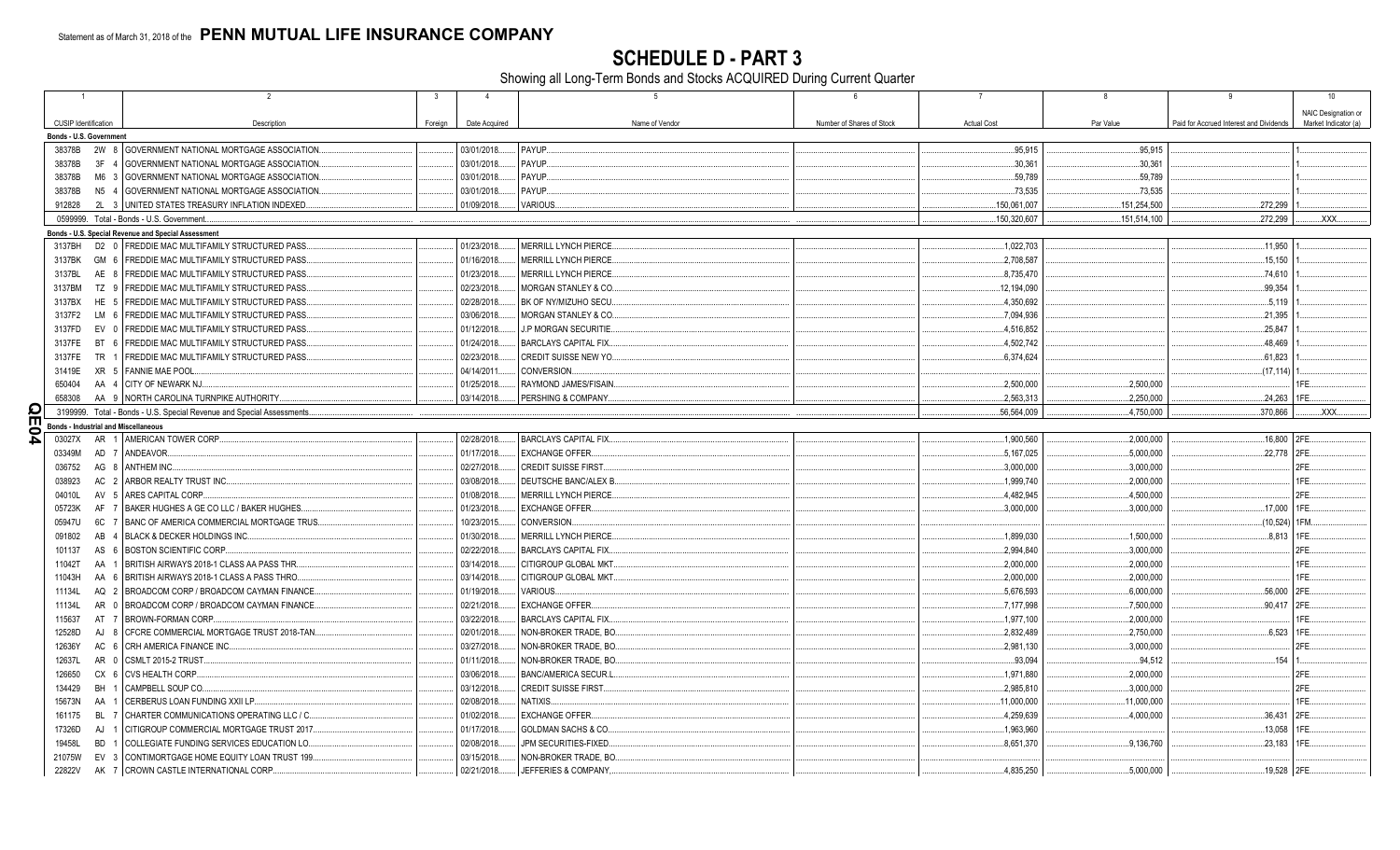SCHEDULE D - PART 3<br>Showing all Long-Term Bonds and Stocks ACQUIRED During Current Quarter

|              |                             |                | $\overline{2}$                                 |         | $\overline{4}$ | -5                             |                           |                    | 8          | -9                                      |                                             |
|--------------|-----------------------------|----------------|------------------------------------------------|---------|----------------|--------------------------------|---------------------------|--------------------|------------|-----------------------------------------|---------------------------------------------|
|              | <b>CUSIP</b> Identification |                | Description                                    | Foreign | Date Acquired  | Name of Vendor                 | Number of Shares of Stock | <b>Actual Cost</b> | Par Value  | Paid for Accrued Interest and Dividends | NAIC Designation or<br>Market Indicator (a) |
|              | 23355L                      |                | AF 3 DXC TECHNOLOGY CO.                        |         | 03/08/2018.    | JEFFERIES & COMPANY            |                           | .6,097,700         | .5,000,000 | 152,104                                 | 12FE                                        |
|              | 256677                      | AF             | 2 DOLLAR GENERAL CORP.                         |         | 03/26/2018.    | <b>GOLDMAN SACHS &amp; CO.</b> |                           | .1,997,980         | .2,000,000 |                                         |                                             |
|              | 44106M                      | AY             | 8   HOSPITALITY PROPERTIES TRUST               |         | 01/30/2018.    | CITIGROUP GBL MKTS/S.          |                           | .1,462,410         | 1,500,000  |                                         | 2FE                                         |
|              | 451102                      | BQ             | 9   ICAHN ENTERPRISES LP / ICAHN ENTERPRISES   |         | 02/08/2018.    | EXCHANGE OFFER.                |                           | .3,000,000         | .3,000,000 | .32,938                                 | 3FF                                         |
|              | 472141                      | AA             | 8 JBS USA LUX SA / JBS USA FINANCE INC.        |         | 02/02/2018.    | <b>BARCLAYS CAPITAL FIX.</b>   |                           | .1,000,000         | 1,000,000  |                                         |                                             |
|              | 476556                      | CX             | 1 JERSEY CENTRAL POWER & LIGHT CO.             |         | 01/22/2018.    | PERSHING LLC JERSEY            |                           | .6,429,626         | 5,132,000  | .46.466 2FE                             |                                             |
|              | 497266                      |                | AC 0 KIRBY CORP.                               |         | 03/16/2018.    | <b>WELLS FARGO SECS LLC</b>    |                           | .4,988,730         | .5,000,000 | .8,867 2FE                              |                                             |
|              | 55336V                      |                | AM 2 MPLX LP.                                  |         | 02/05/2018.    | <b>BANC/AMERICA SECUR.I</b>    |                           | .2,964,330         | .3,000,000 |                                         | 2FE                                         |
|              | 55336V                      |                | AR 1 MPLX LP.                                  |         | 02/05/2018.    | BK OF NY/MIZUHO SECU           |                           | .1,991,020         | .2,000,000 |                                         | 2FE                                         |
|              |                             |                | AY 8   MATTEL INC.                             |         |                |                                |                           |                    |            |                                         | 4FE                                         |
|              | 577081                      |                |                                                |         | 03/09/2018.    | GOLDMAN SACHS & CO.            |                           | .2,175,000         | .2,500,000 | .38,938                                 |                                             |
|              | 59408T                      |                | AA 8 MICHAEL KORS USA INC.                     |         | 01/29/2018.    | JEFFERIES & CO INC N.          |                           | .3,013,380         | .3,000,000 | .33,667                                 | 2FE                                         |
|              | 62957H                      | AD.            | NABORS INDUSTRIES INC                          |         | 01/17/2018.    | <b>GOLDMAN SACHS &amp; CO</b>  |                           | .2,001,563         | .2,000,000 | .8.340 1FE.                             | 3FF                                         |
|              | 63939E                      | AD             | 5 NAVIENT PRIVATE EDUCATION LOAN TRUST 201     |         | 01/03/2018.    | BNY/MIZUHO SECURITIE.          |                           | .4,654,688         | .4,500,000 |                                         |                                             |
|              | 675232                      | AB             | 8 OCEANEERING INTERNATIONAL INC.               |         | 02/08/2018.    | CREDIT SUISSE FIRST            |                           | .995.000           | .1,000,000 | .1,000 3FE                              |                                             |
|              | 690742                      | AB             | <b>OWENS CORNING</b>                           |         | 02/27/2018.    | STIFEL NICHOLAUS & C           |                           | .2,481,928         | .1,960,000 | .34,300 2FE                             |                                             |
|              | 709599                      | AZ             | 7 PENSKE TRUCK LEASING CO LP / PTL FINANCE     |         | 03/08/2018.    | <b>JPM SECURITIES-FIXED</b>    |                           | .2,988,360         | .3,000,000 |                                         | 2FE                                         |
|              | 718546                      |                | AR 5 PHILLIPS 66.                              |         | 02/26/2018.    | <b>GOLDMAN SACHS &amp; CO.</b> |                           | .3,996,000         | .4,000,000 |                                         | 2FE                                         |
|              | 72147K                      |                | AE 8 PILGRIM'S PRIDE CORP                      |         | 02/21/2018.    | <b>BARCLAYS CAPITAL FIX</b>    |                           | 972,500            | .1,000,000 | .25,785                                 | 14FE                                        |
|              | 75884R                      | AX             | 1   REGENCY CENTERS LP.                        |         | 02/28/2018.    | JPM SECURITIES-FIXED           |                           | .1,996,740         | .2,000,000 |                                         | 2FF                                         |
| O            | 784456                      | AF             | 2 SMB PRIVATE EDUCATION LOAN TRUST 2014-A      |         | 03/08/2018.    | RAYMOND JAMES & ASSO           |                           | .4,825,000         | 5,000,000  | .4,375 1FE                              |                                             |
| Ш            | 785592                      | AV             | 8 SABINE PASS LIQUEFACTION LLC.                |         | 02/21/2018.    | <b>MORGAN STANLEY &amp; CO</b> |                           | .5,457,150         | 5,000,000  | .43.247 2FE                             |                                             |
| $\mathbf{a}$ | 80306A                      | AC             | SAPPHIRE AVIATION FINANCE I LTD.               |         | 03/14/2018.    | <b>WELLS FARGO SECS LLC</b>    |                           | .6,499,960         | .6,500,000 |                                         | 3FF                                         |
|              | 805564                      |                | GA 3 SAXON ASSET SECURITIES TR 2000-2 MORT LN. |         | 06/14/2011     | CONVERSION.                    |                           |                    |            | (13,011) 3FM.                           |                                             |
|              | 81211K                      | AK             | 6 SEALED AIR CORP                              |         | 03/01/2018.    | <b>WELLS FARGO SECS LLC</b>    |                           | .3,254,400         | .2,880,000 | .27,500                                 | 3FE                                         |
|              | 81721M                      | AM             | <b>SENIOR HOUSING PROPERTIES TRUST</b>         |         | 02/08/2018.    | UBS SECURITIES LLC.            |                           | .4,915,600         | .5,000,000 |                                         | 2FE                                         |
|              | 81746R                      | CB             | SEQUOIA MORTGAGE TRUST 2016-2.                 |         | 01/18/2018.    | NON-BROKER TRADE, BO           |                           | .4,590,639         | .4,586,339 | .10,058                                 | 1FE.                                        |
|              | 85208N                      | AD             | 2 SPRINT SPECTRUM CO LLC / SPRINT SPECTRUM     |         | 03/14/2018.    | <b>GOLDMAN SACHS &amp; CO.</b> |                           | .3,000,000         | .3,000,000 |                                         | 2FE.                                        |
|              | 85208N                      | AE             | SPRINT SPECTRUM CO LLC / SPRINT SPECTRUM       |         | 03/14/2018.    | <b>GOLDMAN SACHS &amp; CO.</b> |                           | .2.000.000         | .2,000,000 |                                         | 2FE.                                        |
|              | 87265K                      | AE             | 2   TPG SPECIALTY LENDING INC.                 |         | 01/17/2018.    | MERRILL LYNCH PIERCE           |                           | .2,999,070         | .3,000,000 |                                         | 2FE.                                        |
|              | 88104U                      | AC             | <b>TERRAFORM GLOBAL OPERATING LLC.</b>         |         | 02/08/2018.    | CITIGROUP GLOBAL MKT           |                           | .500,000           | .500,000   |                                         | 3FF                                         |
|              | 88947E                      | AT             | 7   TOLL BROTHERS FINANCE CORP                 |         | 01/17/2018.    | CITIGROUP GBL MKTS/S.          |                           | .1,000,000         | .1,000,000 |                                         | 3FF                                         |
|              | 891098                      | AA             | 3   TORO MTG FTG TR 2017-RE 4.0                |         | 03/28/2018.    | NON-BROKER TRADE, BO           |                           | .9,369,245         | .9,281,235 | .12,494                                 |                                             |
|              | 90933J                      | AA             | 9 UNITED AIRLINES 2016-2 CLASS B PASS THRO.    |         | 03/02/2018.    | <b>BARCLAYS CAPITAL FIX.</b>   |                           | .3,780,168         | .3,869,000 | .47,073 2FE                             |                                             |
|              | 91911X                      | AV             | 6   VALEANT PHARMACEUTICALS INTERNATIONAL      |         | 03/12/2018.    | DEUTSCHE BANC/ALEX B           |                           | .1,000,000         | .1,000,000 |                                         |                                             |
|              | 92211M                      | AC.            | VANTAGE DATA CENTERS ISSUER LLC.               |         | 02/21/2018.    | PERSHING & COMPANY             |                           | .4,017,656         | .4,000,000 | .3.167                                  | 11FF                                        |
|              | 92277G                      | AM             | 9 VENTAS REALTY LP.                            |         | 02/13/2018.    | <b>JEFFERIES &amp; COMPANY</b> |                           | .3,969,320         | .4,000,000 |                                         |                                             |
|              | 928563                      |                | AC 9 VMWARE INC.                               |         | 02/13/2018.    | <b>BARCLAYS CAPITAL FIX.</b>   |                           | .2,838,720         | .3,000,000 | .56,550                                 | 2FE                                         |
|              | 92924F                      | AB             | 2 WGL HOLDINGS INC.                            |         | 03/22/2018.    | PERSHING & COMPANY             |                           | .1,946,340         | .2,000,000 | .37,056 1FE                             |                                             |
|              | 94988D                      | AC             | 4   WELLS FARGO RE-REMIC TRUST 2013-FRR1       |         | 01/30/2018.    | PERSHING LLC.                  |                           | .6,000,000         | .7,500,000 |                                         | 3FE                                         |
|              | 94989T                      | BC             | 7   WELLS FARGO COMMERCIAL MORTGAGE TRUST 20   |         | 03/13/2018.    | DEUTSCHE BK SECS INC           |                           | .4,366,784         |            | .25,283                                 | 1FE                                         |
|              | 960386                      | AL<br>$\Delta$ | <b>WABTEC CORP/DE.</b>                         |         | 02/22/2018.    | PERSHING & COMPANY.            |                           | .1,898,920         | .2,000,000 | .19,358                                 | 12FE                                        |
|              | 96949L                      | AE             | 5   WILLIAMS PARTNERS LP.                      |         | 02/26/2018.    | CITIGROUP GLOBAL MKT           |                           | .2,985,450         | .3,000,000 |                                         | 2FE                                         |
|              | 009088                      | AB             | AIR CANADA 2015-2 CLASS A PASS THROUGH T       |         | 03/02/2018.    | <b>BARCLAYS CAPITAL INC</b>    |                           | .8,349,354         | .8,248,801 | .76,559                                 | 1FF                                         |
|              | 009088                      | AC             | 9 AIR CANADA 2015-2 CLASS B PASS THROUGH T     |         | 03/06/2018     | <b>BARCLAYS CAPITAL FIX</b>    |                           | .1,727,679         | 1,669,255  | .19,243 2FE                             |                                             |
|              | 0778FP                      | AA             | 7 BELL CANADA INC.                             |         | 03/26/2018.    | RBC CAPITAL MARKETS.           |                           | .3,000,000         | .3,000,000 |                                         | 2FE                                         |
|              | 11271L                      |                | AB 8   BROOKFIELD FINANCE INC.                 |         | 01/11/2018.    | <b>MERRILL LYNCH PIERCE</b>    |                           | .3.058.890         | .3.000.000 | .48.175 2FE                             |                                             |
|              |                             |                |                                                |         |                |                                |                           |                    |            |                                         |                                             |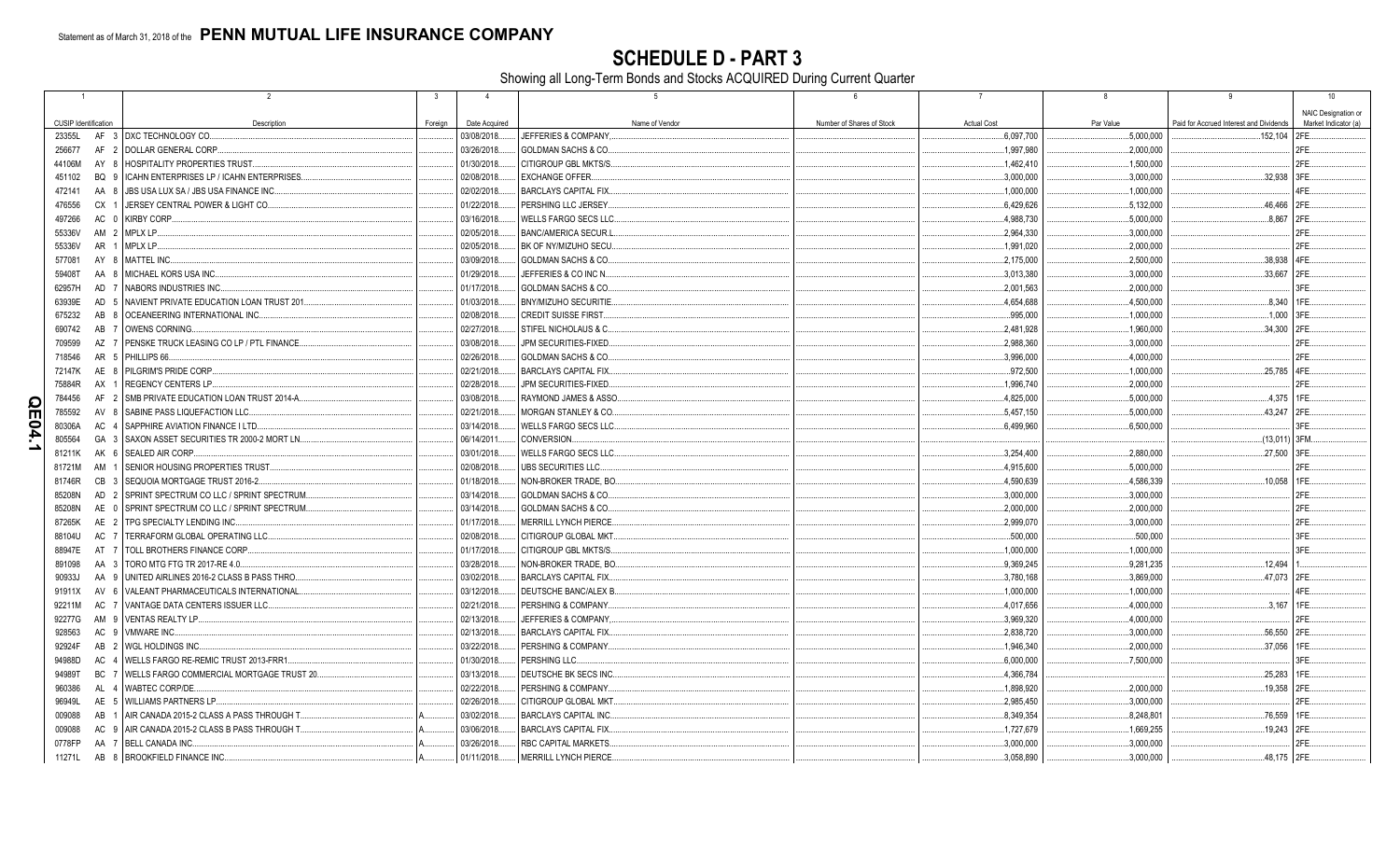**SCHEDULE D - PART 3**<br>Showing all Long-Term Bonds and Stocks ACQUIRED During Current Quarter

|        | $\overline{1}$                   | $\overline{2}$                                                    | - 3     | $\overline{4}$ | 5                               | 6                         | $\overline{7}$     | 8            | 9                                       | 10                   |
|--------|----------------------------------|-------------------------------------------------------------------|---------|----------------|---------------------------------|---------------------------|--------------------|--------------|-----------------------------------------|----------------------|
|        |                                  |                                                                   |         |                |                                 |                           |                    |              |                                         | NAIC Designation or  |
|        | CUSIP Identification             | Description                                                       | Foreign | Date Acquired  | Name of Vendor                  | Number of Shares of Stock | <b>Actual Cost</b> | Par Value    | Paid for Accrued Interest and Dividends | Market Indicator (a) |
|        | 496902                           | AK 3 KINROSS GOLD CORP.                                           |         | 03/22/2018.    | JPM SECURITIES-FIXED            |                           | .1.508.814         | .1.329.000   | .6.345 2FE                              |                      |
|        | 00085P                           | AA<br>ABPCI DIRECT LENDING FUND CLO I LLC.                        |         | 01/19/2018.    | RAYMOND JAMES & ASSO            |                           | .5,050,000         | .5,000,000   | .564                                    |                      |
|        | 00774M                           | AERCAP IRELAND CAPITAL DAC / AERCAP GLOB.<br>AE                   |         | 02/14/2018.    | VARIOUS.                        |                           | 4,897,830          | .5,000,000   | .4,951                                  |                      |
|        | 03328L                           | ANCHORAGE CAPITAL CLO 4-R LTD<br>AA                               |         | 01/19/2018.    | <b>J.P MORGAN SECURITIE</b>     |                           | .13,100,000        | .13,100,000  |                                         |                      |
|        | 03755H                           | AG<br>APEX CREDIT CLO 2018-I LTD.                                 | D       | 03/14/2018.    | JEFFERIES & CO INC N.           |                           | .6,000,000         | .6,000,000   |                                         | 1FE.                 |
|        | 03938L                           | ARCELORMITTAL.<br>AS<br>$\mathbf{R}$                              |         | 02/06/2018.    | GOLDMAN SACHS & CO.             |                           | .2,530,000         | .2,000,000   | .61,056 3FE                             |                      |
|        | 12480V                           | AC 9 CBAM LTD.                                                    |         | 01/25/2018.    | RAYMOND JAMES/FISAIN            |                           | .5,056,250         | .5,000,000   | .2,912 1FE                              |                      |
|        | 14310U                           | <b>AL</b><br>3 CARLYLE GLOBAL MARKET STRATEGIES CLO 201           |         | 01/16/2018.    | CITIGROUP GBL MKTS/S.           |                           | .12,015,600        | .12,000,000  | .1,706                                  |                      |
|        | 25820L                           | AA<br><b>DORCHESTER PARK CLO LTD.</b>                             |         | 01/25/2018.    | BNP PARIBAS SECS CP/            |                           | .7,010,500         | 7,000,000    | .5,503                                  |                      |
|        | 39808P                           | AL<br><b>GREYWOLF CLO V LTD</b><br>$\Omega$                       |         | 01/17/2018.    | <b>GOLDMAN SACHS &amp; CO N</b> |                           | .10,000,000        | .10,000,000  |                                         |                      |
|        | 43132W                           | AC<br>HILDENE CLO IV LTD.                                         |         | 01/18/2018.    | PERSHING & COMPANY              |                           | .7,035,000         | 7,000,000    | .63,921                                 | 1FF                  |
|        | 48244X                           | <b>KDAC AVIATION FINANCE LTD</b><br>AB<br>$\mathbf{R}$            |         | 02/14/2018.    | BK OF NY/MIZUHO SECU            |                           | .7,944,000         | 7,944,000    | .1,308                                  |                      |
|        | 482739                           | KVK CLO 2013-1 LTD.<br>AJ<br><b>8</b>                             |         | 01/04/2018.    | PERSHING & COMPANY.             |                           | .3,230,000         | 3,230,000    | .10,052                                 | 2FF                  |
|        | 54008P                           | LOCKWOOD GROVE CLO LTD<br>AW<br>$\mathbf{3}$                      |         | 01/24/2018.    | JEFFERIES & COMPANY             |                           | .25,000,000        | .25.000.000  |                                         | 1FF                  |
|        | 56576L                           | MARATHON CLO VIII LTD.<br>AA                                      | D       | 01/22/2018.    | CITIGROUP GBL MKTS/S.           |                           | .14,550,750        | .14.500.000  | 7.792                                   | 1FF                  |
|        | 59111R                           | METAL 2017-1 LLC.<br>AB<br><b>8</b>                               |         | 02/01/2018.    | NON-BROKER TRADE. BO            |                           | .5,812,736         | .5,871,451   | .21,202                                 | 2AM                  |
|        | 60689W                           | <b>BZ</b><br>VENTURE XXX CLO LTD.<br>$\mathbf{3}$                 |         | 01/30/2018.    | JEFFERIES & CO INC N.           |                           | .6,700,000         | .6,700,000   | .32,260                                 |                      |
|        | 67576F                           | OCTAGON INVESTMENT PARTNERS 18-R LTD.<br>AE 9                     |         | 03/23/2018.    | NON-BROKER TRADE, BO            |                           | .5,000,000         | .5,000,000   |                                         |                      |
|        | 74988L                           | AA<br>2 RR 3 LTD.                                                 |         | 01/18/2018.    | <b>BNP PARIBAS SECS CP/</b>     |                           | .6,500,000         | .6,500,000   |                                         | <b>IFF</b>           |
|        | 780153                           | ROYAL CARIBBEAN CRUISES LTD.<br>AW                                |         | 03/02/2018.    | JEFFERIES & COMPANY             |                           | .1,912,380         | .2,000,000   | .20,144                                 | 2FE                  |
| Q<br>m | 81881Q                           | SHACKLETON 2013-III CLO LTD.<br>AS<br>-5                          |         | 01/10/2018.    | MITSUBISHI UFJ SECUR            |                           | .8,000,000         | .8,000,000   |                                         |                      |
|        | 83608G                           | AN<br>SOUND POINT CLO II LTD.                                     |         | 01/22/2018     | GOLDMAN SACHS & CO N            |                           | 10,000,000         | .10,000,000  |                                         | IFE.                 |
| 24.2   | 83610J                           | AC<br>0 SOUND POINT CLO XIX LTD.                                  |         | 03/27/2018.    | NON-BROKER TRADE, BO.           |                           | .8,000,000         | .8,000,000   |                                         | <b>FF</b>            |
|        | 83610J                           | AE 6<br>SOUND POINT CLO XIX LTD.                                  |         | 03/27/2018.    | NON-BROKER TRADE, BO.           |                           | .5,000,000         | .5,000,000   |                                         | IFF.                 |
|        | 92331L                           | AU<br>4 VENTURE XXII CLO LTD                                      |         | 01/26/2018.    | <b>JEFFERIES &amp; COMPANY</b>  |                           | .25,000,000        | .25,000,000  |                                         | <b>IFF</b>           |
|        | 92916Q                           | VOYA CLO 2017-4 LTD.<br>AF<br>9                                   |         | 03/06/2018.    | <b>BNP PARIBAS SECS CP/</b>     |                           | .4,000,000         | .4,000,000   | .35.515                                 | 1FF                  |
|        | 92916W                           | AE 9 VOYA CLO 2013-2 LTD.                                         |         | 03/15/2018.    | <b>CREDIT SUISSE FIRST</b>      |                           | .7,725,000         | .7,725,000   |                                         |                      |
|        | 92916X                           | AC<br>1 VOYA CLO 2013-3 LTD.                                      |         | 03/06/2018.    | <b>BNP PARIBAS SEC CORP.</b>    |                           |                    | .3,100,000   | .13.646                                 | 1FF                  |
|        |                                  | AG 8 Z CAPITAL CREDIT PARTNERS CLO 2015-1 LTD.                    |         |                |                                 |                           | .3,103,100         |              |                                         | IFE.                 |
|        | 98877E                           |                                                                   |         | 01/05/2018.    | PERSHING & COMPANY.             |                           | .14,000,000        | .14,000,000  |                                         |                      |
|        |                                  | NABFWR FM 0 ISRAEL ELECTRIC CORP LTD                              |         | 02/07/2018.    | NON-BROKER TRADE, BO.           |                           | 3,963,560          | .4.000.000   |                                         | 2FE.                 |
|        |                                  | 3899999. Total - Bonds - Industrial and Miscellaneous             |         |                |                                 |                           | .477,053,273       | 469.107.353  | 1,388,570                               | XXX                  |
|        | <b>Bonds - Hybrid Securities</b> |                                                                   |         |                |                                 |                           |                    |              |                                         |                      |
|        | 05518V                           | AA 3 BAC CAPITAL TRUST XIV.                                       |         | 02/21/2018.    | CANTOR FITZGERALD &             |                           | .1,795,000         | .2,000,000   | .15,556 2FE                             |                      |
|        | 118230                           | AS 0 BUCKEYE PARTNERS LP                                          |         | 01/18/2018.    | <b>WELLS FARGO SECURITI</b>     |                           | .2,984,220         | .3,000,000   |                                         | 3FF                  |
|        |                                  | 637432 NK 7 NATIONAL RURAL UTILITIES COOPERATIVE FIN              |         | 01/17/2018.    | <b>WELLS FARGO SECURITI</b>     |                           | .4,300,000         | .4.000.000   | 51,917 2FE.                             |                      |
|        |                                  | 4899999. Total - Bonds - Hybrid Securities                        |         |                |                                 |                           | .9.079.220         | .9.000.000   | .67.473                                 | .XXX.                |
|        |                                  | 8399997. Total - Bonds - Part 3.                                  |         |                |                                 |                           | .693,017,109       | 634.371.453  | .2,099,208                              | .XXX.                |
|        |                                  | 8399999. Total - Bonds.                                           |         |                |                                 |                           | .693,017,109       | .634,371,453 | .2,099,208                              | .XXX.                |
|        |                                  | <b>Preferred Stocks - Industrial and Miscellaneous</b>            |         |                |                                 |                           |                    |              |                                         |                      |
|        | 949746                           | 80 4 WELLS FARGO & CO.                                            |         | 01/11/2018.    | <b>CANTOR FITZGERALD &amp;</b>  | 4.000.000                 | 5.119.000          |              |                                         | P2LFE.               |
|        |                                  | 8499999. Total - Preferred Stocks - Industrial and Miscellaneous. |         |                |                                 |                           | .5,119,000         | <b>XXX</b>   | $\Omega$                                | XXX                  |
|        |                                  | 8999997. Total - Preferred Stocks - Part 3                        |         |                |                                 |                           | .5.119.000         | <b>XXX</b>   | $0-1$                                   | .XXX.                |
|        |                                  | 8999999. Total - Preferred Stocks                                 |         |                |                                 |                           | .5.119.000         | <b>XXX</b>   | $0$ .                                   | XXX.                 |
|        |                                  | <b>Common Stocks - Industrial and Miscellaneous</b>               |         |                |                                 |                           |                    |              |                                         |                      |
|        | 00123Q                           | 10<br>4 AGNC INVESTMENT CORP.                                     |         | 02/21/2018.    | WELLS FARGO SECS LLC.           | 159,000.000               | .2,999,995         | XXX          |                                         |                      |
|        | 02376R                           | 10 2 AMERICAN AIRLINES GROUP INC                                  |         | 02/20/2018.    | NON-BROKER TRADE, BO.           | .0.010                    |                    | XXX          |                                         |                      |
|        |                                  |                                                                   |         |                |                                 |                           |                    |              |                                         |                      |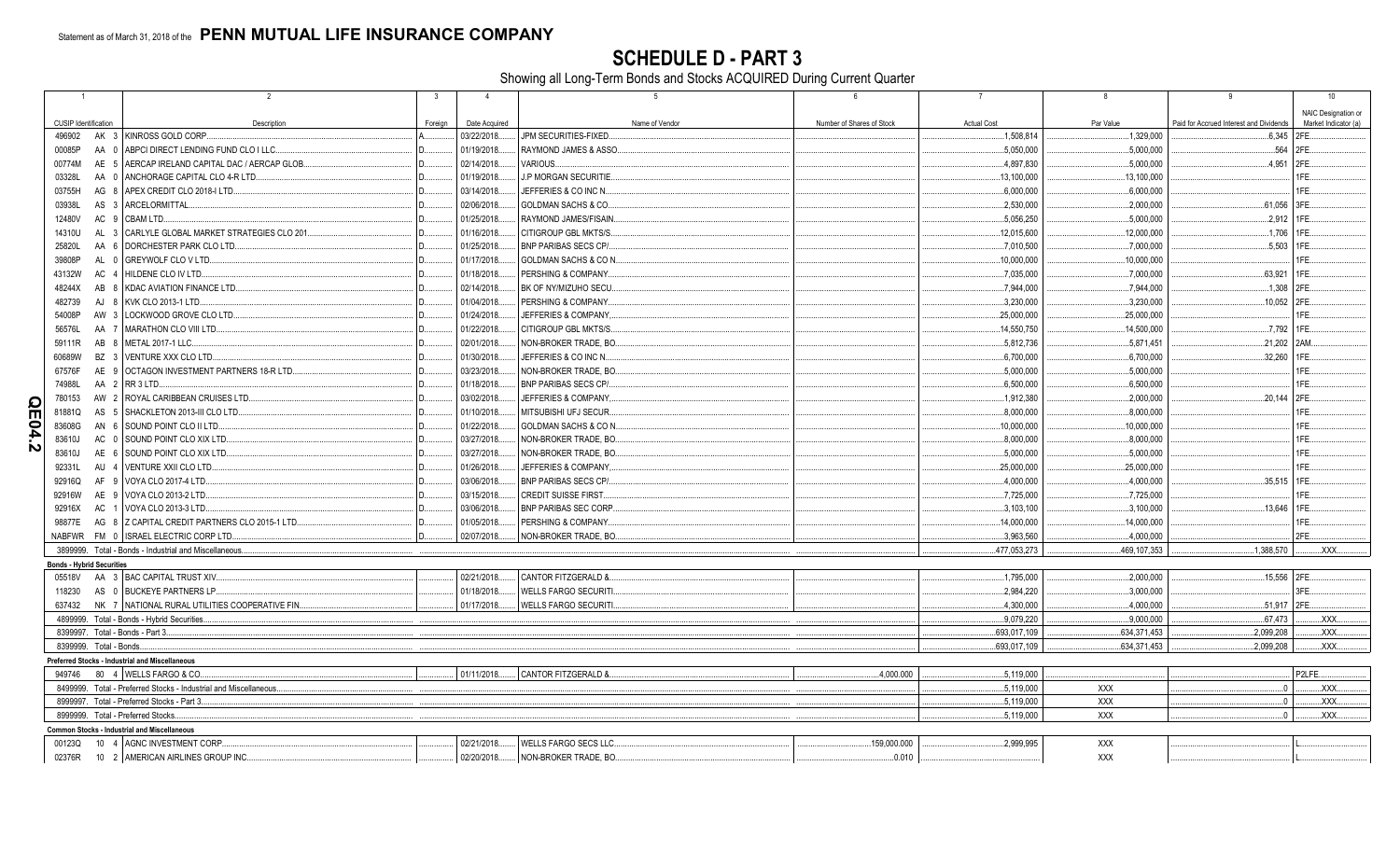# **SCHEDULE D - PART 3**

Showing all Long-Term Bonds and Stocks ACQUIRED During Current Quarter

|                                |                                                                                                                                                                                                                                    |         |               |                              |                           |                    |            |                                         | 10                            |
|--------------------------------|------------------------------------------------------------------------------------------------------------------------------------------------------------------------------------------------------------------------------------|---------|---------------|------------------------------|---------------------------|--------------------|------------|-----------------------------------------|-------------------------------|
|                                |                                                                                                                                                                                                                                    |         |               |                              |                           |                    |            |                                         | NAIC Designation or           |
| <b>CUSIP</b> Identification    | Description                                                                                                                                                                                                                        | Foreian | Date Acquired | Name of Vendor               | Number of Shares of Stock | <b>Actual Cost</b> | Par Value  | Paid for Accrued Interest and Dividends | Market Indicator (a)          |
| 035710                         | 40 9 ANNALY CAPITAL MANAGEMENT INC.                                                                                                                                                                                                |         | 02/21/2018    | VARIOUS                      | 380,000.000               | .3.997.992         | <b>XXX</b> |                                         |                               |
| 19459J                         | 10 4 COLLEGIUM PHARMACEUTICAL INC                                                                                                                                                                                                  |         | 03/13/2018    | NON-BROKER TRADE, BO.        | .26.672.000               | .718.080           | XXX        |                                         |                               |
| 22266L                         | 10 6 COUPA SOFTWARE INC                                                                                                                                                                                                            |         | 01/24/2018    | . I NON-BROKER TRADE. BO     | 2.555.000                 | .95.506            | <b>XXX</b> |                                         |                               |
| 29278N                         | 10 3 ENERGY TRANSFER PARTNERS LP                                                                                                                                                                                                   |         | 03/16/2018    | <b>WELLS FARGO SECS LLC.</b> | 115,000.000               | .1,978,023         | XXX        |                                         |                               |
| 31338@                         | 10 6 FHLN OF PITTSBURGH                                                                                                                                                                                                            |         | 01/17/2018    | NON-BROKER TRADE, BO.        | 80,000.000                | .8,000,000         | XXX        |                                         |                               |
| 451731                         | 10 3 GNYTA INC                                                                                                                                                                                                                     |         | 01/05/2018    | <b>NERRILL LYNCH PIERCE</b>  | 56,030.000                | .1,506,086         | XXX        |                                         |                               |
| 49456B                         | 10 1 KINDER MORGAN INC/DE                                                                                                                                                                                                          |         | 03/16/2018    | <b>WELLS FARGO SECS LLC</b>  | 120,000.000               | .1,960,896         | XXX        |                                         |                               |
| 64828T                         | 20 1 NEW RESIDENTIAL INVESTMENT CORP.                                                                                                                                                                                              |         | 02/15/2018    | VARIOUS.                     | 149,000.000               | 2.520.143          | <b>XXX</b> |                                         |                               |
| 726503                         | 10 5 PLAINS ALL AMERICAN PIPELINE LP                                                                                                                                                                                               |         | 03/16/2018    | <b>WELLS FARGO SECS LLC</b>  | 59,700.000                | .1,310,081         | XXX        |                                         |                               |
| 83304A 10 6 SNAP INC           |                                                                                                                                                                                                                                    |         | 02/16/2018.   | VARIOUS                      | .124,494.000              | .1,955,386         | <b>XXX</b> |                                         |                               |
|                                | 9099999. Total - Common Stocks - Industrial and Miscellaneous.                                                                                                                                                                     |         |               |                              |                           | .27.042.188        | <b>XXX</b> |                                         | XXX                           |
|                                | <b>Common Stocks - Parent. Subsidiaries and Affiliates</b>                                                                                                                                                                         |         |               |                              |                           |                    |            |                                         |                               |
|                                | 707432 10 0 PENN INSURANCE AND ANNUITY CO.                                                                                                                                                                                         |         | 01/30/2018    | DIRECT.                      |                           | .30,000,000        | <b>XXX</b> |                                         |                               |
| 987654                         | 32 4 VANTIS LIFE INSURANCE COMPANY.                                                                                                                                                                                                |         | 02/15/2018.   | DIRECT.                      |                           | 15,000,000         | <b>XXX</b> |                                         |                               |
|                                | 9199999. Total - Common Stocks - Parent, Subsidiaries and Affiliates                                                                                                                                                               |         |               |                              |                           | .45,000,000        | <b>XXX</b> |                                         | $\ldots$ XXX $\ldots$         |
|                                | 9799997. Total - Common Stocks - Part 3                                                                                                                                                                                            |         |               |                              |                           | .72.042.188        | <b>XXX</b> |                                         | $\mathsf{L}$ XXX $\mathsf{L}$ |
| 9799999. Total - Common Stocks |                                                                                                                                                                                                                                    |         |               |                              |                           | .72,042,188        | <b>XXX</b> |                                         | .XXX.                         |
|                                | 9899999. Total - Preferred and Common Stocks.                                                                                                                                                                                      |         |               |                              |                           | 77,161,188         | <b>XXX</b> |                                         | XXX                           |
|                                | 9999999. Total - Bonds, Preferred and Common Stocks                                                                                                                                                                                |         |               |                              |                           | .770.178.297       | <b>XXX</b> | .2,099,208                              | $\ldots$ XXX $\ldots$         |
|                                | $\mathcal{L}$ , and the contract of the contract of the contract of the contract of the contract of the contract of the contract of the contract of the contract of the contract of the contract of the contract of the contract o |         |               |                              |                           |                    |            |                                         |                               |

 $(a)$ For all common stock bearing NAIC market indicator "U" provide the number of such issues:.....................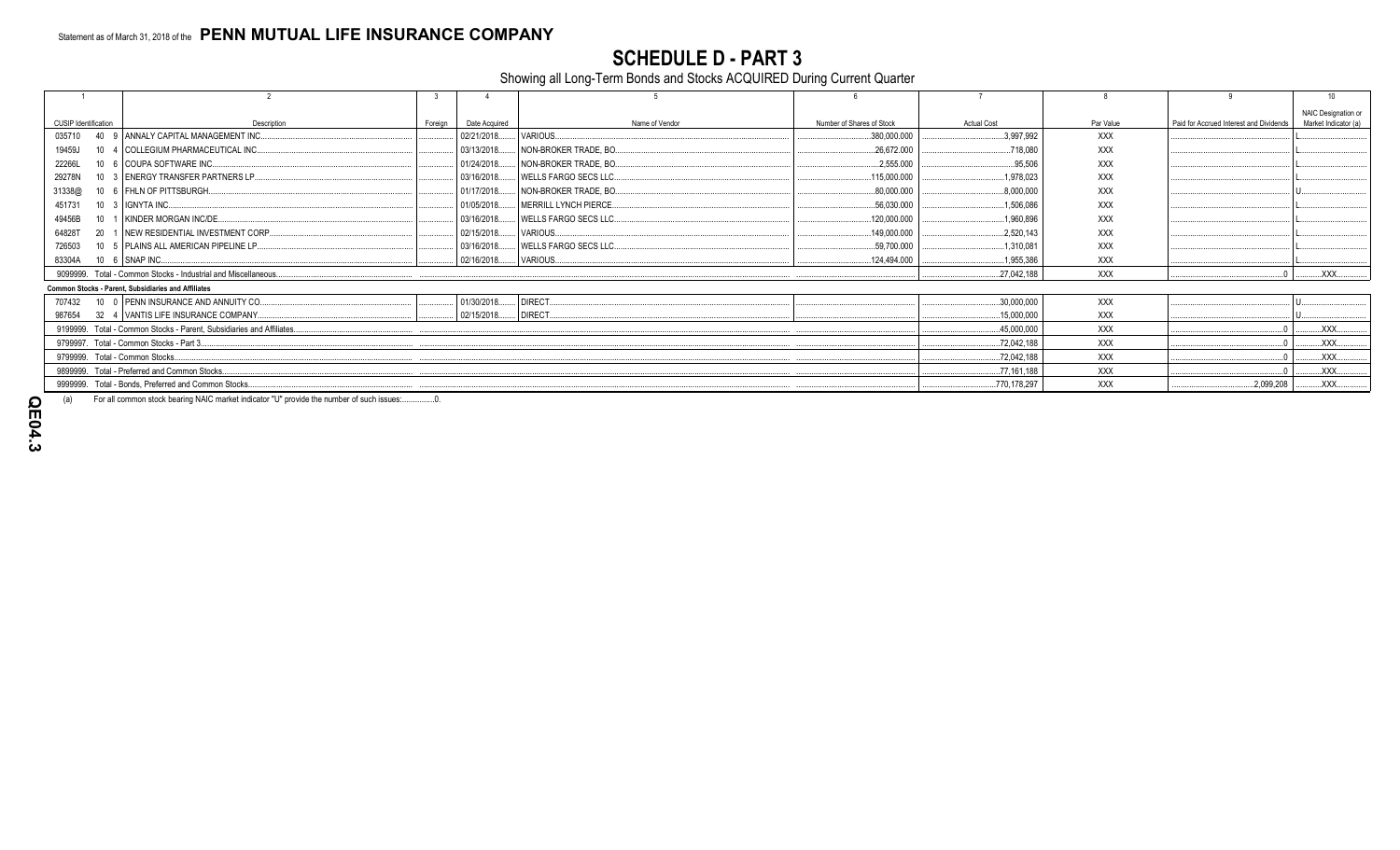# **SCHEDULE D - PART 4**

Showing all Long-Term Bonds and Stocks SOLD, REDEEMED or Otherwise DISPOSED OF During Current Quarter

|             |                                  |           |                                                                                                                                                                         |                                                                                          | $\overline{5}$                   |                                              |                                | -8                             |                                          | 10                                            |                                                         | 12                                                            | Change in Book/Adjusted Carrying Value                                         |                                                     |                                                                         | 16                                                                              | 17                                 | 18                       | 19                                         | 20                                                                  | 21                                                   | 22                                                       |
|-------------|----------------------------------|-----------|-------------------------------------------------------------------------------------------------------------------------------------------------------------------------|------------------------------------------------------------------------------------------|----------------------------------|----------------------------------------------|--------------------------------|--------------------------------|------------------------------------------|-----------------------------------------------|---------------------------------------------------------|---------------------------------------------------------------|--------------------------------------------------------------------------------|-----------------------------------------------------|-------------------------------------------------------------------------|---------------------------------------------------------------------------------|------------------------------------|--------------------------|--------------------------------------------|---------------------------------------------------------------------|------------------------------------------------------|----------------------------------------------------------|
|             | <b>CUSIP Identification</b>      |           | Description                                                                                                                                                             | Disposal<br>Date                                                                         | Name of Purchaser                | Number of<br>Shares of Stock   Consideration |                                | Par Value                      | <b>Actual Cost</b>                       | Prior Year<br>Book/Adjusted<br>Carrying Value | 11<br>Unrealized<br>Valuation<br>Increase<br>(Decrease) | Current<br>Year's<br>Amortization <sup>®</sup><br>/ Accretion | 13<br>Current<br>Year's<br>Other-Than<br>Temporary<br>Impairment<br>Recognized | <b>Total Change</b><br>in B./A.C.V.<br>$(11+12-13)$ | 15<br><b>Total Foreign</b><br>Exchange<br>Change in<br><b>B./A.C.V.</b> | Book/Adjusted<br>Carrying Value at<br>Disposal Date   on Disposal   on Disposal | Foreign<br>Exchange<br>Gain (Loss) | Realized<br>Gain (Loss)  | <b>Total Gain</b><br>(Loss) on<br>Disposal | Bond<br>Interest /<br>Stock<br>Dividends<br>Received<br>During Year | Stated<br>Contractual<br>Maturity<br>Date            | <b>NAIC</b><br>Designation<br>or Market<br>Indicator (a) |
|             |                                  |           | Bonds - U.S. Government                                                                                                                                                 |                                                                                          |                                  |                                              |                                |                                |                                          |                                               |                                                         |                                                               |                                                                                |                                                     |                                                                         |                                                                                 |                                    |                          |                                            |                                                                     |                                                      |                                                          |
|             | 36194S<br>36296U ZX<br>38375U QQ | <b>PD</b> | FDIC GUARANTEED NOTES TRUST<br>30250W AB 9 2010-S2<br><b>GINNIE MAE I POOL</b><br><b>GINNIE MAE I POOL</b><br>GOVERNMENT NATIONAL MORTGAGE<br><b>ASSOCIATION</b><br>- 6 | 03/29/2018. PAYDOWN<br>03/01/2018. PAYDOWN<br>03/01/2018. PAYDOWN<br>03/01/2018. PAYDOWN |                                  |                                              | .424,238<br>.40,276<br>.70,258 | .424,238<br>.40,276<br>.70,258 | 424,608<br>.41,019<br>.66,020<br>133,361 | .424,608<br>40,986<br>.66,513<br>.104,887     |                                                         | (370)<br>(710)<br>.3,744<br>(1,471)                           |                                                                                | (370)<br>(710)<br>.3,744<br>(1,471)                 |                                                                         | .424,238<br>40,276<br>70,258                                                    |                                    |                          | $\Omega$                                   | .2,542<br>.203<br>.442<br>.2,935                                    | 07/29/2047<br>09/01/2041<br>06/01/2039<br>10/01/2064 |                                                          |
|             | 38375U                           | SC        | <b>GOVERNMENT NATIONAL MORTGAGE</b><br><b>ASSOCIATION</b>                                                                                                               | 03/01/2018. PAYDOWN                                                                      |                                  |                                              |                                |                                | .63,184                                  | 48,795                                        |                                                         | (309)                                                         |                                                                                | (309)                                               |                                                                         |                                                                                 |                                    |                          |                                            | .1,165                                                              | 11/01/2064                                           |                                                          |
|             | 38378B ZR                        |           | GOVERNMENT NATIONAL MORTGAGE<br><b>ASSOCIATION</b><br>- 3<br>GOVERNMENT NATIONAL MORTGAGE                                                                               | 03/01/2018. PAYDOWN                                                                      |                                  |                                              |                                |                                | .64,197                                  | 48,618                                        |                                                         | (723)                                                         |                                                                                | (723)                                               |                                                                         |                                                                                 |                                    |                          |                                            | .1,203                                                              | 08/01/2046.                                          |                                                          |
|             | 38378K 6A                        |           | <b>ASSOCIATION</b><br>- 2<br><b>GOVERNMENT NATIONAL MORTGAGE</b>                                                                                                        | 03/01/2018. PAYDOWN                                                                      |                                  |                                              |                                |                                | 155,780                                  | .64,357                                       |                                                         | .86                                                           |                                                                                | .86                                                 |                                                                         |                                                                                 |                                    |                          |                                            | .2,608                                                              | 05/01/2054                                           |                                                          |
|             | 38378N<br>38378N                 | NJ<br>XK  | <b>ASSOCIATION</b><br>GOVERNMENT NATIONAL MORTGAGE<br><b>ASSOCIATION</b>                                                                                                | 03/01/2018. PAYDOWN<br>03/01/2018. PAYDOWN                                               |                                  |                                              |                                |                                | .26,755<br>.60,598                       | .14,606<br>.20,916                            |                                                         | (113)<br>.141                                                 |                                                                                | (113)<br>.141                                       |                                                                         |                                                                                 |                                    |                          |                                            | .514<br>.2,441                                                      | 09/01/2054<br>06/01/2048                             |                                                          |
| <b>QE05</b> | 38378X                           | <b>MU</b> | GOVERNMENT NATIONAL MORTGAGE<br><b>ASSOCIATION</b>                                                                                                                      | 03/01/2018. PAYDOWN                                                                      |                                  |                                              |                                |                                | 16,749                                   | .9,619                                        |                                                         | (42)                                                          |                                                                                | (42)                                                |                                                                         |                                                                                 |                                    |                          |                                            | .287                                                                | 02/01/2055                                           |                                                          |
|             | 38378X PE 5                      |           | GOVERNMENT NATIONAL MORTGAGE<br><b>ASSOCIATION</b>                                                                                                                      | 03/01/2018. PAYDOWN                                                                      |                                  |                                              |                                |                                | .9,814                                   | 5.476                                         |                                                         | (33)                                                          |                                                                                | (33)                                                |                                                                         |                                                                                 |                                    |                          |                                            | .179                                                                | 01/01/2056.                                          |                                                          |
|             | 38378X TX 9                      |           | GOVERNMENT NATIONAL MORTGAGE<br><b>ASSOCIATION</b><br>GOVERNMENT NATIONAL MORTGAGE                                                                                      | 03/01/2018. PAYDOWN                                                                      |                                  |                                              |                                |                                | 144,625                                  | .80,714                                       |                                                         | (95)                                                          |                                                                                | (95)                                                |                                                                         |                                                                                 |                                    |                          |                                            | .2,603                                                              | 10/01/2056                                           |                                                          |
|             | 38379K JC 3                      |           | <b>ASSOCIATION</b><br>GOVERNMENT NATIONAL MORTGAGE                                                                                                                      | 03/01/2018. PAYDOWN.                                                                     |                                  |                                              |                                |                                | .61,012                                  | .38,323                                       |                                                         | (99)                                                          |                                                                                | (99)                                                |                                                                         |                                                                                 |                                    |                          |                                            | 1,233                                                               | 12/01/2056                                           |                                                          |
|             | 38379K PR 3<br>38379K TL 2       |           | <b>ASSOCIATION</b><br>GOVERNMENT NATIONAL MORTGAGE<br><b>ASSOCIATION</b>                                                                                                | 03/01/2018. PAYDOWN<br>03/01/2018. PAYDOWN                                               |                                  |                                              |                                |                                | 30,426<br>.66,289                        | 16,568<br>.35,073                             |                                                         | 10<br>.21                                                     |                                                                                | 10<br>$\cdot$                                       |                                                                         |                                                                                 |                                    |                          |                                            | .510<br>.948                                                        | 11/01/2056.<br>07/01/2057                            |                                                          |
|             | 912828 2L 3                      |           | UNITED STATES TREASURY INFLATION<br><b>INDEXED</b>                                                                                                                      |                                                                                          | 01/16/2018. WELLS FARGO SECURIT  |                                              | 9,964,744                      | 10,083,700                     | 10,022,153                               |                                               |                                                         | 138                                                           |                                                                                | .138                                                |                                                                         | .10,022,291                                                                     |                                    | (57, 548)                | (57, 548)                                  | .19,011                                                             | 07/15/2027                                           |                                                          |
|             | 912828 2Z 2                      |           | <b>JNITED STATES TREASURY</b><br>NOTE/BOND<br>UNITED STATES TREASURY                                                                                                    |                                                                                          | 02/07/2018. WELLS FARGO SECS LLC |                                              | 54,065,430                     | .55,000,000                    | .54,806,836                              | 54,815,853                                    |                                                         | 6.746                                                         |                                                                                | .6.746                                              |                                                                         | .54.822.600                                                                     |                                    | (757, 170)               | (757, 170)                                 | .284,821                                                            | 10/15/2020                                           |                                                          |
|             | 912828<br>0599999                |           | M8 0 NOTE/BOND<br>Total - Bonds - U.S. Government                                                                                                                       |                                                                                          | 02/07/2018. NON-BROKER TRADE, BO |                                              | 9,748,438<br>74,313,384        | 10,000,000<br>75,618,472       | 9,925,781<br>76,119,207                  | .9,926,333<br>65,762,245                      | $\Omega$                                                | .1,435<br>.8,356                                              | $\Omega$                                                                       | .1,435<br>.8,356                                    | $\Omega$                                                                | .9,927,768<br>75,307,431                                                        | $\Omega$                           | (179, 330)<br>(994, 048) | (179, 330)<br>(994,048)                    | .38,462<br>.362,107                                                 | 11/30/2022.<br>XXX                                   | XXX                                                      |
|             |                                  |           | Bonds - U.S. Political Subdivisions of States                                                                                                                           |                                                                                          |                                  |                                              |                                |                                |                                          |                                               |                                                         |                                                               |                                                                                |                                                     |                                                                         |                                                                                 |                                    |                          |                                            |                                                                     |                                                      |                                                          |
|             | 442331                           |           | QM 9 CITY OF HOUSTON TX.                                                                                                                                                | 01/01/2018. CALL 100.                                                                    |                                  |                                              | .205,000                       | .205,000                       | 251,168                                  | 246.428                                       |                                                         | (339)                                                         |                                                                                | (339)                                               |                                                                         | .246,089                                                                        |                                    | (41.089)                 | (41,089)                                   | .6,592                                                              | 03/01/2032.                                          | 1FE.                                                     |
|             | 2499999                          |           | Total - Bonds - U.S. Political Subdivisions of States                                                                                                                   |                                                                                          |                                  |                                              | .205,000                       | .205,000                       | .251,168                                 | 246,428                                       | $\Omega$                                                | (339)                                                         | $\sqrt{ }$                                                                     | (339)                                               | 0                                                                       | 246,089                                                                         | 0                                  | (41,089)                 | (41,089)                                   | .6,592                                                              | <b>XXX</b>                                           | <b>XXX</b>                                               |
|             |                                  |           | Bonds - U.S. Special Revenue and Special Assessment                                                                                                                     |                                                                                          |                                  |                                              |                                |                                |                                          |                                               |                                                         |                                                               |                                                                                |                                                     |                                                                         |                                                                                 |                                    |                          |                                            |                                                                     |                                                      |                                                          |
|             | 3128PK                           | WJ<br>AW  | 9 FREDDIE MAC GOLD POOL<br>FREDDIE MAC GOLD POOL<br>$\overline{2}$                                                                                                      | 03/01/2018. PAYDOWN                                                                      |                                  |                                              | .82,920                        | .82,920                        | .80,536                                  | 81,299<br>.29.547                             |                                                         | .1,621<br>.170                                                |                                                                                | .1,621<br>.170                                      |                                                                         | .82,920                                                                         |                                    |                          | .0                                         |                                                                     | .670 05/01/2023.                                     |                                                          |
|             | 3128PL<br>312903                 | KY        | 2 FREDDIE MAC REMICS                                                                                                                                                    | 03/01/2018.<br>03/15/2018. PAYDOWN                                                       | PAYDOWN                          |                                              | .29,717<br>1,970               | .29,717<br>1,970               | 29,506<br>1,963                          | 1,970                                         |                                                         |                                                               |                                                                                |                                                     |                                                                         | 29,717<br>1,970                                                                 |                                    |                          |                                            | .263<br>(25)                                                        | 06/01/2023<br>12/16/2020                             |                                                          |
|             |                                  |           |                                                                                                                                                                         |                                                                                          |                                  |                                              |                                |                                |                                          |                                               |                                                         |                                                               |                                                                                |                                                     |                                                                         |                                                                                 |                                    |                          |                                            |                                                                     |                                                      |                                                          |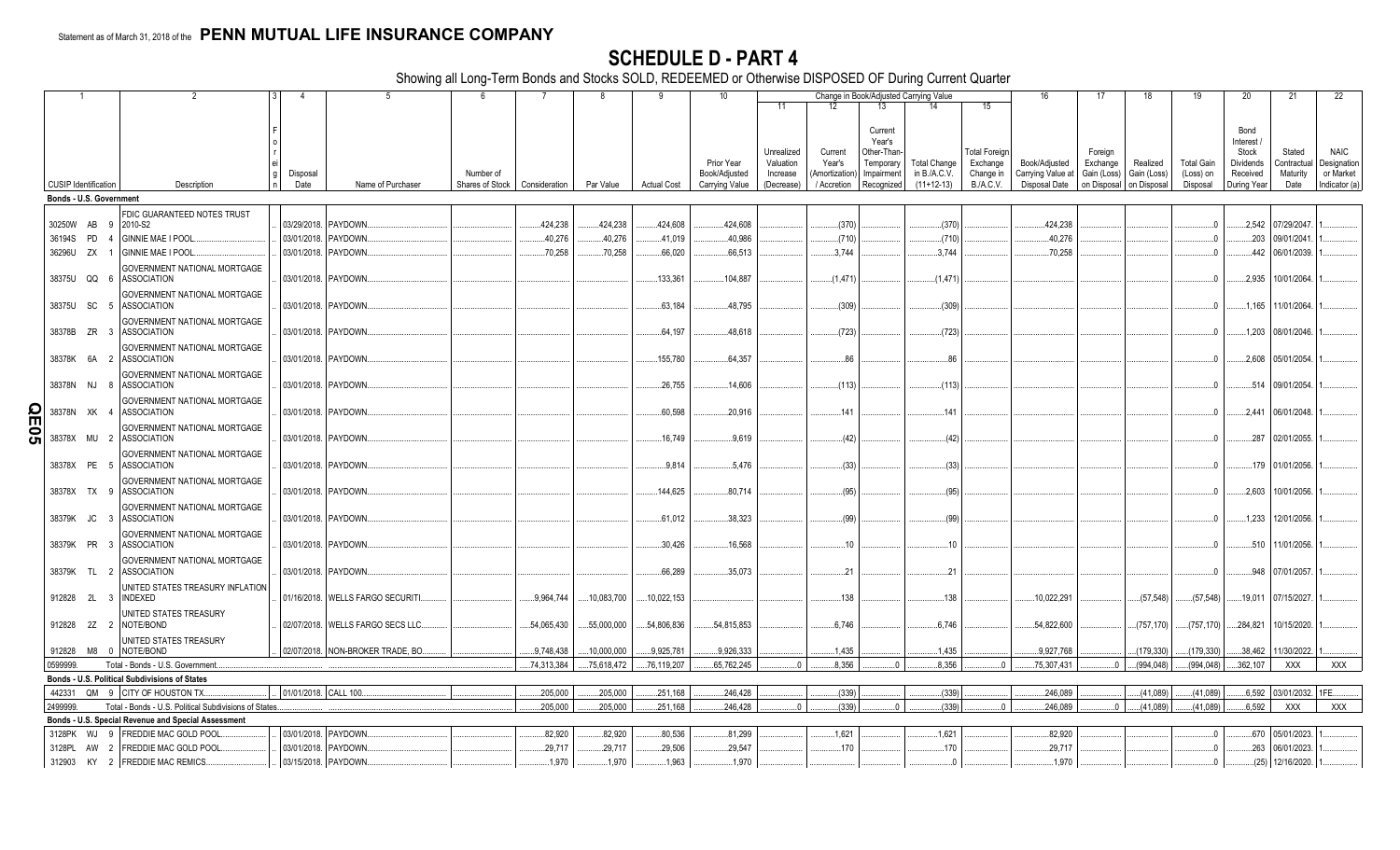|       |                             |           |                                                                              |                  | 5                    |                              |               | 8         | 9                  | 10                                            |                                                   |                                                   |                                                                           | Change in Book/Adjusted Carrying Value              |                                                                   | 16                                                  | 17                                 | 18                                                 | 19                                         | 20                                                                  | 21                                        | 22                                                     |
|-------|-----------------------------|-----------|------------------------------------------------------------------------------|------------------|----------------------|------------------------------|---------------|-----------|--------------------|-----------------------------------------------|---------------------------------------------------|---------------------------------------------------|---------------------------------------------------------------------------|-----------------------------------------------------|-------------------------------------------------------------------|-----------------------------------------------------|------------------------------------|----------------------------------------------------|--------------------------------------------|---------------------------------------------------------------------|-------------------------------------------|--------------------------------------------------------|
|       |                             |           |                                                                              |                  |                      |                              |               |           |                    |                                               | 11                                                | 12                                                | 13                                                                        | 14                                                  | 15                                                                |                                                     |                                    |                                                    |                                            |                                                                     |                                           |                                                        |
|       | <b>CUSIP</b> Identification |           | Description                                                                  | Disposal<br>Date | Name of Purchaser    | Number of<br>Shares of Stock | Consideration | Par Value | <b>Actual Cost</b> | Prior Year<br>Book/Adjusted<br>Carrying Value | Unrealized<br>Valuation<br>Increase<br>(Decrease) | Current<br>Year's<br>Amortization)<br>/ Accretion | Current<br>Year's<br>Other-Than-<br>Temporary<br>Impairment<br>Recognized | <b>Total Change</b><br>in B./A.C.V.<br>$(11+12-13)$ | <b>Total Foreign</b><br>Exchange<br>Change in<br><b>B./A.C.V.</b> | Book/Adjusted<br>Carrying Value at<br>Disposal Date | Foreign<br>Exchange<br>Gain (Loss) | Realized<br>Gain (Loss)<br>on Disposal on Disposal | <b>Total Gain</b><br>(Loss) on<br>Disposal | Bond<br>Interest /<br>Stock<br>Dividends<br>Received<br>During Year | Stated<br>Contractual<br>Maturity<br>Date | <b>NAIC</b><br>Designation<br>or Market<br>ndicator (a |
|       | 312945                      | DN        | FREDDIE MAC GOLD POOL<br>- 5                                                 | 03/01/2018.      | PAYDOWN.             |                              | 274,168       | .274,168  | 257,139            | .257,139                                      |                                                   |                                                   |                                                                           | .17,028                                             |                                                                   | 274,168                                             |                                    |                                                    |                                            | .1,507                                                              |                                           |                                                        |
|       |                             |           |                                                                              |                  |                      |                              |               |           |                    |                                               |                                                   | 17,028                                            |                                                                           |                                                     |                                                                   |                                                     |                                    |                                                    |                                            |                                                                     | 01/01/204                                 |                                                        |
|       | 3133T4 FT                   |           | FREDDIE MAC REMICS.                                                          | 03/01/2018       | <b>AYDOWN</b>        |                              | 62,862        | .62,862   | .60,102            | .62,210                                       |                                                   | .652                                              |                                                                           | .652                                                |                                                                   | 62,862                                              |                                    |                                                    |                                            | .728                                                                | 02/01/2024                                |                                                        |
|       | 31358N                      | W4        | ANNIE MAE REMICS.                                                            | 03/01/2018       | <b>PAYDOWN</b>       |                              | 10,542        | 10,542    | .9,646             | 10,297                                        |                                                   | .246                                              |                                                                           | .246                                                |                                                                   | 10,542                                              |                                    |                                                    |                                            | 108                                                                 | 07/01/2022                                |                                                        |
|       | 31359S                      | 6Y        | FANNIE MAE GRANTOR TRUST 2001-T7                                             | 03/01/2018       | PAYDOWN.             |                              |               |           | 386,749            | .3,725                                        |                                                   | (58)                                              |                                                                           | (58)                                                |                                                                   |                                                     |                                    |                                                    |                                            | .946                                                                | 02/01/2041                                |                                                        |
|       | 3136A7                      | ML        | <b>FANNIE MAE-ACES</b><br>-3                                                 | 03/01/2018.      | PAYDOWN              |                              |               |           | .316,908           | .53,117                                       |                                                   | (4, 568)                                          |                                                                           | (4,568)                                             |                                                                   |                                                     |                                    |                                                    |                                            | .17,622                                                             | 12/01/2019                                |                                                        |
|       | 3136AC                      | 4H        | <b>FANNIE MAE-ACES</b>                                                       | 02/01/2018.      | PAYDOWN.             |                              |               |           | 362,508            | 560                                           |                                                   | (560)                                             |                                                                           | (560)                                               |                                                                   |                                                     |                                    |                                                    |                                            | .18.969                                                             | 02/01/2018.                               |                                                        |
|       | 3136AM                      | LC        | <b>FANNIE MAE-ACES</b>                                                       | 03/01/2018.      | PAYDOWN.             |                              |               |           | .17,095            | 12,219                                        |                                                   | (106)                                             |                                                                           | (106)                                               |                                                                   |                                                     |                                    |                                                    |                                            | .332                                                                | 09/01/2024                                |                                                        |
|       | 3136AM                      | M7        | <b>FANNIE MAE-ACES</b>                                                       | 03/01/2018.      | PAYDOWN.             |                              |               |           | 106,547            | .62,765                                       |                                                   | (2,056)                                           |                                                                           | (2,056)                                             |                                                                   |                                                     |                                    |                                                    |                                            | .7,901                                                              | 07/01/2022                                |                                                        |
|       | 3136AN                      | LJ        | <b>FANNIE MAE-ACES</b>                                                       | 03/01/2018       | PAYDOWN.             |                              |               |           | 12,075             | 8,837                                         |                                                   | (117)                                             |                                                                           | (117)                                               |                                                                   |                                                     |                                    |                                                    |                                            | .255                                                                | 12/01/2024                                |                                                        |
|       | 3136AT                      | X2        | <b>FANNIE MAE-ACES</b><br>-5                                                 | 03/01/2018       | PAYDOWN.             |                              |               |           | .7,664             | .7,245                                        |                                                   | (49)                                              |                                                                           | (49)                                                |                                                                   |                                                     |                                    |                                                    |                                            | 159                                                                 | 07/01/2028                                |                                                        |
|       | 31371N V2                   |           | <b>FANNIE MAE POOL</b><br>- 8                                                | 03/01/2018.      | PAYDOWN.             |                              | .708          | .708      | .689               | .694                                          |                                                   | .15                                               |                                                                           | .15                                                 |                                                                   | .708                                                |                                    |                                                    |                                            |                                                                     | 06/01/2023                                |                                                        |
|       | 3137A1 NA                   |           | FREDDIE MAC MULTIFAMILY<br><b>STRUCTURED PASS</b>                            | 03/01/2018.      | PAYDOWN              |                              |               |           | .31,946            | 12.822                                        |                                                   | (488)                                             |                                                                           | (488)                                               |                                                                   |                                                     |                                    |                                                    |                                            | 1.259                                                               | 06/01/2020                                |                                                        |
|       | 3137A2 B3                   |           | FREDDIE MAC MULTIFAMILY<br><b>STRUCTURED PASS</b>                            |                  | 03/01/2018. PAYDOWN. |                              |               |           | 67,389             | .27.245                                       |                                                   | (962)                                             |                                                                           | (962)                                               |                                                                   |                                                     |                                    |                                                    |                                            |                                                                     | .2.458 08/01/2020                         |                                                        |
| Q     | 3137AB                      | <b>FW</b> | FREDDIE MAC MULTIFAMILY<br><b>STRUCTURED PASS</b><br>- 6                     |                  | 02/01/2018. PAYDOWN. |                              |               |           | .6,532,381         | .52,884                                       |                                                   | (52,884)                                          |                                                                           | (52,884)                                            |                                                                   |                                                     |                                    |                                                    |                                            | .248,455                                                            | 02/01/2018.                               |                                                        |
| E05.1 | 3137AH                      | 6D        | FREDDIE MAC MULTIFAMILY<br>STRUCTURED PASS<br>- 5                            |                  | 03/01/2018. PAYDOWN. |                              |               |           | 43,991             | 23,752                                        |                                                   | (679)                                             |                                                                           | (679)                                               |                                                                   |                                                     |                                    |                                                    |                                            | .1,394                                                              | 07/01/2021                                |                                                        |
|       | 3137AH 6R                   |           | FREDDIE MAC MULTIFAMILY<br><b>STRUCTURED PASS</b><br>FREDDIE MAC MULTIFAMILY | 03/01/2018.      | PAYDOWN.             |                              |               |           | 1,785,352          | .224,367                                      |                                                   | (172,227)                                         |                                                                           | (172, 227)                                          |                                                                   |                                                     |                                    |                                                    |                                            | .142,366                                                            | 08/01/2018.                               |                                                        |
|       | 3137AJ MG                   |           | <b>STRUCTURED PASS</b><br>FREDDIE MAC MULTIFAMILY                            | 03/01/2018.      | PAYDOWN.             |                              |               |           | .25,920            | 14,652                                        |                                                   | (397)                                             |                                                                           | (397)                                               |                                                                   |                                                     |                                    |                                                    |                                            | .809                                                                | 10/01/2021                                |                                                        |
|       | 3137AQ T3                   |           | STRUCTURED PASS<br>$\overline{\phantom{a}}$<br>FREDDIE MAC MULTIFAMILY       | 03/01/2018.      | PAYDOWN.             |                              |               |           | .26,136            | .6,135                                        |                                                   | (858)                                             |                                                                           | (858)                                               |                                                                   |                                                     |                                    |                                                    |                                            | 1,236                                                               | 01/01/2019.                               |                                                        |
|       | 3137AR PZ                   |           | STRUCTURED PASS<br>- 3<br>FREDDIE MAC MULTIFAMILY                            |                  | 03/01/2018. PAYDOWN. |                              |               |           | 56,477             | 15,907                                        |                                                   | (1,648)                                           |                                                                           | (1,648)                                             |                                                                   |                                                     |                                    |                                                    |                                            | .2,578                                                              | 05/01/2019.                               |                                                        |
|       | 3137AS NK                   |           | <b>STRUCTURED PASS</b><br>FREDDIE MAC MULTIFAMILY                            | 03/01/2018.      | PAYDOWN              |                              |               |           | 48,385             | .26,806                                       |                                                   | (614)                                             |                                                                           | (614)                                               |                                                                   |                                                     |                                    |                                                    |                                            | 1,388                                                               | 03/01/2022                                |                                                        |
|       | 3137AT RX                   |           | <b>STRUCTURED PASS</b><br>- 2<br>FREDDIE MAC MULTIFAMILY                     |                  | 03/01/2018. PAYDOWN. |                              |               |           | 41,702             | .28,633                                       |                                                   | (623)                                             |                                                                           | (623)                                               |                                                                   |                                                     |                                    |                                                    |                                            | 1,426                                                               | 05/01/2022                                |                                                        |
|       | 3137AV XP                   |           | STRUCTURED PASS<br>FREDDIE MAC MULTIFAMILY                                   | 03/01/2018.      | PAYDOWN.             |                              |               |           | .33,710            | 19,453                                        |                                                   | (402)                                             |                                                                           | (402)                                               |                                                                   |                                                     |                                    |                                                    |                                            | .918                                                                | 07/01/2022                                |                                                        |
|       | 3137AY CF                   |           | <b>STRUCTURED PASS</b><br>- 6<br>FREDDIE MAC MULTIFAMILY                     |                  | 03/01/2018. PAYDOWN  |                              |               |           | .41,135            | 24,083                                        |                                                   | (468)                                             |                                                                           | (468)                                               |                                                                   |                                                     |                                    |                                                    |                                            | 1,091                                                               | 10/01/2022                                |                                                        |
|       | 3137B1 BT                   |           | <b>STRUCTURED PASS</b><br>-8<br>FREDDIE MAC MULTIFAMILY                      |                  | 03/01/2018. PAYDOWN. |                              |               |           | .31,940            | .19,083                                       |                                                   | (367)                                             |                                                                           | (367)                                               |                                                                   |                                                     |                                    |                                                    |                                            | .834                                                                | 11/01/2022                                |                                                        |
|       | 3137B7 N2                   |           | <b>STRUCTURED PASS</b><br>FREDDIE MAC MULTIFAMILY                            |                  | 03/01/2018. PAYDOWN. |                              |               |           | .27,558            | .17,500                                       |                                                   | (276)                                             |                                                                           | (276)                                               |                                                                   |                                                     |                                    |                                                    |                                            | .638                                                                | 10/01/2023                                |                                                        |
|       | 3137B8 G5                   |           | <b>STRUCTURED PASS</b><br>FREDDIE MAC MULTIFAMILY                            | 03/01/2018.      | PAYDOWN              |                              |               |           | 35,390             | .22.683                                       |                                                   | (349)                                             |                                                                           | (349)                                               |                                                                   |                                                     |                                    |                                                    |                                            |                                                                     | 849 01/01/2024                            |                                                        |
|       | 3137BB BE                   |           | <b>STRUCTURED PASS</b><br><b>q</b>                                           |                  | 03/01/2018. PAYDOWN. |                              |               |           | 32.112             | 21.089                                        |                                                   | (312)                                             |                                                                           | (312)                                               |                                                                   |                                                     |                                    |                                                    |                                            |                                                                     | .753 03/01/2024.                          |                                                        |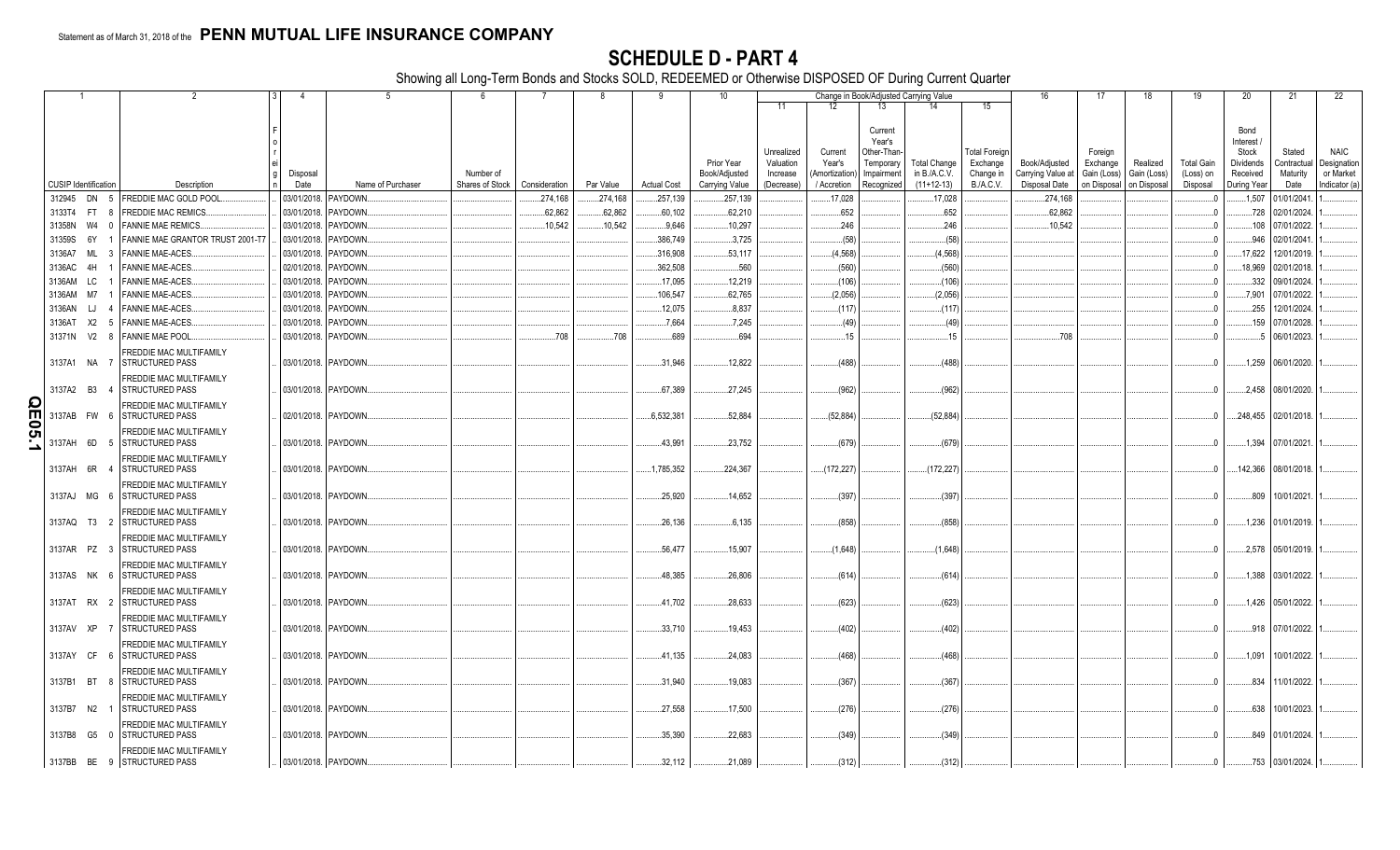|                           |                             |           | 2                                                       | 4                |                      |                              |               |           |                    | 10                                            |                                                   |                                                | Change in Book/Adjusted Carrying Value                                                                                           |                                                            | 16                                                  | 17                                                | 18                                    | 19                                         | 20                                                                  | 21                                        | 22                                                       |
|---------------------------|-----------------------------|-----------|---------------------------------------------------------|------------------|----------------------|------------------------------|---------------|-----------|--------------------|-----------------------------------------------|---------------------------------------------------|------------------------------------------------|----------------------------------------------------------------------------------------------------------------------------------|------------------------------------------------------------|-----------------------------------------------------|---------------------------------------------------|---------------------------------------|--------------------------------------------|---------------------------------------------------------------------|-------------------------------------------|----------------------------------------------------------|
|                           |                             |           |                                                         |                  |                      |                              |               |           |                    |                                               | 11                                                | 12                                             | 13<br>14                                                                                                                         | 15                                                         |                                                     |                                                   |                                       |                                            |                                                                     |                                           |                                                          |
|                           | <b>CUSIP</b> Identification |           | Description                                             | Disposal<br>Date | Name of Purchaser    | Number of<br>Shares of Stock | Consideration | Par Value | <b>Actual Cost</b> | Prior Year<br>Book/Adjusted<br>Carrying Value | Unrealized<br>Valuation<br>Increase<br>(Decrease) | Current<br>Year's<br>Amortization<br>Accretion | Current<br>Year's<br>Other-Than-<br>Temporary<br><b>Total Change</b><br>in B./A.C.V.<br>Impairment<br>$(11+12-13)$<br>Recognized | <b>Total Foreign</b><br>Exchange<br>Change in<br>B./A.C.V. | Book/Adjusted<br>Carrying Value at<br>Disposal Date | Foreign<br>Exchange<br>Gain (Loss)<br>on Disposal | Realized<br>Gain (Loss)<br>on Disposa | <b>Total Gain</b><br>(Loss) on<br>Disposal | Bond<br>Interest /<br>Stock<br>Dividends<br>Received<br>During Year | Stated<br>Contractual<br>Maturity<br>Date | <b>NAIC</b><br>Designation<br>or Market<br>Indicator (a) |
|                           |                             |           | FREDDIE MAC MULTIFAMILY                                 |                  |                      |                              |               |           |                    |                                               |                                                   |                                                |                                                                                                                                  |                                                            |                                                     |                                                   |                                       |                                            |                                                                     |                                           |                                                          |
|                           | 3137BE VJ                   | - C       | <b>STRUCTURED PASS</b>                                  |                  | 03/01/2018. PAYDOWN. |                              |               |           | .24,056            | .19,123                                       |                                                   | (251)                                          | (251)                                                                                                                            |                                                            |                                                     |                                                   |                                       |                                            |                                                                     | .588 09/01/2024.                          |                                                          |
|                           | 3137BF XU                   | - 0       | FREDDIE MAC MULTIFAMILY<br><b>STRUCTURED PASS</b>       |                  | 03/01/2018. PAYDOWN  |                              |               |           | 12,968             | .9,283                                        |                                                   | (116)                                          | (116)                                                                                                                            |                                                            |                                                     |                                                   |                                       |                                            | .278                                                                | 12/01/2024                                |                                                          |
|                           | 3137BG K3                   | - 2       | <b>REDDIE MAC MULTIFAMILY</b><br><b>STRUCTURED PASS</b> |                  | 03/01/2018. PAYDOWN  |                              |               |           | .8,149             | .5,868                                        |                                                   | (71)                                           | (71)                                                                                                                             |                                                            |                                                     |                                                   |                                       |                                            |                                                                     | 176 12/01/2024.                           |                                                          |
|                           | 3137BH CZ                   | -8        | FREDDIE MAC MULTIFAMILY<br><b>STRUCTURED PASS</b>       |                  | 03/01/2018. PAYDOWN  |                              |               |           | .6,946             | .5,093                                        |                                                   | (68)                                           | (.68)                                                                                                                            |                                                            |                                                     |                                                   |                                       |                                            | 154                                                                 | 01/01/2025.                               |                                                          |
|                           | 3137BK GL                   |           | FREDDIE MAC MULTIFAMILY<br><b>STRUCTURED PASS</b>       |                  | 03/01/2018. PAYDOWN  |                              |               |           | .7,478             | .6.103                                        |                                                   | (43)                                           | (43)                                                                                                                             |                                                            |                                                     |                                                   |                                       |                                            | .131                                                                | 04/01/2030.                               |                                                          |
|                           | 3137BL ME                   | - 5       | FREDDIE MAC MULTIFAMILY<br><b>STRUCTURED PASS</b>       |                  | 03/01/2018. PAYDOWN  |                              |               |           | .5,064             | 4.522                                         |                                                   | (69)                                           | (69)                                                                                                                             |                                                            |                                                     |                                                   |                                       |                                            |                                                                     | 166 08/01/2025.                           |                                                          |
|                           | 3137BN 6H                   |           | FREDDIE MAC MULTIFAMILY<br><b>STRUCTURED PASS</b>       |                  | 03/01/2018. PAYDOWN  |                              |               |           | .5,490             | 4,553                                         |                                                   | (46)                                           | (46)                                                                                                                             |                                                            |                                                     |                                                   |                                       |                                            |                                                                     | 128 12/01/2025.                           |                                                          |
|                           | 3137BN                      | GU        | FREDDIE MAC MULTIFAMILY<br>STRUCTURED PASS              |                  | 03/01/2018. PAYDOWN  |                              |               |           | .6,307             | .5,279                                        |                                                   | (60)                                           | (60)                                                                                                                             |                                                            |                                                     |                                                   |                                       |                                            |                                                                     | 152 01/01/2026.                           |                                                          |
| <u>ဂ</u> ္ဂ<br>$\ddot{a}$ | 3137BP                      | CR        | FREDDIE MAC MULTIFAMILY<br><b>STRUCTURED PASS</b>       |                  | 03/01/2018. PAYDOWN  |                              |               |           | .7,194             | .5,962                                        |                                                   | (64)                                           | (64)                                                                                                                             |                                                            |                                                     |                                                   |                                       |                                            | 184                                                                 | 01/01/2026.                               |                                                          |
| N                         | 3137BP                      | <b>VP</b> | FREDDIE MAC MULTIFAMILY<br><b>STRUCTURED PASS</b>       |                  | 03/01/2018. PAYDOWN  |                              |               |           | .14,868            | .13,453                                       |                                                   | (75)                                           | (75)                                                                                                                             |                                                            |                                                     |                                                   |                                       |                                            |                                                                     | .273 01/01/2031                           |                                                          |
|                           | 3137BP W3 9                 |           | FREDDIE MAC MULTIFAMILY<br><b>STRUCTURED PASS</b>       |                  | 03/01/2018. PAYDOWN  |                              |               |           | .13,134            | .11,786                                       |                                                   | (122)                                          | (122)                                                                                                                            |                                                            |                                                     |                                                   |                                       |                                            |                                                                     | .318 03/01/2026.                          |                                                          |
|                           | 3137BQ YV                   | - 3       | <b>REDDIE MAC MULTIFAMILY</b><br><b>STRUCTURED PASS</b> |                  | 03/01/2018. PAYDOWN  |                              |               |           | .3,670             | .3,168                                        |                                                   | (32)                                           | (32)                                                                                                                             |                                                            |                                                     |                                                   |                                       |                                            | .83                                                                 | 05/01/2026.                               |                                                          |
|                           | 3137BQ ZQ                   | -3        | FREDDIE MAC MULTIFAMILY<br><b>STRUCTURED PASS</b>       |                  | 03/01/2018. PAYDOWN  |                              |               |           | 18,252             | .14,860                                       |                                                   | (173)                                          | (173)                                                                                                                            |                                                            |                                                     |                                                   |                                       |                                            | .522                                                                | 09/01/2025.                               |                                                          |
|                           | 3137BR QL 2                 |           | FREDDIE MAC MULTIFAMILY<br><b>STRUCTURED PASS</b>       |                  | 03/01/2018. PAYDOWN  |                              |               |           | .4,256             | .3,725                                        |                                                   | (36)                                           | (36)                                                                                                                             |                                                            |                                                     |                                                   |                                       |                                            | .96                                                                 | 07/01/2026.                               |                                                          |
|                           | 3137BS 5P                   |           | FREDDIE MAC MULTIFAMILY<br>STRUCTURED PASS              |                  | 03/01/2018. PAYDOWN  |                              |               |           | .7,041             | .6,691                                        |                                                   | (71)                                           | (71)                                                                                                                             |                                                            |                                                     |                                                   |                                       |                                            |                                                                     | .187 08/01/2026.                          |                                                          |
|                           | 3137BS PY                   | -3        | FREDDIE MAC MULTIFAMILY<br><b>STRUCTURED PASS</b>       |                  | 03/01/2018. PAYDOWN  |                              |               |           | 2,386              | 1.982                                         |                                                   | (33)                                           | (33)                                                                                                                             |                                                            |                                                     |                                                   |                                       |                                            | .73                                                                 | 08/01/2023.                               |                                                          |
|                           | 3137BX R2                   |           | <b>REDDIE MAC MULTIFAMILY</b><br><b>STRUCTURED PASS</b> |                  | 03/01/2018. PAYDOWN  |                              |               |           | .5,660             | .5,297                                        |                                                   | (43)                                           | (43)                                                                                                                             |                                                            |                                                     |                                                   |                                       |                                            |                                                                     | .120 03/01/2027.                          |                                                          |
|                           | 3137FA WU                   | - 8       | FREDDIE MAC MULTIFAMILY<br><b>STRUCTURED PASS</b>       |                  | 03/01/2018. PAYDOWN  |                              |               |           | .2,276             | 0.2,204                                       |                                                   | (17)                                           | (17)                                                                                                                             |                                                            |                                                     |                                                   |                                       | 0.1                                        | .47                                                                 | 07/01/2027                                |                                                          |
|                           | 3138A2                      | BE<br>-8  | <b>FANNIE MAE POOL</b>                                  |                  | 03/01/2018. PAYDOWN  |                              | .279,743      | .279,743  | .262,096           | .262,588                                      |                                                   | .17,154                                        | .17,154                                                                                                                          |                                                            | 279,743                                             |                                                   |                                       | 0                                          | 1,515                                                               | 12/01/2040.                               |                                                          |
|                           | 3138A5                      | 4N        | FANNIE MAE POOL.                                        | 03/01/2018.      | PAYDOWN              |                              | .502,015      | .502,015  | .476,673           | .478,270                                      |                                                   | 23,745                                         | .23,745                                                                                                                          |                                                            | .502,015                                            |                                                   |                                       | .0                                         | .2,996                                                              | 01/01/2041                                |                                                          |
|                           | 313920                      | UM        | FANNIE MAE GRANTOR TRUST 2001-T8                        | 03/01/2018.      | PAYDOWN              |                              |               |           | .73,844            |                                               |                                                   |                                                |                                                                                                                                  |                                                            |                                                     |                                                   |                                       | - 0                                        | .206                                                                | 07/01/2041                                |                                                          |
|                           | 31393Y                      | AV        | <b>FANNIE MAE REMICS.</b>                               |                  | 03/01/2018. PAYDOWN  |                              | .138,870      | .138,870  | .124,679           | .134,544                                      |                                                   | .4,326                                         | .4,326                                                                                                                           |                                                            | .138,870                                            |                                                   |                                       |                                            | .977                                                                | 05/01/2034                                |                                                          |
|                           | 31398Q                      | HC        | FREDDIE MAC MULTIFAMILY<br><b>STRUCTURED PASS</b>       |                  | 03/01/2018. PAYDOWN  |                              |               |           | .23,875            | .8,899                                        |                                                   | (386)                                          | (386)                                                                                                                            |                                                            |                                                     |                                                   |                                       | - 0                                        | .945                                                                | 04/01/2020                                |                                                          |
|                           | 31410W                      | H9        | <b>FANNIE MAE POOL</b>                                  |                  | 03/01/2018. PAYDOWN  |                              | .115,903      | .115,903  | 114,689            | .114,689                                      |                                                   | 1,213                                          | .1,213                                                                                                                           |                                                            | .115,903                                            |                                                   |                                       | $\Omega$                                   | 1,156                                                               | 06/01/2047                                |                                                          |
|                           | 31412B DS                   | -8        | <b>FANNIE MAE POOL</b>                                  |                  | 03/01/2018. PAYDOWN  |                              | .2,035        | .2,035    | .2,024             | .2,024                                        |                                                   | .11                                            | 11                                                                                                                               |                                                            | .2.035                                              |                                                   |                                       |                                            | .20                                                                 | 10/01/2047                                |                                                          |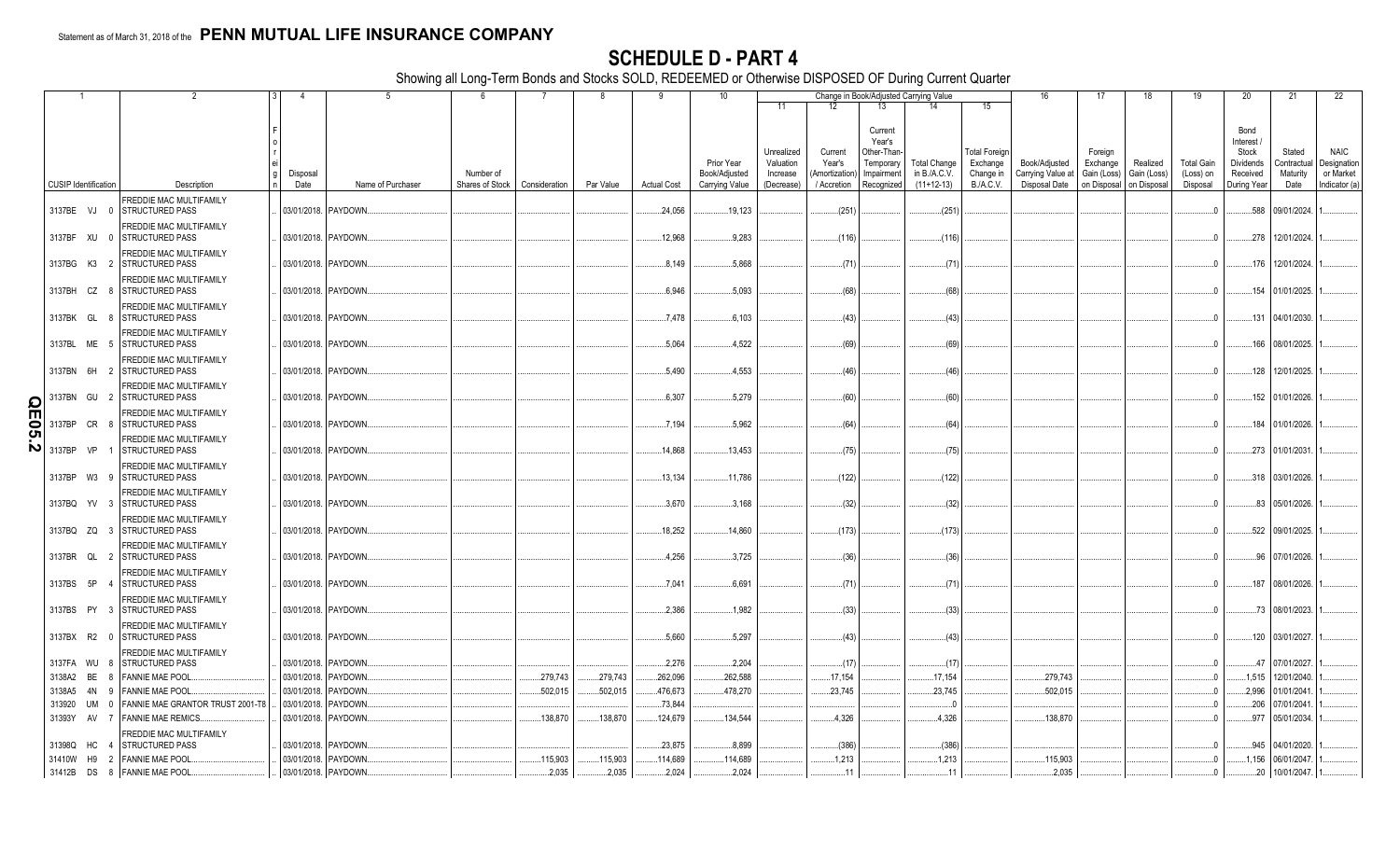|   |                             |                |                                  |             | 5                    | -6              |               | 8         | -9                 | 10 <sup>°</sup>             |                       |                         |                                  | Change in Book/Adjusted Carrying Value |                       | 16                                 | 17                      | 18                      | 19                             | 20                          | 21                     | 22                       |
|---|-----------------------------|----------------|----------------------------------|-------------|----------------------|-----------------|---------------|-----------|--------------------|-----------------------------|-----------------------|-------------------------|----------------------------------|----------------------------------------|-----------------------|------------------------------------|-------------------------|-------------------------|--------------------------------|-----------------------------|------------------------|--------------------------|
|   |                             |                |                                  |             |                      |                 |               |           |                    |                             | 11                    | 12                      | 13                               | 14                                     | 15                    |                                    |                         |                         |                                |                             |                        |                          |
|   |                             |                |                                  |             |                      |                 |               |           |                    |                             | Unrealized            | Current                 | Current<br>Year's<br>Other-Than- |                                        | <b>Total Foreign</b>  |                                    | Foreign                 |                         |                                | Bond<br>Interest /<br>Stock | Stated                 | <b>NAIC</b>              |
|   |                             |                |                                  | Disposal    |                      | Number of       |               |           |                    | Prior Year<br>Book/Adjusted | Valuation<br>Increase | Year's<br>Amortization) | Temporary<br>Impairment          | <b>Total Change</b><br>in B./A.C.V.    | Exchange<br>Change in | Book/Adjusted<br>Carrying Value at | Exchange<br>Gain (Loss) | Realized<br>Gain (Loss  | <b>Total Gain</b><br>(Loss) on | Dividends<br>Received       | Contractua<br>Maturity | Designation<br>or Market |
|   | <b>CUSIP</b> Identification |                | Description                      | Date        | Name of Purchaser    | Shares of Stock | Consideration | Par Value | <b>Actual Cost</b> | Carrying Value              | (Decrease)            | / Accretion             | Recognized                       | $(11+12-13)$                           | <b>B./A.C.V.</b>      | Disposal Date                      |                         | on Disposal on Disposal | Disposal                       | During Year                 | Date                   | Indicator (a             |
|   | 31412M 2X 5                 |                | <b>FANNIE MAE POOL</b>           |             | 03/01/2018. PAYDOWN. |                 | .8,566        | .8,566    | 8,331              | .8,394                      |                       | .172                    |                                  | 172                                    |                       | .8,566                             |                         |                         |                                | 45                          | 07/01/2023             |                          |
|   | 31412M K9                   |                | <b>FANNIE MAE POOL</b><br>-8     | 03/01/2018. | PAYDOWN.             |                 | .1,750        | .1,750    | .1,702             | .1,712                      |                       | 38                      |                                  | .38                                    |                       | .1,750                             |                         |                         |                                | .12                         | 03/01/2023             |                          |
|   | 31412M VJ                   |                | ANNIE MAE POOL                   | 03/01/2018. | PAYDOWN.             |                 | .347          | .347      | 337                | .340                        |                       |                         |                                  |                                        |                       | 347                                |                         |                         |                                |                             | 05/01/2023             |                          |
|   | 31412T                      | CJ             | <b>FANNIE MAE POOL</b><br>$\cap$ | 03/01/2018. | PAYDOWN.             |                 | . 45          | .45       | . . 44             | .44                         |                       |                         |                                  |                                        |                       | 45                                 |                         |                         |                                |                             | 07/01/2023             |                          |
|   | 31412W WB                   |                | <b>ANNIE MAE POOL</b>            | 03/01/2018  | PAYDOWN.             |                 | .427          | .427      | .424               | .424                        |                       |                         |                                  |                                        |                       | .427                               |                         |                         |                                |                             | 05/01/2047             |                          |
|   | 31412W WC                   |                | <b>ANNIE MAE POOL</b>            | 03/01/2018. | PAYDOWN.             |                 | .772          | .772      | 765                | .765                        |                       |                         |                                  |                                        |                       | 772                                |                         |                         |                                |                             | 05/01/2047             |                          |
|   | 31412X K4                   |                | <b>FANNIE MAE POOL</b>           | 03/01/2018. | PAYDOWN.             |                 | .2,397        | .2,397    | .2,377             | .2,377                      |                       | .20                     |                                  | .20                                    |                       | .2,397                             |                         |                         |                                |                             | 06/01/2047             |                          |
|   | 31413K RV                   |                | <b>FANNIE MAE POOL</b><br>- 5    | 03/01/2018. | PAYDOWN              |                 | .265,812      | 265,812   | 262,988            | 262,988                     |                       | .2,824                  |                                  | .2,824                                 |                       | .265,812                           |                         |                         |                                | .3.972                      | 10/01/2047             |                          |
|   | 31413M                      | G6             | <b>FANNIE MAE POOL</b>           | 03/01/2018. | PAYDOWN.             |                 | .346          | .346      | 337                | .340                        |                       |                         |                                  |                                        |                       | .346                               |                         |                         |                                |                             | 03/01/2023.            |                          |
|   | 31414B AN                   |                | <b>ANNIE MAE POOL</b>            | 03/01/2018. | PAYDOWN.             |                 | .264          | .264      | .257               | .258                        |                       |                         |                                  |                                        |                       | .264                               |                         |                         |                                |                             | 03/01/2023             |                          |
|   | 31414B                      | H <sub>2</sub> | <b>FANNIE MAE POOL</b><br>- Q    | 03/01/2018. | PAYDOWN.             |                 | .447          | .447      | .435               | .439                        |                       | 8                       |                                  |                                        |                       | .447                               |                         |                         |                                |                             | 05/01/2023             |                          |
|   | 31414C 4H                   |                | <b>ANNIE MAE POOL</b>            | 03/01/2018. | PAYDOWN.             |                 | .268          | .268      | 261                | 263                         |                       |                         |                                  |                                        |                       | .268                               |                         |                         |                                |                             | 04/01/2023             |                          |
|   | 31414D                      | 6P             | <b>FANNIE MAE POOL</b><br>- 6    | 03/01/2018. | PAYDOWN.             |                 | .1,567        | .1,567    | .1,524             | .1,540                      |                       | .28                     |                                  | .28                                    |                       | .1,567                             |                         |                         |                                | .12                         | 06/01/2023             |                          |
|   | 31414D                      | X8             | <b>FANNIE MAE POOL</b>           | 03/01/2018  | PAYDOWN.             |                 | .1,833        | .1,833    | .1,783             | .1,797                      |                       | 36                      |                                  | .36                                    |                       | .1,833                             |                         |                         |                                |                             | 05/01/2023             |                          |
|   | 31414D                      | Z <sub>3</sub> | ANNIE MAE POOL                   | 03/01/2018  | PAYDOWN.             |                 | .702          | 702       | 683                | .689                        |                       | 14                      |                                  | .14                                    |                       | .702                               |                         |                         |                                |                             | 06/01/2023             |                          |
| O | 31414E                      | 2V             | <b>ANNIE MAE POOL</b>            | 03/01/2018  | PAYDOWN.             |                 | 55,576        | 55,576    | 55,252             | .55,298                     |                       | .278                    |                                  | .278                                   |                       | .55,576                            |                         |                         |                                | .500                        | 07/01/2023             |                          |
| m | 31414E                      | BQ             | <b>ANNIE MAE POOL</b>            | 03/01/2018. | PAYDOWN.             |                 | .2,126        | .2,126    | .2,067             | .2,080                      |                       | .46                     |                                  | .46                                    |                       | .2,126                             |                         |                         |                                |                             | 06/01/2023             |                          |
| ဌ | 31414E                      | DA             | <b>FANNIE MAE POOL</b>           | 03/01/2018. | PAYDOWN.             |                 | .351          | .351      | 341                | .344                        |                       |                         |                                  |                                        |                       | 351                                |                         |                         |                                |                             | 06/01/2023             |                          |
| ω | 31414E                      | JB             | <b>FANNIE MAE POOL</b>           | 03/01/2018. | PAYDOWN.             |                 | .502          | .502      | .488               | .493                        |                       |                         |                                  | -9                                     |                       | .502                               |                         |                         |                                |                             | 06/01/2023             |                          |
|   | 31414E                      | Q6             | <b>FANNIE MAE POOL</b>           | 03/01/2018. | PAYDOWN.             |                 | .875          | .875      | 851                | .859                        |                       | .16                     |                                  | .16                                    |                       | .875                               |                         |                         |                                |                             | 07/01/2023             |                          |
|   | 31414E V5                   |                | <b>ANNIE MAE POOL</b>            | 03/01/2018. | PAYDOWN.             |                 | 1,538         | 1,538     | .1,495             | .1,513                      |                       | .24                     |                                  | .24                                    |                       | 1,538                              |                         |                         |                                |                             | 07/01/2023             |                          |
|   | 31414F                      | GF             | <b>FANNIE MAE POOL</b><br>- 2    | 03/01/2018. | PAYDOWN.             |                 | .1,420        | .1,420    | .1,381             | .1,395                      |                       | .24                     |                                  | . 24                                   |                       | .1,420                             |                         |                         |                                |                             | 08/01/2023             |                          |
|   | 31414M                      | DH             | <b>ANNIE MAE POOL</b>            | 03/01/2018  | <b>AYDOWN</b>        |                 | .799          | 799       | 777                | 786                         |                       | .13                     |                                  | .13                                    |                       | 799                                |                         |                         |                                |                             | 06/01/2023             |                          |
|   | 31414Q                      | X2             | <b>FANNIE MAE POOL</b>           | 03/01/2018  | PAYDOWN.             |                 | .3,133        | 3,133     | .3,047             | .3,068                      |                       | .64                     |                                  | .64                                    |                       | .3,133                             |                         |                         |                                | .23                         | 03/01/2023.            |                          |
|   | 31414R CF                   |                | <b>ANNIE MAE POOL</b>            | 03/01/2018  | PAYDOWN.             |                 | .246          | .246      | 240                | 240                         |                       | 6                       |                                  |                                        |                       | .246                               |                         |                         |                                |                             | 03/01/2023             |                          |
|   | 31414S NB                   |                | <b>ANNIE MAE POOL</b>            | 03/01/2018  | PAYDOWN.             |                 | 1,765         | .1,765    | .1,717             | .1,729                      |                       | .36                     |                                  | .36                                    |                       | .1,765                             |                         |                         |                                |                             | 04/01/2023             |                          |
|   | 31414T 7H                   |                | <b>FANNIE MAE POOL</b>           | 03/01/2018. | PAYDOWN.             |                 | .199          | .199      | 193                | .194                        |                       |                         |                                  |                                        |                       | .199                               |                         |                         |                                |                             | 05/01/2023             |                          |
|   | 31414T                      | T6             | <b>FANNIE MAE POOL</b><br>-8     | 03/01/2018. | PAYDOWN.             |                 | .161          | .161      | .157               | .158                        |                       |                         |                                  |                                        |                       | 161                                |                         |                         |                                |                             | 05/01/2023             |                          |
|   | 31414U                      | K9             | <b>FANNIE MAE POOL</b>           | 03/01/2018. | PAYDOWN.             |                 | .2,346        | .2,346    | .2,281             | .2,296                      |                       | .50                     |                                  | .50                                    |                       | .2,346                             |                         |                         |                                | 13                          | 05/01/2023             |                          |
|   | 31414U LQ                   |                | <b>ANNIE MAE POOL</b>            | 03/01/2018. | PAYDOWN.             |                 | .3,917        | .3,917    | .3,810             | .3,850                      |                       | 67                      |                                  | .67                                    |                       | .3,917                             |                         |                         |                                | .28                         | 05/01/2023             |                          |
|   | 31414V                      | DM             | <b>FANNIE MAE POOL</b><br>-5     | 03/01/2018. | PAYDOWN.             |                 | .615          | .615      | .598               | .606                        |                       | 9                       |                                  | 9                                      |                       | .615                               |                         |                         |                                |                             | 04/01/2023             |                          |
|   | 31415A 5E                   |                | <b>FANNIE MAE POOL</b>           | 03/01/2018  | PAYDOWN.             |                 | .513          | .513      | .499               | .503                        |                       | .10                     |                                  | .10                                    |                       | 513                                |                         |                         |                                |                             | 05/01/2023             |                          |
|   | 31415A                      | <b>TV</b>      | <b>FANNIE MAE POOL</b>           | 03/01/2018  | PAYDOWN.             |                 | .222          | .222      | .215               | .218                        |                       | . . 3                   |                                  |                                        |                       | .222                               |                         |                         |                                |                             | 03/01/2023             |                          |
|   | 31415B                      | 4Z             | ANNIE MAE POOL                   | 03/01/2018  | PAYDOWN.             |                 | .375          | .375      | 364                | .367                        |                       | . . 8                   |                                  |                                        |                       | 375                                |                         |                         |                                |                             | 06/01/2023             |                          |
|   | 31415B                      | AN             | <b>FANNIE MAE POOL</b>           | 03/01/2018  | PAYDOWN.             |                 | .893          | .893      | .868               | .874                        |                       | .19                     |                                  | .19                                    |                       | .893                               |                         |                         |                                |                             | 06/01/2023             |                          |
|   | 31415B DY                   |                | <b>ANNIE MAE POOL</b>            | 03/01/2018  | PAYDOWN.             |                 | .786          | .786      | 764                | .772                        |                       | .13                     |                                  | .13                                    |                       | .786                               |                         |                         |                                |                             | 07/01/2023             |                          |
|   | 31415B                      | K5             | <b>FANNIE MAE POOL</b>           | 03/01/2018. | PAYDOWN.             |                 | .913          | .913      | .888               | .896                        |                       | .17                     |                                  | .17                                    |                       | .913                               |                         |                         |                                |                             | 06/01/2023             |                          |
|   | 31415C ND                   |                | <b>FANNIE MAE POOL</b><br>-5     | 03/01/2018. | PAYDOWN.             |                 | 1,674         | .1,674    | .1,628             | .1,641                      |                       | .33                     |                                  | .33                                    |                       | 1,674                              |                         |                         |                                |                             | 05/01/2023             |                          |
|   | 31415C NH                   |                | <b>FANNIE MAE POOL</b>           | 03/01/2018. | PAYDOWN              |                 | 165           | .165      | .161               | .161                        |                       |                         |                                  |                                        |                       | .165                               |                         |                         |                                |                             | 05/01/2023             |                          |
|   | 31415L                      | 5E             | <b>FANNIE MAE POOL</b>           | 03/01/2018. | PAYDOWN.             |                 | 166           | .166      | 162                | 162                         |                       |                         |                                  |                                        |                       | 166                                |                         |                         |                                |                             | 06/01/2023             |                          |
|   | 31415L GB                   |                | <b>FANNIE MAE POOL</b>           | 03/01/2018. | PAYDOWN.             |                 | 476           | 476       | 463                | 469                         |                       |                         |                                  |                                        |                       | .476                               |                         |                         |                                |                             | 05/01/2023             |                          |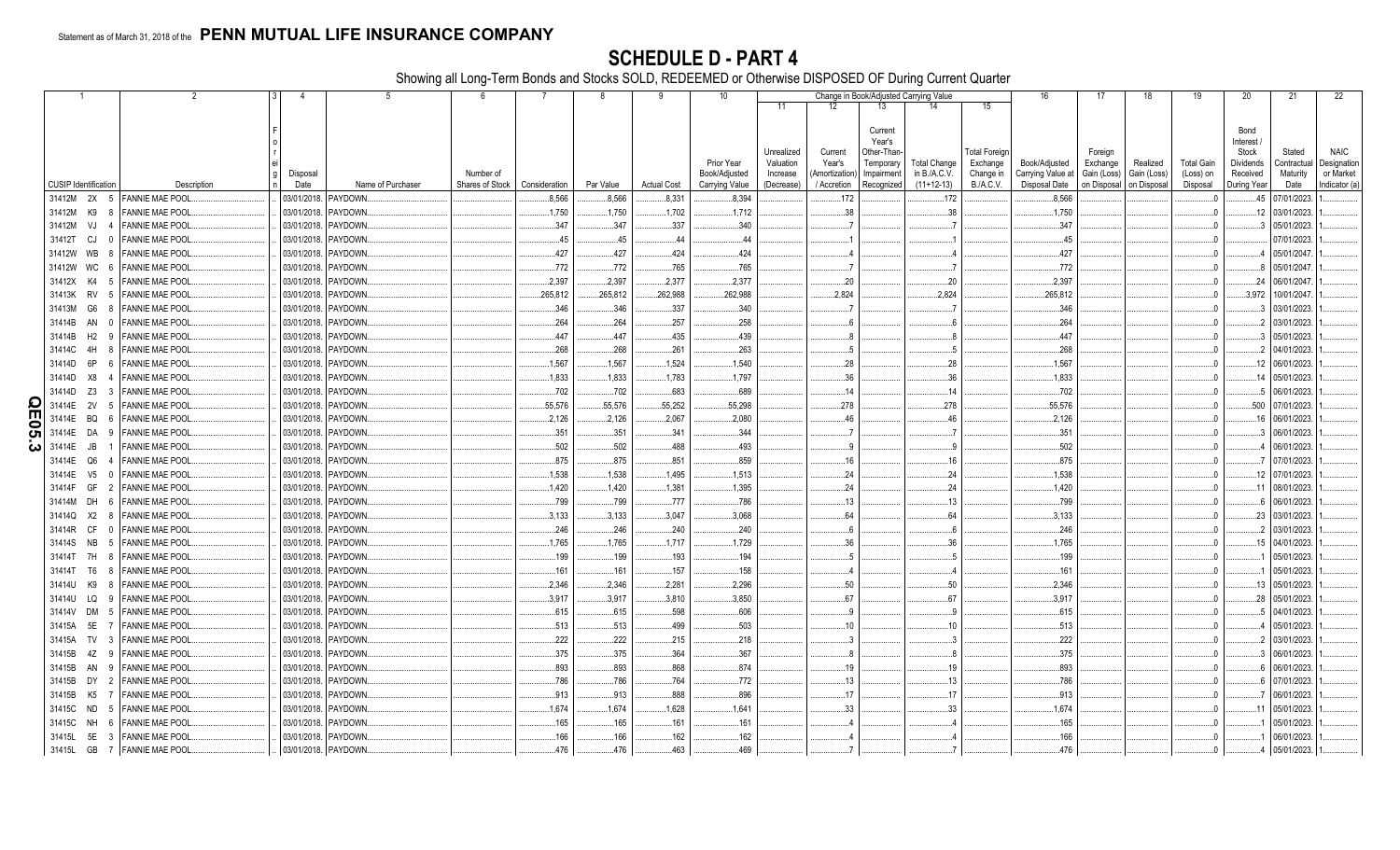|               |                             | -1        |                | $\overline{2}$                                                                        | $\overline{4}$   | -5                             | 6               | $\overline{7}$   | 8               | 9                  | 10                          |                               |                             |                                                     | Change in Book/Adjusted Carrying Value    |                                        | 16                                 | 17                                     | 18             | 19                    | 20                                     | 21                          | 22                                      |
|---------------|-----------------------------|-----------|----------------|---------------------------------------------------------------------------------------|------------------|--------------------------------|-----------------|------------------|-----------------|--------------------|-----------------------------|-------------------------------|-----------------------------|-----------------------------------------------------|-------------------------------------------|----------------------------------------|------------------------------------|----------------------------------------|----------------|-----------------------|----------------------------------------|-----------------------------|-----------------------------------------|
|               |                             |           |                |                                                                                       |                  |                                | Number of       |                  |                 |                    | Prior Year<br>Book/Adjusted | 11<br>Unrealized<br>Valuation | 12<br>Current<br>Year's     | 13<br>Current<br>Year's<br>Other-Than-<br>Temporary | 14<br><b>Total Change</b><br>in B./A.C.V. | 15<br><b>Total Foreign</b><br>Exchange | Book/Adjusted                      | Foreign<br>Exchange                    | Realized       | <b>Total Gain</b>     | Bond<br>Interest<br>Stock<br>Dividends | Stated<br>Contractual       | <b>NAIC</b><br>Designation<br>or Market |
|               | <b>CUSIP</b> Identification |           |                | Description                                                                           | Disposal<br>Date | Name of Purchaser              | Shares of Stock | Consideration    | Par Value       | <b>Actual Cost</b> | Carrying Value              | Increase<br>(Decrease)        | Amortization<br>/ Accretion | Impairment<br>Recognized                            | $(11+12-13)$                              | Change in<br><b>B./A.C.V.</b>          | Carrying Value at<br>Disposal Date | Gain (Loss)<br>on Disposal on Disposal | Gain (Loss)    | (Loss) on<br>Disposal | Received<br>During Year                | Maturity<br>Date            | Indicator (a)                           |
|               | 31415M 5T                   |           | - 8            | <b>FANNIE MAE POOL</b>                                                                |                  | 03/01/2018. PAYDOWN.           |                 | .1,553           | .1,553          | .1,510             | .1,523                      |                               | .30                         |                                                     | .30                                       |                                        | .1,553                             |                                        |                | 0                     |                                        | .12 06/01/2023              |                                         |
|               | 31415M YH                   |           | $\overline{2}$ | <b>FANNIE MAE POOL</b>                                                                |                  | 03/01/2018. PAYDOWN            |                 | .1,282           | .1,282          | .1,247             | .1,259                      |                               | .23                         |                                                     | 23                                        |                                        | .1,282                             |                                        |                | $\ldots 0$            | .10                                    | 05/01/2023                  |                                         |
|               | 31415M                      | ZE        | -8             | <b>FANNIE MAE POOL</b>                                                                |                  | 03/01/2018. PAYDOWN            |                 | .57,800          | .57,800         | .57,849            | .57,546                     |                               | .253                        |                                                     | .253                                      |                                        | .57,800                            |                                        |                | . 0                   | 486                                    | 06/01/2023                  |                                         |
|               | 31415M ZS                   |           |                | FANNIE MAE POOL                                                                       |                  | 03/01/2018. PAYDOWN.           |                 | .418             | .418            | 406                | .411                        |                               |                             |                                                     |                                           |                                        | .418                               |                                        |                |                       |                                        | 07/01/2023                  |                                         |
|               | 31415P                      | JD        |                | <b>FANNIE MAE POOL</b>                                                                |                  | 03/01/2018. PAYDOWN.           |                 | .118             | 118             | 115                | .116                        |                               |                             |                                                     |                                           |                                        | .118                               |                                        |                |                       |                                        | 05/01/2023                  |                                         |
|               | 31415P                      | U5        |                | FANNIE MAE POOL                                                                       |                  | 03/01/2018. PAYDOWN.           |                 | .289             | .289            | .281               | .282                        |                               |                             |                                                     |                                           |                                        | .289                               |                                        |                |                       |                                        | 06/01/2023                  |                                         |
|               | 31415Q                      | ME        |                | <b>FANNIE MAE POOL</b>                                                                |                  | 03/01/2018. PAYDOWN.           |                 | .1,681           | 1,681           | .1,634             | .1,652                      |                               | .28                         |                                                     | .28                                       |                                        | 1,681                              |                                        |                |                       | 13                                     | 08/01/2023.                 |                                         |
|               | 31415R                      | <b>P7</b> | -3             | FANNIE MAE POOL                                                                       |                  | 03/01/2018. PAYDOWN            |                 | .52              | .52             | 51                 | 51                          |                               |                             |                                                     |                                           |                                        | .52                                |                                        |                |                       |                                        | 07/01/2023                  |                                         |
|               | 31415R                      | - UJ      |                | <b>FANNIE MAE POOL</b>                                                                | 03/01/2018.      | PAYDOWN.                       |                 | .2,057           | .2,057          | .2,000             | .2,024                      |                               | 33                          |                                                     | .33                                       |                                        | .2,057                             |                                        |                |                       | .16                                    | 07/01/2023                  |                                         |
|               | 31415T<br>31419E XR         | <b>NP</b> |                | <b>FANNIE MAE POOL</b><br><b>FANNIE MAE POOL</b>                                      | 03/01/2018.      | 03/01/2018. PAYDOWN<br>PAYDOWN |                 | .656<br>.225,111 | .656<br>225,111 | 638<br>211,771     | 641                         |                               | .15<br>.13,340              |                                                     | 15<br>.13,340                             |                                        | 656<br>.225,111                    |                                        |                | - 0                   | .35,012                                | 08/01/2023<br>09/01/2040    |                                         |
|               | 31419J                      | <b>SC</b> | -3             | FANNIE MAE POOL                                                                       |                  | 03/01/2018. PAYDOWN.           |                 | .394,823         | 394,823         | .371,278           | .371,278                    |                               | .23,546                     |                                                     | .23,546                                   |                                        | .394,823                           |                                        |                |                       | .1,945                                 | 11/01/2040                  |                                         |
|               | 31421D WD                   |           | - 5            | <b>FANNIE MAE POOL</b>                                                                |                  | 03/01/2018. PAYDOWN.           |                 | .521             | .521            | 527                | .527                        |                               | (6)                         |                                                     | (6)                                       |                                        | .521                               |                                        |                |                       |                                        | 12/01/2038.                 |                                         |
|               | 45656T                      | BR I      |                | NDUSTRY PUBLIC FACILITIES<br>AUTHORITY                                                |                  | 01/01/2018. CALL 102           |                 | .1,575,900       | .1,545,000      | 1,545,000          | .1,545,000                  |                               |                             |                                                     |                                           |                                        | 1,545,000                          |                                        |                |                       | 69,865                                 | 01/01/2027.                 | I 1FE.                                  |
| <b>QE05.4</b> | 626207                      | YF 5      |                | MUNICIPAL ELECTRIC AUTHORITY OF<br><b>GEORGIA</b>                                     |                  | 03/07/2018. CALL 100           |                 | .1,000           | .1,000          | .1,000             | .1,000                      |                               |                             |                                                     |                                           |                                        | .1,000                             |                                        |                |                       |                                        | 04/01/2057.                 | 1FE.                                    |
|               | 626207                      |           | $\overline{7}$ | MUNICIPAL ELECTRIC AUTHORITY OF<br><b>GEORGIA</b>                                     |                  | 03/07/2018. CALL 100.          |                 | .1,000           | .1,000          |                    | .1,120                      |                               |                             |                                                     |                                           |                                        | .1,120                             |                                        |                |                       |                                        | 04/01/2057.                 | 1FE.                                    |
|               | 917435                      | YS<br>AA  |                | 7 UTAH HOUSING CORP.                                                                  |                  | 01/01/2018. SINKING PAYMENT    |                 | .32.431          | .32,431         | .1,144<br>.32,277  | .32,569                     |                               |                             |                                                     |                                           |                                        | .32.569                            |                                        | (120)<br>(138) | (120)<br>(138)        |                                        | .874 07/01/2050.            | 1FE.                                    |
|               | 3199999.                    |           |                | Total - Bonds - U.S. Special Revenue and Special Assessments                          |                  |                                |                 | 4,165,440        | .4,134,540      | 14,335,409         | 4,659,025                   | $\Omega$                      | (135, 431)                  |                                                     | (135, 431)                                |                                        | 4,134,798                          |                                        | (258)          | (258)                 | .582,432                               | <b>XXX</b>                  | <b>XXX</b>                              |
|               |                             |           |                | <b>Bonds - Industrial and Miscellaneous</b>                                           |                  |                                |                 |                  |                 |                    |                             |                               |                             |                                                     |                                           |                                        |                                    |                                        |                |                       |                                        |                             |                                         |
|               | 00440E AK                   |           | $\mathbf{3}$   | CHUBB INA HOLDINGS INC.                                                               |                  | 03/15/2018. MATURITY           |                 | .3,000,000       | .3,000,000      | .2,957,520         | .2,998,874                  |                               | .1,126                      |                                                     | .1,126                                    |                                        | .3,000,000                         |                                        |                | $\ldots$ 0            |                                        | .87,000 03/15/2018. 1FE.    |                                         |
|               | 00841U                      | AN        | - 6            | AGATE BAY MORTGAGE TRUST 2014-2                                                       |                  | 03/01/2018. PAYDOWN.           |                 | .370,942         | .370,942        | .373,492           | .373,422                    |                               | (2,481)                     |                                                     | (2,481)                                   |                                        | .370,942                           |                                        |                | $\ldots 0$            | .2,078                                 | 09/01/2044. 1FM.            |                                         |
|               | 00842B                      | AT        |                | AGATE BAY MORTGAGE TRUST 2015-5                                                       |                  | 03/01/2018. PAYDOWN.           |                 | 34,006           | .34,006         | .34,566            | .34,458                     |                               | (451                        |                                                     | (451)                                     |                                        | .34,006                            |                                        |                |                       | .205                                   | 07/01/2045.                 |                                         |
|               | 00842C AC                   |           |                | AGATE BAY MORTGAGE TRUST 2015-7                                                       |                  | 03/01/2018. PAYDOWN.           |                 | .637,212         | .637,212        | 642,918            | .642,521                    |                               | (5,310)                     |                                                     | (5,310)                                   |                                        | .637,212                           |                                        |                |                       |                                        | .3,343   10/01/2045.   1FM. |                                         |
|               | 023761 AA                   |           |                | AMERICAN AIRLINES 2017-1 CLASS AA<br>PASS <sub>T</sub>                                |                  | 02/15/2018. SINKING PAYMENT    |                 | 117,000          | .117,000        | 117,000            | .117,000                    |                               |                             |                                                     |                                           |                                        | .117,000                           |                                        |                |                       |                                        | 2,135 02/15/2029. 1FE.      |                                         |
|               | 023766 AD                   |           | - 0            | AMERICAN AIRLINES 2013-1 CLASS B<br>PASS TH                                           |                  | 01/15/2018. SINKING PAYMENT    |                 | 51,640           | .51,640         | .54,545            | .52,877                     |                               | (1,237)                     |                                                     | (1, 237)                                  |                                        | .51,640                            |                                        |                |                       |                                        | .1,452 01/15/2021. 4AM.     |                                         |
|               | 02376T AC                   |           | - 2            | MERICAN AIRLINES 2013-2 CLASS B<br>PASS TH                                            |                  | 01/15/2018. SINKING PAYMENT    |                 | .120,966         | 120,966         | 122,236            | .121,757                    |                               | .(791                       |                                                     | (791                                      |                                        | 120,966                            |                                        |                |                       | .3,387                                 | 07/15/2020. 3FE.            |                                         |
|               | 02376Y AA                   |           | - 5            | MERICAN AIRLINES 2016-1 CLASS B<br>PASS TH<br><b>\MERICAN AIRLINES 2013-1 CLASS A</b> |                  | 01/15/2018. SINKING PAYMENT    |                 | .144,669         | 144,669         | 151,371            | .150,143                    |                               | (5, 474)                    |                                                     | (5,474)                                   |                                        | .144,669                           |                                        |                |                       |                                        | .3,798   01/15/2024. 2FE.   |                                         |
|               | 023772 AB                   |           | - 2            | PASS TH<br>AMERICAN AIRLINES 2015-2 CLASS A                                           |                  | 01/15/2018. SINKING PAYMENT    |                 | .77,427          | .77,427         | 79,040             | .78,609                     |                               | (1, 183)                    |                                                     | (1, 183)                                  |                                        | .77,427                            |                                        |                | - 0                   | 1.549                                  | 07/15/2025. 1FE.            |                                         |
|               | 02377B AA                   |           |                | PASS TH<br>MERICAN AIRLINES 2015-2 CLASS B                                            |                  | 03/22/2018. SINKING PAYMENT    |                 | .177,638         | .177,638        | .177,638           | .177,638                    |                               |                             |                                                     | - 0                                       |                                        | .177,638                           |                                        |                | 0                     | .3,553                                 | 09/22/2027. 1FE.            |                                         |
|               | 02377B AC                   |           | - 0            | PASS TH<br>MERICAN AIRLINES 2013-2 CLASS A                                            |                  | 03/22/2018. SINKING PAYMENT    |                 | .231,963         | .231,963        | 232,293            | .231,820                    |                               | 143                         |                                                     | 143                                       |                                        | 231,963                            |                                        |                |                       |                                        | .5,103 09/22/2023. 2FE.     |                                         |
|               | 02377U AB                   |           |                | PASS TH<br>AMERICAN AIRLINES 2017-1 CLASS A                                           |                  | 01/15/2018. SINKING PAYMENT    |                 | .7,898           | .7,898          | .7,898             | .7,898                      |                               |                             |                                                     |                                           |                                        | .7,898                             |                                        |                |                       |                                        | .195 01/15/2023. 2FE.       |                                         |
|               | 02378A AA 5                 |           |                | PASS TH                                                                               |                  | 02/15/2018. SINKING PAYMENT    |                 | .78,000          | .78.000         | .78,000            | .78.000                     |                               |                             |                                                     |                                           |                                        | .78.000                            |                                        |                | .0                    |                                        | .1,560 02/15/2029. 1FE.     |                                         |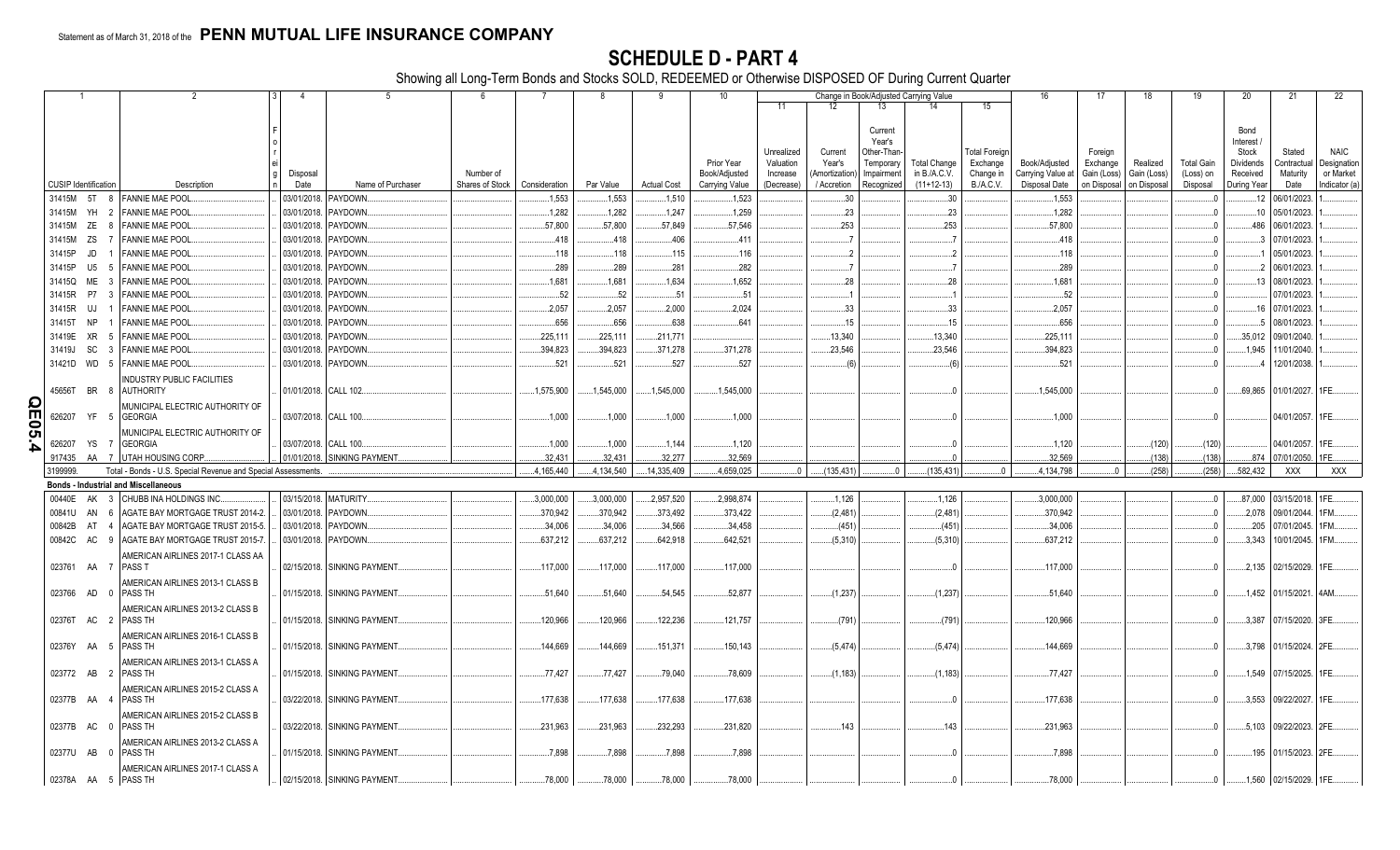|       |                             |           |                | 2                                                  | 4           | 5                           | - 6             |               | -8         | -9                 | 10                          |                                     |                                   |                                                            | Change in Book/Adjusted Carrying Value |                                               | 16                                 | 17                                 | 18                      | 19                             | 20                                                          | 21                                | 22                                      |
|-------|-----------------------------|-----------|----------------|----------------------------------------------------|-------------|-----------------------------|-----------------|---------------|------------|--------------------|-----------------------------|-------------------------------------|-----------------------------------|------------------------------------------------------------|----------------------------------------|-----------------------------------------------|------------------------------------|------------------------------------|-------------------------|--------------------------------|-------------------------------------------------------------|-----------------------------------|-----------------------------------------|
|       |                             |           |                |                                                    |             |                             |                 |               |            |                    |                             | 11                                  | 12                                | 13                                                         | 14                                     | 15                                            |                                    |                                    |                         |                                |                                                             |                                   |                                         |
|       |                             |           |                |                                                    | Disposal    |                             | Number of       |               |            |                    | Prior Year<br>Book/Adjusted | Unrealized<br>Valuation<br>Increase | Current<br>Year's<br>Amortizatior | Current<br>Year's<br>Other-Than<br>Temporary<br>Impairment | <b>Total Change</b><br>in B./A.C.V.    | <b>Total Foreign</b><br>Exchange<br>Change in | Book/Adjusted<br>Carrying Value at | Foreign<br>Exchange<br>Gain (Loss) | Realized<br>Gain (Loss) | <b>Total Gain</b><br>(Loss) on | Bond<br>Interest /<br><b>Stock</b><br>Dividends<br>Received | Stated<br>Contractual<br>Maturity | <b>NAIC</b><br>Designation<br>or Market |
|       | <b>CUSIP</b> Identification |           |                | Description                                        | Date        | Name of Purchaser           | Shares of Stock | Consideration | Par Value  | <b>Actual Cost</b> | Carrying Value              | (Decrease)                          | Accretion                         | Recognized                                                 | $(11+12-13)$                           | <b>B./A.C.V.</b>                              | Disposal Date                      | on Disposal on Disposal            |                         | Disposal                       | During Year                                                 | Date                              | Indicator (a)                           |
|       | 02378W AA                   |           |                | AMERICAN AIRLINES 2017-1 CLASS B<br>PASS TH        |             | 02/15/2018. SINKING PAYMENT |                 | .66,250       | .66,250    | .66,250            | .66,250                     |                                     |                                   |                                                            |                                        |                                               | 66,250                             |                                    |                         | $0$ .                          |                                                             | .1,640 02/15/2025. 2AM            |                                         |
|       | 03215P EQ                   |           |                | AMRESCO RESIDENTIAL SECURITIES<br><b>CORP MORT</b> |             | 02/01/2018. PAYDOWN.        |                 | .19,257       | .19,257    | .19,257            | .19,257                     |                                     |                                   |                                                            |                                        |                                               | 19,257                             |                                    |                         | $0$ .                          | .234                                                        | 02/01/2028. 1FM.                  |                                         |
|       | 03766K AB                   |           | -9             | APOLLO AVIATION SECURITIZATION<br><b>EQUITY TR</b> |             | 03/15/2018. PAYDOWN.        |                 | .196.565      | 196.565    | 192,566            | 193.535                     |                                     | .3.029                            |                                                            | .3,029                                 |                                               | 196,565                            |                                    |                         | $0_{\cdots}$                   | .1,606                                                      | 03/17/2036.                       | 2AM                                     |
|       | 045424                      | EX        | - 2            | ASSET SECURITIZATION CORP                          | 03/11/2018. | PAYDOWN.                    |                 | .107,151      | .107,151   | 105,544            | 107,151                     |                                     |                                   |                                                            |                                        |                                               | .107,151                           |                                    |                         | $\Omega$ .                     | .1,354                                                      | 04/11/2029                        |                                         |
|       | 055482                      | AJ        | -2             | <b>WESTERN ATLAS INC.</b>                          | 01/10/2018. | CALL 101.605.               |                 | .2,032,100    | .2,000,000 | 1,990,860          | 1,999,506                   |                                     | (6)                               |                                                            | (6)                                    |                                               | .1,999,501                         |                                    | .499                    | .499                           | .45,100                                                     | 06/01/2018.                       |                                         |
|       | 057224                      | AY        |                | BAKER HUGHES A GE CO LLC.                          | 01/10/2018. | CALL 104.368.               |                 | 8,349,440     | .8,000,000 | .7,935,520         | .7,992,375                  |                                     | (248)                             |                                                            | (248)                                  |                                               | .7,992,128                         |                                    | 7,872                   | .7,872                         | .441,107                                                    | 11/15/2018. 1FE                   |                                         |
|       | 05723K AC                   |           |                | BAKER HUGHES A GE CO LLC / BAKER<br><b>HUGHES</b>  |             | 01/23/2018. EXCHANGE OFFER  |                 | .3,000,000    | .3,000,000 | .3,000,000         | .3,000,000                  |                                     |                                   |                                                            |                                        |                                               | .3,000,000                         |                                    |                         | $\Omega$                       | 17,000                                                      | 12/15/2047. 1FE.                  |                                         |
|       |                             |           |                | <b>BANC OF AMERICA COMMERCIAL</b>                  |             |                             |                 |               |            |                    |                             |                                     | .525                              |                                                            | .525                                   |                                               |                                    |                                    |                         |                                |                                                             |                                   | 1FM.                                    |
|       | 05947U 6C                   |           |                | MORTGAGE TRUS<br><b>BANC OF AMERICA COMMERCIAL</b> | 03/01/2018. | PAYDOWN.                    |                 | .48,770       | .48,770    | .47,185            |                             |                                     |                                   |                                                            |                                        |                                               | 48,770                             |                                    |                         |                                | .217                                                        | 09/01/2045.                       |                                         |
|       | 05952C                      | AG        |                | <b>MORTGAGE TRUS</b>                               | 03/01/2018. | PAYDOWN                     |                 | .1,541,702    | .1,541,702 | 1,094,458          | 1,541,702                   |                                     |                                   |                                                            |                                        |                                               | 1,541,702                          |                                    |                         | $0_{\cdots}$                   | .18,343                                                     | 02/01/2051                        | <b>IFM</b>                              |
|       | 06540R                      | AF        |                | <b>BANK 2017-BNK9.</b>                             | 03/01/2018. | PAYDOWN.                    |                 |               |            | .4,183             | .4,144                      |                                     | (35)                              |                                                            | (35)                                   |                                               |                                    |                                    |                         | $\Omega$                       | .94                                                         | 11/01/2054.                       | 1FE                                     |
| QE05. | 07387B                      | CR.       | - 2            | BEAR STEARNS COMMERCIAL<br>MORTGAGE SECURIT        |             | 03/01/2018. PAYDOWN.        |                 | .62,043       | .62,043    | .57,234            | .61,936                     |                                     | 106                               |                                                            | .106                                   |                                               | .62,043                            |                                    |                         | $\Omega$                       | .537                                                        | 10/01/2042. 1FM.                  |                                         |
|       |                             |           |                |                                                    |             |                             |                 |               |            |                    |                             |                                     |                                   |                                                            |                                        |                                               |                                    |                                    |                         |                                |                                                             |                                   |                                         |
| ັບາ   | 09228Y                      | AB        |                | BLACKBIRD CAPITAL AIRCRAFT LEASE<br><b>SECURIT</b> |             | 03/15/2018. PAYDOWN.        |                 | .117,187      | .117,187   | .117,187           | .117,187                    |                                     |                                   |                                                            |                                        |                                               | 117,187                            |                                    |                         | $0$ .                          | .823                                                        | 12/16/2041                        | 1FE                                     |
|       | 09228Y AC                   |           |                | BLACKBIRD CAPITAL AIRCRAFT LEASE<br><b>SECURIT</b> | 03/15/2018. | PAYDOWN.                    |                 | .46.875       | .46,875    | .46,873            | .46,873                     |                                     |                                   |                                                            |                                        |                                               | .46,875                            |                                    |                         | $\Omega$                       | .444                                                        | 12/16/2041                        | 2AM                                     |
|       | 11134L AQ                   |           | $\overline{2}$ | BROADCOM CORP / BROADCOM<br><b>CAYMAN FINANCE</b>  |             | 02/21/2018. EXCHANGE OFFER  |                 | 7,177,998     | 7,500,000  | .7,175,918         | 1,499,325                   |                                     | 2.080                             |                                                            | .2,080                                 |                                               | .7.177.998                         |                                    |                         | $\Omega$                       | .90.417                                                     | 01/15/2028. 2FE                   |                                         |
|       | 12527E AD                   |           |                | CFCRE COMMERCIAL MORTGAGE<br><b>TRUST 2011-C1</b>  |             | 03/01/2018. PAYDOWN.        |                 | .725,635      | .725,635   | 736,521            | .728,747                    |                                     | (3, 113)                          |                                                            | (3, 113)                               |                                               | .725,635                           |                                    |                         | $\Omega$                       | 4.047                                                       | 04/01/2044.                       | 1FM                                     |
|       | 12531W BC                   |           |                | CFCRE COMMERCIAL MORTGAGE<br><b>TRUST 2016-C3</b>  |             | 03/01/2018. PAYDOWN.        |                 |               |            | .7,586             | .6.185                      |                                     | (62)                              |                                                            | (62)                                   |                                               |                                    |                                    |                         | $\Omega$                       | .171                                                        | 01/01/2048. 1FE                   |                                         |
|       | 12532A BD                   |           |                | CFCRE COMMERCIAL MORTGAGE<br><b>TRUST 2016-C6</b>  |             | 03/01/2018. PAYDOWN.        |                 |               |            | .7,695             | .6.747                      |                                     | (68)                              |                                                            | (68)                                   |                                               |                                    |                                    |                         | $\Omega$                       | 185                                                         | 11/01/2049. 1FE                   |                                         |
|       | 12532C BE                   |           |                | CFCRE COMMERCIAL MORTGAGE<br><b>TRUST 2017-C8</b>  | 03/01/2018. | PAYDOWN.                    |                 |               |            | .5,098             | .4,760                      |                                     | (.47)                             |                                                            | (47)                                   |                                               |                                    |                                    |                         | 0.1                            | .128                                                        | 06/01/2050.                       | 1FF                                     |
|       | 12591Q                      | AS        |                | COMM 2014-UBS4 MORTGAGE TRUST                      | 03/01/2018  | PAYDOWN.                    |                 |               |            | .30,506            | .18,546                     |                                     | (317)                             |                                                            | (317)                                  |                                               |                                    |                                    |                         | .0                             | .774                                                        | 08/01/2047                        |                                         |
|       | 12592K                      | BD        |                | COMM 2014-UBS5 MORTGAGE TRUST                      | 03/01/2018. | PAYDOWN.                    |                 |               |            | 10,348             | .6,031                      |                                     | (115)                             |                                                            | (115)                                  |                                               |                                    |                                    |                         | 0                              | .265                                                        | 09/01/2047                        |                                         |
|       | 12592M                      | <b>BL</b> |                | COMM 2014-LC17 MORTGAGE TRUST                      | 03/01/2018. | PAYDOWN.                    |                 |               |            | .16,987            | .9,499                      |                                     | (190)                             |                                                            | (190)                                  |                                               |                                    |                                    |                         | - 0                            | 451                                                         | 10/01/2047                        |                                         |
|       | 12592U                      | AQ        | -5             | CSMLT 2015-1 TRUST                                 | 03/01/2018. | PAYDOWN.                    |                 | .180,514      | 180,514    | 184,914            | 184,914                     |                                     | (4,400)                           |                                                            | (4,400)                                |                                               | 180,514                            |                                    |                         | $\Omega$ .                     | 1,316                                                       | 05/01/2045.                       |                                         |
|       | 12592U                      | AW        | - 2            | CSMLT 2015-1 TRUST                                 | 03/01/2018  | PAYDOWN.                    |                 | .29,721       | .29,721    | .29,332            | .29,381                     |                                     | .340                              |                                                            | 340                                    |                                               | 29,721                             |                                    |                         | $\cdot$ 0                      | 193                                                         | 05/01/2045.                       |                                         |
|       | 12592U                      | AX.       |                | CSMLT 2015-1 TRUST.                                | 03/01/2018  | PAYDOWN.                    |                 | .31,464       | .31,464    | .30,766            | .30,822                     |                                     | .642                              |                                                            | 642                                    |                                               | .31,464                            |                                    |                         | $\cdot$ 0                      | .204                                                        | 05/01/2045.                       |                                         |
|       | 12593G                      | AG        |                | COMM 2015-PC1 MORTGAGE TRUST                       | 03/01/2018  | PAYDOWN.                    |                 |               |            | .12,851            | .8,795                      |                                     | (136)                             |                                                            | (136)                                  |                                               |                                    |                                    |                         | 0                              | .342                                                        | 07/01/2050                        |                                         |
|       | 12595E AE                   |           |                | COMM 2017-COR2 MORTGAGE TRUST                      | 03/01/2018. | PAYDOWN.                    |                 |               |            | .3,621             | .3,500                      |                                     | (30)                              |                                                            | (30)                                   |                                               |                                    |                                    |                         |                                | .82                                                         | 09/01/2050.                       |                                         |
|       |                             |           |                |                                                    |             |                             |                 |               |            |                    |                             |                                     |                                   |                                                            |                                        |                                               |                                    |                                    |                         |                                |                                                             |                                   |                                         |
|       | 12626B AF 1                 |           |                | COMM 2013-CCRE10 MORTGAGE<br><b>TRUST</b>          |             | 03/01/2018. PAYDOWN.        |                 |               |            | .14.120            | 7.362                       |                                     | (159)                             |                                                            | (159)                                  |                                               |                                    |                                    |                         | $\Omega$                       |                                                             | .418 08/01/2046.                  | 1FF                                     |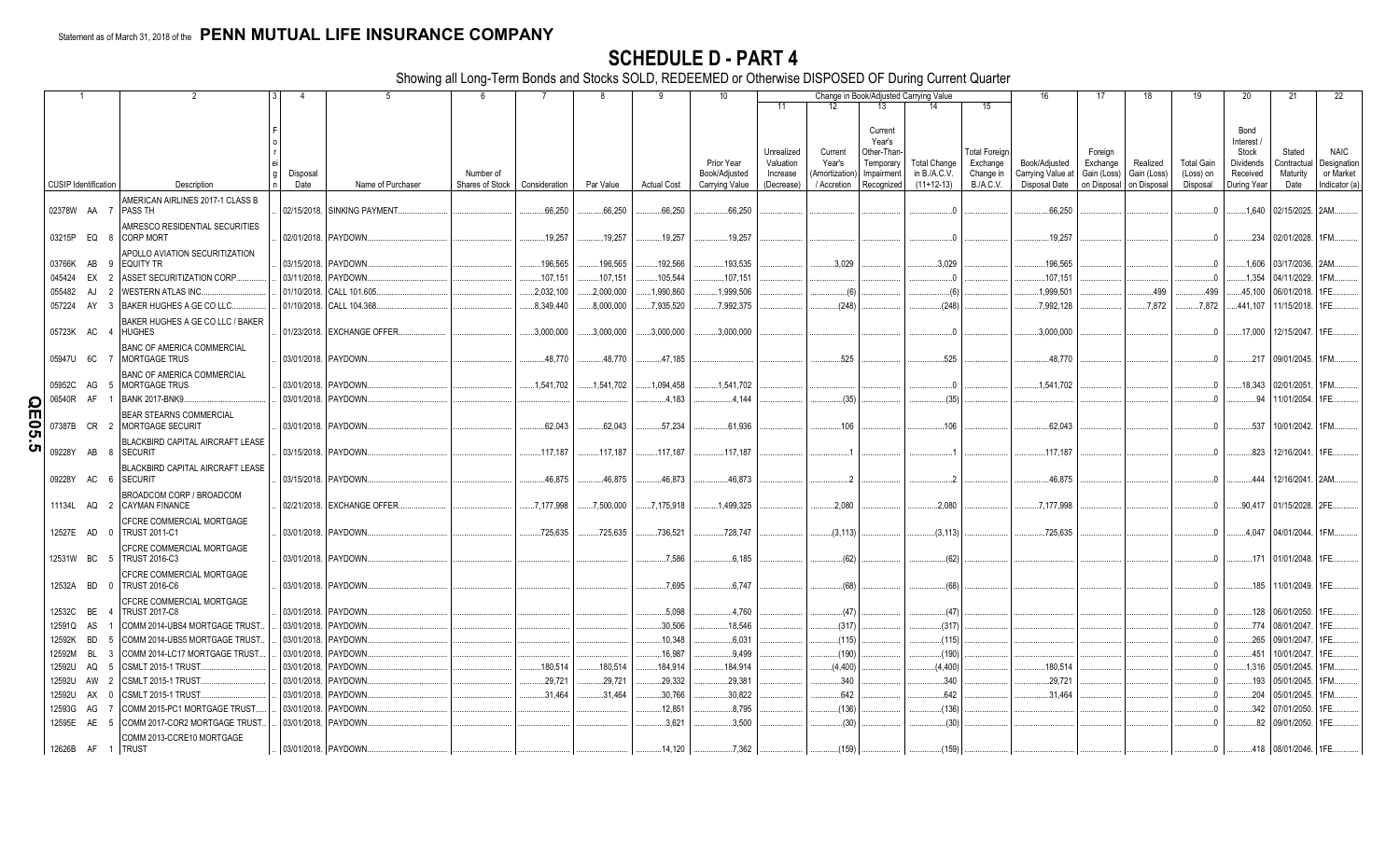|          |                             |           | 2                                                       | $\overline{4}$      | 5                      | - 6             |               | - 8       | -9                 | 10                          |                                     |                                   | Change in Book/Adjusted Carrying Value                      |                                     |                                               | 16                                 | 17                                 | 18                      | 19                             | 20                                                   | 21                                | 22                                      |
|----------|-----------------------------|-----------|---------------------------------------------------------|---------------------|------------------------|-----------------|---------------|-----------|--------------------|-----------------------------|-------------------------------------|-----------------------------------|-------------------------------------------------------------|-------------------------------------|-----------------------------------------------|------------------------------------|------------------------------------|-------------------------|--------------------------------|------------------------------------------------------|-----------------------------------|-----------------------------------------|
|          |                             |           |                                                         |                     |                        |                 |               |           |                    |                             | 11                                  | 12                                | 13                                                          |                                     | 15                                            |                                    |                                    |                         |                                |                                                      |                                   |                                         |
|          |                             |           |                                                         | Disposal            |                        | Number of       |               |           |                    | Prior Year<br>Book/Adjusted | Unrealized<br>Valuation<br>Increase | Current<br>Year's<br>Amortization | Current<br>Year's<br>Other-Than-<br>Temporary<br>Impairment | <b>Total Change</b><br>in B./A.C.V. | <b>Total Foreign</b><br>Exchange<br>Change in | Book/Adjusted<br>Carrying Value at | Foreign<br>Exchange<br>Gain (Loss) | Realized<br>Gain (Loss) | <b>Total Gain</b><br>(Loss) on | Bond<br>Interest /<br>Stock<br>Dividends<br>Received | Stated<br>Contractual<br>Maturity | <b>NAIC</b><br>Designation<br>or Market |
|          | <b>CUSIP Identification</b> |           | Description                                             | Date                | Name of Purchaser      | Shares of Stock | Consideration | Par Value | <b>Actual Cost</b> | Carrying Value              | (Decrease)                          | / Accretion                       | Recognized                                                  | $(11+12-13)$                        | <b>B./A.C.V.</b>                              | Disposal Date                      | on Disposal                        | on Disposal             | Disposal                       | During Year                                          | Date                              | Indicator (a)                           |
|          |                             |           | CSAIL 2015-C3 COMMERCIAL                                |                     |                        |                 |               |           |                    |                             |                                     |                                   |                                                             |                                     |                                               |                                    |                                    |                         |                                |                                                      |                                   |                                         |
|          | 12635F AV                   |           | <b>MORTGAGE TRUST</b><br>- 6                            |                     | 03/01/2018. PAYDOWN.   |                 |               |           | .10,168            | .7,216                      |                                     | (95)                              |                                                             | (95)                                |                                               |                                    |                                    |                         |                                |                                                      | .269   08/01/2048.   1FE.         |                                         |
|          | 12637L                      | <b>AL</b> | CSMLT 2015-2 TRUST                                      | 03/01/2018.         | PAYDOWN                |                 | .156,687      | 156,687   | 160,506            | 160,506                     |                                     | (3,819)                           |                                                             | (3,819)                             |                                               | .156,687                           |                                    |                         |                                | 1,032                                                | 08/01/2045.                       | 1FM                                     |
|          | 12637L                      | AQ        | CSMLT 2015-2 TRUST                                      | 03/01/2018.         | PAYDOWN.               |                 | .50,913       | .50,913   | .52,568            | .52,473                     |                                     | (1,560)                           |                                                             | (1,560)                             |                                               | .50,913                            |                                    |                         |                                | .332                                                 | 08/01/2045.                       |                                         |
|          | 12637L AR                   |           | CSMLT 2015-2 TRUST<br>$\Omega$                          |                     | 03/01/2018. PAYDOWN.   |                 | .31,762       | .31,762   | .31,060            | .30,741                     |                                     | .642                              |                                                             | .642                                |                                               | .31,762                            |                                    |                         |                                | .207                                                 | 08/01/2045. 1FM.                  |                                         |
|          | 12637U                      | AY        | CSAIL 2016-C7 COMMERCIAL<br><b>MORTGAGE TRUST</b><br>-5 | 03/01/2018.         | <b>PAYDOWN</b>         |                 |               |           | .16,764            | .14,479                     |                                     | (150)                             |                                                             |                                     |                                               |                                    |                                    |                         |                                | .444                                                 | 11/01/2049.                       |                                         |
|          | 12646U                      | AD        | CSMC TRUST 2013-IVR1                                    | 03/01/2018          | PAYDOWN.               |                 | .40,505       | .40,505   | .38,997            | .39,258                     |                                     | 1,246                             |                                                             | (150)<br>.1,246                     |                                               | .40,505                            |                                    |                         | $\cdot$ 0                      | .234                                                 | 03/01/2043.                       | 1FM                                     |
|          | 12647P                      | AS        | <b>CSMC TRUST 2013-7.</b>                               | 03/01/2018          | PAYDOWN.               |                 | .39,960       | .39,960   | .39,548            | .39,634                     |                                     | .327                              |                                                             | .327                                |                                               | .39,960                            |                                    |                         |                                | .239                                                 | 08/01/2043.                       | 1FM.                                    |
|          | 12648F                      | AR        | CSMC TRUST 2014-SAF1                                    | 03/01/2018          | PAYDOWN.               |                 | .29,134       | .29,134   | .30,102            | .29,786                     |                                     | (652)                             |                                                             | (652)                               |                                               | .29,134                            |                                    |                         |                                | 204                                                  | 03/01/2044.                       | 1FM                                     |
|          | 12648X                      | DD        | <b>CSMC TRUST 2014-WIN1</b>                             | 03/01/2018          | PAYDOWN.               |                 | .60,691       | .60,691   | .60,914            | .60,814                     |                                     | (123)                             |                                                             | (123)                               |                                               | .60,691                            |                                    |                         |                                | .398                                                 | 09/01/2044.                       |                                         |
|          | 12649D                      | AQ        | CSMC TRUST 2014-WIN2                                    | 03/01/2018          | PAYDOWN                |                 | .31,327       | .31,327   | .31,645            | .31,601                     |                                     | (274)                             |                                                             | (274)                               |                                               | .31,327                            |                                    |                         | . 0                            | .209                                                 | 10/01/2044.                       | 1FM                                     |
|          | 12649R                      | AV        | CSMC TRUST 2015-2.                                      | 03/01/2018          | PAYDOWN.               |                 | .45,291       | .45,291   | .46,315            | .46,066                     |                                     | (775)                             |                                                             | (775)                               |                                               | .45,291                            |                                    |                         |                                | .222                                                 | 02/01/2045.                       |                                         |
|          | 12649R                      | AW        | <b>CSMC TRUST 2015-2</b>                                | 03/01/2018.         | PAYDOWN                |                 | .57,490       | .57,490   | .56,949            | .57,035                     |                                     | .455                              |                                                             | .455                                |                                               | .57,490                            |                                    |                         | $\cdot$ 0                      | .282                                                 | 02/01/2045.                       |                                         |
|          | 12649X                      | BD        | CSMC TRUST 2015-3.                                      | 03/01/2018          | PAYDOWN                |                 | .27,673       | .27,673   | .28,434            | .28,383                     |                                     | (710)                             |                                                             | (710)                               |                                               | .27,673                            |                                    |                         |                                | 182                                                  | 03/01/2045.                       |                                         |
| O        | 12650U                      | AH        | CSMLT 2015-3 TRUST                                      | 03/01/2018          | PAYDOWN.               |                 | .244,515      | .244,515  | .246,501           | .246,284                    |                                     | (1,770)                           |                                                             | (1,770)                             |                                               | .244,515                           |                                    |                         |                                | 1,558                                                | 11/01/2045.                       |                                         |
| m        | 126650                      | <b>BP</b> | CVS PASS-THROUGH TRUST                                  | 03/10/2018          | <b>SINKING PAYMENT</b> |                 | .90,672       | .90,672   | .88,042            | .88,848                     |                                     | .1,824                            |                                                             | .1,824                              |                                               | .90,672                            |                                    |                         | . 0                            | .914                                                 | 12/10/2028.                       |                                         |
| ဌ        | 126650                      | BQ        | CVS PASS-THROUGH TRUST                                  | 03/10/2018          | <b>SINKING PAYMENT</b> |                 | .19,371       | 19,371    | .19,260            | .19,291                     |                                     | .80                               |                                                             | .80                                 |                                               | 19,371                             |                                    |                         | 0                              | .225                                                 | 01/10/2030.                       | 2AM                                     |
| $\sigma$ | 126650                      | BY        | CVS PASS-THROUGH TRUST                                  | 03/10/2018          | SINKING PAYMENT        |                 | .7,915        | .7,915    | .7,915             | .7,915                      |                                     |                                   |                                                             |                                     |                                               | .7,915                             |                                    |                         |                                | .78                                                  | 01/10/2034                        |                                         |
|          | 12677#                      | AA        | <b>CVS CAREMARK CORP.</b>                               | 02/15/2018          | <b>SINKING PAYMENT</b> |                 | .15,272       | .15,272   | .15,272            | .15,272                     |                                     |                                   |                                                             | .0                                  |                                               | 15,272                             |                                    |                         | - 0                            | .37                                                  | 01/15/2040.                       |                                         |
|          | 12695*                      | AA<br>-3  | CVS LEASE BACK.                                         | 03/10/2018          | SINKING PAYMENT        |                 | .23,918       | .23,918   | .23,918            | .23,918                     |                                     |                                   |                                                             |                                     |                                               | .23,918                            |                                    |                         |                                | .23                                                  | 10/10/2038.                       |                                         |
|          |                             |           | CASTLELAKE AIRCRAFT                                     |                     |                        |                 |               |           |                    |                             |                                     |                                   |                                                             |                                     |                                               |                                    |                                    |                         |                                |                                                      |                                   |                                         |
|          | 14855J                      | AB        | SECURITIZATION TRUST                                    |                     | 03/15/2018. PAYDOWN.   |                 | .149,965      | 149,965   | 149,921            | .149,933                    |                                     | .32                               |                                                             | .32                                 |                                               | 149,965                            |                                    |                         |                                | .368                                                 | 08/15/2041.                       |                                         |
|          |                             |           | CHARTER COMMUNICATIONS                                  |                     |                        |                 |               |           |                    |                             |                                     |                                   |                                                             |                                     |                                               |                                    |                                    |                         |                                |                                                      |                                   |                                         |
|          | 161175 BD                   |           | OPERATING LLC / C<br>-5                                 | 01/02/2018.         | <b>EXCHANGE OFFER</b>  |                 | 4,259,639     | 4,000,000 | 4,261,160          | 4,259,653                   |                                     | (14)                              |                                                             | (14)                                |                                               | 4,259,639                          |                                    |                         | - 0                            | .36,431                                              | 05/01/2047.                       | 2FE                                     |
|          | 16164A AC                   |           | CHASE MORTGAGE TRUST 2016-2.                            | 03/01/2018.         | PAYDOWN.               |                 | 244,955       | .244,955  | .251,498           | 251,389                     |                                     | (6, 434)                          |                                                             | (6, 434)                            |                                               | .244,955                           |                                    |                         |                                | .1,365                                               | 12/01/2045. 1FE.                  |                                         |
|          | 17290K AB 4                 |           | CITI HELD FOR ASSET ISSUANCE 2015-<br>PM <sub>2</sub>   |                     |                        |                 |               |           |                    |                             |                                     |                                   |                                                             |                                     |                                               |                                    |                                    |                         |                                |                                                      |                                   |                                         |
|          |                             |           |                                                         | 03/15/2018.         | PAYDOWN                |                 | .592,819      | .592,819  | .590,028           | .592,469                    |                                     | .350                              |                                                             | .350                                |                                               | .592,819                           |                                    |                         |                                | .3,853                                               | 03/15/2022. 1FE                   |                                         |
|          | 17290X AY                   | - 6       | CITIGROUP COMMERCIAL MORTGAGE<br><b>TRUST 2016</b>      |                     | 03/01/2018. PAYDOWN.   |                 |               |           | .5,559             | 4,567                       |                                     | (47)                              |                                                             | (47)                                |                                               |                                    |                                    |                         |                                | 135                                                  | 04/01/2049. 1FE.                  |                                         |
|          |                             |           | CITIGROUP COMMERCIAL MORTGAGE                           |                     |                        |                 |               |           |                    |                             |                                     |                                   |                                                             |                                     |                                               |                                    |                                    |                         |                                |                                                      |                                   |                                         |
|          | 173067 EQ                   | - 8       | <b>TRUST 2004</b>                                       | 03/01/2018. PAYDOWN |                        |                 | .307,295      | .307,295  | .258,128           | .301,771                    |                                     | .5,524                            |                                                             | .5,524                              |                                               | .307,295                           |                                    |                         |                                | .2,647                                               | 10/01/2041. 1FM.                  |                                         |
|          |                             |           | CITICORP MORTGAGE SECURITIES                            |                     |                        |                 |               |           |                    |                             |                                     |                                   |                                                             |                                     |                                               |                                    |                                    |                         |                                |                                                      |                                   |                                         |
|          | 17312D AC                   |           | <b>TRUST SERIE</b>                                      |                     | 03/01/2018. PAYDOWN.   |                 | .101,612      | 101,612   | .94,700            | .87,556                     |                                     | 14,056                            |                                                             | .14,056                             |                                               | .101,612                           |                                    |                         |                                | .1,015                                               | 09/01/2037.                       | 1FM.                                    |
|          |                             |           | CITIGROUP COMMERCIAL MORTGAGE                           |                     |                        |                 |               |           |                    |                             |                                     |                                   |                                                             |                                     |                                               |                                    |                                    |                         |                                |                                                      |                                   |                                         |
|          | 17322Y AJ                   | - q       | <b>TRUST 2014</b>                                       |                     | 03/01/2018. PAYDOWN.   |                 |               |           | .10,268            | .6,828                      |                                     | (81)                              |                                                             | (81                                 |                                               |                                    |                                    |                         | $.0 \cdot$                     | .233                                                 | 10/01/2047. 1FE.                  |                                         |
|          | 17323T AF                   |           | CITIGROUP MORTGAGE LOAN TRUST<br>2015-RP2               | 03/01/2018. PAYDOWN |                        |                 | .48,381       | .48,381   | .47,034            | .47,278                     |                                     | .1,104                            |                                                             | .1,104                              |                                               | .48,381                            |                                    |                         |                                |                                                      | .342   01/01/2053.   1FM.         |                                         |
|          | 17324R AA                   |           | CITI HELD FOR ASSET ISSUANCE 2016-<br>MF <sub>1</sub>   | 03/15/2018. PAYDOWN |                        |                 | .379,782      | .379,782  | .378,847           | .379,482                    |                                     | .300                              |                                                             | .300                                |                                               | .379,782                           |                                    |                         |                                | .2,836                                               | 08/15/2022. 1FE.                  |                                         |
|          |                             |           | CITIGROUP MORTGAGE LOAN TRUST                           |                     |                        |                 |               |           |                    |                             |                                     |                                   |                                                             |                                     |                                               |                                    |                                    |                         |                                |                                                      |                                   |                                         |
|          | 17324V AQ                   |           | 2015-PS1                                                | 03/01/2018.         | <b>PAYDOWN</b>         |                 | .85,547       | .85,547   | .87,087            | .86,766                     |                                     | (1, 219)                          |                                                             | (1,219)                             |                                               | .85,547                            |                                    |                         |                                |                                                      | .745 09/01/2042. 1FM.             |                                         |
|          | 17326D AJ                   | - 1       | CITIGROUP COMMERCIAL MORTGAGE<br><b>TRUST 2017</b>      |                     | 03/01/2018. PAYDOWN.   |                 |               |           | .5,241             | .3,635                      |                                     | (52)                              |                                                             | (52)                                |                                               |                                    |                                    |                         | $\Omega$                       |                                                      | .112 09/01/2050.                  | 1FE.                                    |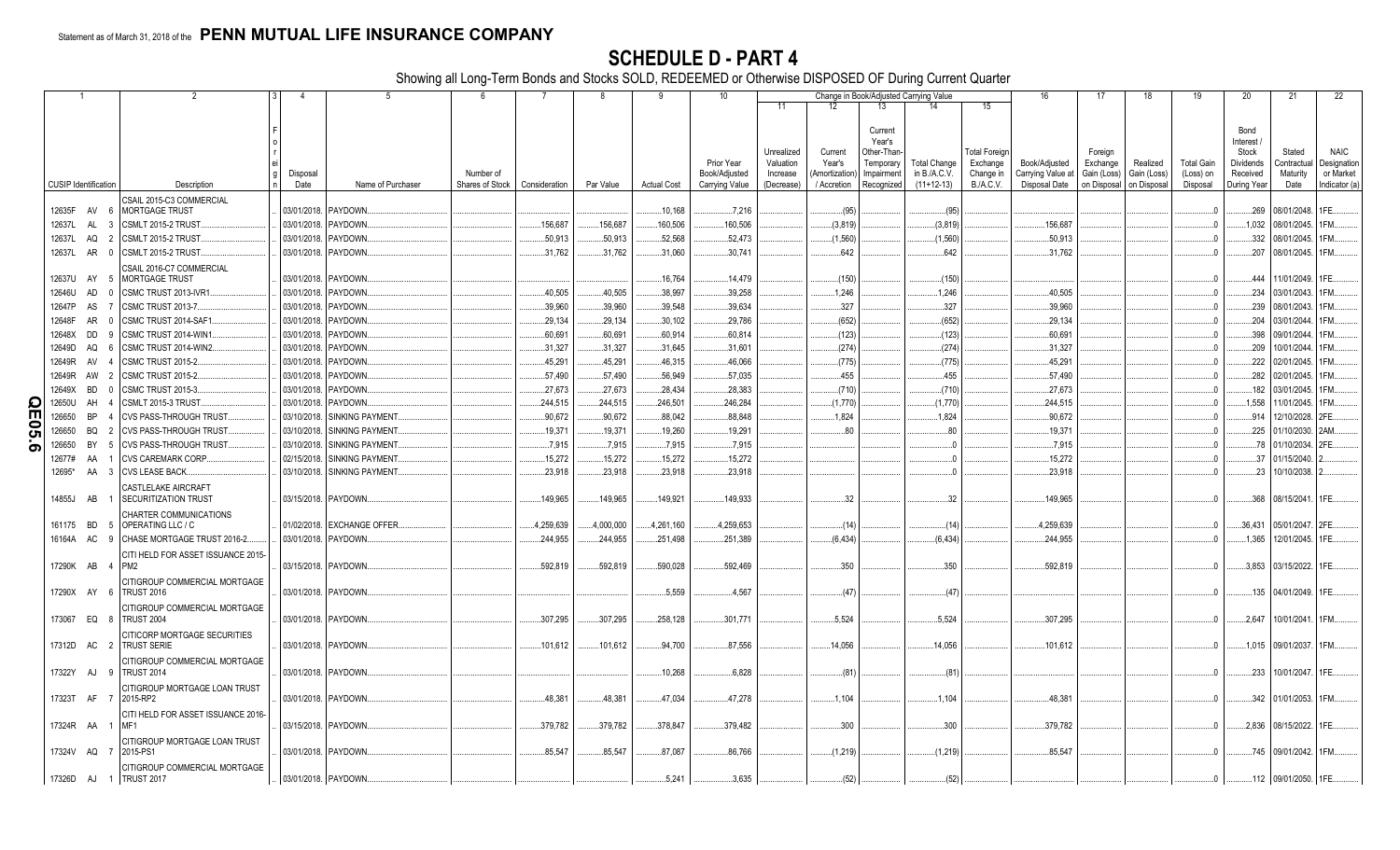|        |                             |      |                | 2                                                  | 4                     | 5                                 | - 6                             |            | -8         | -9                 | 10             |                         |                   | Change in Book/Adjusted Carrying Value       |                     |                                  | 16                | 17                  | 18          | 19                | 20                                     | 21                           | 22                         |
|--------|-----------------------------|------|----------------|----------------------------------------------------|-----------------------|-----------------------------------|---------------------------------|------------|------------|--------------------|----------------|-------------------------|-------------------|----------------------------------------------|---------------------|----------------------------------|-------------------|---------------------|-------------|-------------------|----------------------------------------|------------------------------|----------------------------|
|        |                             |      |                |                                                    |                       |                                   |                                 |            |            |                    |                | 11                      |                   | 13                                           |                     | 15                               |                   |                     |             |                   |                                        |                              |                            |
|        |                             |      |                |                                                    |                       |                                   |                                 |            |            |                    | Prior Year     | Unrealized<br>Valuation | Current<br>Year's | Current<br>Year's<br>Other-Than<br>Temporary | <b>Total Change</b> | <b>Total Foreign</b><br>Exchange | Book/Adjusted     | Foreign<br>Exchange | Realized    | <b>Total Gain</b> | Bond<br>Interest<br>Stock<br>Dividends | Stated<br>Contractua         | <b>NAIC</b><br>Designation |
|        |                             |      |                |                                                    | Disposal              |                                   | Number of                       |            |            |                    | Book/Adjusted  | Increase                | Amortization      | Impairment                                   | in B./A.C.V.        | Change in                        | Carrying Value at | Gain (Loss)         | Gain (Loss) | (Loss) on         | Received                               | Maturity                     | or Market                  |
|        | <b>CUSIP</b> Identification |      |                | Description                                        | Date                  | Name of Purchaser                 | Shares of Stock   Consideration |            | Par Value  | <b>Actual Cost</b> | Carrying Value | (Decrease)              | / Accretion       | Recognized                                   | $(11+12-13)$        | B./A.C.V.                        | Disposal Date     | on Disposal         | on Disposal | Disposal          | During Year                            | Date                         | Indicator (a)              |
|        |                             |      |                | COLLEGIATE FUNDING SERVICES                        |                       |                                   |                                 |            |            |                    |                |                         |                   |                                              |                     |                                  |                   |                     |             |                   |                                        |                              |                            |
|        | 19458L BD                   |      |                | EDUCATION LO                                       | 03/28/2018.           | PAYDOWN.                          |                                 | .267,095   | .267,095   | .252,906           |                |                         | 14,189            |                                              | .14,189             |                                  | 267,095           |                     |             | - 0               | .1,326                                 | 12/28/2037                   | 1FE.                       |
|        | 20047P AP                   |      | $\overline{2}$ | COMM 2005-LP5 MORTGAGE TRUST                       |                       | 03/01/2018. PAYDOWN               |                                 | .243,277   | .243,277   | .220,166           | .243,277       |                         |                   |                                              |                     |                                  | .243,277          |                     |             |                   | 1,894                                  | 05/01/2043. 1FM.             |                            |
|        |                             |      |                | CONSOLIDATED EDISON IN 8.71                        |                       |                                   |                                 |            |            |                    |                |                         |                   |                                              |                     |                                  |                   |                     |             |                   |                                        |                              |                            |
|        | 209115 A*                   |      | - 5            | 30JUN22                                            | 01/02/2018. CALL 100. |                                   |                                 | .17,389    | .17,389    | .17,389            | 17,389         |                         |                   |                                              |                     |                                  | .17,389           |                     |             |                   |                                        | 766 06/30/2022.              |                            |
|        |                             |      |                | CONTIMORTGAGE HOME EQUITY LOAN                     |                       |                                   |                                 |            |            |                    |                |                         |                   |                                              |                     |                                  |                   |                     |             |                   |                                        |                              |                            |
|        | 21075W EV                   |      | - 3            | TRUST 199                                          |                       | 03/16/2018. NON-BROKER TRADE, BO. |                                 |            |            |                    |                |                         |                   |                                              |                     |                                  |                   |                     |             |                   |                                        | .20,375 04/01/2028           |                            |
|        |                             |      |                | CONTINENTAL AIRLINES 2010-1 CLASS                  |                       |                                   |                                 |            |            |                    |                |                         |                   |                                              |                     |                                  |                   |                     |             |                   |                                        |                              |                            |
|        | 21079V AB                   |      | -9             | <b>B PASS</b>                                      |                       | 01/12/2018. SINKING PAYMENT       |                                 | .234,544   | .234,544   | .241,519           | .237,605       |                         | (3,061)           |                                              | (3,061)             |                                  | .234,544          |                     |             |                   |                                        | .7,036 01/12/2019. 3AM       |                            |
|        | 22536#                      | AA   |                | CREDIT LEASE-BACK PASS-THRU TR.                    | 03/10/2018.           | <b>SINKING PAYMENT</b>            |                                 | .65,272    | .65,272    | .65,272            | .65,272        |                         |                   |                                              |                     |                                  | .65,272           |                     |             |                   | .72                                    | 12/10/2035.                  |                            |
|        | 228027                      | AA   |                | VESSEL MANAGEMENT SERVICES INC                     | 02/15/2018.           | <b>CALL 100.</b>                  |                                 | .80,000    | .80,000    | .80,000            | .80,000        |                         |                   |                                              |                     |                                  | .80,000           |                     |             |                   | .1,373                                 | 08/15/2036.                  |                            |
|        | 22822R                      | AR.  |                | CROWN CASTLE TOWERS LLC.                           | 01/15/2018.           | CALL 105.4132967                  |                                 | .5,270,665 | .5,000,000 | 5,498,200          | 5,266,721      |                         | (6,604)           |                                              | (6,604)             |                                  | .5,260,117        |                     | (260, 117)  | .(260, 117)       | .296,136                               | 01/15/2020. 1FE              |                            |
|        | 22944P                      | AE   |                | CSMC TRUST 2013-TH1.                               | 03/01/2018            | <b>PAYDOWN</b>                    |                                 | .39,941    | .39,941    | .40,583            | .40,531        |                         | (590)             |                                              | (590)               |                                  | .39,94'           |                     |             |                   | .287                                   | 02/01/2043. 1FE              |                            |
|        | 233046                      | AE   |                | DB MASTER FINANCE LLC.                             | 02/20/2018            | PAYDOWN.                          |                                 | .10,000    | .10,000    | .10,000            | .10,000        |                         |                   |                                              | . 0                 |                                  | .10,000           |                     |             | .0                | .118                                   | 11/20/2047. 2AM              |                            |
|        | 23312L                      | AW   |                | DBJPM 16-C1 MORTGAGE TRUST.                        | 03/01/2018.           | PAYDOWN.                          |                                 |            |            | .20,102            | 16,459         |                         | (187)             |                                              | (187)               |                                  |                   |                     |             |                   | .518                                   | 05/01/2049. 1FE              |                            |
| QE05.7 |                             |      |                | DELTA AIR LINES 2002-1 CLASS G-1                   |                       |                                   |                                 |            |            |                    |                |                         |                   |                                              |                     |                                  |                   |                     |             |                   |                                        |                              |                            |
|        | 247367                      | AX 3 |                | <b>PASS TH</b>                                     | 01/02/2018.           | PAYDOWN.                          |                                 | .219,191   | 219,191    | .244,786           | .234,373       |                         | (15, 182)         |                                              | (15, 182)           |                                  | .219.19'          |                     |             |                   | .7,363                                 | 07/02/2024. 1FE.             |                            |
|        | 247367                      | BH   |                | DELTA AIR LINES 2007-1 CLASS A PASS<br><b>THRO</b> |                       | 02/10/2018. SINKING PAYMENT       |                                 | .257,582   | 257,582    | .294,743           | .275,597       |                         | (18,015)          |                                              | (18, 015)           |                                  | .257,582          |                     |             |                   |                                        | 8,785   08/10/2022.   1FE    |                            |
|        |                             |      |                |                                                    |                       |                                   |                                 |            |            |                    |                |                         |                   |                                              |                     |                                  |                   |                     |             |                   |                                        |                              |                            |
|        | 247367 BJ                   |      | -3             | DELTA AIR LINES 2007-1 CLASS B PASS<br>THRO        |                       | 02/10/2018. SINKING PAYMENT       |                                 | .392,695   | .392,695   | .443,642           | .429,553       |                         | (36, 858)         |                                              | (36, 858)           |                                  | .392,695          |                     |             |                   |                                        | .15,749   08/10/2022.   2FE. |                            |
|        |                             |      |                | DELTA AIR LINES 2015-1 CLASS B PASS                |                       |                                   |                                 |            |            |                    |                |                         |                   |                                              |                     |                                  |                   |                     |             |                   |                                        |                              |                            |
|        | 24737A AA                   |      | -5             | THRO                                               | 01/30/2018.           | SINKING PAYMENT                   |                                 | .30,105    | .30,105    | .31,159            | .30,975        |                         | (870)             |                                              | (870)               |                                  | .30,105           |                     |             | .0                | .640                                   | 07/30/2023. 3AM.             |                            |
|        | 25264V                      | AB   | -5             | DIAMOND HEAD AVIATION 2015 LTD.                    | 03/14/2018.           | PAYDOWN.                          |                                 | .148,552   | .148,552   | 148,528            | .148,552       |                         |                   |                                              |                     |                                  | .148,552          |                     |             | $0 \ldots$        |                                        | .1,442 07/14/2028. 2AM       |                            |
|        | 290408 AB                   |      |                | ELWOOD ENERGY LLC.                                 | 01/05/2018.           | <b>SINKING PAYMENT</b>            |                                 | .192,720   | 192,720    | 193,603            | .193,313       |                         |                   |                                              |                     |                                  | .193,313          |                     | (593)       | (593)             | .7,862                                 | 07/05/2026. 3FE              |                            |
|        |                             |      |                | CITIGROUP COMMERCIAL MORTGAGE                      |                       |                                   |                                 |            |            |                    |                |                         |                   |                                              |                     |                                  |                   |                     |             |                   |                                        |                              |                            |
|        | 29429C AJ                   |      |                | <b>TRUST 2016</b>                                  |                       | 03/01/2018. PAYDOWN.              |                                 |            |            | .5,878             | .4,902         |                         | (55)              |                                              | (55)                |                                  |                   |                     |             | $\Omega$          |                                        | .139 04/01/2049. 1FE.        |                            |
|        |                             |      |                | <b>FMAC LOAN RECEIVABLES TRUST</b>                 |                       |                                   |                                 |            |            |                    |                |                         |                   |                                              |                     |                                  |                   |                     |             |                   |                                        |                              |                            |
|        | 302471 CA                   |      |                | 1998-B                                             | 03/01/2018.           | PAYDOWN.                          |                                 | .2,729     | .2,729     | .2,236             | .2,190         |                         |                   |                                              |                     |                                  | 2,190             |                     | .540        | 540               | .28                                    | 11/01/2020.                  |                            |
|        | 30257G                      | AA   |                | FPL ENERGY NATIONAL WIND LLC                       | 01/30/2018            | CALL 108.4181909.                 |                                 | .693.920   | .640,040   | .514,432           | .565,047       |                         | 781               |                                              | 781                 |                                  | .565,827          |                     | .74.213     | .74,213           | .67,838                                | 03/10/2024.                  |                            |
|        | 33767C                      | AV   |                | FIRSTKEY MORTGAGE TRUST 2015-1                     | 03/01/2018            | PAYDOWN.                          |                                 | .43,740    | .43,740    | .45,089            | 44,872         |                         | (1, 132)          |                                              | (1, 132)            |                                  | .43,740           |                     |             |                   | .288                                   | 03/01/2045. 1FM              |                            |
|        | 33767C                      | AW   |                | FIRSTKEY MORTGAGE TRUST 2015-1.                    | 03/01/2018.           | PAYDOWN.                          |                                 | .31,377    | .31,377    | .30,505            | .30,524        |                         | .853              |                                              | .853                |                                  | .31,37            |                     |             |                   | .206                                   | 03/01/2045. 1FM              |                            |
|        | 33903*                      | DC   |                | FLEET NATL BK 7.17 02JAN18.                        | 01/02/2018            | <b>MATURITY</b>                   |                                 | .293,863   | .293,863   | .293,863           | .293,863       |                         |                   |                                              |                     |                                  | .293,863          |                     |             |                   | 10,535                                 | 01/02/2018.                  |                            |
|        | 35040T                      | AA   |                | FOUNDATION FINANCE TRUST 2016-1                    | 03/15/2018.           | PAYDOWN.                          |                                 | .178,773   | 178,773    | 178,749            | .178,758       |                         | .15               |                                              | 15                  |                                  | .178,773          |                     |             |                   | 1,184                                  | 06/15/2035. 1FE              |                            |
|        | 36186X AD                   |      | - 9            | GMAC COMMERCIAL MORTGAGE<br>ASSET CORP             |                       | 03/10/2018. PAYDOWN.              |                                 | .24,503    | .24,503    | .25,019            | .25,010        |                         | (508)             |                                              | (508)               |                                  | .24,503           |                     |             |                   |                                        | .212 07/10/2050. 1FE.        |                            |
|        |                             |      |                | GS MORTGAGE SECURITIES TRUST                       |                       |                                   |                                 |            |            |                    |                |                         |                   |                                              |                     |                                  |                   |                     |             |                   |                                        |                              |                            |
|        | 36192K AW                   |      |                | 2012-GCJ7                                          |                       | 03/01/2018. PAYDOWN.              |                                 |            |            | .24,742            | .15,210        |                         | (302)             |                                              | (302)               |                                  |                   |                     |             | $\cdot$ 0         |                                        | 1,154 05/01/2045. 1FE        |                            |
|        | 36244W AA                   |      |                | GSAMP TRUST 2006-S5.                               | 03/26/2018            | PAYDOWN.                          |                                 | .6,556     | .6,556     | .236               | 236            |                         |                   |                                              |                     |                                  | .236              |                     | .6,320      | .6,320            |                                        | 09/25/2036.                  |                            |
|        | 36249@ AA                   |      |                | GSA GTH I U S GOVT LEA 4.56 15MAY38                |                       | 03/15/2018. SINKING PAYMENT       |                                 | .38,546    | .38,546    | .38,547            | .38,547        |                         |                   |                                              |                     |                                  | .38,546           |                     |             |                   |                                        | .49 05/15/2038. 1FE          |                            |
|        | 36252W AZ                   |      | $\overline{1}$ | <b>GS MORTGAGE SECURITIES TRUST</b><br>2014-GC20   |                       | 03/01/2018. PAYDOWN               |                                 |            |            | .26,148            | 15.757         |                         | (210)             |                                              | (210)               |                                  |                   |                     |             |                   |                                        | .617 04/01/2047. 1FE         |                            |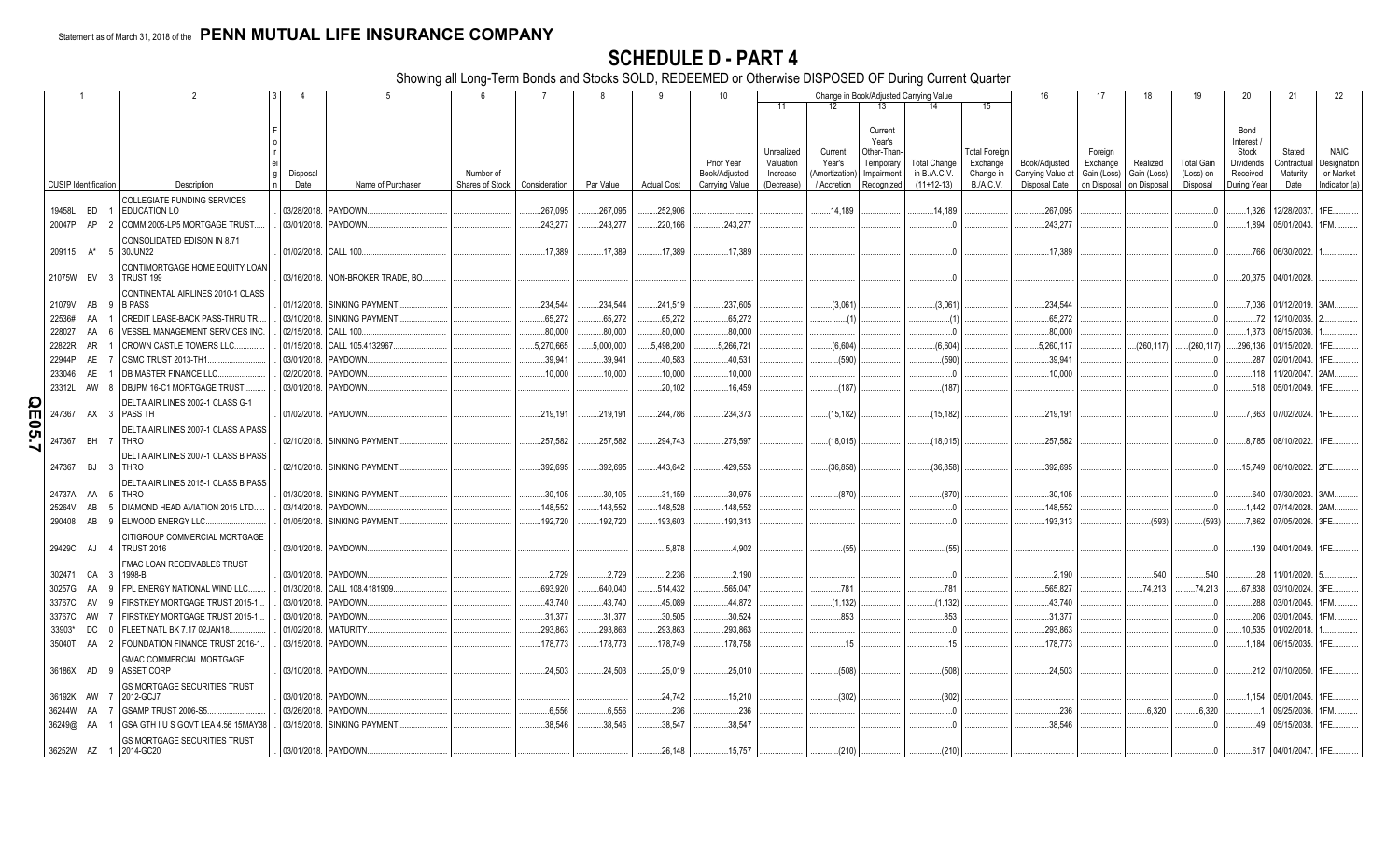|        |                             |      |          | 2                                                                            |                  | -5                                                  | -6                           |                     |                     | -9                  | 10                                            |                                                   |                                                  | Change in Book/Adjusted Carrying Value                                    |                                                     |                                                                   | 16                                                  | 17                                                | 18                                     | 19                                         | 20                                                                | 21                                        | 22                                                |
|--------|-----------------------------|------|----------|------------------------------------------------------------------------------|------------------|-----------------------------------------------------|------------------------------|---------------------|---------------------|---------------------|-----------------------------------------------|---------------------------------------------------|--------------------------------------------------|---------------------------------------------------------------------------|-----------------------------------------------------|-------------------------------------------------------------------|-----------------------------------------------------|---------------------------------------------------|----------------------------------------|--------------------------------------------|-------------------------------------------------------------------|-------------------------------------------|---------------------------------------------------|
|        |                             |      |          |                                                                              |                  |                                                     |                              |                     |                     |                     |                                               | 11                                                | 12                                               | 13                                                                        |                                                     | 15                                                                |                                                     |                                                   |                                        |                                            |                                                                   |                                           |                                                   |
|        | <b>CUSIP Identification</b> |      |          | Description                                                                  | Disposal<br>Date | Name of Purchaser                                   | Number of<br>Shares of Stock | Consideration       | Par Value           | <b>Actual Cost</b>  | Prior Year<br>Book/Adjusted<br>Carrying Value | Unrealized<br>Valuation<br>Increase<br>(Decrease) | Current<br>Year's<br>Amortization<br>/ Accretion | Current<br>Year's<br>Other-Than-<br>Temporary<br>Impairment<br>Recognized | <b>Total Change</b><br>in B./A.C.V.<br>$(11+12-13)$ | <b>Total Foreign</b><br>Exchange<br>Change in<br><b>B./A.C.V.</b> | Book/Adjusted<br>Carrying Value at<br>Disposal Date | Foreign<br>Exchange<br>Gain (Loss)<br>on Disposal | Realized<br>Gain (Loss)<br>on Disposal | <b>Total Gain</b><br>(Loss) on<br>Disposal | Bond<br>Interest<br>Stock<br>Dividends<br>Received<br>During Year | Stated<br>Contractual<br>Maturity<br>Date | NAIC<br>Designation<br>or Market<br>Indicator (a) |
|        |                             |      |          |                                                                              |                  |                                                     |                              |                     |                     |                     |                                               |                                                   |                                                  |                                                                           |                                                     |                                                                   |                                                     |                                                   |                                        |                                            |                                                                   |                                           |                                                   |
|        | 36298G AA<br>36416U AG      |      | - 0      | <b>GSPA MONETIZATION TRUST.</b><br>GALTON FUNDING MORTGAGE TRUST<br>2017-1   |                  | 03/09/2018. SINKING PAYMENT<br>03/01/2018. PAYDOWN. |                              | .60,001<br>.586,908 | .60,001<br>.586,908 | .61,201<br>.593,254 | .60,774<br>.593,050                           |                                                   | .(773)<br>(6, 142)                               |                                                                           | (773)<br>(6, 142)                                   |                                                                   | .60,001<br>.586,908                                 |                                                   |                                        |                                            | .643<br>.3,189                                                    | 10/09/2029.<br>07/01/2056. 1FE            | 2FE.                                              |
|        | 36416U                      | BG   | <b>Q</b> | GALTON FUNDING MORTGAGE TRUST<br>2017-1                                      | 03/01/2018.      | PAYDOWN                                             |                              | .29,339             | .29,339             | .30,054             | .30,018                                       |                                                   | (679)                                            |                                                                           |                                                     |                                                                   | .29,339                                             |                                                   |                                        |                                            | .186                                                              | 07/01/2056.                               | 1FE                                               |
|        |                             |      |          |                                                                              |                  |                                                     |                              |                     |                     |                     |                                               |                                                   |                                                  |                                                                           | (679)                                               |                                                                   |                                                     |                                                   |                                        |                                            |                                                                   |                                           |                                                   |
|        | 36877*                      | AA   |          | GENCONN ENERGY LLC 4.73 25JUL41                                              | 01/25/2018       | <b>CALL 100</b>                                     |                              | .118,421            | 118,421             | .118,421            | .118,421                                      |                                                   |                                                  |                                                                           |                                                     |                                                                   | .118,421                                            |                                                   |                                        |                                            | .2,801                                                            | 07/25/2041                                | 2FE                                               |
|        | 393505                      | JM   |          | CONSECO FINANCE CORP.                                                        | 03/15/2018.      | PAYDOWN.                                            |                              | .303,548            | .303,548            | .291,252            | .309,233                                      |                                                   | (5,685)                                          |                                                                           | (5,685)                                             |                                                                   | .303,548                                            |                                                   |                                        |                                            | .3,871                                                            | 10/15/2026.                               |                                                   |
|        | 393505 NC                   |      |          | CONSECO FINANCE CORP.                                                        |                  | 03/15/2018. PAYDOWN.                                |                              | .196,774            | .201,622            | .197,132            | .186,207                                      |                                                   | .15,416                                          |                                                                           | .15,416                                             |                                                                   | .201,622                                            |                                                   | (4,848)                                | (4, 848)                                   | .2,978                                                            | 07/15/2027. 6FE                           |                                                   |
|        | 396789 FY 0                 |      |          | COMMERCIAL MORTGAGE TRUST<br>2004-GG1<br><b>ICAHN ENTERPRISES LP / ICAHN</b> |                  | 03/01/2018. PAYDOWN.                                |                              | .29,868             | 29,868              | 28,374              | .29,868                                       |                                                   |                                                  |                                                                           |                                                     |                                                                   | .29,868                                             |                                                   |                                        |                                            | 314                                                               | 06/01/2036. 1FM.                          |                                                   |
|        | 451102 BN                   |      |          | <b>ENTERPRISES</b>                                                           | 02/08/2018.      | <b>EXCHANGE OFFER</b>                               |                              | .3,000,000          | .3,000,000          | .3,000,000          | .3,000,000                                    |                                                   |                                                  |                                                                           |                                                     |                                                                   | .3,000,000                                          |                                                   |                                        |                                            | .32,938                                                           | 12/15/2025. 3FE                           |                                                   |
|        | 46590K AN                   |      |          | JP MORGAN CHASE COMMERCIAL<br>MORTGAGE SECU                                  |                  | 03/01/2018. PAYDOWN.                                |                              |                     |                     | .7,91'              | .5,760                                        |                                                   | (93)                                             |                                                                           | (93)                                                |                                                                   |                                                     |                                                   |                                        |                                            | 234                                                               | 01/01/2049. 1FE.                          |                                                   |
|        | 46590R                      | AG   |          | JP MORGAN CHASE COMMERCIAL<br>MORTGAGE SECU                                  |                  | 03/01/2018. PAYDOWN.                                |                              |                     |                     | .5,488              | 4,676                                         |                                                   | (49)                                             |                                                                           | (49)                                                |                                                                   |                                                     |                                                   |                                        |                                            | .134                                                              | 08/01/2049.                               | 1FF                                               |
| QE05.8 | 46625Y                      | CX 9 |          | JP MORGAN CHASE COMMERCIAL<br><b>MORTGAGE SECU</b>                           |                  | 03/01/2018. PAYDOWN.                                |                              |                     | 2.653.566           | .2,467,816          | 1,618,675                                     | .1,022,863                                        | .12,028                                          |                                                                           | 1,034,891                                           |                                                                   | .2,653,566                                          |                                                   | (2,653,566)                            | (2,653,566)                                |                                                                   | 24,108   07/01/2041.   6FM.               |                                                   |
|        | 46625Y DG 5                 |      |          | JP MORGAN CHASE COMMERCIAL<br><b>MORTGAGE SECU</b>                           |                  | 03/01/2018. PAYDOWN                                 |                              | .155,623            | 155,623             | 138,894             | .155,623                                      |                                                   |                                                  |                                                                           |                                                     |                                                                   | 155,623                                             |                                                   |                                        |                                            | 1,323                                                             | 01/01/2037. 1FM.                          |                                                   |
|        | 46625Y FK                   |      |          | JP MORGAN CHASE COMMERCIAL<br>MORTGAGE SECU                                  |                  | 03/01/2018. PAYDOWN                                 |                              | 278,874             | .278,874            | .264,233            | 271,174                                       |                                                   | .7,700                                           |                                                                           | .7,700                                              |                                                                   | .278,874                                            |                                                   |                                        |                                            |                                                                   | .2,700 01/01/2042. 1FM.                   |                                                   |
|        | 46629P                      | AE   | -8       | JP MORGAN CHASE COMMERCIAL<br>MORTGAGE SECU                                  |                  | 03/01/2018. PAYDOWN.                                |                              | .42,508             | .42,508             | .33,466             | .42,508                                       |                                                   |                                                  |                                                                           |                                                     |                                                                   | .42,508                                             |                                                   |                                        |                                            | .388                                                              | 05/01/2047. 1FM.                          |                                                   |
|        | 46630J AE 9                 |      |          | JP MORGAN CHASE COMMERCIAL<br>MORTGAGE SECU                                  |                  | 03/01/2018. PAYDOWN.                                |                              | .585,309            | .585,309            | 472,729             | .585,309                                      |                                                   |                                                  |                                                                           |                                                     |                                                                   | .585,309                                            |                                                   |                                        |                                            | .5,461                                                            | 01/01/2049. 1FM.                          |                                                   |
|        | 46631B AJ                   |      |          | JP MORGAN CHASE COMMERCIAL<br><b>MORTGAGE SECU</b>                           |                  | 03/01/2018. PAYDOWN                                 |                              | .38,115             | .38,115             | .38,448             | .38,115                                       |                                                   |                                                  |                                                                           |                                                     |                                                                   | .38,115                                             |                                                   |                                        |                                            | .300                                                              | 06/01/2049. 1FM.                          |                                                   |
|        | 46638U AE                   |      | - 6      | JP MORGAN CHASE COMMERCIAL<br>MORTGAGE SECU                                  |                  | 03/01/2018. PAYDOWN.                                |                              |                     |                     | .30,446             | .18,083                                       |                                                   | (228)                                            |                                                                           | (228)                                               |                                                                   |                                                     |                                                   |                                        |                                            |                                                                   | .1,242 10/01/2045. 1FE.                   |                                                   |
|        | 46639E                      | AG   |          | JP MORGAN CHASE COMMERCIAL<br>MORTGAGE SECU                                  | 03/01/2018.      | PAYDOWN.                                            |                              |                     |                     | .29,531             | .19,232                                       |                                                   | (336)                                            |                                                                           | (336)                                               |                                                                   |                                                     |                                                   |                                        |                                            | 1,168                                                             | 12/01/2047.                               | 1FE                                               |
|        | 46640B                      | AK   |          | JP MORGAN MORTGAGE TRUST 2013-2                                              | 03/01/2018.      | PAYDOWN.                                            |                              | .30,718             | .30.718             | .30,926             | .30,803                                       |                                                   | (85)                                             |                                                                           | (85)                                                |                                                                   | .30,718                                             |                                                   |                                        |                                            | 187                                                               | 05/01/2043.                               | 1FM.                                              |
|        | 46640M                      | AS   |          | JP MORGAN MORTGAGE TRUST 2013-3                                              | 03/01/2018       | PAYDOWN.                                            |                              | .55,859             | .55,859             | .55,779             | .55,851                                       |                                                   | . 8                                              |                                                                           | .8                                                  |                                                                   | .55,859                                             |                                                   |                                        |                                            | .371                                                              | 07/01/2043.                               |                                                   |
|        | 46641C BP                   |      |          | JP MORGAN MORTGAGE TRUST 2014-1                                              | 03/01/2018.      | PAYDOWN.                                            |                              | .39,634             | .39,634             | .39,634             | .39,634                                       |                                                   |                                                  |                                                                           |                                                     |                                                                   | .39,634                                             |                                                   |                                        |                                            | .248                                                              | 01/01/2044. 1FM.                          |                                                   |
|        | 46643A BG                   |      |          | JPMBB COMMERCIAL MORTGAGE<br>SECURITIES TRU                                  | 03/01/2018.      | PAYDOWN.                                            |                              |                     |                     | .23,705             | .13,141                                       |                                                   | (241)                                            |                                                                           | (241)                                               |                                                                   |                                                     |                                                   |                                        |                                            | .645                                                              | 09/01/2047. 1FE.                          |                                                   |
|        | 46643D AS 6                 |      |          | JP MORGAN MORTGAGE TRUST 2014-<br>OAK4                                       |                  | 03/01/2018. PAYDOWN                                 |                              | .410,550            | .410,550            | 420,843             | .419,069                                      |                                                   | (8, 518)                                         |                                                                           | (8,518)                                             |                                                                   | .410,550                                            |                                                   |                                        |                                            | .2,884                                                            | 09/01/2044. 1FM.                          |                                                   |
|        | 46643D BE 6                 |      |          | JP MORGAN MORTGAGE TRUST 2014-<br>OAK4                                       |                  | 03/01/2018. PAYDOWN                                 |                              | .44,900             | .44.900             | .44,993             | .44,937                                       |                                                   | (37)                                             |                                                                           | (37)                                                |                                                                   | .44,900                                             |                                                   |                                        |                                            | .303                                                              | 09/01/2044.                               | 1FM.                                              |
|        | 46643P BG                   |      |          | JPMBB COMMERCIAL MORTGAGE<br><b>SECURITIES TRU</b>                           |                  | 03/01/2018. PAYDOWN.                                |                              |                     |                     | 11,878              | .7,582                                        |                                                   | (107)                                            |                                                                           | (107)                                               |                                                                   |                                                     |                                                   |                                        | 0.                                         |                                                                   | 285 11/01/2047. 1FE.                      |                                                   |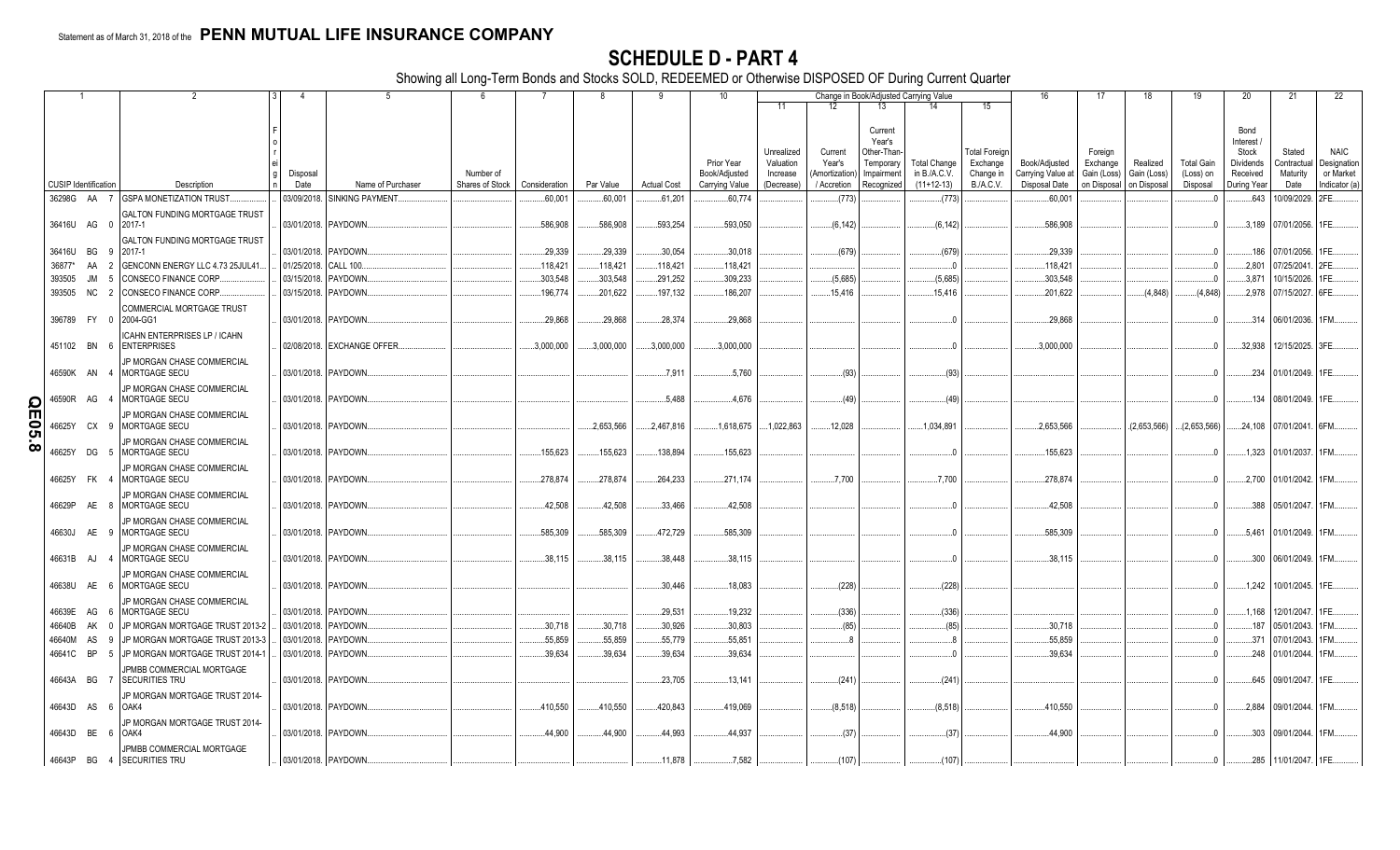|        |                             |    |              | 2                                                     |                  |                               | 6                                            |            |            |                    | 10                                            |                                                   |                                                  |                                                                          | Change in Book/Adjusted Carrying Value              |                                                                   | 16                                                  | 17                                                            | 18                      | 19                                         | 20                                                                  | 21                                        | 22                                                       |
|--------|-----------------------------|----|--------------|-------------------------------------------------------|------------------|-------------------------------|----------------------------------------------|------------|------------|--------------------|-----------------------------------------------|---------------------------------------------------|--------------------------------------------------|--------------------------------------------------------------------------|-----------------------------------------------------|-------------------------------------------------------------------|-----------------------------------------------------|---------------------------------------------------------------|-------------------------|--------------------------------------------|---------------------------------------------------------------------|-------------------------------------------|----------------------------------------------------------|
|        |                             |    |              |                                                       |                  |                               |                                              |            |            |                    |                                               | 11                                                | 12                                               | 13                                                                       | 14                                                  | 15                                                                |                                                     |                                                               |                         |                                            |                                                                     |                                           |                                                          |
|        | <b>CUSIP Identification</b> |    |              | Description                                           | Disposal<br>Date | Name of Purchaser             | Number of<br>Shares of Stock   Consideration |            | Par Value  | <b>Actual Cost</b> | Prior Year<br>Book/Adjusted<br>Carrying Value | Unrealized<br>Valuation<br>Increase<br>(Decrease) | Current<br>Year's<br>Amortization<br>/ Accretion | Current<br>Year's<br>Other-Than<br>Temporary<br>Impairment<br>Recognized | <b>Total Change</b><br>in B./A.C.V.<br>$(11+12-13)$ | <b>Total Foreign</b><br>Exchange<br>Change in<br><b>B./A.C.V.</b> | Book/Adjusted<br>Carrying Value at<br>Disposal Date | Foreign<br>Exchange<br>Gain (Loss)<br>on Disposal on Disposal | Realized<br>Gain (Loss) | <b>Total Gain</b><br>(Loss) on<br>Disposal | Bond<br>Interest /<br>Stock<br>Dividends<br>Received<br>During Year | Stated<br>Contractual<br>Maturity<br>Date | <b>NAIC</b><br>Designation<br>or Market<br>Indicator (a) |
|        |                             |    |              | JPMBB COMMERCIAL MORTGAGE                             |                  |                               |                                              |            |            |                    |                                               |                                                   |                                                  |                                                                          |                                                     |                                                                   |                                                     |                                                               |                         |                                            |                                                                     |                                           |                                                          |
|        | 46643T BC 5                 |    |              | SECURITIES TRU                                        |                  | 03/01/2018. PAYDOWN           |                                              |            |            | .8,050             | .4,987                                        |                                                   | (77)                                             |                                                                          | (77)                                                |                                                                   |                                                     |                                                               |                         |                                            |                                                                     | .210 01/01/2048. 1FE                      |                                                          |
|        | 46644F AF 8                 |    |              | JPMBB COMMERCIAL MORTGAGE<br>SECURITIES TRU           | 03/01/2018.      | PAYDOWN.                      |                                              |            |            | .42,137            | .27,719                                       |                                                   | (454)                                            |                                                                          | (454                                                |                                                                   |                                                     |                                                               |                         | $\Omega$                                   | .1,621                                                              | 10/01/2048. 1FE.                          |                                                          |
|        | 46645L BA                   |    |              | JPMBB COMMERCIAL MORTGAGE<br>SECURITIES TRU           | 03/01/2018.      | PAYDOWN.                      |                                              |            |            | .45,399            | .35,913                                       |                                                   | (410)                                            |                                                                          | (410)                                               |                                                                   |                                                     |                                                               |                         | $0_{\cdots}$                               |                                                                     | .1,215   03/01/2049.   1FE.               |                                                          |
|        | 46646R AL                   |    |              | JPMDB COMMERCIAL MORTGAGE<br><b>SECURITIES TRU</b>    | 03/01/2018.      | PAYDOWN.                      |                                              |            |            | .5,930             | .5,218                                        |                                                   | (47)                                             |                                                                          | (47)                                                |                                                                   |                                                     |                                                               |                         |                                            | 135                                                                 | 12/01/2049. 1FE                           |                                                          |
|        | 478045 AA                   |    | -5           | JOHN SEVIER COMBINED CYCLE<br><b>GENERATION LL</b>    |                  | 01/15/2018. SINKING PAYMENT   |                                              | .40,245    | .40,245    | .40,245            | 40,245                                        |                                                   |                                                  |                                                                          |                                                     |                                                                   | 40,245                                              |                                                               |                         | - 0                                        | .931                                                                | 01/15/2042. 1FE                           |                                                          |
|        | 48128K AV                   |    | $\mathbf{3}$ | JPMCC COMMERCIAL MORTGAGE<br>SECURITIES TRU           |                  | 03/01/2018. PAYDOWN.          |                                              |            |            | .7,051             | .6,507                                        |                                                   | (72)                                             |                                                                          | (72)                                                |                                                                   |                                                     |                                                               |                         | . .0                                       |                                                                     | 199 07/01/2050.                           |                                                          |
|        | 49549C                      | AA | -6           | KING INTERNATIONAL LEASING LLC                        | 01/15/2018.      | <b>SINKING PAYMENT</b>        |                                              | .287,994   | .287,994   | .287,994           | .287,994                                      |                                                   |                                                  |                                                                          |                                                     |                                                                   | 287,994                                             |                                                               |                         | .0                                         | 1,983                                                               | 10/15/2022                                |                                                          |
|        | 50190D                      | AL |              | LCCM 2017-LC26.                                       | 03/01/2018.      | PAYDOWN.                      |                                              |            |            | .8,663             | .8,076                                        |                                                   | (80)                                             |                                                                          | (80)                                                |                                                                   |                                                     |                                                               |                         |                                            | .215                                                                | 07/03/2050. 1FE                           |                                                          |
|        | 50543L                      | AB | -8           | <b>LABRADOR AVIATION FINANCE LTD</b><br>2016-1A       |                  | 03/15/2018. PAYDOWN           |                                              | .70,313    | .70,313    | .70,310            | .70,310                                       |                                                   |                                                  |                                                                          |                                                     |                                                                   | 70,313                                              |                                                               |                         |                                            |                                                                     | .666 01/15/2042. 2AM.                     |                                                          |
|        |                             |    |              | LB-UBS COMMERCIAL MORTGAGE                            |                  |                               |                                              |            |            |                    |                                               |                                                   |                                                  |                                                                          |                                                     |                                                                   |                                                     |                                                               |                         |                                            |                                                                     |                                           |                                                          |
| QE05.9 | 52108H                      | F8 | - 2          | <b>TRUST 2004-C4</b>                                  |                  | 03/11/2018. PAYDOWN           |                                              | .111,322   | .111,322   | .111,670           | .111,670                                      |                                                   | (348)                                            |                                                                          | (348)                                               |                                                                   | .111,322                                            |                                                               |                         | $0$ .                                      |                                                                     | .1,330 06/11/2036. 1FM.                   |                                                          |
|        | 52108M                      | FY |              | LB-UBS COMMERCIAL MORTGAGE<br><b>TRUST 2006-C3</b>    |                  | 01/11/2018. PAYDOWN.          |                                              | .4,000,000 | .4,000,000 | 3,995,000          | 3,995,203                                     |                                                   | .4,797                                           |                                                                          | .4,797                                              |                                                                   | .4,000,000                                          |                                                               |                         | 0                                          | 18,576                                                              | 03/11/2039.                               |                                                          |
|        | 52465#                      | AA |              | CGA CAPITAL CORP.                                     | 03/10/2018.      | <b>SINKING PAYMENT</b>        |                                              | .20,607    | .20,607    | .10,098            | .19,089                                       |                                                   | .1,518                                           |                                                                          | .1,518                                              |                                                                   | .20,607                                             |                                                               |                         | .0                                         | .288                                                                | 03/10/2019                                |                                                          |
|        | 52465#                      | AZ | -8           | LEGG MASON MTG CAP CORP.                              | 03/08/2018.      | SINKING PAYMENT               |                                              | .43,745    | .43,745    | .43,747            | .43,747                                       |                                                   | $\ldots$ (2)                                     |                                                                          | $\cdot$ (2)                                         |                                                                   | .43,745                                             |                                                               |                         | .0                                         | .552                                                                | 06/10/2021                                |                                                          |
|        | 532457                      | AX | ĥ            | ELI LILLY & CO.                                       | 03/15/2018       | <b>MATURITY</b>               |                                              | .2,000,000 | .2,000,000 | 1,902,040          | 1,998,058                                     |                                                   | .1,942                                           |                                                                          | .1,942                                              |                                                                   | .2,000,000                                          |                                                               |                         |                                            | .45,000                                                             | 03/15/2018. 1                             |                                                          |
|        | 577081                      | AU | - 6          | <b>MATTEL INC</b>                                     | 01/29/2018       | <b>VARIOUS</b>                |                                              | 1,880,000  | .2,000,000 | .2,258,000         | .2,238,573                                    |                                                   | (421)                                            |                                                                          | (421)                                               |                                                                   | .2,238,153                                          |                                                               | (358, 153)              | (358, 153)                                 | .40,989                                                             | 10/01/2040.                               |                                                          |
|        | 577081                      | AW |              | <b>MATTEL INC.</b>                                    | 03/09/2018       | <b>GOLDMAN SACHS &amp; CO</b> |                                              | 2,058,000  | .2,450,000 | 2,514,705          | .2,510,155                                    |                                                   | (244)                                            |                                                                          | (244)                                               |                                                                   | .2,509,911                                          |                                                               | (451,911)               | (451, 911)                                 | 48,959                                                              | 11/01/2041.                               | 3FE                                                      |
|        | 58405U                      | AD |              | MEDCO HEALTH SOLUTIONS INC.<br>MERRILL LYNCH MORTGAGE | 03/15/2018.      | <b>MATURITY</b>               |                                              | .1,000,000 | .1,000,000 | .1,010,600         | 1,000,296                                     |                                                   | (296)                                            |                                                                          | (296)                                               |                                                                   | 1,000,000                                           |                                                               |                         |                                            | .35,625                                                             | 03/15/2018. 2FE                           |                                                          |
|        | 589929                      | PW |              | <b>INVESTORS TRUST S</b>                              | 03/01/2018.      | PAYDOWN                       |                                              | .1,192,208 | 1,192,208  | 1,254,426          | 1,192,208                                     |                                                   |                                                  |                                                                          |                                                     |                                                                   | .1,192,208                                          |                                                               |                         | $0$ .                                      | 13,418                                                              | 11/01/2026. 1FE                           |                                                          |
|        | 59010R AA                   |    |              | MERLIN AVIATION HOLDINGS DAC.                         | 03/15/2018.      | PAYDOWN.                      |                                              | .76,923    | .76,923    | .73,965            | 74,394                                        |                                                   | .2,529                                           |                                                                          | .2,529                                              |                                                                   | 76,923                                              |                                                               |                         | $\Omega$                                   | .590                                                                | 12/15/2032. 1FE                           |                                                          |
|        | 59025W AN 6                 |    |              | MERRILL LYNCH MORTGAGE TRUST<br>2008-C1               |                  | 03/01/2018. PAYDOWN.          |                                              | .9,680,798 | .9,680,798 | 10,058,198         | 9,680,798                                     |                                                   |                                                  |                                                                          |                                                     |                                                                   | .9,680,798                                          |                                                               |                         | $\Omega$                                   | .97,574                                                             | 02/01/2051.                               | . 1FM.                                                   |
|        | 59524E AB                   |    |              | MID-ATLANTIC MILITARY FAMILY<br><b>COMMUNITIES</b>    |                  | 02/01/2018. SINKING PAYMENT   |                                              | .46,124    | .46,124    | .38,522            | .39,157                                       |                                                   | 6,967                                            |                                                                          | .6,967                                              |                                                                   | .46,124                                             |                                                               |                         |                                            | .1,208                                                              | 08/01/2050. 1FE                           |                                                          |
|        | 606935 AL                   |    |              | ML-CFC COMMERCIAL MORTGAGE<br><b>TRUST 2006-1</b>     |                  | 03/01/2018. PAYDOWN.          |                                              | .95,934    | .95,934    | .95,335            | .95,574                                       |                                                   | .361                                             |                                                                          | .361                                                |                                                                   | .95,934                                             |                                                               |                         |                                            | .992                                                                | 02/01/2039. 1FM.                          |                                                          |
|        | 61690A AF                   |    |              | MORGAN STANLEY BANK OF AMERICA<br><b>MERRILL L</b>    |                  | 03/01/2018. PAYDOWN.          |                                              |            |            | .9,948             | .7,526                                        |                                                   | (88)                                             |                                                                          | (88)                                                |                                                                   |                                                     |                                                               |                         |                                            | .244                                                                | 12/01/2047. 1FE.                          |                                                          |
|        | 61690V BA                   |    |              | MORGAN STANLEY BANK OF AMERICA<br><b>MERRILL L</b>    | 03/01/2018.      | PAYDOWN.                      |                                              |            |            | .7,069             | .5,403                                        |                                                   | (66)                                             |                                                                          | (66)                                                |                                                                   |                                                     |                                                               |                         |                                            | .172                                                                | 10/01/2048. 1FE.                          |                                                          |
|        | 61690Y BV                   |    |              | MORGAN STANLEY CAPITAL I TRUST<br>2016-BNK2           | 03/01/2018.      | PAYDOWN.                      |                                              |            |            | 15,280             | 13,208                                        |                                                   | (136)                                            |                                                                          | (136)                                               |                                                                   |                                                     |                                                               |                         |                                            | .386                                                                | 11/01/2049. 1FE                           |                                                          |
|        | 61691A BM                   |    | 4            | MORGAN STANLEY CAPITAL I TRUST<br>2015-UBS8           |                  | 03/01/2018. PAYDOWN.          |                                              |            |            | 18,781             | 14,667                                        |                                                   | (155)                                            |                                                                          | (155)                                               |                                                                   |                                                     |                                                               |                         | $0_{\cdots}$                               | .456                                                                | 12/01/2048.                               |                                                          |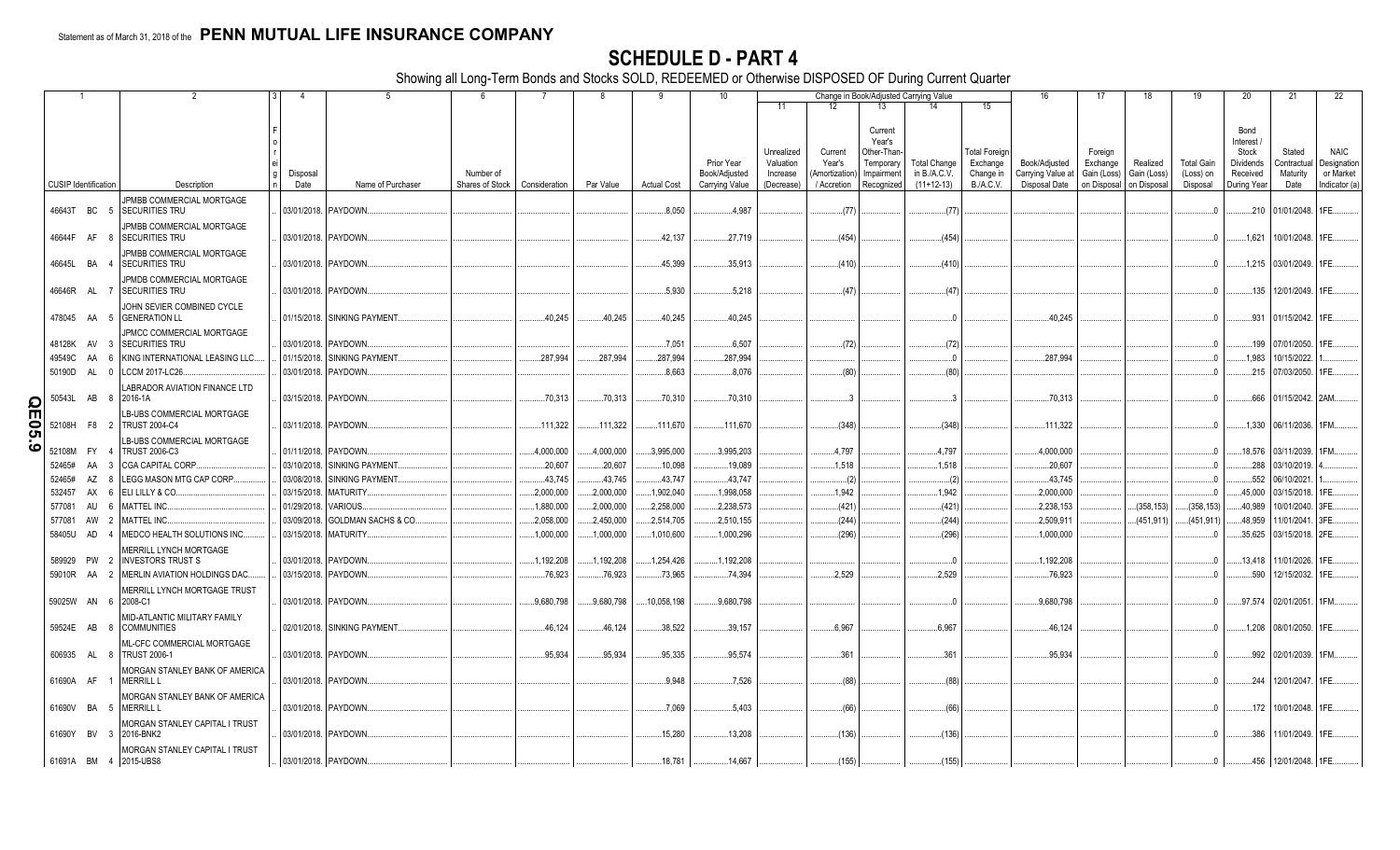|                     |                             |           |     |                                                    |                  |                              |                                              |            |           |                    | 10                                            |                                                   |                                                  | Change in Book/Adjusted Carrying Value                                                                                          |                                                                   | 16                                                  | -17                                               | 18                                     | 19                                         | 20                                                                | 21                                        | 22                                                       |
|---------------------|-----------------------------|-----------|-----|----------------------------------------------------|------------------|------------------------------|----------------------------------------------|------------|-----------|--------------------|-----------------------------------------------|---------------------------------------------------|--------------------------------------------------|---------------------------------------------------------------------------------------------------------------------------------|-------------------------------------------------------------------|-----------------------------------------------------|---------------------------------------------------|----------------------------------------|--------------------------------------------|-------------------------------------------------------------------|-------------------------------------------|----------------------------------------------------------|
|                     |                             |           |     |                                                    |                  |                              |                                              |            |           |                    |                                               | 11                                                | 12                                               | 13<br>14                                                                                                                        | 15                                                                |                                                     |                                                   |                                        |                                            |                                                                   |                                           |                                                          |
|                     | <b>CUSIP Identification</b> |           |     | Description                                        | Disposal<br>Date | Name of Purchaser            | Number of<br>Shares of Stock   Consideration |            | Par Value | <b>Actual Cost</b> | Prior Year<br>Book/Adjusted<br>Carrying Value | Unrealized<br>Valuation<br>Increase<br>(Decrease) | Current<br>Year's<br>Amortization<br>/ Accretion | Current<br>Year's<br>Other-Than<br>Temporary<br><b>Total Change</b><br>in B./A.C.V.<br>Impairment<br>$(11+12-13)$<br>Recognized | <b>Total Foreigr</b><br>Exchange<br>Change in<br><b>B./A.C.V.</b> | Book/Adjusted<br>Carrying Value at<br>Disposal Date | Foreign<br>Exchange<br>Gain (Loss)<br>on Disposal | Realized<br>Gain (Loss)<br>on Disposal | <b>Total Gain</b><br>(Loss) on<br>Disposal | Bond<br>Interest<br>Stock<br>Dividends<br>Received<br>During Year | Stated<br>Contractual<br>Maturity<br>Date | <b>NAIC</b><br>Designation<br>or Market<br>Indicator (a) |
|                     |                             |           |     | MORGAN STANLEY BANK OF AMERICA                     |                  |                              |                                              |            |           |                    |                                               |                                                   |                                                  |                                                                                                                                 |                                                                   |                                                     |                                                   |                                        |                                            |                                                                   |                                           |                                                          |
|                     | 61691G AT 7                 |           |     | <b>MERRILL L</b>                                   |                  | 03/01/2018. PAYDOWN          |                                              |            |           | .8,948             | .7,889                                        |                                                   | (77)                                             |                                                                                                                                 | (77)                                                              |                                                     |                                                   |                                        |                                            | .217                                                              | 12/01/2049. 1FE                           |                                                          |
|                     | 61691J AW 4                 |           |     | MORGAN STANLEY CAPITAL I TRUST<br>2017-H1          |                  | 03/01/2018. PAYDOWN.         |                                              |            |           | .5,505             | .5.127                                        |                                                   | (52)                                             |                                                                                                                                 | (52)                                                              |                                                     |                                                   |                                        |                                            |                                                                   | .139 06/01/2050. 1FE.                     |                                                          |
|                     | 61745M W7 4                 |           |     | MORGAN STANLEY CAPITAL I TRUST<br>2005-TOP1        |                  | 03/01/2018. PAYDOWN.         |                                              | .226,691   | 226,691   | 190,987            | .225,499                                      |                                                   | .1,192                                           |                                                                                                                                 | .1,192                                                            | .226.69                                             |                                                   |                                        |                                            |                                                                   | .1,605   12/01/2041.   1FM                |                                                          |
|                     | 61761A AA 6                 |           |     | MORGAN STANLEY BANK OF AMERICA<br><b>MERRILL L</b> |                  | 03/01/2018. PAYDOWN.         |                                              |            |           | .29,950            | .18,513                                       |                                                   | (314)                                            |                                                                                                                                 | (314)                                                             |                                                     |                                                   |                                        |                                            |                                                                   | 1,205 08/01/2045. 1FE.                    |                                                          |
|                     | 61761D AJ                   |           |     | MORGAN STANLEY BANK OF AMERICA<br><b>MERRILL L</b> |                  | 03/01/2018. PAYDOWN.         |                                              |            |           | .32,321            | .20,876                                       |                                                   | (310)                                            |                                                                                                                                 | (310)                                                             |                                                     |                                                   |                                        |                                            |                                                                   | .1,326 11/01/2045. 1FE.                   |                                                          |
|                     | 61764P BV                   |           |     | MORGAN STANLEY BANK OF AMERICA<br><b>MERRILL L</b> |                  | 03/01/2018. PAYDOWN.         |                                              |            |           | 14,502             | .8,793                                        |                                                   | (146)                                            |                                                                                                                                 | (146)                                                             |                                                     |                                                   |                                        |                                            |                                                                   | .379   12/01/2047.   1FE.                 |                                                          |
|                     | 61765L AV 2                 |           |     | MORGAN STANLEY BANK OF AMERICA<br><b>MERRILL L</b> |                  | 03/01/2018. PAYDOWN.         |                                              |            |           | .6,450             | .4,741                                        |                                                   | (52)                                             |                                                                                                                                 | (52)                                                              |                                                     |                                                   |                                        |                                            |                                                                   | .155 05/01/2048. 1FE.                     |                                                          |
| O                   | 61766C AH                   |           | - 2 | MORGAN STANLEY CAPITAL I TRUST<br>2016-UBS9        |                  | 03/01/2018. PAYDOWN.         |                                              |            |           | .17,376            | 13,846                                        |                                                   | (165)                                            |                                                                                                                                 | (165)                                                             |                                                     |                                                   |                                        |                                            |                                                                   | .452   03/01/2049.   1FE.                 |                                                          |
| m<br>$\overline{5}$ | 61766E BF                   |           |     | MORGAN STANLEY BANK OF AMERICA<br><b>MERRILL L</b> |                  | 03/01/2018. PAYDOWN.         |                                              |            |           | .11,809            | .9,681                                        |                                                   | (114)                                            |                                                                                                                                 | (114)                                                             |                                                     |                                                   |                                        |                                            |                                                                   | .302 05/01/2049. 1FE.                     |                                                          |
| $\vec{0}$           | 61766L                      | <b>BT</b> | - 5 | MORGAN STANLEY BANK OF AMERICA<br><b>MERRILL L</b> |                  | 03/01/2018. PAYDOWN.         |                                              |            |           | 19,262             | 15,299                                        |                                                   | (168)                                            |                                                                                                                                 | (168)                                                             |                                                     |                                                   |                                        |                                            |                                                                   | .494 01/01/2049. 1FE.                     |                                                          |
|                     | 61766N BC                   |           | - 8 | MORGAN STANLEY BANK OF AMERICA<br><b>MERRILL L</b> |                  | 03/01/2018. PAYDOWN.         |                                              |            |           | .16,207            | 13,901                                        |                                                   | (140)                                            |                                                                                                                                 | (140)                                                             |                                                     |                                                   |                                        |                                            |                                                                   | .388 09/01/2049. 1FE.                     |                                                          |
|                     | 61766R BA                   |           | - 3 | MORGAN STANLEY BANK OF AMERICA<br><b>MERRILL L</b> |                  | 03/01/2018. PAYDOWN.         |                                              |            |           | .11,560            | .10,054                                       |                                                   | (102)                                            |                                                                                                                                 | (102)                                                             |                                                     |                                                   |                                        |                                            |                                                                   | .292 11/01/2049. 1FE.                     |                                                          |
|                     | 61911B AA                   |           |     | MORTGAGE EQUITY CONVERSION<br><b>ASSET TRUST 2</b> | 03/01/2018.      | PAYDOWN.                     |                                              | .96,490    | .96,490   | .94,787            | .96,490                                       |                                                   |                                                  |                                                                                                                                 | 0                                                                 | .96,490                                             |                                                   |                                        | 0                                          | .746                                                              | 07/01/2060. 5AM.                          |                                                          |
|                     | 61980A                      | AC        |     | MOTIVA ENTERPRISES LLC                             | 03/15/2018.      | CALL 105.700265              |                                              | 1,484,032  | 1,404,000 | 1,401,248          | 1,403,303                                     |                                                   | (. (23)                                          |                                                                                                                                 | (23)                                                              | .1,403,279                                          |                                                   | 721                                    | 721                                        | .53,820                                                           | 01/15/2020. 2FE                           |                                                          |
|                     | 62942K AG                   |           |     | NRP MORTGAGE TRUST 2013-1                          | 03/01/2018.      | PAYDOWN.                     |                                              | .29,462    | .29,462   | .28,490            | 28,659                                        |                                                   | .802                                             |                                                                                                                                 | .802                                                              | 29,462                                              |                                                   |                                        | $\Omega$                                   | 163                                                               | 07/01/2043. 1FM                           |                                                          |
|                     | 629568 AQ                   |           |     | NABORS INDUSTRIES INC.                             | 02/15/2018.      | MATURITY.                    |                                              | .1,400,000 | 1,400,000 | 1,359,918          | 1,399,326                                     |                                                   | .674                                             |                                                                                                                                 | 674                                                               | 1,400,000                                           |                                                   |                                        |                                            | 43,050                                                            | 02/15/2018. 3FE                           |                                                          |
|                     | 64829F AJ                   |           |     | NEW RESIDENTIAL MORTGAGE LOAN<br><b>TRUST 2016</b> |                  | 03/01/2018. PAYDOWN.         |                                              | 78,670     | .78,670   | .82,301            | .82,008                                       |                                                   | (3,338)                                          |                                                                                                                                 | (3, 338)                                                          | 78,670                                              |                                                   |                                        |                                            | .628                                                              | 03/01/2056. 1FM.                          |                                                          |
|                     | 64829G AL 3                 |           |     | NEW RESIDENTIAL MORTGAGE LOAN<br><b>TRUST 2016</b> |                  | 03/01/2018. PAYDOWN.         |                                              | .105,436   | 105,436   | 108,552            | .108,066                                      |                                                   | (2,630)                                          |                                                                                                                                 | (2,630)                                                           | .105,436                                            |                                                   |                                        |                                            | 845                                                               | 11/02/2035. 1FE.                          |                                                          |
|                     | 64829L BM 9                 |           |     | NEW RESIDENTIAL MORTGAGE LOAN<br><b>TRUST 2016</b> |                  | 03/01/2018. PAYDOWN.         |                                              | .68,093    | .68.093   | .68,901            | .68,892                                       |                                                   | (799)                                            |                                                                                                                                 | (799)                                                             | .68,093                                             |                                                   |                                        |                                            | .594                                                              | 11/01/2056. 1FM.                          |                                                          |
|                     | 65536H BE                   |           |     | NOMURA HOME EQUITY LOAN INC<br><b>HOME EQUITY</b>  | 03/26/2018.      | PAYDOWN.                     |                                              | .360,171   | .360,171  | .242,215           | .341,515                                      |                                                   | .18,656                                          |                                                                                                                                 | 18,656                                                            | .360, 17'                                           |                                                   |                                        | - 0                                        |                                                                   | .1,508 09/25/2035. 1FM.                   |                                                          |
|                     | 65536W AA 3                 |           |     | NOMURA ASSET ACCEPTANCE CORP<br><b>ALTERNATIVE</b> |                  | 03/26/2018. PAYDOWN.         |                                              |            | .17.496   | .5,477             | .5,477                                        |                                                   |                                                  |                                                                                                                                 |                                                                   | .5,477                                              |                                                   | (5, 477)                               | (5,477)                                    |                                                                   | .10   08/25/2036.   1FM.                  |                                                          |
|                     |                             |           |     | OFFUTT AFB AMERICA FIRST                           |                  |                              |                                              |            |           |                    |                                               |                                                   |                                                  |                                                                                                                                 |                                                                   |                                                     |                                                   |                                        |                                            |                                                                   |                                           |                                                          |
|                     | 67085K AA                   |           | - 0 | <b>COMMUNITY LLC</b>                               |                  | 03/01/2018. SINKING PAYMENT  |                                              | .17,601    | .17,601   | .16,809            | .16,819                                       |                                                   | 782                                              |                                                                                                                                 | 782                                                               | .17,60'                                             |                                                   |                                        | - 0                                        | .481                                                              | 09/01/2050. 2FE                           |                                                          |
|                     | 693304                      | AL        |     | PECO ENERGY CO.                                    |                  | 03/01/2018. MATURITY.        |                                              | .1,755,000 | 1,755,000 | 1,516,741          | 1,749,232                                     |                                                   | .5,768                                           |                                                                                                                                 | .5,768                                                            | .1,755,000                                          |                                                   |                                        |                                            | 46,946                                                            | 03/01/2018. 1FE                           |                                                          |
|                     | 694308 GN                   |           |     | <b>PACIFIC GAS &amp; ELECTRIC CO.</b>              |                  | 02/20/2018. CALL 103.7870323 |                                              | 1,556,805  | 1,500,000 | 1,475,145          | 1,497,205                                     |                                                   | .456                                             |                                                                                                                                 | .456                                                              | 1,497,662                                           |                                                   | .2,338                                 | .2,338                                     | .99,087                                                           | 10/15/2018. 1FE                           |                                                          |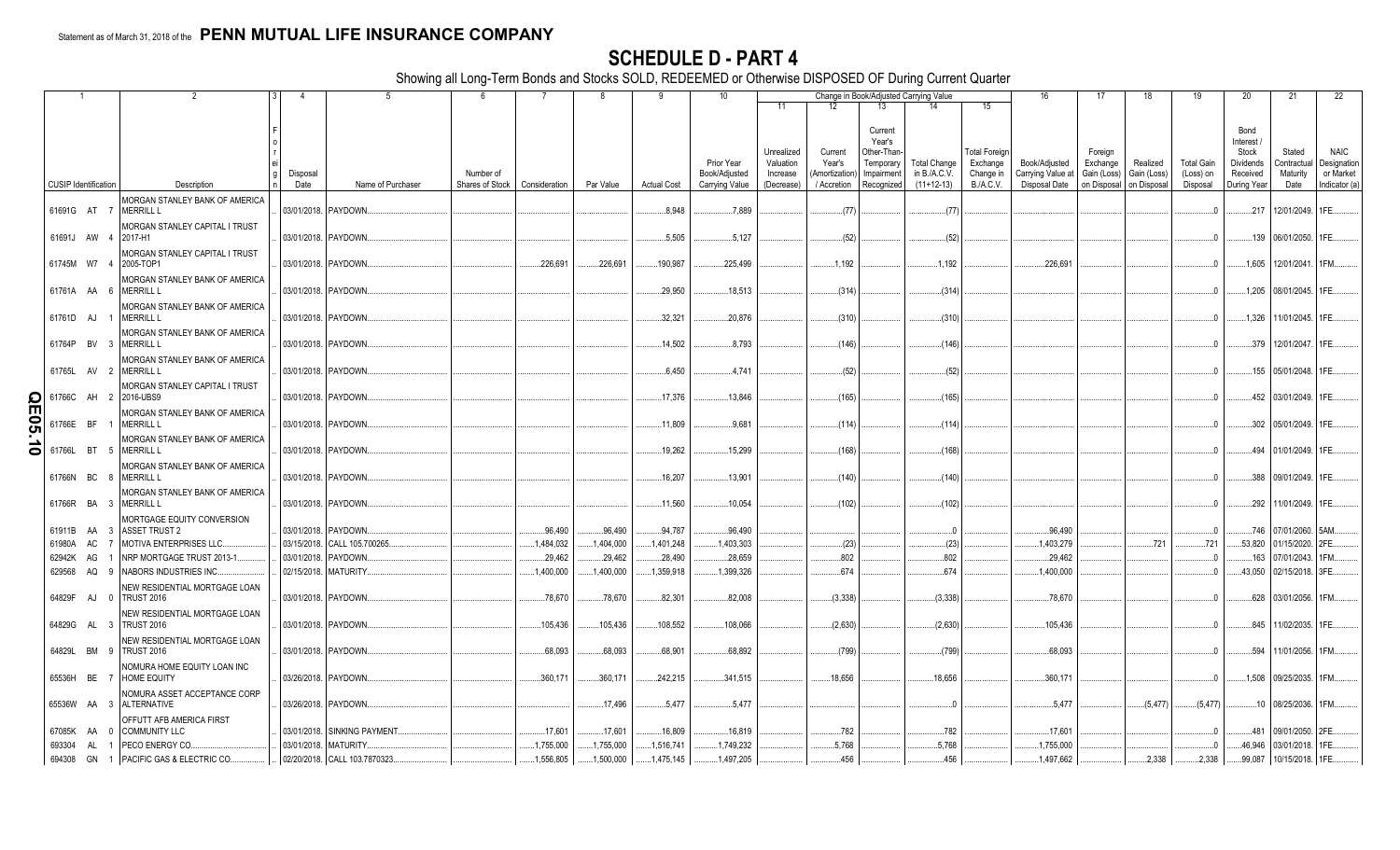|                             |          |      |                                                   | 4                | -5                            |                              |               |            |                    | 10                                            |                                                   |                                                    |                                                                          | Change in Book/Adjusted Carrying Value              |                                                                   | -16                                                 | 17                                                            | 18                      | 19                                         | 20                                                                | 21                                        | 22                                                       |
|-----------------------------|----------|------|---------------------------------------------------|------------------|-------------------------------|------------------------------|---------------|------------|--------------------|-----------------------------------------------|---------------------------------------------------|----------------------------------------------------|--------------------------------------------------------------------------|-----------------------------------------------------|-------------------------------------------------------------------|-----------------------------------------------------|---------------------------------------------------------------|-------------------------|--------------------------------------------|-------------------------------------------------------------------|-------------------------------------------|----------------------------------------------------------|
|                             |          |      |                                                   |                  |                               |                              |               |            |                    |                                               | 11                                                | 12                                                 | 13                                                                       | 14                                                  | 15                                                                |                                                     |                                                               |                         |                                            |                                                                   |                                           |                                                          |
| <b>CUSIP</b> Identification |          |      | Description                                       | Disposal<br>Date | Name of Purchaser             | Number of<br>Shares of Stock | Consideration | Par Value  | <b>Actual Cost</b> | Prior Year<br>Book/Adjusted<br>Carrying Value | Unrealized<br>Valuation<br>Increase<br>(Decrease) | Current<br>Year's<br>(Amortization)<br>/ Accretion | Current<br>Year's<br>Other-Than<br>Temporary<br>Impairment<br>Recognized | <b>Total Change</b><br>in B./A.C.V.<br>$(11+12-13)$ | <b>Total Foreign</b><br>Exchange<br>Change in<br><b>B./A.C.V.</b> | Book/Adjusted<br>Carrying Value at<br>Disposal Date | Foreign<br>Exchange<br>Gain (Loss)<br>on Disposal on Disposal | Realized<br>Gain (Loss) | <b>Total Gain</b><br>(Loss) on<br>Disposal | Bond<br>Interest<br>Stock<br>Dividends<br>Received<br>During Year | Stated<br>Contractual<br>Maturity<br>Date | <b>NAIC</b><br>Designation<br>or Market<br>Indicator (a) |
| 695156                      | AN       | - q  | PACKAGING CORP OF AMERICA                         | 03/15/2018.      | MATURITY.                     |                              | .2,000,000    | .2,000,000 | 1,999,180          | 1,999,976                                     |                                                   | $^{1.24}$                                          |                                                                          | .24                                                 |                                                                   | .2,000,000                                          |                                                               |                         |                                            | 65,000                                                            | 03/15/2018.                               | 2FE.                                                     |
| 72650T                      | AA       |      | PLAINS END FINANCING LLC.                         | 01/15/2018       | SINKING PAYMENT               |                              | .64,380       | .64,380    | .61,000            | .62,483                                       |                                                   | .1,897                                             |                                                                          | .1,897                                              |                                                                   | .64,380                                             |                                                               |                         |                                            | .967                                                              | 04/15/2028.                               |                                                          |
| 73019#                      | AA       |      | PNC EQUIP FIN LLC 3.0 13SEP27                     | 03/13/2018.      | <b>SINKING PAYMENT</b>        |                              | .43,264       | .43,264    | .43,264            | .43,264                                       |                                                   |                                                    |                                                                          |                                                     |                                                                   | .43,264                                             |                                                               |                         |                                            |                                                                   | 09/13/2027                                |                                                          |
| 73019#                      | AB       |      | PNC EQUIP FIN LLC 3.0 13SEP27                     | 03/13/2018.      | <b>SINKING PAYMENT</b>        |                              | .44,892       | .44,892    | .44,892            | .44,892                                       |                                                   |                                                    |                                                                          |                                                     |                                                                   | .44,892                                             |                                                               |                         |                                            |                                                                   | 09/13/2027                                |                                                          |
| 73019#                      | AC       |      | PNC EQUIP FIN LLC 3.0 13SEP27                     | 03/13/2018       | SINKING PAYMENT               |                              | .41,008       | .41,008    | .41,008            | .41,008                                       |                                                   |                                                    |                                                                          |                                                     |                                                                   | .41,008                                             |                                                               |                         |                                            |                                                                   | 09/13/2027                                |                                                          |
| 745332                      | BY       |      | PUGET SOUND ENERGY INC.                           | 03/07/2018.      | NON-BROKER TRADE, BO          |                              | .3,020,025    | .3,005,000 | .2,772,113         | 2,772,615                                     |                                                   | 508                                                |                                                                          | .508                                                |                                                                   | 2,773,123                                           |                                                               | 246,902                 | .246,902                                   | .37,324                                                           | 06/01/2067. 2FE.                          |                                                          |
|                             |          |      | RITE AID PASS THROUGH                             |                  |                               |                              |               |            |                    |                                               |                                                   |                                                    |                                                                          |                                                     |                                                                   |                                                     |                                                               |                         |                                            |                                                                   |                                           |                                                          |
| 767759 AB                   |          | - q  | <b>CERTIFICATES</b>                               |                  | 03/01/2018. PAYDOWN.          |                              | .66,145       | .66,145    | .35,883            | .55,415                                       |                                                   | .10,729                                            |                                                                          | .10,729                                             |                                                                   | .66,145                                             |                                                               |                         |                                            |                                                                   | .750 01/01/2021. 2AM.                     |                                                          |
|                             |          |      | <b>SG COMMERCIAL MORTGAGE</b>                     |                  |                               |                              |               |            |                    |                                               |                                                   |                                                    |                                                                          |                                                     |                                                                   |                                                     |                                                               |                         |                                            |                                                                   |                                           |                                                          |
| 78419C AG                   |          |      | <b>SECURITIES TRUST</b>                           |                  | 03/01/2018. PAYDOWN           |                              |               |            | .7,381             | .6,118                                        |                                                   | (69)                                               |                                                                          | (69)                                                |                                                                   |                                                     |                                                               |                         |                                            |                                                                   | 194 10/01/2048.                           | 1FE.                                                     |
| 78442G                      | FJ       |      | SLM STUDENT LOAN TRUST 2003-1                     | 03/17/2018.      | PAYDOWN.                      |                              | .33,785       | .33.785    | 31,420             | .31,466                                       |                                                   | .2,319                                             |                                                                          | .2,319                                              |                                                                   | .33,785                                             |                                                               |                         |                                            | 185                                                               | 06/15/2037.                               | 1AM.                                                     |
| 78443B                      | AK       |      | SLM STUDENT LOAN TRUST 2006-10.                   | 01/25/2018.      | PAYDOWN                       |                              | .140,157      | 140,157    | 124,214            | 125,918                                       |                                                   | .14,239                                            |                                                                          | .14,239                                             |                                                                   | .140,157                                            |                                                               |                         |                                            |                                                                   | 569 03/25/2044. 1FE.                      |                                                          |
|                             |          |      | SLM PRIVATE CREDIT STUDENT LOAN                   |                  |                               |                              |               |            |                    |                                               |                                                   |                                                    |                                                                          |                                                     |                                                                   |                                                     |                                                               |                         |                                            |                                                                   |                                           |                                                          |
| 78443C                      | AP       |      | TRUST 20                                          |                  | 03/15/2018. CALL 100.         |                              | 350,000       | .350,000   | .349,563           | 350,000                                       |                                                   |                                                    |                                                                          |                                                     |                                                                   | .350,000                                            |                                                               |                         |                                            | .2,782                                                            | 03/15/2033. 2AM.                          |                                                          |
| 797224                      | AC       | - 6  | SAN CLEMENTE LEASING LLC.                         | 02/22/2018.      | <b>SINKING PAYMENT</b>        |                              | .327.937      | .327.937   | .327,937           | .327.937                                      |                                                   |                                                    |                                                                          |                                                     |                                                                   | .327,937                                            |                                                               |                         |                                            | .2.484                                                            | 11/22/2022.                               |                                                          |
| QE05.<br>805564             |          | GA 3 | SAXON ASSET SECURITIES TR 2000-2<br><b>MORTLN</b> |                  | 03/01/2018. PAYDOWN.          |                              | .31,810       | .72,695    | .58,883            |                                               |                                                   | .5,957                                             |                                                                          | .5,957                                              |                                                                   | .72,695                                             |                                                               | (40,886)                | (40,886)                                   |                                                                   | .(218) 07/01/2030. 3FM.                   |                                                          |
|                             |          |      | <b>SCIENTIFIC GAMES INTERNATIONAL</b>             |                  |                               |                              |               |            |                    |                                               |                                                   |                                                    |                                                                          |                                                     |                                                                   |                                                     |                                                               |                         |                                            |                                                                   |                                           |                                                          |
| 80874Y AR<br>∸              |          |      | <b>INC</b>                                        |                  | 03/02/2018. CALL 105.25       |                              | .3,157,500    | .3,000,000 | .3,180,000         | .3,150,778                                    |                                                   | (7, 442)                                           |                                                                          | (7, 442)                                            |                                                                   | 3,143,336                                           |                                                               | (143, 336)              | (143, 336)                                 |                                                                   | .294,583 01/01/2022. 4FE.                 |                                                          |
| د<br>81744N                 | AH       |      | SEQUOIA MORTGAGE TRUST 2012-6.                    |                  | 03/01/2018. PAYDOWN.          |                              | .107,343      | 107,343    | 108,416            | .108,064                                      |                                                   | (721)                                              |                                                                          | (721)                                               |                                                                   | .107,343                                            |                                                               |                         |                                            | .649                                                              | 12/01/2042. 1FM.                          |                                                          |
| 81744V                      | AH       |      | SEQUOIA MORTGAGE TRUST.                           | 03/01/2018.      | PAYDOWN.                      |                              | .171,595      | 171.595    | 175,889            | .173,880                                      |                                                   | (2, 285)                                           |                                                                          | (2,285)                                             |                                                                   | .171,595                                            |                                                               |                         |                                            | .1.118                                                            | 09/01/2042. 1FM.                          |                                                          |
| 81745A                      | AF       |      | SEQUOIA MORTGAGE TRUST 2013-5.                    | 03/01/2018.      | PAYDOWN.                      |                              | .51,854       | .51,854    | .50,946            | .51,501                                       |                                                   | .353                                               |                                                                          | .353                                                |                                                                   | .51,854                                             |                                                               |                         |                                            | .304                                                              | 05/01/2043.                               | 1FM.                                                     |
| 81745E AD                   |          |      | SEQUOIA MORTGAGE TRUST 2013-8.                    | 03/01/2018.      | PAYDOWN.                      |                              | .51,425       | .51,425    | 50,879             | 51,078                                        |                                                   | 347                                                |                                                                          | 347                                                 |                                                                   | .51,425                                             |                                                               |                         |                                            | .303                                                              | 06/01/2043.                               | 1FM.                                                     |
| 81745L                      | BN       |      | SEQUOIA MORTGAGE TRUST 2014-4.                    | 03/01/2018.      | PAYDOWN.                      |                              | .33,532       | .33,532    | .33,713            | .33,627                                       |                                                   | (94)                                               |                                                                          | (94)                                                |                                                                   | .33,532                                             |                                                               |                         | $\ldots 0$                                 |                                                                   | .217 11/01/2044.                          | 1FM.                                                     |
| 81745M                      | AE       |      | SEQUOIA MORTGAGE TRUST 2013-2.                    | 03/01/2018       | PAYDOWN                       |                              | .98,850       | .98.850    | .98,603            | .98,839                                       |                                                   | .11                                                |                                                                          |                                                     |                                                                   | .98,850                                             |                                                               |                         |                                            | .603                                                              | 02/01/2043.                               | 1FM.                                                     |
| 81745Q                      | AA       |      | SEQUOIA MORTGAGE TRUST 2015-1.                    | 03/01/2018.      | PAYDOWN.                      |                              | .303,323      | 303,323    | 306,736            | .303,323                                      |                                                   |                                                    |                                                                          | - 0                                                 |                                                                   | .303,323                                            |                                                               |                         |                                            | 1,696                                                             | 01/01/2045.                               | 1FM.                                                     |
| 81745Y AZ                   |          |      | SEQUOIA MORTGAGE TRUST 2013-12.                   | 03/01/2018       | PAYDOWN.                      |                              | .36,380       | .36,380    | .37,504            | .37,168                                       |                                                   | (788)                                              |                                                                          | (788)                                               |                                                                   | .36,380                                             |                                                               |                         |                                            | .256                                                              | 12/01/2043.                               | 1FM.                                                     |
| 81746R CB                   |          |      | SEQUOIA MORTGAGE TRUST 2016-2.                    | 03/01/2018.      | PAYDOWN                       |                              | .19,207       | .19,207    | .19,225            |                                               |                                                   | (18)                                               |                                                                          | (18)                                                |                                                                   | .19,207                                             |                                                               |                         |                                            | .90                                                               | 08/01/2046.                               |                                                          |
| 817521 AA                   |          | -5   | SERIES RR 2012-1 TRUST.                           |                  | 01/01/2018. PAYDOWN.          |                              | .14,829,333   | 14,829,333 | .10,176,505        | 14,074,350                                    |                                                   | 754,983                                            |                                                                          | 754,983                                             |                                                                   | 14,829,333                                          |                                                               |                         |                                            |                                                                   | 10/01/2044                                |                                                          |
|                             |          |      | SHELLPOINT CO-ORIGINATOR TRUST                    |                  |                               |                              |               |            |                    |                                               |                                                   |                                                    |                                                                          |                                                     |                                                                   |                                                     |                                                               |                         |                                            |                                                                   |                                           |                                                          |
| 82280Q BZ                   |          | - 3  | 2015-1                                            |                  | 03/01/2018. PAYDOWN.          |                              | .26,474       | .26,474    | 25,898             | .25,975                                       |                                                   | 499                                                |                                                                          | .499                                                |                                                                   | .26,474                                             |                                                               |                         |                                            |                                                                   | .170 08/01/2045. 1FM.                     |                                                          |
| 82280Q CB                   |          |      | SHELLPOINT CO-ORIGINATOR TRUST<br>2015-1          | 03/01/2018.      | PAYDOWN.                      |                              | .23,268       | .23,268    |                    |                                               |                                                   | 83                                                 |                                                                          | .83                                                 |                                                                   |                                                     |                                                               |                         |                                            |                                                                   | 149 08/01/2045. 2AM.                      |                                                          |
| 86212U                      |          |      | STORE MASTER FUNDING LLC.                         | 03/20/2018       | PAYDOWN.                      |                              | .9,492        | .9,492     | 23,184<br>.9,489   | .23,185<br>.9,493                             |                                                   |                                                    |                                                                          |                                                     |                                                                   | .23,268<br>.9,492                                   |                                                               |                         |                                            | .74                                                               | 03/20/2043.                               | 1FF                                                      |
| 86213A                      | AB<br>AB |      | STORE MASTER FUNDING LLC.                         | 03/20/2018       | PAYDOWN.                      |                              | .8,875        | .8,875     | .8,867             | .8,876                                        |                                                   |                                                    |                                                                          |                                                     |                                                                   | .8,875                                              |                                                               |                         |                                            | 77                                                                | 11/20/2043.                               | 1FF                                                      |
| 86213C                      | AB       |      | STORE MASTER FUNDING I LLC.                       | 03/20/2018.      | PAYDOWN.                      |                              | .6,250        | .6,250     | .6,247             | .6,249                                        |                                                   |                                                    |                                                                          |                                                     |                                                                   | .6,250                                              |                                                               |                         |                                            | .43                                                               | 04/20/2045.                               |                                                          |
| 87266T                      | AE       |      | TRU 2016-1 TRUST 2016-TOYS.                       | 03/19/2018.      | <b>GOLDMAN SACHS &amp; CO</b> |                              | 1,765,000     | .2,000,000 | .2,005,000         | .2,005,000                                    |                                                   | (1,476)                                            |                                                                          | (1,476)                                             |                                                                   | .2,003,524                                          |                                                               | (238,524)               | (238, 524)                                 | .29,634                                                           | 11/15/2030.                               | 1FM.                                                     |
| 881609                      | BC       |      | <b>INDEAVOR</b>                                   | 01/17/2018.      | <b>EXCHANGE OFFER</b>         |                              | .5,167,025    | .5,000,000 | .5,181,250         | 5,167,822                                     |                                                   | (797)                                              |                                                                          | (797)                                               |                                                                   | .5,167,025                                          |                                                               |                         |                                            | .22,778                                                           | 12/15/2026.                               | 2FE.                                                     |
| 88606W                      | AB       |      | THUNDERBOLT AIRCRAFT LEASE LTD                    | 03/15/2018       | PAYDOWN.                      |                              | .24,107       | .24,107    | .23,922            | .24,107                                       |                                                   |                                                    |                                                                          |                                                     |                                                                   | .24,107                                             |                                                               |                         |                                            | .231                                                              | 05/17/2032. 2AM.                          |                                                          |
| 88606W AC                   |          |      | <b>HUNDERBOLT AIRCRAFT LEASE LTD</b>              | 03/15/2018.      | PAYDOWN.                      |                              | .35,714       | .35,714    | .32,489            | .32,747                                       |                                                   | .2,967                                             |                                                                          | .2,967                                              |                                                                   | .35,714                                             |                                                               |                         |                                            | .268                                                              | 05/17/2032. 1AM.                          |                                                          |
|                             |          |      | THUNDERROAD MOTORCYCLE TRUST                      |                  |                               |                              |               |            |                    |                                               |                                                   |                                                    |                                                                          |                                                     |                                                                   |                                                     |                                                               |                         |                                            |                                                                   |                                           |                                                          |
| 88607J AA 8                 |          |      | 2016-1                                            |                  | 03/15/2018. PAYDOWN.          |                              | .561.653      | 561.653    | 561.868            | .561.868                                      |                                                   | (216)                                              |                                                                          | (216)                                               |                                                                   | .561.653                                            |                                                               |                         |                                            |                                                                   | .3,759 09/15/2022. 1FE.                   |                                                          |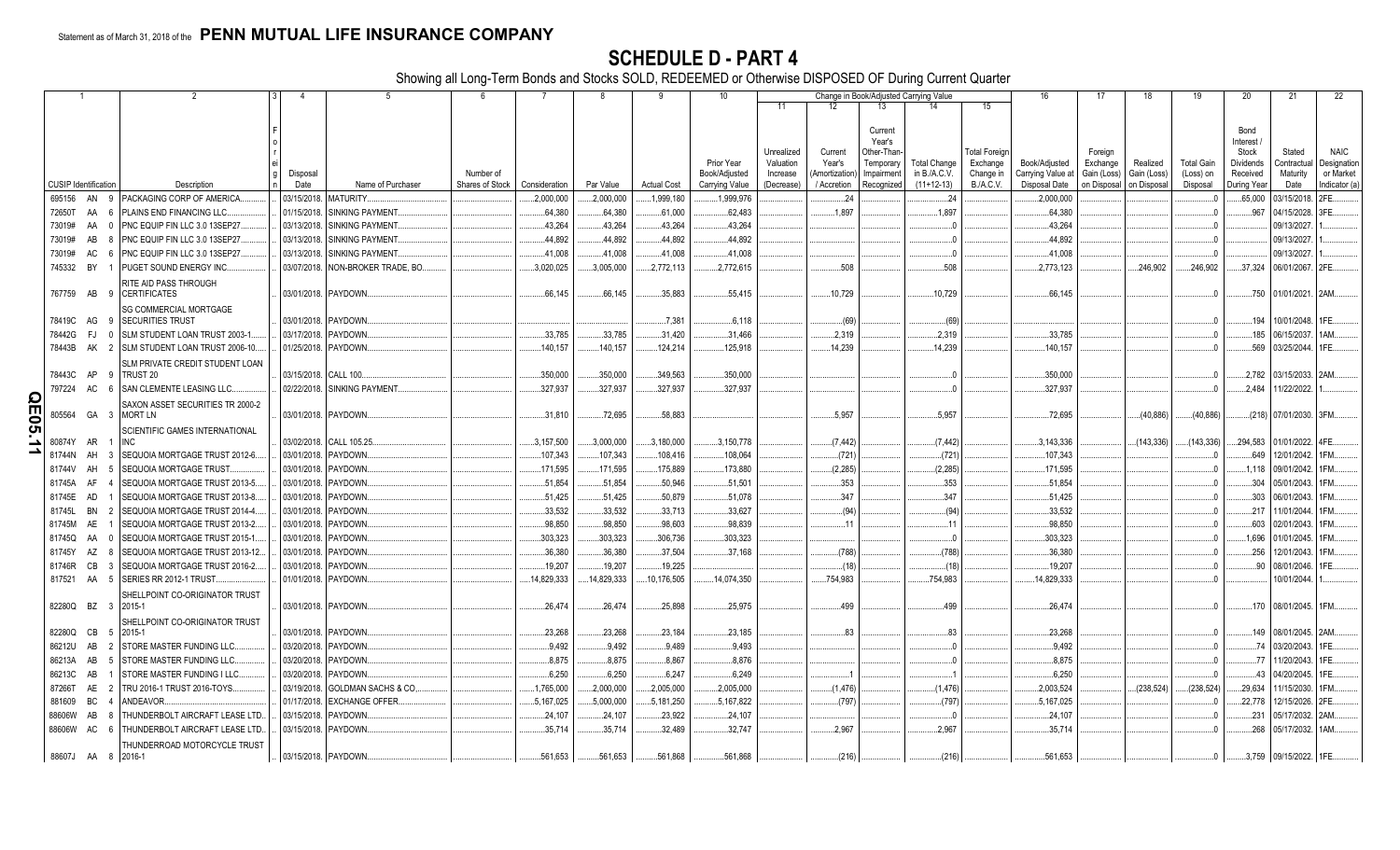|       |           |                             | 2                                                                                    | $\overline{4}$<br>l 3 | -5                                                       | - 6                          | 7                    | 8                    | 9                    | 10                                                          |                                                   |                                                   |                                                                          | Change in Book/Adjusted Carrying Value              |                                                                   | 16                                                  | 17                                                            | 18                      | 19                                         | 20                                                                       | 21                                         | 22                                                       |
|-------|-----------|-----------------------------|--------------------------------------------------------------------------------------|-----------------------|----------------------------------------------------------|------------------------------|----------------------|----------------------|----------------------|-------------------------------------------------------------|---------------------------------------------------|---------------------------------------------------|--------------------------------------------------------------------------|-----------------------------------------------------|-------------------------------------------------------------------|-----------------------------------------------------|---------------------------------------------------------------|-------------------------|--------------------------------------------|--------------------------------------------------------------------------|--------------------------------------------|----------------------------------------------------------|
|       |           |                             |                                                                                      |                       |                                                          |                              |                      |                      |                      |                                                             | 11                                                | 12                                                | 13                                                                       | 14                                                  | 15                                                                |                                                     |                                                               |                         |                                            |                                                                          |                                            |                                                          |
|       |           | <b>CUSIP</b> Identification | Description                                                                          | Disposal<br>Date      | Name of Purchaser                                        | Number of<br>Shares of Stock | Consideration        | Par Value            | <b>Actual Cost</b>   | <b>Prior Year</b><br>Book/Adjusted<br><b>Carrying Value</b> | Unrealized<br>Valuation<br>Increase<br>(Decrease) | Current<br>Year's<br>Amortization)<br>/ Accretion | Current<br>Year's<br>Other-Than<br>Temporary<br>Impairment<br>Recognized | <b>Total Change</b><br>in B./A.C.V.<br>$(11+12-13)$ | <b>Total Foreign</b><br>Exchange<br>Change in<br><b>B./A.C.V.</b> | Book/Adjusted<br>Carrying Value at<br>Disposal Date | Foreign<br>Exchange<br>Gain (Loss)<br>on Disposal on Disposal | Realized<br>Gain (Loss) | <b>Total Gain</b><br>(Loss) on<br>Disposal | Bond<br>Interest<br>Stock<br><b>Dividends</b><br>Received<br>During Year | Stated<br>Contractua<br>Maturity<br>Date   | <b>NAIC</b><br>Designation<br>or Market<br>Indicator (a) |
|       |           | 891098 AA 3                 | TORO MTG FTG TR 2017-RE 4.0.                                                         |                       | 03/01/2018. PAYDOWN.                                     |                              | .99,611              | .99,611              | 100,870              |                                                             |                                                   | (1,259)                                           |                                                                          | (1,259)                                             |                                                                   | .99,611                                             |                                                               |                         |                                            | .524                                                                     | 04/01/2074                                 |                                                          |
|       | 90272* AA |                             | UHC (SENIOR NT) CTL PA 3.5 15MAY33<br>$\Omega$                                       |                       | 03/17/2018. SINKING PAYMENT                              |                              | .31,844              | .31,844              | 31,844               | .31,844                                                     |                                                   |                                                   |                                                                          |                                                     |                                                                   | .31,844                                             |                                                               |                         |                                            | 186                                                                      | 05/15/2033.                                |                                                          |
|       |           |                             |                                                                                      |                       |                                                          |                              |                      |                      |                      |                                                             |                                                   |                                                   |                                                                          |                                                     |                                                                   |                                                     |                                                               |                         |                                            |                                                                          |                                            |                                                          |
|       | 90276W AT |                             | <b>JBS COMMERCIAL MORTGAGE TRUST</b><br>2017-C7                                      |                       | 03/01/2018. PAYDOWN.                                     |                              |                      |                      | .7,657               | .7,649                                                      |                                                   | (77)                                              |                                                                          | (77)                                                |                                                                   |                                                     |                                                               |                         |                                            |                                                                          | 194 12/01/2050. 1FE.                       |                                                          |
|       | 90783W AA |                             | JNION PACIFIC RAILROAD CO 2006<br>PASS THRO                                          | 01/02/2018.           | <b>SINKING PAYMENT</b>                                   |                              | 227,129              | .227,129             | .227,286             | .227,286                                                    |                                                   | (157)                                             |                                                                          | (157)                                               |                                                                   | .227,129                                            |                                                               |                         |                                            | .6.662                                                                   | 07/02/2030.                                | 1FE.                                                     |
|       |           |                             |                                                                                      |                       |                                                          |                              |                      |                      |                      |                                                             |                                                   |                                                   |                                                                          |                                                     |                                                                   |                                                     |                                                               |                         |                                            |                                                                          |                                            |                                                          |
|       | 909287 AA | - 2                         | UAL 2007-1 PASS THROUGH TRUST                                                        |                       | 01/02/2018. SINKING PAYMENT                              |                              | .102,063             | 102,063              | 109,790              | 106.599                                                     |                                                   | (4,536)                                           |                                                                          | (4, 536)                                            |                                                                   | .102,063                                            |                                                               |                         |                                            | .3.386                                                                   | 07/02/2022. 4AM.                           |                                                          |
|       |           |                             | JNITED AIRLINES 2014-2 CLASS B                                                       |                       |                                                          |                              |                      |                      |                      |                                                             |                                                   |                                                   |                                                                          |                                                     |                                                                   |                                                     |                                                               |                         |                                            |                                                                          |                                            |                                                          |
|       | 90932Q    | AB                          | PASS THRO                                                                            |                       | 03/03/2018. SINKING PAYMENT                              |                              | 145,059              | 145,059              | .144,466             | .144.466                                                    |                                                   | .592                                              |                                                                          | .592                                                |                                                                   | .145,059                                            |                                                               |                         |                                            | .3,354                                                                   | 09/03/2022. 2FE.                           |                                                          |
|       | 91324P    | - BJ                        | UNITEDHEALTH GROUP INC.                                                              | 02/15/2018.           | MATURITY.                                                |                              | .3,000,000           | .3.000.000           | .2,988,770           | 2,999,822                                                   |                                                   | 178                                               |                                                                          | 178                                                 |                                                                   | .3,000,000                                          |                                                               |                         |                                            | .90,000                                                                  | 02/15/2018. 1FE.                           |                                                          |
|       | 91474@ AA |                             | UNIVERSITY OF MICHIGAN.                                                              | 03/15/2018.           | <b>SINKING PAYMENT</b>                                   |                              | .37,739              | .37,739              | .37,739              | .37,739                                                     |                                                   |                                                   |                                                                          |                                                     |                                                                   | .37,739                                             |                                                               |                         |                                            | .234                                                                     | 06/15/2039.                                |                                                          |
|       | 92211M AC |                             | VANTAGE DATA CENTERS ISSUER LLC                                                      |                       | 03/15/2018. PAYDOWN.                                     |                              | .3,333               | .3,333               | .3,348               |                                                             |                                                   | (15)                                              |                                                                          | (15)                                                |                                                                   | .3,333                                              |                                                               |                         |                                            | 11                                                                       | 02/16/2043. 1FE.                           |                                                          |
|       | 92890K BD |                             | <b><i>NFRBS COMMERCIAL MORTGAGE</i></b><br>TRUST 2014-C22<br>- 6                     |                       | 03/01/2018. PAYDOWN.                                     |                              |                      |                      | .33,175              | .26,193                                                     |                                                   | (393)                                             |                                                                          | (393)                                               |                                                                   |                                                     |                                                               |                         |                                            |                                                                          | .1,025   09/01/2057.   1FE.                |                                                          |
|       | 92890N    | AA                          | <b><i>NFRBS COMMERCIAL MORTGAGE</i></b><br>TRUST 2012-C10                            |                       | 03/01/2018. PAYDOWN.                                     |                              |                      |                      | .22,411              | .14,395                                                     |                                                   | (229)                                             |                                                                          | (229)                                               |                                                                   |                                                     |                                                               |                         |                                            |                                                                          | .724 12/01/2045. 1FE                       |                                                          |
| QE05. | 92930R    | AF                          | <b><i>NFRBS COMMERCIAL MORTGAGE</i></b><br>TRUST 2012-C9                             |                       | 03/01/2018. PAYDOWN.                                     |                              |                      |                      | .226,986             | 125,863                                                     |                                                   | (2, 114)                                          |                                                                          | (2, 114)                                            |                                                                   |                                                     |                                                               |                         |                                            |                                                                          | .6,875   11/01/2045. 1FE.                  |                                                          |
| N     | 92935J    | <b>AE</b>                   | <b><i>NF-RBS COMMERCIAL MORTGAGE</i></b><br><b>TRUST 2011-C2</b><br>- 5              |                       | 03/01/2018. PAYDOWN                                      |                              |                      |                      | .22,135              | .13,830                                                     |                                                   | (293)                                             |                                                                          | (293)                                               |                                                                   |                                                     |                                                               |                         |                                            | .894                                                                     | 02/01/2044. 1FE.                           |                                                          |
|       | 92939K AH |                             | <b><i>NFRBS COMMERCIAL MORTGAGE</i></b><br>TRUST 2014-C24                            |                       | 03/01/2018. PAYDOWN.                                     |                              |                      |                      | .18,568              | .13,313                                                     |                                                   | (202)                                             |                                                                          | (202)                                               |                                                                   |                                                     |                                                               |                         |                                            |                                                                          | .495   11/01/2047.   1FE.                  |                                                          |
|       | 949746 PM | 929766 WU 3                 | <b><i>NACHOVIA BANK COMMERCIAL</i></b><br><b>MORTGAGE TRUST</b><br>WELLS FARGO & CO. |                       | 03/01/2018. PAYDOWN.<br>01/10/2018. J.P MORGAN SECURITIE |                              | .8,708<br>.5,066,000 | .8,708<br>.5,000,000 | .8,234<br>.5,485,002 | .8,708<br>5,032,906                                         |                                                   | (4,921)                                           |                                                                          | (4,921)                                             |                                                                   | .8,708<br>.5,027,985                                |                                                               | .38,015                 | .38,015                                    | .88                                                                      | 10/01/2041.<br>.129,675   03/29/2049. 2FE. | 1FM.                                                     |
|       | 94982D AA |                             | <b><i>NELLS FARGO MORTGAGE BACKED</i></b><br><b>SECURITIES 2</b>                     |                       | 03/01/2018. PAYDOWN.                                     |                              | 118,569              | 118,569              | 108,508              | .89,620                                                     |                                                   | 28,948                                            |                                                                          | .28,948                                             |                                                                   | .118,569                                            |                                                               |                         |                                            |                                                                          | .655   08/01/2035.   1FM.                  |                                                          |
|       | 949834 AA |                             | <b>NELLS FARGO MORTGAGE BACKED</b><br><b>SECURITIES 2</b>                            |                       | 03/01/2018. PAYDOWN                                      |                              | .126,709             | 143,980              | 132,095              | 111,378                                                     |                                                   | .32,602                                           |                                                                          | .32,602                                             |                                                                   | .143,980                                            |                                                               | (17, 271)               | (17, 271)                                  | .1,234                                                                   | 10/01/2037. 1FM.                           |                                                          |
|       | 94983D    | AL 9                        | <b>VELLS FARGO MORTGAGE BACKED</b><br><b>SECURITIES 2</b>                            |                       | 03/01/2018. PAYDOWN.                                     |                              | 298.158              | .298.158             | 270,508              | .224,490                                                    |                                                   | 73,667                                            |                                                                          | .73,667                                             |                                                                   | .298.158                                            |                                                               |                         |                                            |                                                                          | .1.499 05/01/2035. 1FM.                    |                                                          |
|       | 94986L AK |                             | <b><i>NELLS FARGO MORTGAGE BACKED</i></b><br><b>SECURITIES 2</b>                     |                       | 03/01/2018. PAYDOWN                                      |                              | .85.547              | 117.625              | .110,919             | .90.655                                                     |                                                   | 26,970                                            |                                                                          | .26.970                                             |                                                                   | .117,625                                            |                                                               | (32,078)                | (32,078)                                   |                                                                          | .1,095   12/04/2037.   1FM.                |                                                          |
|       | 94989W AV | - q                         | <b><i>NELLS FARGO COMMERCIAL</i></b><br>MORTGAGE TRUST 20                            |                       | 03/01/2018. PAYDOWN                                      |                              |                      |                      | .7,069               | .5,435                                                      |                                                   | (58)                                              |                                                                          | (58)                                                |                                                                   |                                                     |                                                               |                         |                                            |                                                                          | 168 11/01/2048. 1FE.                       |                                                          |
|       | 94989Y BC |                             | <b><i>NELLS FARGO COMMERCIAL</i></b><br>MORTGAGE TRUST 20                            |                       | 03/01/2018. PAYDOWN                                      |                              |                      |                      | .9,626               | .7,644                                                      |                                                   | (93)                                              |                                                                          | (93)                                                |                                                                   |                                                     |                                                               |                         |                                            |                                                                          | .250 01/01/2059. 1FE                       |                                                          |
|       |           | 95000C BE 2                 | <b><i>NELLS FARGO COMMERCIAL</i></b><br>MORTGAGE TRUST 20                            |                       | 03/01/2018. PAYDOWN.                                     |                              |                      |                      | .22,352              | .17,355                                                     |                                                   | (227)                                             |                                                                          | (227)                                               |                                                                   |                                                     |                                                               |                         |                                            |                                                                          | .626 01/01/2059. 1FE.                      |                                                          |
|       |           | 95000D BG 5                 | <b><i>NELLS FARGO COMMERCIAL</i></b><br>MORTGAGE TRUST 20                            |                       | 03/01/2018. PAYDOWN                                      |                              |                      |                      | 19,490               | .15,745                                                     |                                                   | (192)                                             |                                                                          | (192)                                               |                                                                   |                                                     |                                                               |                         |                                            |                                                                          | .530 06/01/2049. 1FE.                      |                                                          |
|       |           | 95000H BJ 0                 | <b>WELLS FARGO COMMERCIAL</b><br>MORTGAGE TRUST 20                                   |                       | 03/01/2018. PAYDOWN.                                     |                              |                      |                      | 10.426               | .8.892                                                      |                                                   | (93)                                              |                                                                          | (93)                                                |                                                                   |                                                     |                                                               |                         |                                            |                                                                          | 260 10/01/2049. 1FE.                       |                                                          |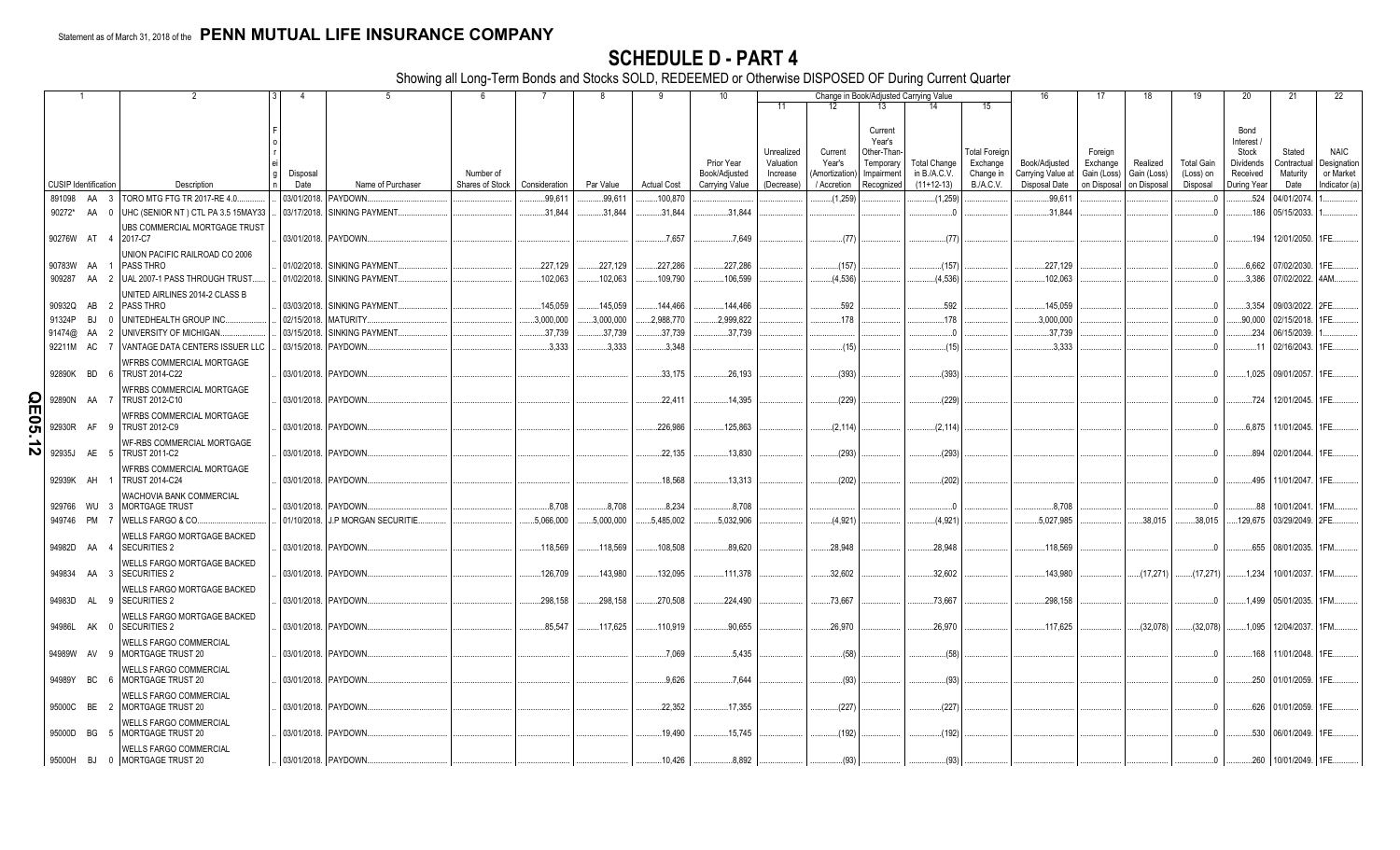|        |                             |           |                |                                         |                         |                               |                 |               |            |                    | 10                          |                                     |                                    |                                                            | Change in Book/Adjusted Carrying Value |                                               | 16                                 | 17                                 |                         | 19                             | 20                                                   | 21                                | 22                                      |
|--------|-----------------------------|-----------|----------------|-----------------------------------------|-------------------------|-------------------------------|-----------------|---------------|------------|--------------------|-----------------------------|-------------------------------------|------------------------------------|------------------------------------------------------------|----------------------------------------|-----------------------------------------------|------------------------------------|------------------------------------|-------------------------|--------------------------------|------------------------------------------------------|-----------------------------------|-----------------------------------------|
|        |                             |           |                |                                         |                         |                               |                 |               |            |                    |                             | 11                                  | 12                                 | 13                                                         | 14                                     | 15                                            |                                    |                                    |                         |                                |                                                      |                                   |                                         |
|        |                             |           |                |                                         | Disposal                |                               | Number of       |               |            |                    | Prior Year<br>Book/Adjusted | Unrealized<br>Valuation<br>Increase | Current<br>Year's<br>Amortization) | Current<br>Year's<br>Other-Than<br>Temporary<br>Impairment | <b>Total Change</b><br>in B./A.C.V.    | <b>Total Foreign</b><br>Exchange<br>Change in | Book/Adjusted<br>Carrying Value at | Foreign<br>Exchange<br>Gain (Loss) | Realized<br>Gain (Loss) | <b>Total Gain</b><br>(Loss) on | Bond<br>Interest /<br>Stock<br>Dividends<br>Received | Stated<br>Contractual<br>Maturity | <b>NAIC</b><br>Designation<br>or Market |
|        | <b>CUSIP</b> Identification |           |                | Description                             | Date                    | Name of Purchaser             | Shares of Stock | Consideration | Par Value  | <b>Actual Cost</b> | Carrying Value              | (Decrease)                          | / Accretion                        | Recognized                                                 | $(11+12-13)$                           | <b>B./A.C.V.</b>                              | Disposal Date                      | on Disposal                        | on Disposal             | Disposal                       | During Year                                          | Date                              | Indicator (a)                           |
|        |                             |           |                | WELLS FARGO COMMERCIAL                  |                         |                               |                 |               |            |                    |                             |                                     |                                    |                                                            |                                        |                                               |                                    |                                    |                         |                                |                                                      |                                   |                                         |
|        | 95000J AY 4                 |           |                | MORTGAGE TRUST 20                       |                         | 03/01/2018. PAYDOWN.          |                 |               |            | .10,336            | .8,964                      |                                     | (106)                              |                                                            | (106)                                  |                                               |                                    |                                    |                         |                                | .282                                                 | 12/01/2059.                       | 1FE.                                    |
|        |                             |           |                | WELLS FARGO COMMERCIAL                  |                         |                               |                 |               |            |                    |                             |                                     |                                    |                                                            |                                        |                                               |                                    |                                    |                         |                                |                                                      |                                   |                                         |
|        | 95000K BE                   |           |                | MORTGAGE TRUST 20                       |                         | 03/01/2018. PAYDOWN           |                 |               |            | .21,334            | 18,849                      |                                     | (218)                              |                                                            | (218)                                  |                                               |                                    |                                    |                         |                                | .565                                                 | 11/01/2049.                       | 1FE.                                    |
|        | 95829T                      | AA        | - 3            | WESTERN GROUP HOUSING LP.               |                         | 03/15/2018. SINKING PAYMENT   |                 | .5,258        | 5,258      | .5,258             | .5,258                      |                                     |                                    |                                                            |                                        |                                               | .5,258                             |                                    |                         | .C                             | 177                                                  | 03/15/2057.                       | 1FE.                                    |
|        |                             |           |                | <b><i>NFRBS COMMERCIAL MORTGAGE</i></b> |                         |                               |                 |               |            |                    |                             |                                     |                                    |                                                            |                                        |                                               |                                    |                                    |                         |                                |                                                      |                                   |                                         |
|        | 96221Q AH                   |           |                | TRUST 2013-C18                          |                         | 03/01/2018. PAYDOWN.          |                 |               |            | .20,185            | .16,377                     |                                     | (303)                              |                                                            | (303)                                  |                                               |                                    |                                    |                         |                                | .756                                                 | 12/01/2046.                       | 1FE.                                    |
|        | 96928*                      | <b>FR</b> |                | <b>WALGREEN CO.</b>                     | 03/15/2018.             | <b>SINKING PAYMENT</b>        |                 | .28,594       | .28.594    | .28,594            | .28,594                     |                                     |                                    |                                                            |                                        |                                               | 28,594                             |                                    |                         |                                | .262                                                 | 09/15/2038.                       |                                         |
|        | 97063Q                      | AB        |                | WILLIS ENGINE STRUCTURED TRUST          |                         | 03/15/2018. PAYDOWN           |                 | .28,125       | .28,125    | .27,646            | .27,658                     |                                     | .467                               |                                                            | .467                                   |                                               | .28,125                            |                                    |                         |                                | .298                                                 | 08/15/2042. 2AM.                  |                                         |
|        |                             |           |                | WINWATER MORTGAGE LOAN TRUST            |                         |                               |                 |               |            |                    |                             |                                     |                                    |                                                            |                                        |                                               |                                    |                                    |                         |                                |                                                      |                                   |                                         |
|        | 97652Q BK                   |           |                | 2014-2                                  | 03/01/2018. PAYDOWN     |                               |                 | .22,424       | .22,424    | .23,405            | .23,326                     |                                     | (903)                              |                                                            | (903)                                  |                                               | .22,424                            |                                    |                         |                                | .154                                                 | 09/01/2044.                       | 1FM.                                    |
|        |                             |           |                | WINWATER MORTGAGE LOAN TRUST            |                         |                               |                 |               |            |                    |                             |                                     |                                    |                                                            |                                        |                                               |                                    |                                    |                         |                                |                                                      |                                   |                                         |
|        | 97652R BA                   |           |                | 2014-3                                  | 03/01/2018. PAYDOWN     |                               |                 | 31,194        | 31,194     | .31,598            | .31,506                     |                                     | (312)                              |                                                            | (312)                                  |                                               | .31,194                            |                                    |                         |                                | .207                                                 | 11/01/2044.                       | 1FM.                                    |
|        |                             |           |                | WINWATER MORTGAGE LOAN TRUST            |                         |                               |                 |               |            |                    |                             |                                     |                                    |                                                            |                                        |                                               |                                    |                                    |                         |                                |                                                      |                                   |                                         |
|        | 97652R BB                   |           |                | 2014-3                                  |                         | 03/01/2018. PAYDOWN           |                 | .25,580       | .25,580    | .26,548            | .26,527                     |                                     | (948)                              |                                                            | (948)                                  |                                               | 25,580                             |                                    |                         |                                | .170                                                 | 11/01/2044.                       | 1FE.                                    |
|        |                             |           |                | WINWATER MORTGAGE LOAN TRUST            |                         |                               |                 |               |            |                    |                             |                                     |                                    |                                                            |                                        |                                               |                                    |                                    |                         |                                |                                                      |                                   |                                         |
|        | 97652T                      | <b>BD</b> |                | 2015-1                                  |                         | 03/01/2018. PAYDOWN.          |                 | .27,536       | .27,536    | .26,827            | .26,827                     |                                     | .709                               |                                                            | .709                                   |                                               | 27,536                             |                                    |                         |                                | .180                                                 | 01/01/2045.                       | 1FM.                                    |
|        |                             |           |                | WINWATER MORTGAGE LOAN TRUST            |                         |                               |                 |               |            |                    |                             |                                     |                                    |                                                            |                                        |                                               |                                    |                                    |                         |                                |                                                      |                                   |                                         |
| QE05.1 | 97652U                      | BE        |                | 2015-2                                  | 03/01/2018. PAYDOWN     |                               |                 | .34,222       | .34,222    | .35,000            | .34,825                     |                                     | (603)                              |                                                            | (603)                                  |                                               | .34,222                            |                                    |                         |                                | .223                                                 | 02/01/2045.                       | 1FM.                                    |
| ω      |                             |           |                | WINWATER MORTGAGE LOAN TRUST            |                         |                               |                 |               |            |                    |                             |                                     |                                    |                                                            |                                        |                                               |                                    |                                    |                         |                                |                                                      |                                   |                                         |
|        | 97652U BF                   |           | - 6            | 2015-2                                  |                         | 03/01/2018. PAYDOWN.          |                 | .38,371       | .38,371    | .38,479            | .38,447                     |                                     | (76)                               |                                                            | (76)                                   |                                               | .38,37'                            |                                    |                         |                                | .251                                                 | 02/01/2045.                       | 1FM.                                    |
|        |                             |           |                | WINWATER MORTGAGE LOAN TRUST            |                         |                               |                 |               |            |                    |                             |                                     |                                    |                                                            |                                        |                                               |                                    |                                    |                         |                                |                                                      |                                   |                                         |
|        | 97654D                      | AQ        | - 9            | 2015-5                                  | 03/01/2018. PAYDOWN     |                               |                 | 140,292       | 140,292    | 141,432            | .140,292                    |                                     |                                    |                                                            |                                        |                                               | .140,292                           |                                    |                         | . .0                           | 725                                                  | 08/01/2045.                       |                                         |
|        | <b>U3R90E</b>               | AA        |                | GENERAL ELECTRIC CO.                    | 03/08/2018.             | <b>CALL 100</b>               |                 | .6,409,000    | .6,409,000 | .6,358,488         | .6,361,235                  |                                     | .134                               |                                                            | .134                                   |                                               | .6,361,368                         |                                    | 47,632                  | .47,632                        | .179,497                                             | 01/30/2043.                       |                                         |
|        | 03763K                      | AC        |                | AASET 2014-1 US LTD                     | 02/15/2018.             | PAYDOWN                       |                 | .9,862,833    | .9,862,833 | .9,916,257         | .9,895,487                  |                                     | (32, 654)                          |                                                            | (32, 654)                              |                                               | .9,862,833                         |                                    |                         |                                |                                                      | 12/15/2029                        |                                         |
|        | 03764D                      | AD        |                | APIDOS CLO XII                          | 02/22/2018.             | <b>CALL 100</b>               |                 | 5,000,000     | .5,000,000 | .4,943,750         | 4,959,313                   |                                     | .1,586                             |                                                            | .1,586                                 |                                               | .4,960,899                         |                                    | 39,101                  | .39,101                        | .76,381                                              | 04/15/2025.                       |                                         |
|        | 03764F AA                   |           |                | APIDOS CLO XII                          | 02/22/2018. CALL 100    |                               |                 | .2,000,000    | .2,000,000 | 1,820,000          | 1,853,785                   |                                     | .4,851                             |                                                            | .4,851                                 |                                               | .1,858,636                         |                                    | 141,364                 | .141,364                       | .42,019                                              | 04/15/2025.                       |                                         |
|        |                             |           |                | BRITISH AIRWAYS 2013-1 CLASS A          |                         |                               |                 |               |            |                    |                             |                                     |                                    |                                                            |                                        |                                               |                                    |                                    |                         |                                |                                                      |                                   |                                         |
|        | 11042A AA                   |           | $\overline{2}$ | <b>PASS THRO</b>                        |                         | C 03/20/2018. SINKING PAYMENT |                 | .13,738       | 13,738     | 13,841             | .13,800                     |                                     | (62)                               |                                                            | (62)                                   |                                               | 13,738                             |                                    |                         |                                | .159                                                 | 06/20/2024.                       | 1FE.                                    |
|        | 11102A AA                   |           |                | BRITISH TELECOMMUNICATIONS PLC          | 01/15/2018. MATURITY    |                               |                 | .2,000,000    | .2,000,000 | .1,930,000         | 1,999,635                   |                                     | .365                               |                                                            | .365                                   |                                               | .2,000,000                         |                                    |                         | $\Omega$                       | .59,500                                              | 01/15/2018. 2FE.                  |                                         |
|        |                             |           |                | CARLYLE GLOBAL MARKET                   |                         |                               |                 |               |            |                    |                             |                                     |                                    |                                                            |                                        |                                               |                                    |                                    |                         |                                |                                                      |                                   |                                         |
|        | 14310K AJ                   |           |                | STRATEGIES CLO 201                      | D 03/01/2018. CALL 100. |                               |                 | .6,000,000    | .6,000,000 | .5,931,000         | 5,953,778                   |                                     | .1,967                             |                                                            | .1,967                                 |                                               | .5,955,745                         |                                    | .44.255                 | .44,255                        | .96,932                                              | 10/15/2025. 1FE.                  |                                         |
|        |                             |           |                | COLONY MORTGAGE CAPITAL SERIES          |                         |                               |                 |               |            |                    |                             |                                     |                                    |                                                            |                                        |                                               |                                    |                                    |                         |                                |                                                      |                                   |                                         |
|        | 19625B AE                   |           | $\Omega$       | 2015-FL3                                | D 01/05/2018. PAYDOWN   |                               |                 | .1,098,932    | .1,098,932 | .1,098,932         | 1,098,932                   |                                     |                                    |                                                            |                                        |                                               | .1,098,932                         |                                    |                         | .0                             | 5,564                                                | 09/05/2032.                       |                                         |
|        | 277345                      | AJ        |                | EASTLAND CLO LTD.                       | 02/01/2018. PAYDOWN     |                               |                 | 2,195,916     | .2,195,916 | .2,077,886         | .2,131,981                  |                                     | 63,936                             |                                                            | .63,936                                |                                               | .2,195,916                         |                                    |                         |                                | 11,654                                               | 05/01/2022.                       |                                         |
|        | 29100X                      | AA        | -3             | EMERALD AVIATION FINANCE LTD.           | D 03/15/2018. PAYDOWN   |                               |                 | 92,467        | .92,467    | .94,952            | .94,144                     |                                     | (1,677)                            |                                                            | (1,677)                                |                                               | .92,467                            |                                    |                         |                                | .717                                                 | 10/15/2038.                       |                                         |
|        | 389669                      | AD        |                | GRAYSON CLO LTD.                        | 02/01/2018. PAYDOWN     |                               |                 | .666,440      | .666,440   | .640,328           | .645,054                    |                                     | 21,385                             |                                                            | 21,385                                 |                                               | .666,440                           |                                    |                         |                                | 3,537                                                | 11/01/2021.                       | 1FE.                                    |
|        | 393647                      | AC        |                | <b>GREENBRIAR CLO LTD</b>               | 02/01/2018. PAYDOWN     |                               |                 | .543,152      | 543,152    | .514,203           | .526,175                    |                                     | .16,977                            |                                                            | 16,977                                 |                                               | .543,152                           |                                    |                         |                                | .4,340                                               | 11/01/2021.                       | 1FE.                                    |
|        | 39808P                      | AG        |                | GREYWOLF CLO V LTD                      | 01/26/2018. PAYDOWN.    |                               |                 | .5,000,000    | .5,000,000 | .4,832,200         | 4,996,403                   |                                     | .3,597                             |                                                            | .3,597                                 |                                               | .5,000,000                         |                                    |                         |                                | .66,028                                              | 04/25/2027. 2AM.                  |                                         |
|        |                             |           |                | HIGHBRIDGE LOAN MANAGEMENT 4-           |                         |                               |                 |               |            |                    |                             |                                     |                                    |                                                            |                                        |                                               |                                    |                                    |                         |                                |                                                      |                                   |                                         |
|        | 42983M                      | AC        |                | 2014 LTD                                | D 01/28/2018. PAYDOWN   |                               |                 | 5,000,000     | .5,000,000 | .5,030,000         | .5,014,912                  |                                     | (14,912)                           |                                                            | (14, 912)                              |                                               | .5,000,000                         |                                    |                         | .0                             | .53,250                                              | 07/28/2025.                       | 1FE                                     |
|        | 47048C                      | AD        |                | JAMESTOWN CLO VIII LTD.                 | D 01/31/2018. CALL 100  |                               |                 | .2,000,000    | .2,000,000 | .2,035,000         | .2,022,546                  |                                     | (321)                              |                                                            | (321)                                  |                                               | .2,022,225                         |                                    | (22, 225)               | (22, 225)                      | .25,028                                              | 01/15/2028.                       |                                         |
|        | 48244X AB                   |           | -8             | <b>KDAC AVIATION FINANCE LTD</b>        | D 03/15/2018. PAYDOWN   |                               |                 | .112,000      | 112,000    | .112,000           |                             |                                     |                                    |                                                            |                                        |                                               | .112,000                           |                                    |                         |                                | .553                                                 | 12/15/2042. 2AM                   |                                         |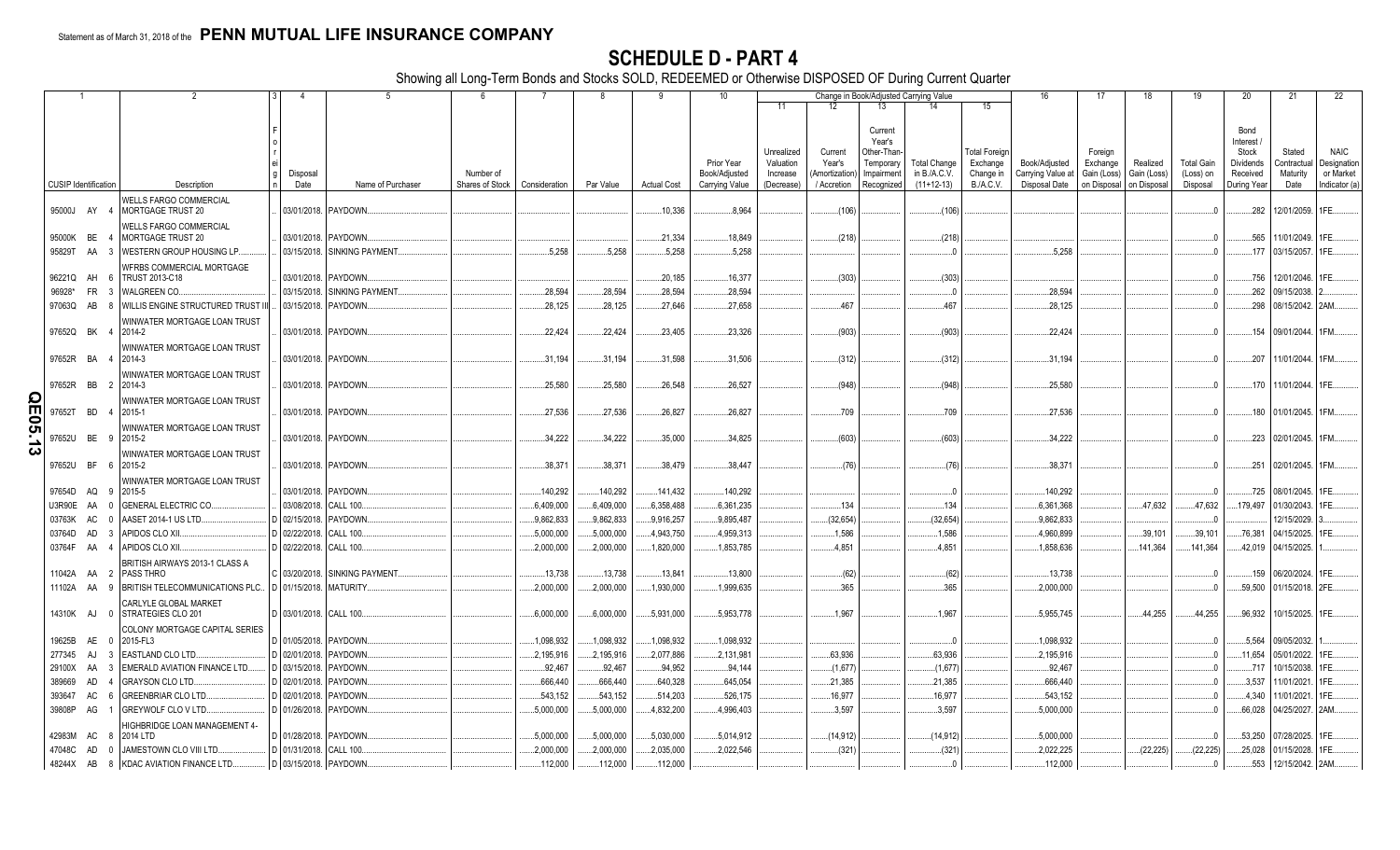# **SCHEDULE D - PART 4**

Showing all Long-Term Bonds and Stocks SOLD, REDEEMED or Otherwise DISPOSED OF During Current Quarter

| 13 <sup>13</sup><br>14<br>15<br>11<br>Current<br>Bond<br>Year's<br>Interest<br>Unrealized<br>Other-Than-<br><b>Total Foreign</b><br>Stock<br>Current<br>Foreign                                                                                                                                                          | <b>NAIC</b><br>Stated<br>Designation<br>Contractual<br>or Market<br>Maturity<br>Date<br>Indicator (a)<br>10/15/2042.<br>1FE |
|--------------------------------------------------------------------------------------------------------------------------------------------------------------------------------------------------------------------------------------------------------------------------------------------------------------------------|-----------------------------------------------------------------------------------------------------------------------------|
|                                                                                                                                                                                                                                                                                                                          |                                                                                                                             |
|                                                                                                                                                                                                                                                                                                                          |                                                                                                                             |
|                                                                                                                                                                                                                                                                                                                          |                                                                                                                             |
|                                                                                                                                                                                                                                                                                                                          |                                                                                                                             |
| Prior Year<br>Valuation<br>Year's<br>Temporary<br><b>Total Change</b><br>Exchange<br>Book/Adjusted<br>Realized<br><b>Total Gain</b><br>Dividends<br>Exchange                                                                                                                                                             |                                                                                                                             |
| in B./A.C.V.<br>Number of<br>Book/Adiusted<br>Change in<br>Carrying Value at<br>Gain (Loss)<br>Increase<br>Amortization<br>Impairment<br>Gain (Loss)<br>(Loss) on<br>Received<br>Disposal                                                                                                                                |                                                                                                                             |
| Disposal Date<br>$(11+12-13)$<br><b>B./A.C.V.</b><br><b>CUSIP</b> Identification<br>Date<br>Name of Purchaser<br>Shares of Stock   Consideration<br>Par Value<br><b>Actual Cost</b><br>Carrying Value<br>/ Accretion<br>on Disposal<br>on Disposal<br>Disposal<br>During Year<br>Description<br>(Decrease)<br>Recognized |                                                                                                                             |
| <b>METAL 2017-1 LLC.</b><br>03/15/2018. PAYDOWN.<br>.123,248<br>.123,248<br>.123,248<br>123,248<br>59111R AA<br>123,248<br>.941                                                                                                                                                                                          |                                                                                                                             |
| <b>METAL 2017-1 LLC.</b><br>03/15/2018. PAYDOWN<br>.89,921<br>.89,921<br>.89,022<br>.899<br>899<br>.89,921<br>.729<br>59111R<br>AB                                                                                                                                                                                       | 10/15/2042.<br>12AM                                                                                                         |
| 01/30/2018.<br>.3.000.000<br>.3,000,000<br>.3,022,500<br>.3,000,000<br>.3,000,000<br>.35.620<br>62432C<br><b>MOUNTAIN VIEW CLO X LTD.</b><br><b>CALL 100.</b>                                                                                                                                                            | 10/13/2027.<br>1FE                                                                                                          |
| .376<br>.376<br>.4,000,000<br>.4,000,000<br>.3,894,560<br>.134,000<br><b>STATOIL ASA.</b><br>01/15/2018. MATURITY<br>.4,000,000<br>.3,999,624<br>656531<br>AF                                                                                                                                                            | 01/15/2018. 1FE                                                                                                             |
| OCTAGON INVESTMENT PARTNERS                                                                                                                                                                                                                                                                                              |                                                                                                                             |
| 0.6000.000<br>.5,040,000<br>.5,174,874<br>.825.126<br>825.126<br>.6,000,000<br>XXII LTD<br>D 01/22/2018. PAYDOWN.<br>.6,000,000<br>.100,290<br>67574Q AA 5                                                                                                                                                               | 11/25/2025.                                                                                                                 |
| OCTAGON INVESTMENT PARTNERS<br>2,710,350<br>D 02/28/2018. CALL 100.                                                                                                                                                                                                                                                      |                                                                                                                             |
| .3,000,000<br>.3,000,000<br>2,625,000<br>.2,700,323<br>.10,027<br>10,027<br>289,650<br>.289,650<br>.62,678<br>XVII LTD<br>67590H AA<br>-5                                                                                                                                                                                | 10/25/2025.                                                                                                                 |
| .143,820<br>143,820<br>.6,011,302<br>ROCKWALL CDO II LTD.<br>02/01/2018. PAYDOWN.<br>.6,011,302<br>.6,011,302<br>5,565,043<br>.5,867,482<br>.29,600<br>77426N<br>AB                                                                                                                                                      | 08/01/2024.<br>l 1FE.                                                                                                       |
| .10,075<br>10,075<br>.4,812,673<br><b>CREDIT SUISSE NEW YO</b><br>4,998,500<br>.5,000,000<br>.4,612,500<br>4,802,598<br>185,827<br>.185,827<br>.38,904<br>ROCKWALL CDO II LTD.<br>03/08/2018.<br>77426N<br>AC                                                                                                            | 08/01/2024.<br>1FF                                                                                                          |
| 94,385<br>01/29/2018. SINKING PAYMENT<br>.94.385<br>.94,385<br>.94,385<br>.94,385<br>SAYARRA LTD.<br>.655<br>805649<br>AA                                                                                                                                                                                                | 10/29/2021                                                                                                                  |
| 330,181<br>01/29/2018. SINKING PAYMENT<br>330,181<br>.330,181<br>.330,181<br>330,181<br>SAYARRA LTD.<br>.2,126<br>805649<br>AB                                                                                                                                                                                           | 04/14/2022.                                                                                                                 |
| .28,690<br>.28.690<br>.11,450,000<br>STEELE CREEK CLO 2014-1 LTD<br>D   02/21/2018.   PAYDOWN.<br>11,450,000<br>.11,450,000<br>11,430,310<br>11,421,310<br>.141.643<br>85815X                                                                                                                                            | 08/21/2026. 2FE                                                                                                             |
| 107.312<br>107.312<br>.2,500,000<br>STONEY LANE FUNDING LTD.<br>D 01/17/2018. PAYDOWN.<br>.2,500,000<br>.2,500,000<br>2,318,751<br>2.392.688<br>.17.591<br>862015                                                                                                                                                        | 04/18/2022.                                                                                                                 |
| 214,801,990<br>208,342,941<br>205.882.768<br>.1.022.863<br>2.088.182<br>.3.111.045<br>214,576,769<br>(3, 103, 736)<br>(3, 103, 736)<br>3.823.150<br>3899999<br>Total - Bonds - Industrial and Miscellaneous<br>.212.473.455                                                                                              | <b>XXX</b><br>XXX                                                                                                           |
| 299.048.725<br>276.550.466<br>.2.983.631<br>.4.774.281<br>.291.157.279<br>294.760.002<br>1.022.863<br>1.960.768<br>.294.265.087<br>(4.139.131)<br>(4, 139, 131)<br>8399997<br>Total - Bonds - Part 4.                                                                                                                    | XXX<br><b>XXX</b>                                                                                                           |
| 291,157,279<br>294,760,002<br>299.048.725<br>276.550.466<br>.1.022.863<br>.2.983.631<br>294,265,087<br>$.0$ $(4, 139, 131)$<br>.(4, 139, 131)<br>.4,774,281<br>8399999.<br>Total - Bonds.<br>.1.960.768                                                                                                                  | <b>XXX</b><br><b>XXX</b>                                                                                                    |
| <b>Preferred Stocks - Industrial and Miscellaneous</b>                                                                                                                                                                                                                                                                   |                                                                                                                             |
| 03/01/2018. NON-BROKER TRADE, BO.<br>123.906<br>0 GENERAL ELECTRIC CO<br>.300.000.000<br>7.500.000<br>7.560.000<br>7.560.000<br>.7.560.000<br>(60.000)<br>(60.000)<br>369622                                                                                                                                             | <b>XXX</b><br>RP1LFE                                                                                                        |
| (60,000)<br>7,500,000<br><b>XXX</b><br>7,560,000<br>.7,560,000<br>.7,560,000<br>(60,000)<br>.123,906<br>8499999<br>Total - Preferred Stocks - Industrial and Miscellaneous.                                                                                                                                              | XXX<br>XXX                                                                                                                  |
| .7,500,000<br><b>XXX</b><br>7.560.000<br>.7.560.000<br>.7.560.000<br>(60.000)<br>(60.000)<br>123.906<br>Total - Preferred Stocks - Part 4<br>8999997                                                                                                                                                                     | <b>XXX</b><br><b>XXX</b>                                                                                                    |
| , 7,500,000<br><b>XXX</b><br>7.560.000<br>7.560.000<br>7,560,000<br>(60.000)<br>(60,000)<br>.123,906<br><b>Total - Preferred Stocks</b><br>8999999                                                                                                                                                                       | <b>XXX</b><br>XXX                                                                                                           |
| <b>Common Stocks - Industrial and Miscellaneous</b>                                                                                                                                                                                                                                                                      |                                                                                                                             |
| <b>AMERICAN AIRLINES GROUP INC.</b><br>02/20/2018. NON-BROKER TRADE, BO<br>.0.010<br><b>XXX</b><br>02376R                                                                                                                                                                                                                | <b>XXX</b>                                                                                                                  |
| COUPA SOFTWARE INC.<br>2,555.000<br>.95,506<br>.95,506<br>.11.940<br>22266L<br>02/18/2018.<br>MERRILL LYNCH PIERCE.<br>.107,446<br><b>XXX</b><br>.11,940                                                                                                                                                                 | <b>XXX</b>                                                                                                                  |
| .56,030.000<br>1,510,254<br>.1,506,086<br>1,506,086<br>.4,167<br>.4,167<br><b>IGNYTA INC.</b><br>01/09/2018.<br>MERRILL LYNCH PIERCE.<br><b>XXX</b><br>451731<br>10                                                                                                                                                      | <b>XXX</b>                                                                                                                  |
| .32,331<br>.32,331<br>32,331<br>MULESOFT INC.<br>MERRILL LYNCH PIERCE.<br>1,390.000<br>.34,788<br><b>XXX</b><br>.2.456<br>.2,456<br>01/24/2018.<br>625207                                                                                                                                                                | <b>XXX</b>                                                                                                                  |
| 191,296.000<br>(108,955)<br>(108, 955)<br>3,186,642<br>3,262,293<br>,3,186,642<br>75,651<br>75,651<br>.35,648<br>20<br>NEW RESIDENTIAL INVESTMENT CORP<br><b>WELLS FARGO SECURITI</b><br><b>XXX</b><br>1,274,772<br>64828T<br>03/13/2018.                                                                                | <b>XXX</b>                                                                                                                  |
| .82.996.000<br>.1.285.602<br>1.150.740<br>.1.150.740<br>.134.863<br>134.863<br>83304A<br>6 SNAP INC<br>02/07/2018. MERRILL LYNCH PIERCE.<br>XXX<br>10                                                                                                                                                                    | <b>XXX</b>                                                                                                                  |
| 6,200,383<br>5,971,305<br>5,971,305<br>229,077<br>229,077<br>35,649<br><b>XXX</b><br>.1,307,103<br>(108, 955)<br>(108, 955)<br>9099999<br>Total - Common Stocks - Industrial and Miscellaneous.                                                                                                                          | XXX<br><b>XXX</b>                                                                                                           |
| 229,077<br>.229,077<br>9799997<br>.6,200,383<br><b>XXX</b><br>5,971,305<br>1,307,103<br>(108, 955)<br>(108.955)<br>.5,971,305<br>.35,649<br>Total - Common Stocks - Part 4.                                                                                                                                              | XXX<br>XXX                                                                                                                  |
| 5,971,305<br>5,971,305<br>229,077<br>229,077<br>.35,649<br>9799999<br>.6.200.383<br><b>XXX</b><br>.1,307,103<br>(108, 955)<br>(108.955)<br>Total - Common Stocks.<br>$\bigcap$<br>$\Omega$                                                                                                                               | XXX<br><b>XXX</b>                                                                                                           |
| .159.555<br>13,700,383<br><b>XXX</b><br>.13,531,305<br>.8,867,103<br>(108.955)<br>(108.955)<br>.13.531.305<br>169.077<br>169.077<br>9899999<br>Total - Preferred and Common Stocks                                                                                                                                       | <b>XXX</b><br><b>XXX</b>                                                                                                    |
| 312,580,030<br>.2.874.676<br>.307,796,392<br>(3,970,054)<br>.4,933,836<br>.304,857,662<br><b>XXX</b><br>285,417,569<br>.913,908<br>.1,960,768<br>$.0$ $(.3,970,054)$<br>9999999<br>Total - Bonds, Preferred and Common Stocks.                                                                                           | <b>XXX</b><br><b>XXX</b>                                                                                                    |

(a) For all common stock bearing the NAIC market indicator "U" provide: the number of such issues: ..........0.

**Q E 0 5.14**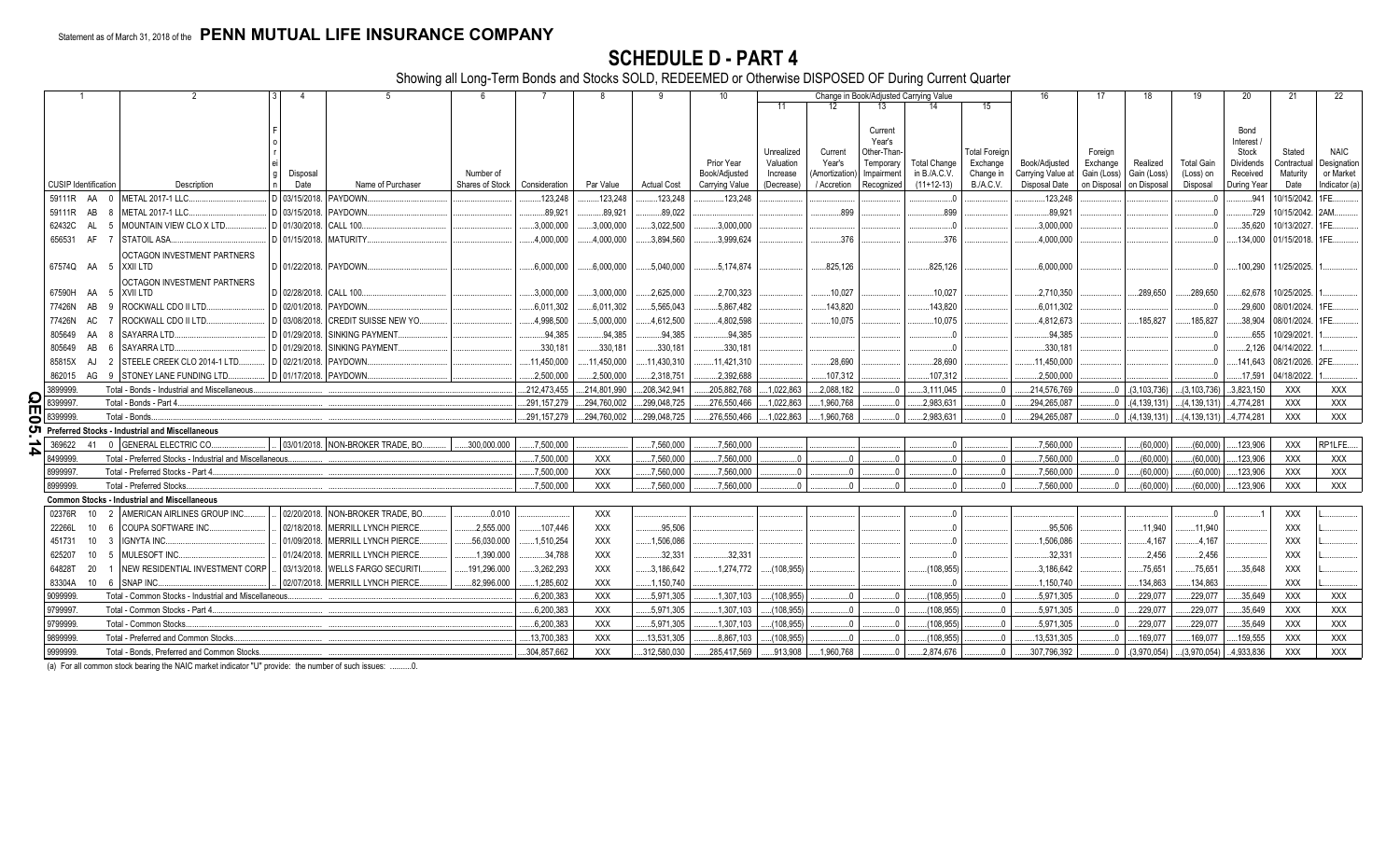# **SCHEDULE DB - PART A - SECTION 1**

|                  |                                           | $\overline{1}$                                      | $\overline{2}$                                                            | 3              | $\overline{4}$        |                                                                    | 6                                              | $\overline{7}$         | 8         | -9                         | 10                                    | 11                               | 12                                     | 13                     | 14                           | 16                           | 17                             | 18              | 19                 | 20                        | 21                       | 22                      | 23                           |
|------------------|-------------------------------------------|-----------------------------------------------------|---------------------------------------------------------------------------|----------------|-----------------------|--------------------------------------------------------------------|------------------------------------------------|------------------------|-----------|----------------------------|---------------------------------------|----------------------------------|----------------------------------------|------------------------|------------------------------|------------------------------|--------------------------------|-----------------|--------------------|---------------------------|--------------------------|-------------------------|------------------------------|
|                  |                                           |                                                     |                                                                           |                |                       |                                                                    |                                                |                        |           |                            |                                       |                                  |                                        |                        |                              |                              |                                |                 |                    |                           |                          |                         |                              |
|                  |                                           |                                                     |                                                                           |                |                       |                                                                    |                                                |                        |           |                            |                                       |                                  |                                        |                        |                              |                              |                                | Total           |                    |                           |                          |                         |                              |
|                  |                                           |                                                     |                                                                           |                |                       |                                                                    |                                                |                        |           |                            |                                       |                                  |                                        |                        |                              |                              |                                | Foreig          | Curren             |                           |                          |                         |                              |
|                  |                                           |                                                     |                                                                           |                |                       |                                                                    |                                                |                        |           |                            |                                       | Cumulative                       |                                        |                        |                              |                              |                                | Excha           | Year's             |                           |                          |                         |                              |
|                  |                                           |                                                     |                                                                           | Sched<br>ule / |                       |                                                                    |                                                |                        |           |                            |                                       | Prior Year(s)<br>Initial Cost of | <b>Current Year</b><br>Initial Cost of |                        |                              |                              | Unrealized                     | nge<br>Chang    | Amorti)<br>zation) | Adjustment<br>to Carrying |                          | Credit                  | Hedge<br>Effectiveness       |
|                  |                                           |                                                     | Description of Item(s) Hedged, Used for Identifi                          | Exhibit        | Type(s) of<br>Risk(s) | Exchange, Counterparty                                             | Trade                                          | Date of<br>Maturity or | Number of | Notional                   | Strike Price, Rate of Index           | Premium<br>(Received)            | Premium<br>(Received)                  | <b>Current Year</b>    | Book/Adjusted                |                              | Valuation<br>Increase          | e in<br>B./A.C. | Accreti            | Value of<br>Hedged        | Potential                | Quality of<br>Reference | at Inception<br>and at Year- |
|                  |                                           | Description                                         | Income Generation or Replicated                                           |                | (a)                   | or Central Clearinghouse                                           | Date                                           | Expiration             | Contracts | Amount                     | Received (Paid)                       | Paid                             | Paid                                   | Income                 | Carrying Value               | Fair Value                   | (Decrease)                     | $\mathcal{U}$   | <sub>on</sub>      | Items                     | Exposure                 | Entity                  | end (b)                      |
|                  |                                           |                                                     | Purchased Options - Hedging Other - Call Options and Warrants             |                |                       |                                                                    |                                                |                        |           |                            |                                       |                                  |                                        |                        |                              |                              |                                |                 |                    |                           |                          |                         |                              |
|                  | Call Option.                              |                                                     | Equity Risk Exposure                                                      | $N/A$          | Equity/Index.         | W22LROWP2IHZNBB6K528.<br>Goldman Sachs International               |                                                | 01/18/2018 07/18/2018  | .107,066  | .331,904,600               | .3,100.0000                           |                                  | 608,670                                |                        | 101,178                      | .101,178                     | (507,492)                      |                 |                    |                           |                          |                         | 008                          |
|                  | Call Option                               |                                                     | Equity Risk Exposure                                                      | N/A.           | Equity/Index.         | W22LROWP2IHZNBB6K528.<br>Goldman Sachs International               | 02/02/201                                      | 05/03/2018             | .35,700   | 105,315,000                | 2,950.0000                            |                                  | 354,144                                |                        | .17,103                      | .17,103                      | (337,041)                      |                 |                    |                           |                          |                         | 008                          |
|                  | Call Option.                              |                                                     | Equity Risk Exposure                                                      | N/A.           | Equity/Index.         | W22LROWP2IHZNBB6K528<br>Goldman Sachs International                |                                                | 02/08/2018 05/08/2018  | .38.000   | 110,200,000                | .2,900.0000                           |                                  | 315.400                                |                        | .52.351                      | .52.351                      | (263.049)                      |                 |                    |                           |                          |                         | 800                          |
|                  |                                           |                                                     | 0089999. Total-Purchased Options-Hedging Other-Call Options and Warrants. |                |                       |                                                                    |                                                |                        |           |                            |                                       |                                  | 1,278,214                              | $\Omega$<br>$\sqrt{ }$ | 170.632                      | .170,632                     | (1.107.583)                    |                 |                    |                           | $\sqrt{ }$               | <b>XXX</b>              | <b>XXX</b>                   |
|                  |                                           | 149999. Total-Purchased Options-Hedging Other.      |                                                                           |                |                       |                                                                    |                                                |                        |           |                            |                                       |                                  | 1.278.214                              |                        | 170.632                      | .170.632                     | (1.107.583)                    |                 |                    |                           |                          | <b>XXX</b>              | <b>XXX</b>                   |
|                  |                                           | Purchased Options - Other - Other                   | Interest Rate Exposure                                                    | N/A            | nterest               | B4TYDEB6GKMZO031MB27<br>Bank of America, N.A                       | 01/18/2018 07/18/2018                          |                        |           | 100,000,000                | LIBOR 3M/(3.00)                       |                                  | .480,000                               |                        | 575,809                      | .575,809                     | .95,809                        |                 |                    |                           | .1,605,641               |                         | 004                          |
|                  | Swaption.<br>Swaption.                    |                                                     | Interest Rate Exposure.                                                   | N/A            | nterest.              | <b>Nells Fargo Bank, N.A.</b><br>KB1H1DSPRFMYMCUFXT09.             | 02/22/2018                                     | 08/22/2018             |           | 30,000,000                 | LIBOR 3M/(3.50).                      |                                  | 270,000                                |                        | .87,179                      | 87,179                       | (182,821)                      |                 |                    |                           | .827,341                 |                         | 004.                         |
|                  | Swaption.                                 |                                                     | Interest Rate Exposure                                                    | N/A            | nterest               | KB1H1DSPRFMYMCUFXT09.<br>Nells Fargo Bank, N.A                     | 02/22/201                                      | 8 08/22/2018           |           | 30,000,000                 | LIBOR 3M/(3.50).                      |                                  | .284,250                               |                        | .87.179                      | 87,179                       | (197,071)                      |                 |                    |                           | .827.341                 |                         | 004.                         |
|                  | Swaption.                                 |                                                     | nterest Rate Exposure                                                     | N/A.           | nterest               | B4TYDEB6GKMZO031MB27.<br>lank of America, N.A.                     |                                                | 08/23/2018 08/23/201   |           | 40.000.000                 | LIBOR 3M/(3.45).                      |                                  | .372.000                               |                        | 148.456                      | 148,456                      | (223.544)                      |                 |                    |                           | 1.103.320                |                         | 004                          |
|                  |                                           | 349999. Total-Purchased Options-Other-Other.        |                                                                           |                |                       |                                                                    |                                                |                        |           |                            |                                       |                                  | 1.406.250                              |                        | 898.623                      | .898.623                     | (507.628)                      |                 |                    |                           | 4.363.643                | <b>XXX</b>              | <b>XXX</b>                   |
|                  |                                           | 359999. Total-Purchased Options-Other.              |                                                                           |                |                       |                                                                    |                                                |                        |           |                            |                                       |                                  | 1.406.250                              | $\Omega$               | 898.623                      | .898.623                     | (507.628)                      |                 |                    |                           | .4,363,643               | <b>XXX</b>              | <b>XXX</b>                   |
| Q                |                                           |                                                     | 369999. Total-Purchased Options-Call Options and Warrants.                |                |                       |                                                                    |                                                |                        |           |                            |                                       |                                  | 1,278,214                              | $\sqrt{ }$             | 170,632                      | .170,632                     | (1, 107, 583)                  |                 |                    |                           |                          | XXX                     | XXX                          |
| $\overline{508}$ |                                           | 419999. Total-Purchased Options-Other.              |                                                                           |                |                       |                                                                    |                                                |                        |           |                            |                                       |                                  | .1.406.250                             | $\Omega$               | 898.623                      | .898.623                     | (507.628).                     |                 |                    |                           | .4.363.643               | <b>XXX</b>              | XXX                          |
|                  |                                           | 0429999. Total-Purchased Options                    |                                                                           |                |                       |                                                                    |                                                |                        |           |                            |                                       |                                  | 2.684.464                              | $\Omega$               | 1.069.255                    | 1.069.255                    | (1.615.210                     |                 |                    |                           | 4.363.643                | XXX                     | <b>XXX</b>                   |
|                  |                                           | Written Options - Hedging Other - Put Options       |                                                                           |                |                       |                                                                    |                                                |                        |           |                            |                                       |                                  |                                        |                        |                              |                              |                                |                 |                    |                           |                          |                         |                              |
|                  |                                           |                                                     |                                                                           |                |                       | Canadian Imperial Bank of                                          |                                                |                        |           |                            |                                       |                                  |                                        |                        |                              |                              |                                |                 |                    |                           |                          |                         |                              |
|                  | Put Option.                               |                                                     | Equity Risk Exposure                                                      | $N/A$          | Equity/Index          | 2IGI19DL77OX0HC3ZE78.<br>Commerce                                  |                                                | 03/19/2018 06/18/2018  | 11.000    | 27,775,000                 | .2,525.0000                           |                                  | (409.640)<br>(409.640)                 |                        | (529, 076)<br>(529, 076)     | (529, 076)<br>(529, 076)     | (119, 436)<br>(119, 436)       |                 |                    |                           |                          | <b>XXX</b>              | 008<br><b>XXX</b>            |
|                  |                                           | Written Options - Hedging Other - Other             | 0519999. Total-Written Options-Hedging Other-Put Options.                 |                |                       |                                                                    |                                                |                        |           |                            |                                       |                                  |                                        |                        |                              |                              |                                |                 |                    |                           |                          |                         |                              |
|                  | Swaption.                                 |                                                     | nterest Rate Exposure                                                     | N/A.           | nterest               | eutsche Bank<br>7LTWFZYICNSX8D621K86.                              | 12/20/201                                      | 06/20/2018             |           | .30,000,000                | 2.90/(LIBOR 3M)                       | (471,000)                        |                                        |                        | (531,760).                   | (531,760)                    | (229, 121)                     |                 |                    |                           | .824,991                 |                         | 004.                         |
|                  | Swaption.                                 |                                                     | terest Rate Exposure                                                      | N/A.           | <b>nterest</b>        | eutsche Bank<br>7LTWFZYICNSX8D621K86.                              |                                                | 03/15/2018 06/15/201   |           |                            | 200,000,000 2.80/(LIBOR 3M)           |                                  | (495,000)                              |                        | (347.980)                    | (347, 980)                   | 147.020                        |                 |                    |                           | 1,794,970                |                         | 004.                         |
|                  |                                           | 0559999. Total-Written Options-Hedging Other-Other. |                                                                           |                |                       |                                                                    |                                                |                        |           |                            |                                       | (471.000                         | (495.000)                              |                        | (879.740)                    | (879.740)                    | (82.101)                       |                 |                    |                           | .2.619.961               | <b>XXX</b>              | <b>XXX</b>                   |
|                  |                                           | 0569999. Total-Written Options-Hedging Other        |                                                                           |                |                       |                                                                    |                                                |                        |           |                            |                                       | (471.000)                        | (904.640)                              |                        | (1.408.816)                  | .1.408.816                   | (201.537)                      |                 |                    |                           | .2.619.961               | <b>XXX</b>              | <b>XXX</b>                   |
|                  |                                           | 1799999. Total-Written Options-Put Options.         |                                                                           |                |                       |                                                                    |                                                |                        |           |                            |                                       |                                  | (409, 640)                             | $\Omega$               | (529.076)                    | (529, 076)                   | (119, 436)                     |                 |                    |                           |                          | <b>XXX</b>              | XXX                          |
|                  |                                           | 0839999. Total-Written Options-Other.               |                                                                           |                |                       |                                                                    |                                                |                        |           |                            |                                       | (471,000                         | (495,000)                              | $\Omega$               | (879, 740)                   | (879,740                     | (82, 101)                      |                 |                    |                           | .2,619,961               | XXX                     | XXX                          |
|                  |                                           | 0849999. Total-Written Options.                     |                                                                           |                |                       |                                                                    |                                                |                        |           |                            |                                       | (471,000)                        | .004.640                               | $\Omega$               | (1.408.816)                  | (1.408.816                   | (201.537)                      |                 |                    |                           | .2.619.961               | <b>XXX</b>              | <b>XXX</b>                   |
|                  |                                           | Swaps - Hedging Other - Interest Rate               |                                                                           |                |                       |                                                                    |                                                |                        |           |                            |                                       |                                  |                                        |                        |                              |                              |                                |                 |                    |                           |                          |                         |                              |
|                  | Interest Rate Swap.                       |                                                     | Interest Rate Exposure                                                    | N/A            | nterest.              | CME Group Inc<br>KJNXBSWZVIKEX4NFOL81.                             | 09/10/2013 09/10/2022                          |                        |           | 50,000,000                 | LIBOR 3M/(2.934)                      |                                  |                                        | (159, 417)             | (485, 333)                   | (485, 333)                   | .1,064,631                     |                 |                    |                           | .527,335                 |                         | 004.                         |
|                  | Interest Rate Swap.                       |                                                     | Interest Rate Exposure                                                    | N/A            | nterest.              | KJNXBSWZVIKEX4NFOL81.<br>CME Group Inc<br>WAM6YERMS7OXFZUOY219     |                                                | 02/05/2016 02/09/2031  |           | 210,000,000                | 2.037/(LIBOR 3M)                      |                                  |                                        | 215,805                | (18,865,081)                 | (18,865,081                  | (8,073,706)                    |                 |                    |                           | 3,767,033                |                         | 004.<br>004.                 |
|                  | nterest Rate Swap.<br>Interest Rate Swap. |                                                     | Interest Rate Exposure<br>Interest Rate Exposure                          | N/A<br>N/A.    | nterest<br>nterest    | <b>LCH Clearnet</b><br><b>LCH Clearnet</b><br>WAM6YERMS7OXFZUOY219 | 06/27/2016 06/23/2031<br>06/29/2016 07/01/2028 |                        |           | 100,000,000<br>170,000,000 | 1.585/(LIBOR 3M)<br>1.4835/(LIBOR 3M) | (2,248)                          |                                        | (31,853)<br>(78, 745)  | (13,916,176)<br>(19,998,844) | (13,916,176)<br>(19,998,844) | (3, 577, 427)<br>(5, 147, 900) |                 |                    |                           | .1,819,228<br>.2,722,691 |                         | 004.                         |
|                  | Interest Rate Swap.                       |                                                     | Interest Rate Exposure                                                    | N/A.           | nterest.              | <b>LCH Clearnet</b><br>WAM6YERMS7OXFZUOY219                        | 10/28/2016 11/01/2026                          |                        |           | 110,500,000                | 1.725/(LIBOR 3M)                      |                                  |                                        | 25,884                 | (8,787,418)                  | (8,787,418)                  | (3, 114, 573)                  |                 |                    |                           | .1,619,732               |                         | 004.                         |
|                  | Interest Rate Swap.                       |                                                     | Interest Rate Exposure                                                    | N/A            | nterest.              | <b>LCH Clearne</b><br>WAM6YERMS7OXFZUOY219                         | 11/03/2016                                     | 11/07/2026             |           | 228,000,000                | 1.675/(LIBOR 3M)                      |                                  |                                        | .30,614                | (19,037,236)                 | (19,037,236)                 | (6,387,847)                    |                 |                    |                           | .3,345,266               |                         | 004.                         |
|                  | Interest Rate Swap.                       |                                                     | Interest Rate Exposure                                                    | N/A            | :terest               | <b>CH Clearnet</b><br>WAM6YERMS7OXFZUOY219                         | 1/03/201                                       | 11/07/2023             |           | 150,000,000                | 1.4725/(LIBOR 3M)                     |                                  |                                        | (54,109)               | (9,675,751)                  | (9,675,751)                  | (3, 110, 052)                  |                 |                    |                           | 1,776,126                |                         | 004.                         |
|                  | Interest Rate Swap.                       |                                                     | Interest Rate Exposure                                                    | N/A            | nterest.              | <b>LCH Clearnet</b><br>WAM6YERMS7OXFZUOY219                        | 08/23/201                                      | 08/31/2027             |           | 170,700,000                | 2.112/(LIBOR 3M)                      |                                  |                                        | 204,727                | (9,326,670)                  | .(9,326,670                  | (5,283,131)                    |                 |                    |                           | .2,620,21                |                         | 004.                         |
|                  | nterest Rate Swap.                        |                                                     | Interest Rate Exposure                                                    | N/A            | nterest.              | <b>CH Clearnet</b><br>WAM6YERMS7OXFZUOY219                         | 08/31/20                                       | 08/23/202              |           | 170,000,000                | 1.91/(LIBOR 3M)                       |                                  |                                        | 112,590                | (8, 102, 945)                | (8, 102, 945)                | (4,050,517)                    |                 |                    |                           | 2,150,809                |                         | 004.                         |
|                  | nterest Rate Swap.                        |                                                     | Interest Rate Exposure.                                                   | N/A            | nterest               | WAM6YERMS7OXFZUOY219<br><b>LCH Clearnet</b>                        | 09/05/20                                       | 09/07/2024             |           | 200,000,000                | 1.885/(LIBOR 3M)                      |                                  |                                        | 117,228                | (9,918,174                   | .(9,918,174                  | (4,778,625)                    |                 |                    |                           | .2,538,47                |                         | 004.                         |
|                  | nterest Rate Swap.                        |                                                     | Interest Rate Exposure                                                    | N/A.           | nterest               | <b>CH Clearnet</b><br>WAM6YERMS7OXFZUOY219                         | 12/20/20                                       | 12/22/2021             |           | 150.000.000                | 2.456/(LIBOR 3M)                      |                                  |                                        | 275.41                 | (4.104.280)                  | (4.104.280)                  | (4.911.285)                    |                 |                    |                           | 2.339.982                |                         | 004                          |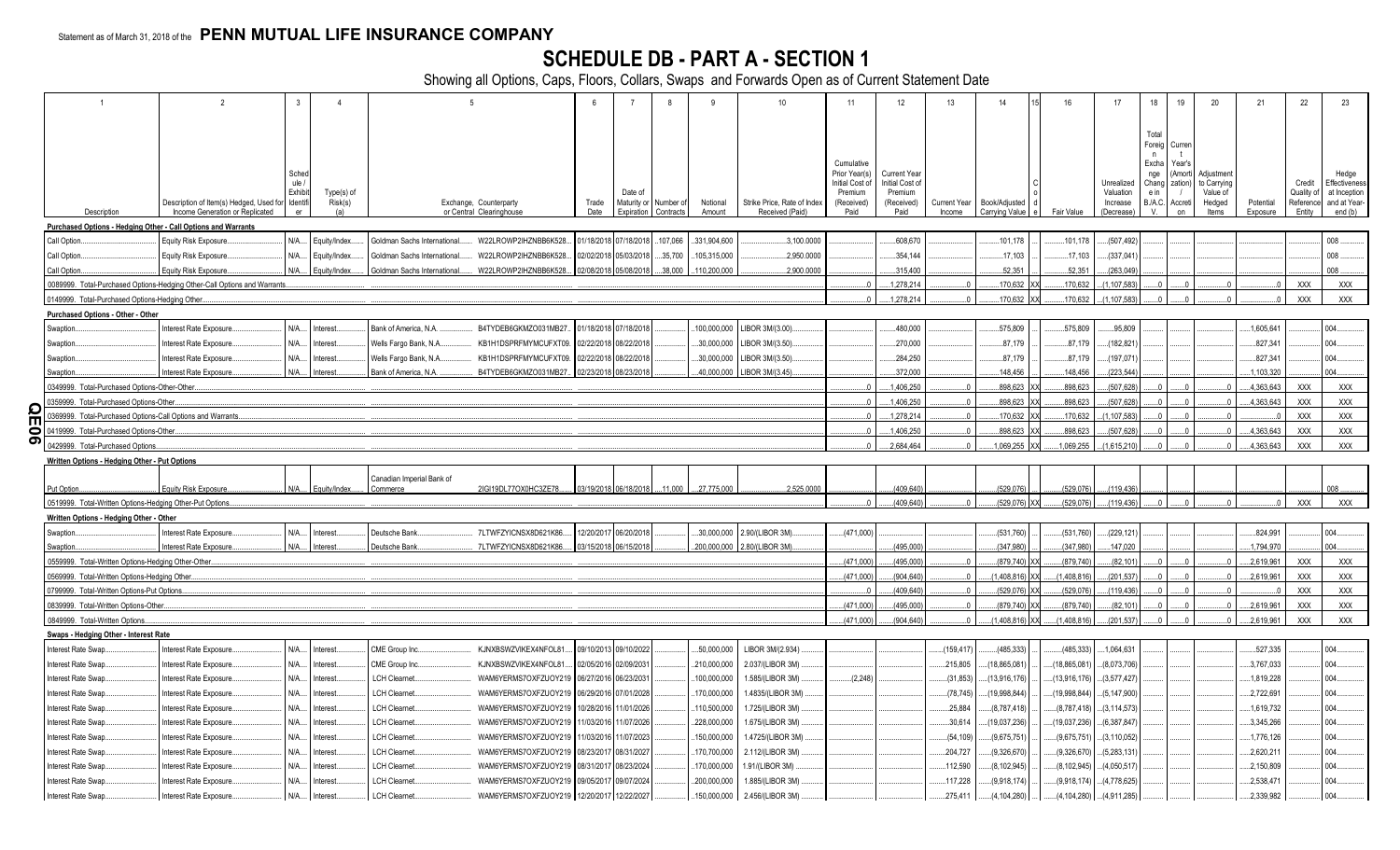# **SCHEDULE DB - PART A - SECTION 1**

|         |                                          |                                                                            |                  |                      |                                                                                        |                       |                          |                                              | -9                          | 10                                             | 11                                                       | 12                                                | 13                     | 14                              | 16                        | 17                          | 18                            | 19                         | 20                                   | 21                    | 22                  | 23                                     |
|---------|------------------------------------------|----------------------------------------------------------------------------|------------------|----------------------|----------------------------------------------------------------------------------------|-----------------------|--------------------------|----------------------------------------------|-----------------------------|------------------------------------------------|----------------------------------------------------------|---------------------------------------------------|------------------------|---------------------------------|---------------------------|-----------------------------|-------------------------------|----------------------------|--------------------------------------|-----------------------|---------------------|----------------------------------------|
|         |                                          |                                                                            |                  |                      |                                                                                        |                       |                          |                                              |                             |                                                |                                                          |                                                   |                        |                                 |                           |                             | Total<br>Foreig               | Currer                     |                                      |                       |                     |                                        |
|         |                                          |                                                                            | Schec<br>Exhibit | Type(s) of           |                                                                                        |                       | Date of                  |                                              |                             |                                                | Cumulative<br>Prior Year(s)<br>Initial Cost o<br>Premium | <b>Current Year</b><br>Initial Cost of<br>Premium |                        |                                 |                           | Unrealized<br>Valuation     | Excha<br>nge<br>Chang<br>e in | Year's<br>(Amort<br>zation | Adjustmen<br>to Carrying<br>Value of |                       | Credit<br>Quality c | Hedge<br>Effectiveness<br>at Inception |
|         | Description                              | Description of Item(s) Hedged, Used for<br>Income Generation or Replicated | Identif          | Risk(s)              | Exchange, Counterparty<br>or Central Clearinghouse                                     | Trade<br>Date         |                          | Maturity or Number o<br>Expiration Contracts | Notional<br>Amount          | Strike Price, Rate of Index<br>Received (Paid) | (Received)<br>Paid                                       | (Received)<br>Paid                                | Current Year<br>Income | Book/Adjusted<br>Carrying Value | Fair Value                | Increase<br>(Decrease       | B./A.C.<br>$\vee$             | Accret<br>on               | Hedged<br>Items                      | Potential<br>Exposure | Reference<br>Entity | and at Year-<br>end (b)                |
|         | nterest Rate Swap.                       | Interest Rate Exposure.                                                    | N/A              | nterest.             | WAM6YERMS7OXFZUOY219<br>LCH Clearnet.                                                  | 01/30/2018 02/01/2020 |                          |                                              | 400,000,000                 | 2.3195/(LIBOR 3M)                              |                                                          |                                                   | 391,340                | (1,562,586)                     | (1, 562, 586)             | 1,562,586                   |                               |                            |                                      | 2,713,740             |                     |                                        |
|         | Interest Rate Swap.                      | Interest Rate Exposure                                                     | N/A              | nterest.             | LCH Clearnet.<br>WAM6YERMS7OXFZUOY219 02/27/2018 03/01/2021                            |                       |                          |                                              | .200,000,000                | LIBOR 3M/(2.6728)                              |                                                          |                                                   | (103, 686)             | .(191,829)                      | (191,829)                 | (191,829).                  |                               |                            |                                      | .1,708,961            |                     | 004.                                   |
|         | nterest Rate Swap.                       | Interest Rate Exposure                                                     | N/A              | nterest.             | WAM6YERMS7OXFZUOY219 02/27/2018 03/01/2021<br><b>LCH Clearnet</b>                      |                       |                          |                                              | .200,000,000                | LIBOR 3M/(2.6693)                              |                                                          |                                                   | (103,141               | (172, 118)                      | .(172,118)                | (172, 118)                  |                               |                            |                                      | 1,708,961             |                     | 004.                                   |
|         | Interest Rate Swap.                      | Interest Rate Exposure                                                     | N/A              | nterest.             | WAM6YERMS7OXFZUOY219<br><b>LCH Clearnet</b>                                            | 02/28/2018 03/02/2021 |                          |                                              | .200,000,000                | LIBOR 3M/(2.6645)                              |                                                          |                                                   | .(97,097               | (146, 119)                      | (146,119                  | (146, 119)                  |                               |                            |                                      | 1,709,762             |                     | 004.                                   |
|         | Interest Rate Swap.                      | Interest Rate Exposure.                                                    | N/A              | nterest.             | <b>LCH Clearnet</b><br>WAM6YERMS7OXFZUOY219                                            | 02/15/201             | 8 02/20/2023             |                                              | 100,000,000                 | LIBOR 3M/(2.73583)                             |                                                          |                                                   | (103,930).             | (205, 331)                      | (205,331                  | (205, 331)                  |                               |                            |                                      | 1,106,333             |                     | 004.                                   |
|         | Interest Rate Swap.                      | Interest Rate Exposure.                                                    | N/A              | nterest.             | <b>LCH Clearnet</b><br>WAM6YERMS7OXFZUOY219                                            | 02/16/2018 02/20/2023 |                          |                                              | 100,000,000                 | LIBOR 3M/(2.72232)                             |                                                          |                                                   | (101,188)              | (141,274).                      | .(141,274)                | (141, 274)                  |                               |                            |                                      | 1,106,333             |                     | 004.                                   |
|         | Interest Rate Swap.                      | Interest Rate Exposure                                                     | N/A              | nterest.             | WAM6YERMS7OXFZUOY219<br><b>LCH Clearnet</b>                                            | 02/27/201             | 03/01/2023               |                                              | 150,000,000                 | LIBOR 3M/(2.7845)                              |                                                          |                                                   | (90, 796)              | (649, 743)                      | (649,743                  | (649, 743)                  |                               |                            |                                      | 1,663,673             |                     | 004.                                   |
|         | Interest Rate Swap.                      | Interest Rate Exposure.                                                    | N/A              | nterest.             | WAM6YERMS7OXFZUOY219 02/15/2018 02/20/2025<br><b>LCH Clearnet</b>                      |                       |                          |                                              | 100,000,000                 | LIBOR 3M/(2.83479)                             |                                                          |                                                   | (114,651               | (708, 765)                      | (708, 765)                | (708, 765)                  |                               |                            |                                      | .1,313,262            |                     | 004.                                   |
|         | Interest Rate Swap.                      | Interest Rate Exposure.                                                    | N/A              | nterest.             | <b>LCH Clearnet</b><br>WAM6YERMS7OXFZUOY219                                            | 02/15/201             | 02/20/2025               |                                              | 100,000,000                 | LIBOR 3M/(2.84029)                             |                                                          |                                                   | (115, 247)             | (743, 609)                      | .(743,609)                | (743,609)                   |                               |                            |                                      | .1,313,262            |                     | 004.                                   |
|         | Interest Rate Swap.                      | Interest Rate Exposure.                                                    | N/A              | nterest.             | <b>LCH Clearnet</b><br>WAM6YERMS7OXFZUOY219                                            | 02/02/201             | 02/06/2028               |                                              | .81,900,000                 | LIBOR 3M/(2.8613)                              |                                                          |                                                   | (137,430)              | (652, 351)                      | (652,351                  | (652, 351)                  |                               |                            |                                      | 1,285,874             |                     | 004.                                   |
|         | nterest Rate Swap.<br>nterest Rate Swap. | Interest Rate Exposure.                                                    | N/A<br>N/A       | nterest.             | WAM6YERMS7OXFZUOY219<br><b>LCH Clearnet</b><br><b>LCH Clearnet</b>                     | 02/08/20              | 02/12/2028               |                                              | .50,000,000                 | LIBOR 3M/(2.892).<br>LIBOR 3M/(2.8153)         |                                                          |                                                   | (75, 627)              | (535, 575)<br>(390, 011)        | .(535,575                 | (535, 575)                  |                               |                            |                                      | 785,681<br>1,540,148  |                     | 004.<br>004.                           |
| Q       | nterest Rate Swap                        | Interest Rate Exposure<br>Interest Rate Exposure                           | N/A              | nterest.<br>nterest. | WAM6YERMS7OXFZUOY219 02/09/20<br>WAM6YERMS7OXFZUOY219 02/09/201<br><b>LCH Clearnet</b> |                       | 02/13/2028<br>02/13/2028 |                                              | .98,000,000<br>.226,000,000 | LIBOR 3M/(2.835)                               |                                                          |                                                   | (134,543)<br>(315,961  | (1,289,661)                     | (390,011<br>(1, 289, 661) | (390, 011)<br>(1, 289, 661) |                               |                            |                                      | 3,551,770             |                     | 004.                                   |
| Ш       | nterest Rate Swap                        | Interest Rate Exposure                                                     | N/A              | nterest.             | WAM6YERMS7OXFZUOY219 02/15/201<br>LCH Clearnet                                         |                       | 8 02/20/2028             |                                              | .63,600,000                 | LIBOR 3M/(2.92)                                |                                                          |                                                   | .(78,789)              | (838, 441)                      | .(838,441                 | (838,441                    |                               |                            |                                      | 1,000,494             |                     | 004.                                   |
| 0<br>ō, | nterest Rate Swap.                       | Interest Rate Exposure.                                                    | N/A              | nterest.             | WAM6YERMS7OXFZUOY219<br><b>LCH Clearnet</b>                                            | 03/28/201             | 8 04/03/2028             |                                              | 113,000,000                 | LIBOR 3M/(2.7936)                              |                                                          |                                                   |                        | (155, 979)                      | . (155,979                | (155, 979)                  |                               |                            |                                      | 1,788,155             |                     | 004.                                   |
| د       | nterest Rate Swap.                       | Interest Rate Exposure.                                                    | N/A              | nterest.             | WAM6YERMS7OXFZUOY219<br><b>LCH Clearnet</b>                                            | 02/05/201             | 02/07/2033               |                                              | 152,000,000                 | LIBOR 3M/(2.963).                              |                                                          |                                                   | (271, 926)             | (2,573,289)                     | (2,573,289)               | (2,573,289)                 |                               |                            |                                      | 2,930,536             |                     | 004.                                   |
|         | nterest Rate Swap.                       | Interest Rate Exposure                                                     | N/A              | nterest.             | <b>LCH Clearnet</b><br>WAM6YERMS7OXFZUOY219 03/21/2018 03/23/2033                      |                       |                          |                                              | 40,000,000                  | 2.98512/(LIBOR 3M)                             |                                                          |                                                   | .4,760                 | .776,977                        | 776,977                   | 776,977                     |                               |                            |                                      | .774,314              |                     | 004.                                   |
|         | nterest Rate Swap.                       | Interest Rate Exposure                                                     | N/A              | nterest.             | <b>LCH Clearnet</b><br>WAM6YERMS7OXFZUOY219                                            | 02/05/201             | 02/07/2048               |                                              | 176,000,000                 | LIBOR 3M/(2.9515)                              |                                                          |                                                   | (311, 938)             | (4,753,449)                     | (4,753,449).              | (4,753,449)                 |                               |                            |                                      | 4,810,044             |                     | 004.                                   |
|         | Interest Rate Swap.                      | Interest Rate Exposure.                                                    | N/A              | nterest.             | WAM6YERMS7OXFZUOY219<br><b>LCH Clearnet</b>                                            | 03/28/2018 04/03/2048 |                          |                                              | .47,200,000                 | 2.8556/(LIBOR 3M)                              |                                                          |                                                   |                        | .299,052                        | .299,052                  | .299,052                    |                               |                            |                                      | 1,293,274             |                     | 004.                                   |
|         | Interest Rate Swap.                      | Interest Rate Exposure.                                                    | N/A              | nterest.             | CME Group Inc.<br>KJNXBSWZVIKEX4NFOL81                                                 | 05/15/201             | 05/19/2044               |                                              | .8,000,000                  | LIBOR 3M/(3.346)                               |                                                          |                                                   | (33,988)               | (716, 833)                      | (716, 833)                | .521,347                    |                               |                            |                                      | 204,562               |                     | 002.                                   |
|         | Interest Rate Swap.                      | Interest Rate Exposure.                                                    | N/A              | nterest.             | CME Group Inc.<br>KJNXBSWZVIKEX4NFOL81                                                 | 05/15/201             | 05/19/2044               |                                              | .6,000,000                  | LIBOR 3M/(3.3055)                              |                                                          |                                                   | (24,890)               | (490,965).                      | (490, 965)                | 389,045                     |                               |                            |                                      | 153,421               |                     | 002.                                   |
|         | Interest Rate Swap.                      | Interest Rate Exposure                                                     | N/A              | nterest.             | CME Group Inc.<br>KJNXBSWZVIKEX4NFOL81                                                 | 09/11/2014 09/15/2044 |                          |                                              | .25,000,000                 | LIBOR 3M/(3.253)                               |                                                          |                                                   | (97, 293)              | (1,810,556)                     | (1,810,556)               | 1,619,560                   |                               |                            |                                      | 643,227               |                     | 002.                                   |
|         | nterest Rate Swap.                       | Interest Rate Exposure                                                     | N/A              | nterest.             | KJNXBSWZVIKEX4NFOL81<br>CME Group Inc.                                                 | 04/16/2015 04/20/2025 |                          |                                              | .50,000,000                 | 1.971/(LIBOR 3M)                               |                                                          |                                                   | .39,648                | (2,552,245)                     | (2,552,245)               | (1, 321, 723)               |                               |                            |                                      | 664,279               |                     | 002.                                   |
|         | Interest Rate Swap.                      | Interest Rate Exposure.                                                    | N/A              | nterest.             | KJNXBSWZVIKEX4NFOL81<br>CME Group Inc                                                  | 05/19/2015 05/21/2045 |                          |                                              | .20,000,000                 | LIBOR 3M/(2.761).                              |                                                          |                                                   | (56,003)               | .454,001                        | .454,001                  | 1,229,052                   |                               |                            |                                      | 521,142               |                     | 002.                                   |
|         | Interest Rate Swap.                      | Interest Rate Exposure.                                                    | N/A              | nterest.             | WAM6YERMS7OXFZUOY219<br><b>LCH Clearnet</b>                                            | 01/12/201             | 01/17/2047               |                                              | .25,000,000                 | LIBOR 3M/(2.4341).                             |                                                          |                                                   | (47, 410)              | .2,040,821                      | .2,040,821                | 1,461,840                   |                               |                            |                                      | 671,044               |                     | 002.                                   |
|         | Interest Rate Swap.                      | Interest Rate Exposure.                                                    | N/A              | nterest.             | <b>LCH Clearnet</b><br>WAM6YERMS7OXFZUOY219 01/12/201                                  |                       | 01/17/2047               |                                              | .25,000,000                 | LIBOR 3M/(2.4355)                              |                                                          |                                                   | (47, 495)              | 2,033,583                       | .2,033,583                | 1,462,139                   |                               |                            |                                      | 671,044               |                     | 002.                                   |
|         | Interest Rate Swap.                      | Interest Rate Exposure                                                     | N/A              | nterest.             | <b>LCH Clearnet</b><br>WAM6YERMS7OXFZUOY219                                            | 01/12/201             | 01/17/2047               |                                              | .20,000,000                 | LIBOR 3M/(2.4285)                              |                                                          |                                                   | (37,654)               | 1,655,819                       | 1,655,819                 | 1,168,514                   |                               |                            |                                      | 536,835               |                     | 002.                                   |
|         | nterest Rate Swap.                       | Interest Rate Exposure                                                     | N/A              | nterest.             | WAM6YERMS7OXFZUOY219 01/12/201<br><b>LCH Clearnet</b>                                  |                       | 01/17/2047               |                                              | .30,000,000                 | LIBOR 3M/(2.4219)                              |                                                          |                                                   | (55, 997)              | 2,524,675                       | .2,524,675                | 1,751,079                   |                               |                            |                                      | 805,252               |                     | 002.                                   |
|         | Interest Rate Swap.                      | Interest Rate Exposure.                                                    | N/A              | nterest.             | WAM6YERMS7OXFZUOY219 01/12/201<br><b>LCH Clearnet</b>                                  |                       | 01/17/2047               |                                              | 15,000,000                  | LIBOR 3M/(2.4242)                              |                                                          |                                                   | (28,083)               | .1,255,203                      | 1,255,203                 | .875,834                    |                               |                            |                                      | 402,626               |                     | 002.                                   |
|         | Interest Rate Swap.                      | Interest Rate Exposure.                                                    | N/A              | nterest              | WAM6YERMS7OXFZUOY219 01/12/201<br><b>LCH Clearnet</b>                                  |                       | 01/17/2047               |                                              | 15,000,000                  | LIBOR 3M/(2.4255)                              |                                                          |                                                   | (28, 130)              | .1,251,170                      | 1,251,170                 | 876,001                     |                               |                            |                                      | 402,626               |                     | 002.                                   |
|         | Interest Rate Swap.                      | Interest Rate Exposure.                                                    | N/A              | nterest.             | <b>LCH Clearnet</b><br>WAM6YERMS7OXFZUOY219                                            | 01/12/201             | 01/17/2047               |                                              | 15,000,000                  | LIBOR 3M/(2.4266)                              |                                                          |                                                   | (28, 171)              | 1,247,758                       | 1,247,758                 | .876,142                    |                               |                            |                                      | 402,626               |                     | 002.                                   |
|         | nterest Rate Swap.                       | Interest Rate Exposure                                                     | N/A              | nterest.             | WAM6YERMS7OXFZUOY219 01/12/201<br><b>LCH Clearnet</b>                                  |                       | 01/17/2047               |                                              | .25,000,000                 | LIBOR 3M/(2.4261)                              |                                                          |                                                   | (46, 921)              | .2,082,182                      | .2,082,182                | ,460,130                    |                               |                            |                                      | 671,044               |                     | 002.                                   |
|         | Interest Rate Swap.                      | Interest Rate Exposure                                                     | N/A              | nterest.             | <b>LCH Clearnet</b><br>WAM6YERMS7OXFZUOY219 01/12/201                                  |                       | 01/17/2047               |                                              | .25,000,000                 | LIBOR 3M/(2.4229)                              |                                                          |                                                   | (46, 725)              | 2,098,726                       | 2,098,726                 | 1,459,446                   |                               |                            |                                      | 671,044               |                     | 002.                                   |
|         | Interest Rate Swap                       | Interest Rate Exposure                                                     | N/A              | nterest.             | WAM6YERMS7OXFZUOY219 01/12/201<br><b>LCH Clearnet</b>                                  |                       | 01/17/2047               |                                              | .30,000,000                 | LIBOR 3M/(2.4564)                              |                                                          |                                                   | (58, 527)              | .2,310,635                      | .2,310,635                | 1,759,926                   |                               |                            |                                      | 805,252               |                     | 002.                                   |
|         | Interest Rate Swap.                      | Interest Rate Exposure.                                                    | N/A              | nterest.             | WAM6YERMS7OXFZUOY219 01/12/201<br><b>LCH Clearnet</b>                                  |                       | 01/17/2047               |                                              | .30,000,000                 | LIBOR 3M/(2.461).                              |                                                          |                                                   | (58, 864)              | 2,282,096                       | .2,282,096                | 1,761,106                   |                               |                            |                                      | 805,252               |                     | 002.                                   |
|         | Interest Rate Swap.                      | Interest Rate Exposure.                                                    | N/A              | nterest.             | <b>LCH Clearnet</b><br>WAM6YERMS7OXFZUOY219                                            | 01/12/201             | 01/17/2047               |                                              | .25,000,000                 | LIBOR 3M/(2.47386)                             |                                                          |                                                   | (49,839)               | 1,835,260                       | 1,835,260                 | 1,470,336                   |                               |                            |                                      | 671,044               |                     | 002.                                   |
|         | Interest Rate Swap.                      | Interest Rate Exposure                                                     | N/A              | nterest.             | <b>LCH Clearnet</b><br>WAM6YERMS7OXFZUOY219                                            | 01/26/201             | 01/17/2047               |                                              | 20,000,000                  | LIBOR 3M/(2.534448)                            |                                                          |                                                   | (42, 834)              | 1,217,613                       | 1,217,613                 | .1,186,627                  |                               |                            |                                      | 536,835               |                     | 002.                                   |
|         | nterest Rate Swap.                       | Interest Rate Exposure                                                     | N/A              | າterest              | <b>LCH Clearnet</b><br>WAM6YERMS7OXFZUOY219                                            | 01/26/20              | 01/17/2047               |                                              | 120,000,000                 | LIBOR 3M/(2.534447)                            |                                                          |                                                   | (257,001)              | 7,305,705                       | .7,305,705                | 7,119,763                   |                               |                            |                                      | .3,221,010            |                     | 002.                                   |
|         | Interest Rate Swap.                      | Interest Rate Exposure.                                                    | N/A              | nterest.             | WAM6YERMS7OXFZUOY219 01/26/201<br><b>LCH Clearnet</b>                                  |                       | 01/22/2047               |                                              | .70,000,000                 | LIBOR 3M/(2.455892)                            |                                                          |                                                   | (136, 745)             | .5,398,182                      | .5,398,182                | ,106,363                    |                               |                            |                                      | 1,879,369             |                     | 002.                                   |
|         | Interest Rate Swap.                      | Interest Rate Exposure.                                                    | N/A              | nterest              | WAM6YERMS7OXFZUOY219 01/26/201<br><b>LCH Clearnet.</b>                                 |                       | 1/22/2047                |                                              | 10,000,000                  | LIBOR 3M/(2.455891)                            |                                                          |                                                   | (19.535)               | .771.171                        | .771.17                   | 586.623                     |                               |                            |                                      | 268.481               |                     | 002.                                   |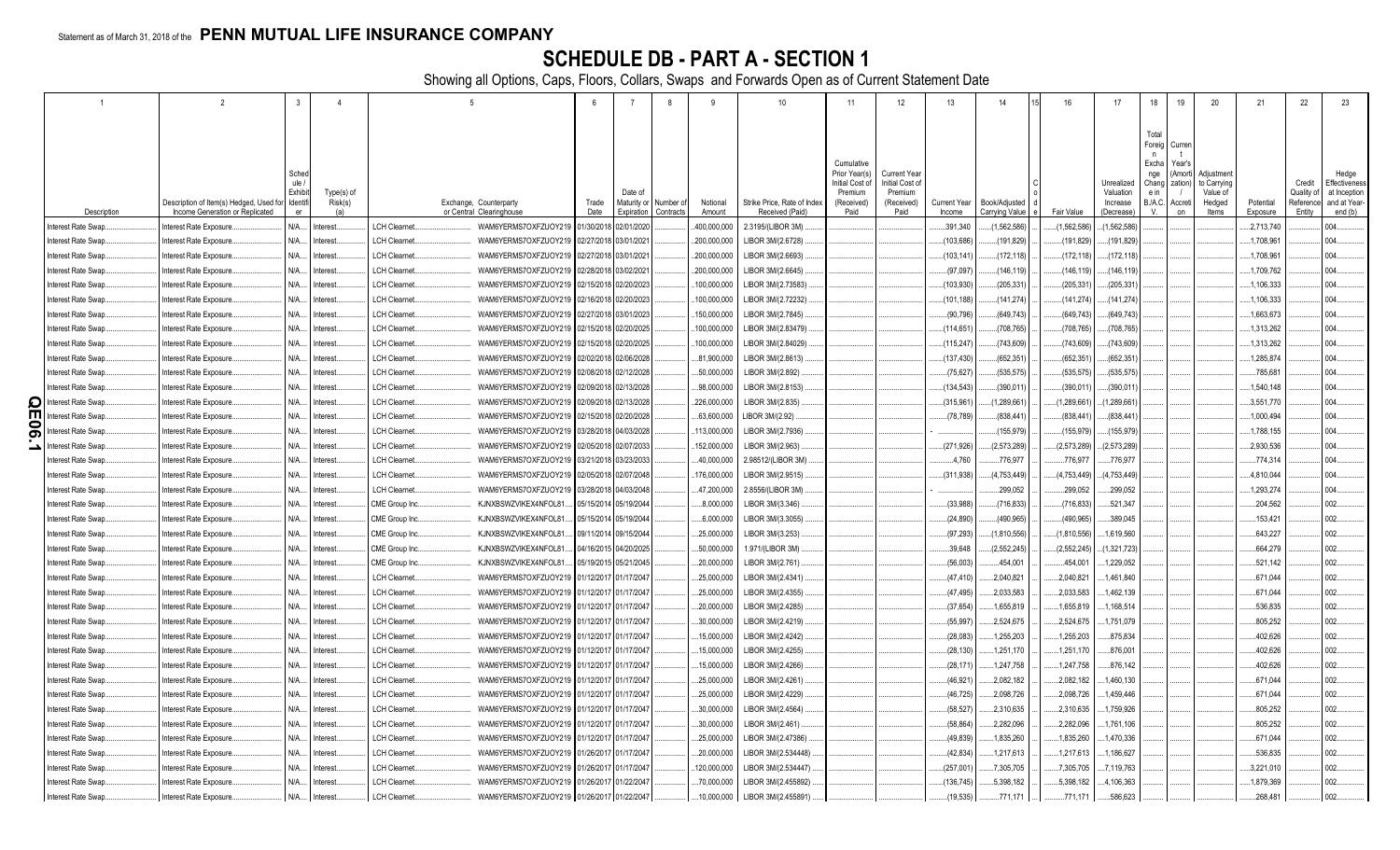# **SCHEDULE DB - PART A - SECTION 1**

|           |                                                   | $\mathcal{P}$                                      | $\mathbf{3}$ | $\overline{4}$        |                             |                                            | 6          | $\mathsf R$                      | 9            | 10 <sup>10</sup>                | 11                    | 12                    | 13           | 14              | 16             | 17                    | 18<br>19                   | 20                 | 21         | 22                      | 23                           |
|-----------|---------------------------------------------------|----------------------------------------------------|--------------|-----------------------|-----------------------------|--------------------------------------------|------------|----------------------------------|--------------|---------------------------------|-----------------------|-----------------------|--------------|-----------------|----------------|-----------------------|----------------------------|--------------------|------------|-------------------------|------------------------------|
|           |                                                   |                                                    |              |                       |                             |                                            |            |                                  |              |                                 |                       |                       |              |                 |                |                       |                            |                    |            |                         |                              |
|           |                                                   |                                                    |              |                       |                             |                                            |            |                                  |              |                                 |                       |                       |              |                 |                |                       |                            |                    |            |                         |                              |
|           |                                                   |                                                    |              |                       |                             |                                            |            |                                  |              |                                 |                       |                       |              |                 |                |                       | Total<br>Curren            |                    |            |                         |                              |
|           |                                                   |                                                    |              |                       |                             |                                            |            |                                  |              |                                 |                       |                       |              |                 |                |                       | Foreig<br>$\mathsf{n}$     |                    |            |                         |                              |
|           |                                                   |                                                    |              |                       |                             |                                            |            |                                  |              |                                 | Cumulative            |                       |              |                 |                |                       | Excha<br>Year's            |                    |            |                         |                              |
|           |                                                   |                                                    | Sched        |                       |                             |                                            |            |                                  |              |                                 | Prior Year(s)         | <b>Current Year</b>   |              |                 |                |                       | nge<br>(Amorti             | Adjustment         |            |                         | Hedge                        |
|           |                                                   |                                                    | ule /        |                       |                             |                                            |            |                                  |              |                                 | Initial Cost of       | Initial Cost of       |              |                 |                | Unrealized            | zation)<br>Chang           | to Carrying        |            | Credit                  | Effectiveness                |
|           |                                                   | Description of Item(s) Hedged, Used for   Identifi | Exhibit      | Type(s) of<br>Risk(s) |                             | Exchange, Counterparty                     | Trade      | Date of<br>Maturity or Number of | Notional     | Strike Price, Rate of Index     | Premium<br>(Received) | Premium<br>(Received) | Current Year | Book/Adjusted   |                | Valuation<br>Increase | e in<br>B./A.C.<br>Accreti | Value of<br>Hedged | Potential  | Quality of<br>Reference | at Inception<br>and at Year- |
|           | Description                                       | Income Generation or Replicated                    | er           | (a)                   |                             | or Central Clearinghouse                   | Date       | Expiration Contracts             | Amount       | Received (Paid)                 | Paid                  | Paid                  | Income       | Carrying Value  | Fair Value     | (Decrease)            | $V_{\cdot}$<br>on          | Items              | Exposure   | Entity                  | end (b)                      |
|           | Interest Rate Swap.                               | Interest Rate Exposure.                            |              | N/A Interest          | LCH Clearnet.               | WAM6YERMS7OXFZUOY219 05/22/2017 05/24/2047 |            |                                  |              | 100,000,000   LIBOR 3M/(2.4447) |                       |                       | (198, 690)   | 7,954,511       | 7,954,511      | 5,879,466             |                            |                    | 2,700,330  |                         | 002.                         |
|           |                                                   |                                                    |              |                       |                             |                                            |            |                                  |              |                                 |                       |                       |              |                 |                |                       | $\Omega$                   |                    |            |                         |                              |
|           | 0919999. Total-Swaps-Hedging Other-Interest Rate. |                                                    |              |                       |                             |                                            |            |                                  |              |                                 | (2,248)               |                       | (2,462,862)  | (96,703,497) XX | (96,703,497)   | (24, 305, 918)        | $\Omega$                   |                    | 77,639,806 | <b>XXX</b>              | XXX                          |
|           | Swaps - Hedging Other - Credit Default            |                                                    |              |                       |                             |                                            |            |                                  |              |                                 |                       |                       |              |                 |                |                       |                            |                    |            |                         |                              |
|           | Credit Default Swap                               | 530715AD3 Liberty Media LLC                        | D 1 Credit.  |                       | Bank of America, N.A.       | B4TYDEB6GKMZO031MB27 07/10/2009 09/20/2019 |            |                                  |              | .5,000,000 Credit Event/(5.00)  | .232.770              |                       | (63.194)     | (104.103)       | .(104.103)     | 288.873               |                            |                    |            | <b>RFF</b>              | 005.                         |
|           | 0929999. Total-Swaps-Hedging Other-Credit Default |                                                    |              |                       |                             |                                            |            |                                  |              |                                 | .232,770              |                       | (63, 194)    | $(104, 103)$ XX | (104, 103)     | .288.873              |                            |                    |            | <b>XXX</b>              | <b>XXX</b>                   |
|           | Swaps - Hedging Other - Total Return              |                                                    |              |                       |                             |                                            |            |                                  |              |                                 |                       |                       |              |                 |                |                       |                            |                    |            |                         |                              |
|           | Total Return Swap.                                | /AGLB Hedge                                        | $N/A$        | Equity Index.         | Bank of America, N.A.       | B4TYDEB6GKMZO031MB27.                      |            | 08/26/2016 08/28/2018<br>0.9,028 | .48,267,209  | 3L+24bps/(XNDX)                 |                       |                       | .228,488     | .(19,298,351    | (19,298,351)   | (2,059,775)           |                            |                    | .154,711   |                         | 008.                         |
|           |                                                   |                                                    |              |                       |                             |                                            |            |                                  |              |                                 |                       |                       |              |                 |                |                       |                            |                    |            |                         |                              |
|           | Total Return Swap.                                | VAGLB Hedge                                        | $N/A$        | Equity Index          | Wells Fargo Bank, N.A       | KB1H1DSPRFMYMCUFXT09.                      |            | 11/07/2016 11/13/2018<br>.12,784 | 51,881,358   | 3L+11bps/(SPTR)                 |                       |                       | 224,265      | (14, 255, 482)  | (14, 255, 482) | .505,315              |                            |                    | .204,573   |                         | 008.                         |
|           |                                                   |                                                    |              |                       | Canadian Imperial Bank of   |                                            |            |                                  |              |                                 |                       |                       |              |                 |                |                       |                            |                    |            |                         |                              |
|           | Total Return Swap.                                | VAGLB Hedge                                        | N/A          | Equity Index.         | Commerce                    | 2IGI19DL77OX0HC3ZE78.                      |            | 12/02/2016 12/07/2018<br>3,763   | 20,000,016   | 3L+21bps/(XNDX)                 |                       |                       | .93,194      | (8, 172, 569)   | (8, 172, 569)  | (863, 157)            |                            |                    | .82,926    |                         | 008.                         |
|           | Total Return Swap.                                | /AGLB Hedge                                        | N/A          | Equity Index.         | Bank of America, N.A.       | B4TYDEB6GKMZO031MB27.                      |            | 02/22/2017 02/27/2019<br>.14,154 | 64,102,985   | 3L+23bps/(SPTR)                 |                       |                       | .299.324     | .(9,098,896)    | (9,098,896)    | 567,416               |                            |                    | .306,143   |                         | 008.                         |
|           | Total Return Swap.                                | /AGLB Hedge                                        | $N/A$        | Equity Index          | Bank of America, N.A        | B4TYDEB6GKMZO031MB27.                      |            | 06/06/2017 06/11/2019<br>21,349  | .100,000,013 | 3L+31bps/(SPTR)                 |                       |                       | .493,366     | (10,531,514)    | (10,531,514).  | 1,047,927             |                            |                    | .547,097   |                         | 008.                         |
|           |                                                   |                                                    |              |                       |                             |                                            |            |                                  |              |                                 |                       |                       |              |                 |                |                       |                            |                    |            |                         |                              |
| QE06.     |                                                   |                                                    |              |                       | Canadian Imperial Bank of   |                                            |            |                                  |              |                                 |                       |                       |              |                 |                |                       |                            |                    | .555,920   |                         |                              |
|           | otal Return Swap.                                 | VAGLB Hedge                                        | N/A          | Equity Index.         | Commerce                    | 2IGI19DL77OX0HC3ZE78.                      |            | 06/19/2017 06/24/2019<br>21,150  | .100,134,231 | 3L+30.5bps/(SPTR)               |                       |                       | .506,166     | .(9,249,704)    | (9,249,704)    | .833,583              |                            |                    |            |                         | 008.                         |
|           | <b>Total Return Swap</b>                          | /AGLB Hedge                                        | N/A          | Equity Index          | Goldman Sachs International | W22LROWP2IHZNBB6K528.                      |            | 07/18/2017 07/22/2020<br>21,000  | 99,839,733   | 3L+31bps/(SPTR)                 |                       |                       | 491.445      | (8,826,443)     | (8,826,443)    | .1,110,691            |                            |                    | .759,099   |                         | 008.                         |
|           |                                                   |                                                    |              |                       | Canadian Imperial Bank of   |                                            |            |                                  |              |                                 |                       |                       |              |                 |                |                       |                            |                    |            |                         |                              |
| <u>is</u> | otal Return Swap.                                 | /AGLB Hedge.                                       | N/A          | Equity Index          | Commerce                    | 2IGI19DL77OX0HC3ZE78                       |            | 08/04/2017 11/08/2018<br>21,000  | .100,571,247 | SPTR/(3L+32bps)                 |                       |                       | (488, 403)   | 8,096,759       | .8,096,759     | .(809,061             |                            |                    | .392,170   |                         | 008.                         |
|           | otal Return Swap.                                 | VAGLB Hedge.                                       | N/A          | Equity Index          | Bank of America, N.A.       | B4TYDEB6GKMZO031MB27.                      |            | 08/07/2017 08/10/2018<br>.8,860  | 59,371,480   | XNDX/(3L+31bps)                 |                       |                       | (286, 328)   | 6,934,132       | .6,934,132     | .2,021,098            |                            |                    | 178,521    |                         | 008.                         |
|           | Total Return Swap.                                | VAGLB Hedge.                                       | N/A          |                       | Wells Fargo Bank, N.A.      | KB1H1DSPRFMYMCUFXT09.                      | 08/18/2017 | 02/22/2019<br>27,000             | .126,797,940 | 3L+29bps/(SPTR)                 |                       |                       | .609,971     | (12,885,942)    | (12,885,942)   | 1,066,839             |                            |                    | .600,998   |                         | 008.                         |
|           |                                                   |                                                    |              | Equity Index.         |                             |                                            |            |                                  |              |                                 |                       |                       |              |                 |                |                       |                            |                    |            |                         |                              |
|           | Total Return Swap.                                | /AGLB Hedge.                                       | N/A          | Equity Index          | Barclays Bank.              | G5GSEF7VJP5I7OUK5573                       |            | 08/23/2017 08/29/2019<br>.7,266  | 54,954,121   | 3L+57bps/(GDDUEAFE)             |                       |                       | .305,488     | (3,501,397)     | (3,501,397)    | .640,425              |                            |                    | .326,700   |                         | 008.                         |
|           |                                                   |                                                    |              |                       | Canadian Imperial Bank of   |                                            |            |                                  |              |                                 |                       |                       |              |                 |                |                       |                            |                    |            |                         |                              |
|           | Total Return Swap.                                | VAGLB Hedge.                                       | N/A          | Equity Index          | Commerce                    | 2IGI19DL77OX0HC3ZE78.                      |            | 08/24/2017 08/28/2018<br>14,512  |              | $68,540,582$ 3L+30.5bps/(SPTR)  |                       |                       | .334,231     | (6,556,623)     | (6, 556, 623)  | 563,972               |                            |                    | .219.693   |                         | 008.                         |
|           |                                                   |                                                    |              |                       | Canadian Imperial Bank of   |                                            |            |                                  |              |                                 |                       |                       |              |                 |                |                       |                            |                    |            |                         |                              |
|           | Total Return Swap.                                | VAGLB Hedge                                        | N/A          | Equity Index.         | Commerce                    | 2IGI19DL77OX0HC3ZE78.                      |            | 09/07/2017 12/11/2019<br>20,934  | .100,021,138 | 3L+34.5bps/(SPTR)               |                       |                       | .502,222     | (8,307,179)     | (8,307,179).   | 809,260               |                            |                    | .651,795   |                         | 008.                         |
|           | Total Return Swap.                                | VAGLB Hedge.                                       | N/A          | Equity Index          | Credit Suisse International | E58DKGMJYYYJLN8C3868                       |            | 09/08/2017 12/12/2018<br>16,750  | 79,914,568   | 3L+34bps/(SPTR)                 |                       |                       | .399,395     | (6,725,675)     | (6,725,675)    | 669,344               |                            |                    | .334,634   |                         | 008.                         |
|           | Total Return Swap.                                | VAGLB Hedge.                                       | N/A          |                       | )eutsche Bank               | 7LTWFZYICNSX8D621K86.                      |            | 09/25/2017 09/27/2018<br>5,163   | .25,001,373  | SPTR/(3L+36bps)                 |                       |                       | (129, 550)   | 1,702,287       | .1,702,287     | (206, 995)            |                            |                    | .87,786    |                         | 008.                         |
|           |                                                   |                                                    |              | Equity Index          |                             |                                            |            |                                  |              |                                 |                       |                       |              |                 |                |                       |                            |                    |            |                         |                              |
|           | Total Return Swap.                                | VAGLB Hedge.                                       | N/A          | Equity Index          | Credit Suisse International | E58DKGMJYYYJLN8C3868                       |            | 09/25/2017 06/27/2018<br>3,766   | 24,999,913   | 3L+33bps/(XNDX)                 |                       |                       | .127,254     | (3, 187, 504)   | (3, 187, 504)  | (859, 449)            |                            |                    | .61,377    |                         | 008.                         |
|           | Total Return Swap.                                | VAGLB Hedge.                                       | N/A          | Equity Index          | Deutsche Bank               | 7LTWFZYICNSX8D621K86.                      |            | 10/10/2017 10/12/2018<br>6.059   | .30,002,774  | SPTR/(3L+35bps)                 |                       |                       | (150,923)    | .1,336,441      | .1,336,441     | (242, 072)            |                            |                    | 109,648    |                         | 008.                         |
|           | Total Return Swap.                                | /AGLB Hedge                                        | N/A          | Equity Index.         | Credit Suisse International | E58DKGMJYYYJLN8C3868.                      |            | 11/13/2017 08/15/2019<br>24.000  | 120,605,544  | 3L+35.5bps/(SPTR)               |                       |                       | .596.297     | (3,533,341)     | (3,533,341)    | 958,699               |                            |                    | .707,201   |                         | 008.                         |
|           |                                                   |                                                    |              |                       | Canadian Imperial Bank of   |                                            |            |                                  |              |                                 |                       |                       |              |                 |                |                       |                            |                    |            |                         |                              |
|           | Total Return Swap.                                | VAGLB Hedge.                                       | N/A          | Equity Index          | Commerce                    | 2IGI19DL77OX0HC3ZE78.                      |            | 12/01/2017 09/06/2018<br>23,300  | 119,883,323  | SPTR/(3L+45bps)                 |                       |                       | (635, 235)   | .705,925        | 705,925        | .(894,843             |                            |                    | .395,622   |                         | 008                          |
|           | Total Return Swap.                                | VAGLB Hedge                                        | N/A          | Equity Index.         | Bank of America, N.A.       | B4TYDEB6GKMZO031MB27.                      |            | 12/01/2017 06/12/2019<br>25,266  | 129,999,983  | 3L+40bps/(SPTR)                 |                       |                       | .665,510     | (575, 117)      | (575, 117)     | 1,238,885             |                            |                    | .712,039   |                         | 008.                         |
|           |                                                   |                                                    |              |                       |                             |                                            |            |                                  |              |                                 |                       |                       |              |                 |                |                       |                            |                    |            |                         |                              |
|           | Total Return Swap.                                | VAGLB Hedge                                        | N/A          | Equity Index          | )eutsche Bank               | 7LTWFZYICNSX8D621K86.                      |            | 01/02/2018 01/06/2020<br>21,150  | .111,170,407 | SPTR/(3L+41bps)                 |                       |                       | (559, 545)   | (1,761,904).    | (1,761,904)    | (1,761,904)           |                            |                    | .739,484   |                         | 008.                         |
|           | Total Return Swap.                                | VAGLB Hedge                                        | N/A          | Equity Index.         | Deutsche Bank               | 7LTWFZYICNSX8D621K86.                      |            | 01/02/2018 06/12/2019<br>.19,000 | .99,869,396  | SPTR/(3L+40bps)                 |                       |                       | (504, 673)   | (1,591,160)     | (1,591,160)    | (1, 591, 160)         |                            |                    | .547,007   |                         | 008.                         |
|           | Total Return Swap.                                | /AGLB Hedge.                                       | N/A.         | Equity Index.         | 3ank of America, N.A        | B4TYDEB6GKMZO031MB27.                      |            | 01/02/2018 07/05/2019<br>.13,300 | 69,908,577   | SPTR/(3L+39bps)                 |                       |                       | (348, 525)   | (1,205,369).    | (1,205,369)    | (1, 205, 369)         |                            |                    | .392,830   |                         | 008.                         |
|           | Total Return Swap.                                | /AGLB Hedge.                                       | N/A          | Equity Index          | <b>IPMorgan Chase</b>       | 7H6GLXDRUGQFU57RNE97                       |            | 02/01/2018 02/05/2019<br>6,350   | .49,740,884  | 3L+48bps/(XNDX)                 |                       |                       | 169,142      | 2,320,498       | .2,320,498     | 2,320,498             |                            |                    | .229,571   |                         | 008.                         |
|           | Total Return Swap.                                | /AGLB Hedge.                                       | N/A          | Equity Index          | Citibank, N.A               | E57ODZWZ7FF32TWEFA76.                      |            | 02/02/2018 08/06/2018<br>.6.215  | .47,332,930  | 3L+17bps/(RU20INTR)             |                       |                       | 136,514      | .485,292        | .485,292       | 485,292               |                            |                    | 140,150    |                         | 008.                         |
|           | Total Return Swap.                                | /AGLB Hedge                                        | N/A          | Equity Index          | PMorgan Chase               | 7H6GLXDRUGQFU57RNE97                       |            | 02/05/2018 02/07/2020<br>6.205   | .45,541,952  | 3L+1bps/(RU20INTR)              |                       |                       | .118,636     | .(1,265,291     | (1,265,291     | 1,265,291             |                            |                    | .310,349   |                         | 008.                         |
|           |                                                   |                                                    |              |                       |                             |                                            |            |                                  |              |                                 |                       |                       |              |                 |                |                       |                            |                    |            |                         |                              |
|           | Total Return Swap.                                | /AGLB Hedge.                                       | N/A          | Equity Index.         | Citibank, N.A.              | E57ODZWZ7FF32TWEFA76                       |            | 02/06/2018 08/08/2019<br>.39.000 | .205,218,663 | 3L+42bps/(SPTR)                 |                       |                       | .642,709     | 3,718,819       | 3,718,819      | 3,718,819             |                            |                    | .1,194,932 |                         | 008.                         |
|           |                                                   |                                                    |              |                       | Canadian Imperial Bank of   |                                            |            |                                  |              |                                 |                       |                       |              |                 |                |                       |                            |                    |            |                         |                              |
|           | Total Return Swap.                                | VAGLB Hedge                                        | N/A          | Equity Index          | Commerce                    | 2IGI19DL77OX0HC3ZE78.                      |            | 02/06/2018 02/10/2020<br>39.000  | .205,218,663 | SPTR/(3L+49bps)                 |                       |                       | (663,060)    | (3,378,423)     | (3,378,423)    | (3,378,423)           |                            |                    | .1,401,567 |                         | 008                          |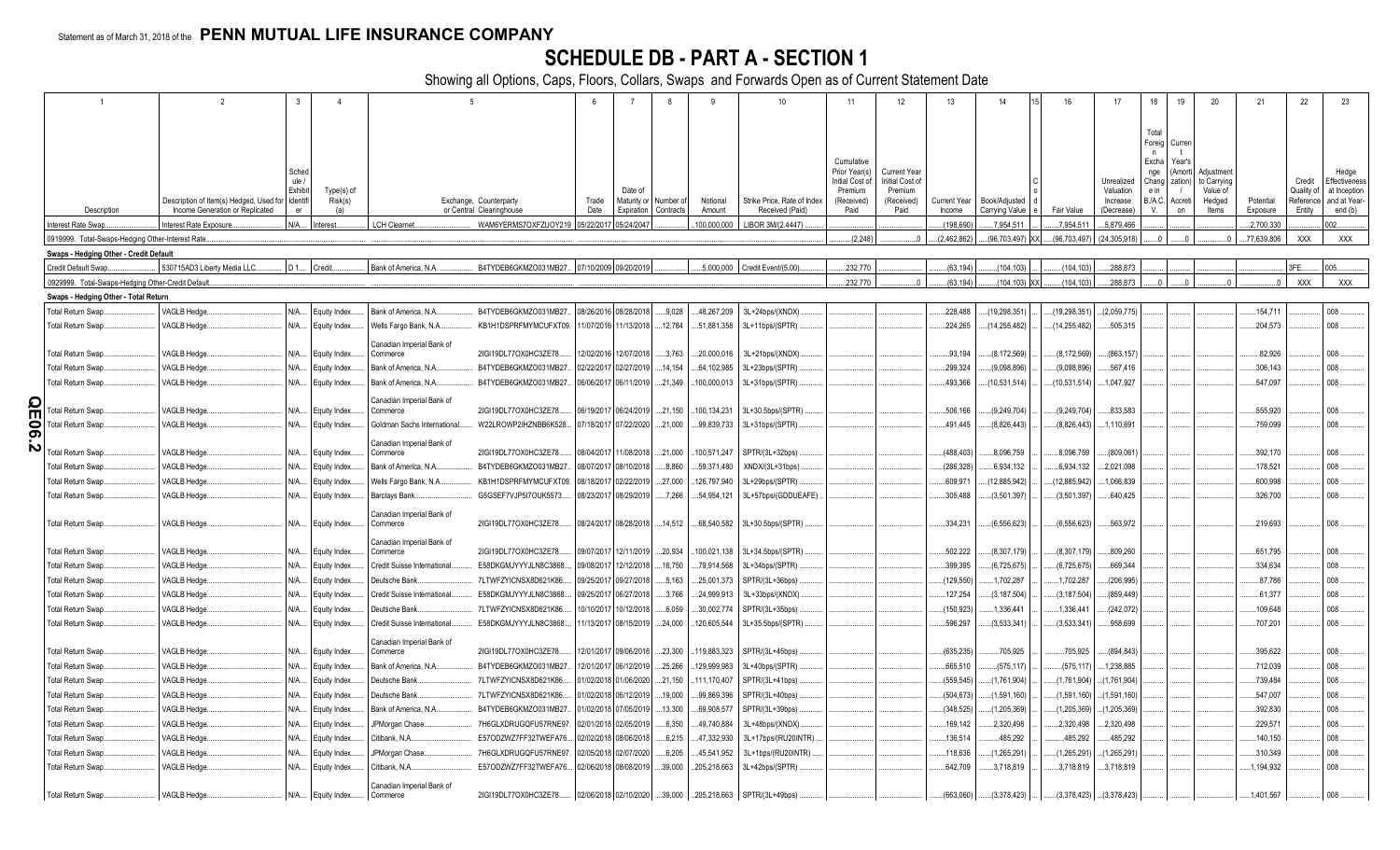# **SCHEDULE DB - PART A - SECTION 1**

|                                                                    |                                                                                     |                  |                              |                              |                                                    |                       | 6             |                       | 8                                             | 9                  | 10 <sup>1</sup>                                | 11                                                                              | 12                                                                      | 13                     | 14                                     | 16            | 17                                                | 18                                                                                                | 19                     | 20                                                       | 21                    | 22                                         | 23                                                                |
|--------------------------------------------------------------------|-------------------------------------------------------------------------------------|------------------|------------------------------|------------------------------|----------------------------------------------------|-----------------------|---------------|-----------------------|-----------------------------------------------|--------------------|------------------------------------------------|---------------------------------------------------------------------------------|-------------------------------------------------------------------------|------------------------|----------------------------------------|---------------|---------------------------------------------------|---------------------------------------------------------------------------------------------------|------------------------|----------------------------------------------------------|-----------------------|--------------------------------------------|-------------------------------------------------------------------|
| Description                                                        | Description of Item(s) Hedged, Used for Identifi<br>Income Generation or Replicated | Sched<br>Exhibit | Type(s) of<br>Risk(s)<br>(a) |                              | Exchange, Counterparty<br>or Central Clearinghouse |                       | Trade<br>Date | Date of               | Maturity or Number of<br>Expiration Contracts | Notional<br>Amount | Strike Price, Rate of Index<br>Received (Paid) | Cumulative<br>Prior Year(s)<br>Initial Cost of<br>Premium<br>(Received)<br>Paid | <b>Current Year</b><br>Initial Cost of<br>Premium<br>(Received)<br>Paid | Current Year<br>Income | Book/Adjusted<br><b>Carrying Value</b> | Fair Value    | Unrealized<br>Valuation<br>Increase<br>(Decrease) | Total<br>Foreig Currer<br>Excha<br>nge<br>Chang zation<br>e in<br>B./A.C. Accreti<br>$\mathsf{V}$ | Year's<br>(Amort<br>on | Adjustment<br>to Carrying<br>Value of<br>Hedged<br>Items | Potential<br>Exposure | Credit<br>Quality o<br>Reference<br>Entity | Hedge<br>Effectiveness<br>at Inception<br>and at Year-<br>end (b) |
|                                                                    |                                                                                     |                  |                              | Canadian Imperial Bank of    |                                                    |                       |               |                       |                                               |                    |                                                |                                                                                 |                                                                         |                        |                                        |               |                                                   |                                                                                                   |                        |                                                          |                       |                                            |                                                                   |
| Total Return Swap.                                                 | VAGLB Hedge                                                                         |                  | N/A Equity Index.            | Commerce                     |                                                    | 2IGI19DL77OX0HC3ZE78. |               | 02/08/2018 02/12/2019 | 24,000                                        | 120,961,320        | SPTR/(3L+45bps)                                |                                                                                 |                                                                         | (356, 982)             | .3,243,029                             | 3,243,029     | 3,243,029                                         |                                                                                                   |                        |                                                          | .564,526              |                                            | 008                                                               |
| Total Return Swap.                                                 | VAGLB Hedge.                                                                        | N/A              | Equity Index.                | Deutsche Bank                |                                                    | 7LTWFZYICNSX8D621K86. |               | 02/09/2018 02/13/2019 | .20.000                                       | .102,339,820       | SPTR/(3L+42bps)                                |                                                                                 |                                                                         | (292, 919)             | .1,111,262                             | 1,111,262     | 1,111,262                                         |                                                                                                   |                        |                                                          | .478,370              |                                            | 008                                                               |
| Total Return Swap.                                                 | VAGLB Hedge.                                                                        | N/A              | Equity Index.                | Goldman Sachs International. |                                                    | W22LROWP2IHZNBB6K528. |               | 02/09/2018 02/12/2020 | 0.20,000                                      | 102,339,820        | 3L+41bps/(SPTR)                                |                                                                                 |                                                                         | 291,612                | (979,886)                              | (979,886)     | .(979,886)                                        |                                                                                                   |                        |                                                          | .699,969              |                                            | $008$                                                             |
| Total Return Swap.                                                 | VAGLB Hedge.                                                                        | N/A              | Equity Index.                | Deutsche Bank                |                                                    | 7LTWFZYICNSX8D621K86. |               | 02/20/2018 12/11/2019 | 18,832                                        | 99,999,984         | SPTR/(3L+43bps)                                |                                                                                 |                                                                         | .(239,877              | .(2,589,298                            | (2,589,298)   | (2,589,298)                                       |                                                                                                   |                        |                                                          | .651,657              |                                            | $008$                                                             |
| Total Return Swap.                                                 | VAGLB Hedge.                                                                        | N/A              | Equity Index.                | Deutsche Bank                |                                                    | 7LTWFZYICNSX8D621K86. |               | 03/01/2018 03/05/2019 | 19,000                                        | 99,525,420         | SPTR/(3L+51.5bps)                              |                                                                                 |                                                                         | (182, 543)             | .(1,248,835                            | (1,248,835)   | (1,248,835                                        |                                                                                                   |                        |                                                          | .479,576              |                                            | 008.                                                              |
| Total Return Swap.                                                 | VAGLB Hedge.                                                                        | $N/A$            | Equity Index.                | Deutsche Bank                |                                                    | 7LTWFZYICNSX8D621K86. |               | 03/12/2018 08/06/2018 | .6,215                                        | 49,045,896         | RU20INTR/(3L+5bps)                             |                                                                                 |                                                                         | (49,955)               | (2, 142, 147)                          | (2, 142, 147) | (2, 142, 147)                                     |                                                                                                   |                        |                                                          | 145,222               |                                            | 008                                                               |
| Total Return Swap.                                                 | VAGLB Hedge.                                                                        |                  | N/A Equity Index             | Deutsche Bank                |                                                    | 7LTWFZYICNSX8D621K86. |               | 03/27/2018 09/11/2019 | 20,934                                        | 107,114,045        | SPTR/(3L+38bps)                                |                                                                                 |                                                                         | (14,588)               | .1,166,946                             | .1,166,946    | 1,166,946                                         |                                                                                                   |                        |                                                          | .644,760              |                                            | 008                                                               |
|                                                                    |                                                                                     |                  |                              |                              |                                                    |                       |               |                       |                                               |                    | 912810RZ3/(FEDL01                              |                                                                                 |                                                                         |                        |                                        |               |                                                   |                                                                                                   |                        |                                                          |                       |                                            |                                                                   |
| Total Return Swap.                                                 | Interest Rate Exposure.                                                             | N/A.             | <b>Interest</b>              | Barclays Bank.               |                                                    | G5GSEF7VJP5I7OUK5573. |               | 02/20/2018 04/13/2018 |                                               | 76,000,000         | 40bps                                          |                                                                                 |                                                                         | (100, 763)             | .2,952,079                             | .2,952,079    | 2,952,079                                         |                                                                                                   |                        |                                                          | .71,715               |                                            | 004.                                                              |
|                                                                    |                                                                                     |                  |                              |                              |                                                    |                       |               |                       |                                               |                    |                                                |                                                                                 |                                                                         |                        |                                        | (107.094.581  | 4.933.714                                         |                                                                                                   |                        |                                                          | 16.080.338            | XXX                                        | XXX                                                               |
| 0949999. Total-Swaps-Hedging Other-Total Return                    |                                                                                     |                  |                              |                              |                                                    |                       |               |                       |                                               |                    |                                                |                                                                                 |                                                                         | .2.231.360             | (107, 094, 581)                        |               |                                                   |                                                                                                   |                        |                                                          |                       |                                            |                                                                   |
| Swaps - Hedging Other - Other                                      |                                                                                     |                  |                              |                              |                                                    |                       |               |                       |                                               |                    |                                                |                                                                                 |                                                                         |                        |                                        |               |                                                   |                                                                                                   |                        |                                                          |                       |                                            |                                                                   |
| Inflation Swap                                                     |                                                                                     | N/A.             | nflation.                    | Credit Suisse International  |                                                    | E58DKGMJYYYJLN8C3868  |               | 04/25/2013 04/29/2023 |                                               | 75,000,000         | CPURNSA/(2.66).                                |                                                                                 |                                                                         | 163,680                | (3,856,291)                            | (3,856,291)   | .457,370                                          |                                                                                                   |                        |                                                          | .845,389              |                                            | 009.                                                              |
| Я<br>Inflation Swar                                                | Swap<br>mmalion-rioamig Rate Zero Goupon                                            | N/A.             | Inflation.                   | Deutsche Bank                |                                                    | 7LTWFZYICNSX8D621K86. |               | 04/26/2013 04/30/2023 |                                               | .50.000.000        | CPURNSA/(2.64).                                |                                                                                 |                                                                         | .111.740               | (2.524.137)                            | (2.524.137)   | 368.240                                           |                                                                                                   |                        |                                                          | 563.745               |                                            | 009.                                                              |
| $\overline{\mathbf{g}}$<br>959999. Total-Swaps-Hedging Other-Other |                                                                                     |                  |                              |                              |                                                    |                       |               |                       |                                               |                    |                                                |                                                                                 |                                                                         | .275,420               | (6,380,428)                            | (6,380,428    | 825,609                                           |                                                                                                   |                        |                                                          | 1,409,134             | <b>XXX</b>                                 | XXX                                                               |
| 969999. Total-Swaps-Hedging Other<br>ω                             |                                                                                     |                  |                              |                              |                                                    |                       |               |                       |                                               |                    |                                                | .230,522                                                                        |                                                                         | (19,276)               | (210, 282, 609)                        | (210,282,609  | 18,257,722                                        |                                                                                                   |                        |                                                          | .95, 129, 278         | <b>XXX</b>                                 | XXX                                                               |
| 159999. Total-Swaps-Interest Rate.                                 |                                                                                     |                  |                              |                              |                                                    |                       |               |                       |                                               |                    |                                                | (2,248)                                                                         |                                                                         | (2,462,862)            | (96, 703, 497)                         | (96,703,497)  | (24, 305, 918)                                    |                                                                                                   |                        |                                                          | 77,639,806            | <b>XXX</b>                                 | XXX                                                               |
| 169999. Total-Swaps-Credit Default                                 |                                                                                     |                  |                              |                              |                                                    |                       |               |                       |                                               |                    |                                                | .232,770                                                                        |                                                                         | (63, 194)              | (104.103)                              | .(104,103     | .288,873                                          |                                                                                                   |                        |                                                          |                       | <b>XXX</b>                                 | XXX                                                               |
| 189999. Total-Swaps-Total Return                                   |                                                                                     |                  |                              |                              |                                                    |                       |               |                       |                                               |                    |                                                |                                                                                 |                                                                         | .2.231.360             | (107.094.581)                          | (107.094.581  | 4.933.714                                         |                                                                                                   |                        |                                                          | .16.080.338           | <b>XXX</b>                                 | <b>XXX</b>                                                        |
| 1199999. Total-Swaps-Other.                                        |                                                                                     |                  |                              |                              |                                                    |                       |               |                       |                                               |                    |                                                |                                                                                 |                                                                         | .275.420               | (6.380.428)                            | (6.380.428    | 825.609                                           |                                                                                                   |                        |                                                          | 1.409.134             | <b>XXX</b>                                 | <b>XXX</b>                                                        |
| 1209999. Total-Swaps                                               |                                                                                     |                  |                              |                              |                                                    |                       |               |                       |                                               |                    |                                                | .230.522                                                                        |                                                                         | (19,276)               | $(210, 282, 609)$ XX $(210, 282, 609)$ |               | (18,257,722)                                      |                                                                                                   |                        |                                                          | 95,129,278            | XXX                                        | <b>XXX</b>                                                        |
| Forwards - Hedging Other                                           |                                                                                     |                  |                              |                              |                                                    |                       |               |                       |                                               |                    |                                                |                                                                                 |                                                                         |                        |                                        |               |                                                   |                                                                                                   |                        |                                                          |                       |                                            |                                                                   |
| Treasury Price Lock.                                               | Interest Rate Exposure.                                                             | D 1              | Interest                     | Bank of America, N.A.        |                                                    | B4TYDEB6GKMZO031MB27. |               | 11/03/2017 05/03/2018 |                                               | .44,000,000        | .97.9414                                       |                                                                                 |                                                                         |                        | (1,076,111)                            | (1,076,111)   | (1,849,439)                                       |                                                                                                   |                        |                                                          | .66, 151              |                                            | 004.                                                              |
| Treasury Price Lock.                                               | Interest Rate Exposure.                                                             | D 1              | Interest                     | Citibank, N.A.               |                                                    | E57ODZWZ7FF32TWEFA76. | 11/15/2017    | 08/16/2018            |                                               | 29,000,000         | .98.1574                                       |                                                                                 |                                                                         |                        | (833,775)                              | (833, 775)    | (1,226,517)                                       |                                                                                                   |                        |                                                          | 89,158                |                                            | 004.                                                              |
| Treasury Price Lock.                                               | Interest Rate Exposure                                                              |                  | D 1 Interest                 | Bank of America, N.A.        |                                                    | B4TYDEB6GKMZO031MB27. |               | 12/05/2017 06/07/2018 |                                               | .29,000,000        | .99.8414                                       |                                                                                 |                                                                         |                        | (1, 287, 847)                          | (1,287,847)   | (1,213,989)                                       |                                                                                                   |                        |                                                          | .62.586               |                                            | 004                                                               |
| 12229999. Total-Forwards-Hedging Other.                            |                                                                                     |                  |                              |                              |                                                    |                       |               |                       |                                               |                    |                                                |                                                                                 |                                                                         |                        | (3.197.733)                            | (3.197.733)   | (4.289.945)                                       |                                                                                                   |                        |                                                          | .217.895              | <b>XXX</b>                                 | <b>XXX</b>                                                        |
| 1269999. Total-Forwards                                            |                                                                                     |                  |                              |                              |                                                    |                       |               |                       |                                               |                    |                                                |                                                                                 |                                                                         |                        | (3.197.733)                            | (3.197.733)   | (4.289.945)                                       |                                                                                                   |                        |                                                          | .217.895              | <b>XXX</b>                                 | <b>XXX</b>                                                        |
| 1409999. Total-Hedging Other                                       |                                                                                     |                  |                              |                              |                                                    |                       |               |                       |                                               |                    |                                                | (240, 478)                                                                      | 373,574                                                                 | (19, 276)              | (214,718,526)                          | (214,718,526  | (23,856,786)                                      |                                                                                                   |                        |                                                          | .97,967,134           | <b>XXX</b>                                 | XXX                                                               |
| 1439999. Total-Other                                               |                                                                                     |                  |                              |                              |                                                    |                       |               |                       |                                               |                    |                                                |                                                                                 | 1,406,250                                                               |                        | 898.623                                | .898,623      | .(507,628                                         |                                                                                                   |                        |                                                          | .4,363,643            | <b>XXX</b>                                 | XXX                                                               |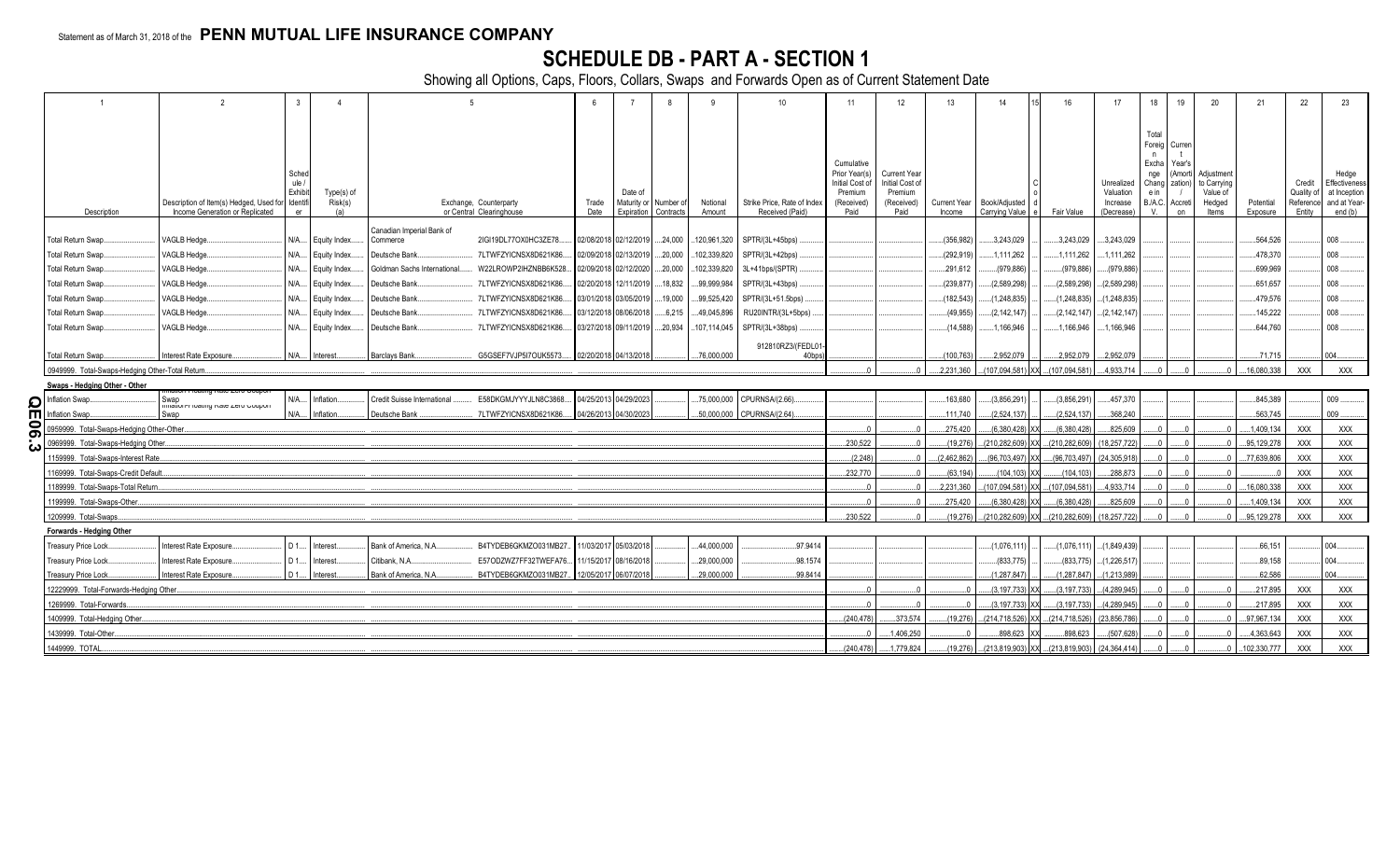# **SCHEDULE DB - PART B - SECTION 1**

Futures Contracts Open as of the Current Statement Date

|                  | $\overline{2}$                                  | $\mathbf{3}$                                |                             |                                          |                       |                       |                                                                                                       |                                                            | 10 <sup>1</sup> | 11               | 12         | 13                             | 14                             |                         | <b>Highly Effective Hedges</b> |                                  | 18                             | 19                             | 20                     | 21                           | 22                       |
|------------------|-------------------------------------------------|---------------------------------------------|-----------------------------|------------------------------------------|-----------------------|-----------------------|-------------------------------------------------------------------------------------------------------|------------------------------------------------------------|-----------------|------------------|------------|--------------------------------|--------------------------------|-------------------------|--------------------------------|----------------------------------|--------------------------------|--------------------------------|------------------------|------------------------------|--------------------------|
|                  |                                                 |                                             |                             |                                          |                       |                       |                                                                                                       |                                                            |                 |                  |            |                                |                                | 15                      |                                | 17                               |                                |                                |                        |                              |                          |
|                  |                                                 |                                             |                             |                                          |                       |                       |                                                                                                       |                                                            |                 |                  |            |                                |                                |                         |                                |                                  |                                |                                |                        |                              |                          |
|                  |                                                 |                                             |                             |                                          |                       |                       |                                                                                                       |                                                            |                 |                  |            |                                |                                |                         |                                | Change in<br>Variation           |                                | Change in                      |                        |                              |                          |
|                  |                                                 |                                             |                             |                                          |                       |                       |                                                                                                       |                                                            |                 |                  |            |                                |                                |                         |                                | Margin Gain                      |                                | Variation                      |                        | Hedge                        |                          |
|                  |                                                 |                                             |                             | Description of Item(s)                   |                       |                       |                                                                                                       |                                                            |                 |                  |            |                                |                                |                         |                                | Loss) Used to                    | Cumulative                     | Margin Gain                    |                        | Effectiveness                |                          |
| Ticker           | Number                                          |                                             |                             | Hedged, Used for<br>Income Generation or | Schedule<br>/ Exhibit | Type(s) of<br>Risk(s) | Date of<br>Maturity or                                                                                |                                                            | Trade           | Transaction      | Reporting  |                                | Book/Adjusted                  | Cumulative<br>Variation | Deferred<br>Variation          | <b>Adjust Basis</b><br>of Hedged | Variation<br>Margin for All    | (Loss)<br>Recognized in        | Potential              | at Inception<br>and at Year- | Value of One             |
| Symbol           |                                                 | Contracts   Notional Amount                 | Description                 | Replicated                               | Identifier            | (a)                   | Expiration                                                                                            | Exchange                                                   | Date            | Price            | Date Price | Fair Value                     | Carrving Value                 | Margin                  | Margin                         | Item                             | Other Hedges                   | <b>Current Year</b>            | Exposure               | end(b)                       | (1) Point                |
|                  | <b>Long Futures</b>                             |                                             |                             |                                          |                       |                       |                                                                                                       |                                                            |                 |                  |            |                                |                                |                         |                                |                                  |                                |                                |                        |                              |                          |
|                  | <b>Hedging Other</b>                            |                                             |                             |                                          |                       |                       |                                                                                                       |                                                            |                 |                  |            |                                |                                |                         |                                |                                  |                                |                                |                        |                              |                          |
|                  |                                                 |                                             |                             |                                          |                       |                       |                                                                                                       |                                                            |                 |                  |            |                                |                                |                         |                                |                                  |                                |                                |                        |                              |                          |
| EDZ9.            | .4,000                                          |                                             | 972,150,000 EURO DLRS       | VAGLB Hedge.                             | $N/A$                 | Interest Rates        |                                                                                                       | 12/31/2019 CME Group Inc.  KJNXBSWZVIKEX4NFOL81 03/14/2018 |                 | 97.1038          | 97.2150    | .1,112,500                     | .1.112.500                     |                         |                                |                                  | 1,112,500                      | 1,112,500                      | .1,240,000             | .16                          | .2,500                   |
|                  |                                                 |                                             |                             |                                          |                       |                       |                                                                                                       |                                                            |                 |                  |            |                                |                                |                         |                                |                                  |                                |                                |                        |                              |                          |
| EDH9.            | 1,000                                           |                                             | 243.525.000 EURO DLRS       | VAGLB Hedge.                             | N/A                   |                       | Interest Rates 03/31/2019 CME Group Inc.  KJNXBSWZVIKEX4NFOL81 03/20/2018                             |                                                            |                 | 97.3650          | 97.4100    | 112.500                        | .112.500                       |                         |                                |                                  | .112.500                       | 112,500                        | 245,000                | .16                          | .2.500                   |
| ESM8.            | $.100$ .                                        |                                             | 13,215,000 EMINI S&P 500.   | VAGLB Hedge.                             | $N/A$                 |                       | Equity Index   06/30/2018 CME Group Inc.  KJNXBSWZVIKEX4NFOL81   03/26/2018   2,660.8413   2,643.0000 |                                                            |                 |                  |            | (89, 206)                      | (89, 206)                      |                         |                                |                                  | (89, 206)                      | (89, 206)                      | 540,000                | .15                          | .50                      |
|                  |                                                 | 12829999. Total-Long Futures-Hedging Other. |                             |                                          |                       |                       |                                                                                                       |                                                            |                 |                  |            | .1,135,794                     | .1,135,794                     |                         |                                |                                  | .1,135,794                     | 1,135,794                      | .2,025,000             | XXX                          | XXX                      |
|                  | 329999. Total-Long Futures                      |                                             |                             |                                          |                       |                       |                                                                                                       |                                                            |                 |                  |            | .1,135,794                     | .1.135.794                     |                         |                                |                                  | 1.135.794                      | .1,135,794                     | .2.025.000             | <b>XXX</b>                   | <b>XXX</b>               |
|                  | <b>Short Futures</b>                            |                                             |                             |                                          |                       |                       |                                                                                                       |                                                            |                 |                  |            |                                |                                |                         |                                |                                  |                                |                                |                        |                              |                          |
|                  | <b>Hedging Other</b>                            |                                             |                             |                                          |                       |                       |                                                                                                       |                                                            |                 |                  |            |                                |                                |                         |                                |                                  |                                |                                |                        |                              |                          |
|                  |                                                 |                                             |                             |                                          |                       |                       |                                                                                                       |                                                            |                 |                  |            |                                |                                |                         |                                |                                  |                                |                                |                        |                              |                          |
| WNM8             | 190                                             |                                             | 30,489,063 CBT UL T-BONDS   | VAGLB Hedge.                             | N/A                   | Interest Rates        | 06/30/2018 CME Group Inc.  KJNXBSWZVIKEX4NFOL81 03/12/2018                                            |                                                            |                 | 155.5620         | 160.4688   | (932, 188)                     | (932, 188)                     |                         |                                |                                  | (932, 188)                     | (932, 188)                     | .589.000               | .16                          | 1,000                    |
| <u>ဂ</u> ္ဂ      |                                                 |                                             |                             |                                          |                       |                       |                                                                                                       |                                                            |                 |                  |            |                                |                                |                         |                                |                                  |                                |                                |                        |                              |                          |
| FYM8.            | 500                                             |                                             | 60,570,313 CBT 10 YR NOTE.  | VAGLB Hedge.                             | N/A                   | Interest Rates        | 06/30/2018 CME Group Inc.  KJNXBSWZVIKEX4NFOL81 03/27/2018                                            |                                                            |                 | 120.5620         | 121.1406   | (289,065)                      | (289,065)                      |                         |                                |                                  | (289,065)                      | (289,065)                      | 450,000                | .16                          | .1,000                   |
| 0                |                                                 |                                             |                             |                                          |                       |                       |                                                                                                       |                                                            |                 |                  |            |                                |                                |                         |                                |                                  |                                |                                |                        |                              |                          |
| NQM8.            | 100                                             |                                             | 13,188,000 IMM EMINI NSDQ.  | VAGLB Hedge.                             | N/A                   | Equity Index          | 06/30/2018 CME Group Inc.  KJNXBSWZVIKEX4NFOL81 03/23/2018 6,643.5000                                 |                                                            |                 |                  | 6,594.0000 | .99,000                        | .99,000                        |                         |                                |                                  | .99,000                        | .99,000                        | .580,000               | .15                          | .20                      |
| EDZ0             | .4,000                                          |                                             | 971,650,000 EURO DLRS       | VAGLB Hedge.                             | N/A                   | Interest Rates        | 12/31/2020 CME Group Inc.  KJNXBSWZVIKEX4NFOL81 03/14/2018                                            |                                                            |                 | 97.0363          | 97.1650    | (1,287,500)                    | (1,287,500)                    |                         |                                |                                  | (1,287,500)                    | (1,287,500)                    | .1,440,000             | .16                          | .2,500                   |
|                  |                                                 |                                             |                             |                                          |                       |                       |                                                                                                       |                                                            |                 |                  |            |                                |                                |                         |                                |                                  |                                |                                |                        |                              |                          |
| TYM8.            | .800                                            |                                             | .96,912,500 CBT 10 YR NOTE. | VAGLB Hedge.                             | N/A                   |                       | Interest Rates   06/30/2018 CME Group Inc.  KJNXBSWZVIKEX4NFOL81   03/15/2018                         |                                                            |                 | 120.2793         | 121.1406   | (689,064)                      | (689,064)                      |                         |                                |                                  | (689, 064)                     | (689,064)                      | 720,000                | .16                          | 1,000                    |
|                  |                                                 |                                             |                             |                                          |                       |                       |                                                                                                       |                                                            |                 |                  |            |                                |                                |                         |                                |                                  |                                |                                |                        |                              |                          |
| EDH <sub>0</sub> | .1,000                                          |                                             | 243,012,500 EURO DLRS       | VAGLB Hedge.                             | N/A                   | Interest Rates        | 03/31/2020 CME Group Inc.  KJNXBSWZVIKEX4NFOL81 03/20/2018                                            |                                                            |                 | 97.1050          | 97.2050    | (249, 913)                     | (249, 913)                     |                         |                                |                                  | (249, 913)                     | (249, 913)                     | .325,000               | .16                          | 2,500                    |
|                  |                                                 |                                             |                             |                                          |                       |                       |                                                                                                       |                                                            |                 |                  |            |                                |                                |                         |                                |                                  |                                |                                |                        |                              |                          |
| TUM8.            | .1,000                                          |                                             | 212,609,375 CBT 2 YR NOTE.  | VAGLB Hedge.                             | N/A                   |                       | Interest Rates 06/30/2018 CME Group Inc.  KJNXBSWZVIKEX4NFOL81 03/21/2018                             |                                                            |                 | 106.2109         | 106.3047   | (187,500)                      | (187,500)                      |                         |                                |                                  | (187,500)                      | (187,500)                      | .340,000               | .16                          | .2,000                   |
|                  |                                                 |                                             |                             |                                          |                       |                       |                                                                                                       |                                                            |                 |                  |            |                                |                                |                         |                                |                                  |                                |                                |                        |                              |                          |
| USM8             | .300                                            |                                             | .43,987,500 CBT T-BONDS.    | VAGLB Hedge.                             | $N/A$                 | Interest Rates        | . 06/30/2018 CME Group Inc.  KJNXBSWZVIKEX4NFOL81 03/22/2018                                          |                                                            |                 | 144.6563         | 146.6250   | (590, 625)                     | (590, 625)                     |                         |                                |                                  | (590, 625)                     | (590, 625)                     | 645,000                | .16                          | 1,000                    |
|                  |                                                 |                                             |                             |                                          |                       |                       |                                                                                                       |                                                            |                 |                  |            |                                |                                |                         |                                |                                  |                                |                                |                        |                              |                          |
| WNM8.            | 50                                              |                                             | 8.023.438 CBT UL T-BONDS    | VAGLB Hedge.                             | $N/A$                 |                       | Interest Rates 06/30/2018 CME Group Inc.  KJNXBSWZVIKEX4NFOL81 03/26/2018.                            |                                                            |                 | $\dots$ 157.4375 | 160.4688   | (151, 563)                     | (151, 563)                     |                         |                                |                                  | (151.563)                      | (151,563)                      | .155.000               | .16                          | 1.000                    |
|                  |                                                 | 13429999. Total-Short Futures-Hedging Other |                             |                                          |                       |                       |                                                                                                       |                                                            |                 |                  |            | (4, 278, 417)                  | (4, 278, 417)                  |                         |                                |                                  | (4,278,417)                    | (4,278,417)                    | .5,244,000             | <b>XXX</b>                   | <b>XXX</b>               |
|                  | 1389999. Total-Short Futures.                   |                                             |                             |                                          |                       |                       |                                                                                                       |                                                            |                 |                  |            | (4,278,417)                    | (4.278.417)                    |                         |                                |                                  | (4.278.417)                    | (4.278.417                     | .5.244.000             | <b>XXX</b>                   | <b>XXX</b>               |
|                  | 1409999. Total-Hedging Other.<br>1449999. TOTAL |                                             |                             |                                          |                       |                       |                                                                                                       |                                                            |                 |                  |            | (3, 142, 623)<br>(3, 142, 623) | (3, 142, 623)<br>(3, 142, 623) |                         |                                |                                  | (3, 142, 623)<br>(3, 142, 623) | (3, 142, 623)<br>(3, 142, 623) | 7,269,000<br>7,269,000 | <b>XXX</b><br><b>XXX</b>     | <b>XXX</b><br><b>XXX</b> |
|                  |                                                 |                                             |                             |                                          |                       |                       |                                                                                                       |                                                            |                 |                  |            |                                |                                |                         |                                |                                  |                                |                                |                        |                              |                          |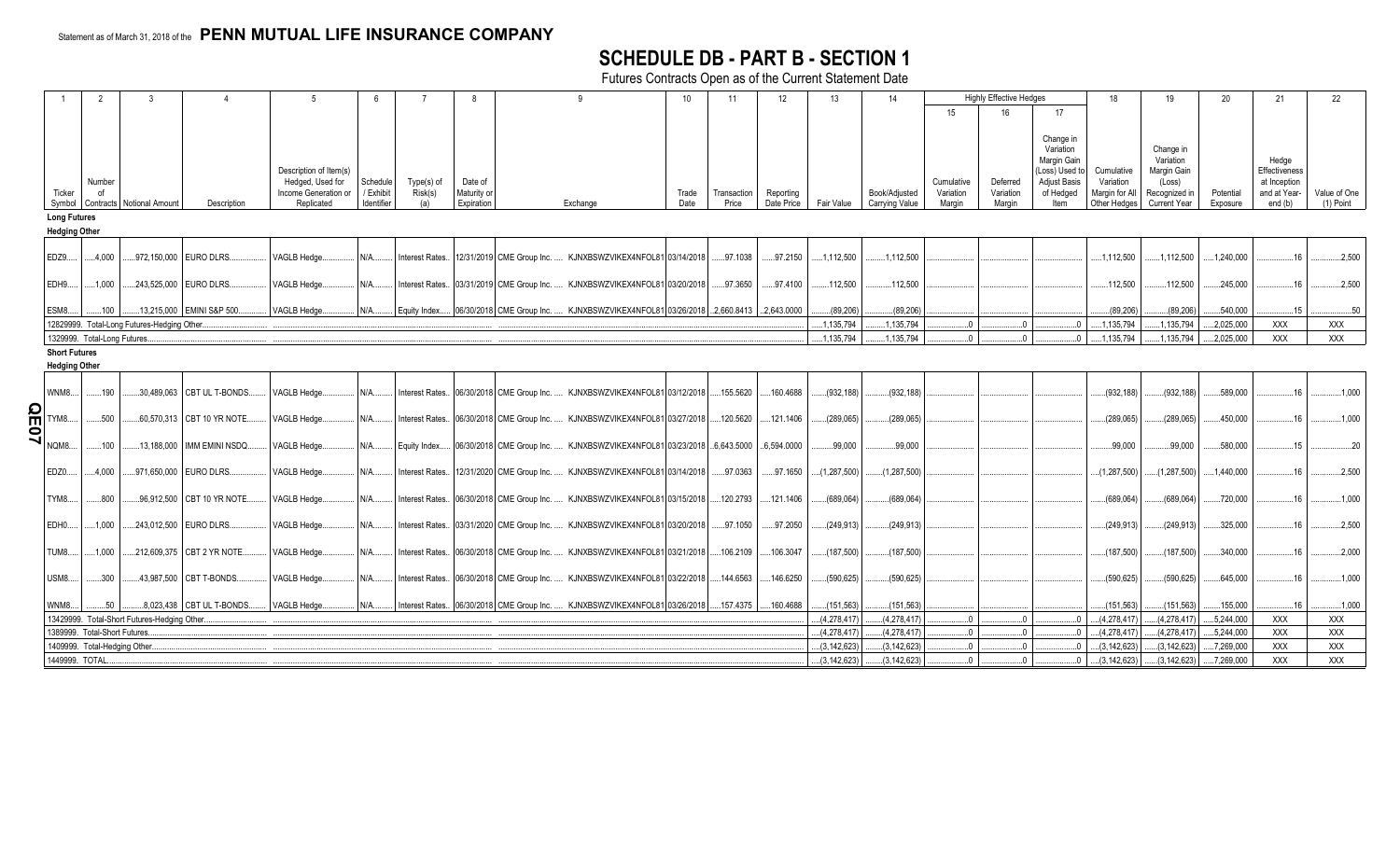# **SCHEDULE DB - PART B - SECTION 1**

Futures Contracts Open as of the Current Statement Date

|        |                                  |             |                                |            |            |             |          | 10    |             |            |            | 14             |            | <b>Highly Effective Hedges</b> |                           |                              |                             |           |               |              |
|--------|----------------------------------|-------------|--------------------------------|------------|------------|-------------|----------|-------|-------------|------------|------------|----------------|------------|--------------------------------|---------------------------|------------------------------|-----------------------------|-----------|---------------|--------------|
|        |                                  |             |                                |            |            |             |          |       |             |            |            |                |            | 16                             |                           |                              |                             |           |               |              |
|        |                                  |             |                                |            |            |             |          |       |             |            |            |                |            |                                |                           |                              |                             |           |               |              |
|        |                                  |             |                                |            |            |             |          |       |             |            |            |                |            |                                | Change in<br>Variation    |                              | Change in                   |           |               |              |
|        |                                  |             |                                |            |            |             |          |       |             |            |            |                |            |                                | Margin Gain               |                              | Variation                   |           | Hedge         |              |
|        |                                  |             | Description of Item(s)         |            |            |             |          |       |             |            |            |                |            |                                | (Loss) Used to Cumulative |                              | Margin Gain                 |           | Effectiveness |              |
|        | Number                           |             | Hedged, Used for               | Schedule   | Type(s) of | Date of     |          |       |             |            |            |                | Cumulative | Deferred                       | Adjust Basis              | Variation                    | (Loss)                      |           | at Inception  |              |
| Ticker |                                  |             | Income Generation or / Exhibit |            | Risk(s)    | Maturity or |          | Trade | Transaction | Reporting  |            | Book/Adjusted  | Variation  | Variation                      | of Hedged                 | Margin for All Recognized in |                             | Potential | and at Year-  | Value of One |
|        | Symbol Contracts Notional Amount | Description | Replicated                     | Identifier |            | Expiration  | Exchange | Date  | Price       | Date Price | Fair Value | Carrying Value | Margin     | Margin                         | Item                      |                              | Other Hedges   Current Year | Exposure  | end (b)       | $(1)$ Point  |

|                               | Beainr<br>Cash | <b>Curriculu</b><br>Cash | Ending<br>Cash       |
|-------------------------------|----------------|--------------------------|----------------------|
| <b>Broker Name</b>            | Balance        | Change                   | Balance              |
| Bank of America Merrill Lynch | 37,500         | .159,753)                | (1.122.253)          |
| Wells Fargo Bank              | 335,000        | (2,355,370)              | (2,020,370)          |
| Total Net Cash Deposits       | 372,500        | $\dots(3,515,123)$       | $\dots(3, 142, 623)$ |

(b) Code Financial or Economic Impact of the Hedge at the End of the Reporting Period

The derivative is part of the Company's Equity Hedging program. The objective of the derivative is to hedge the delta risk (change in price of option for corresponding change in equity index) of the variable annuity rider

The derivative is part of the Company's Equity Hedging program. The objective of the derivative is to hedge the rho risk (change in price of option for corresponding change in interest rates) of the variable annuity rider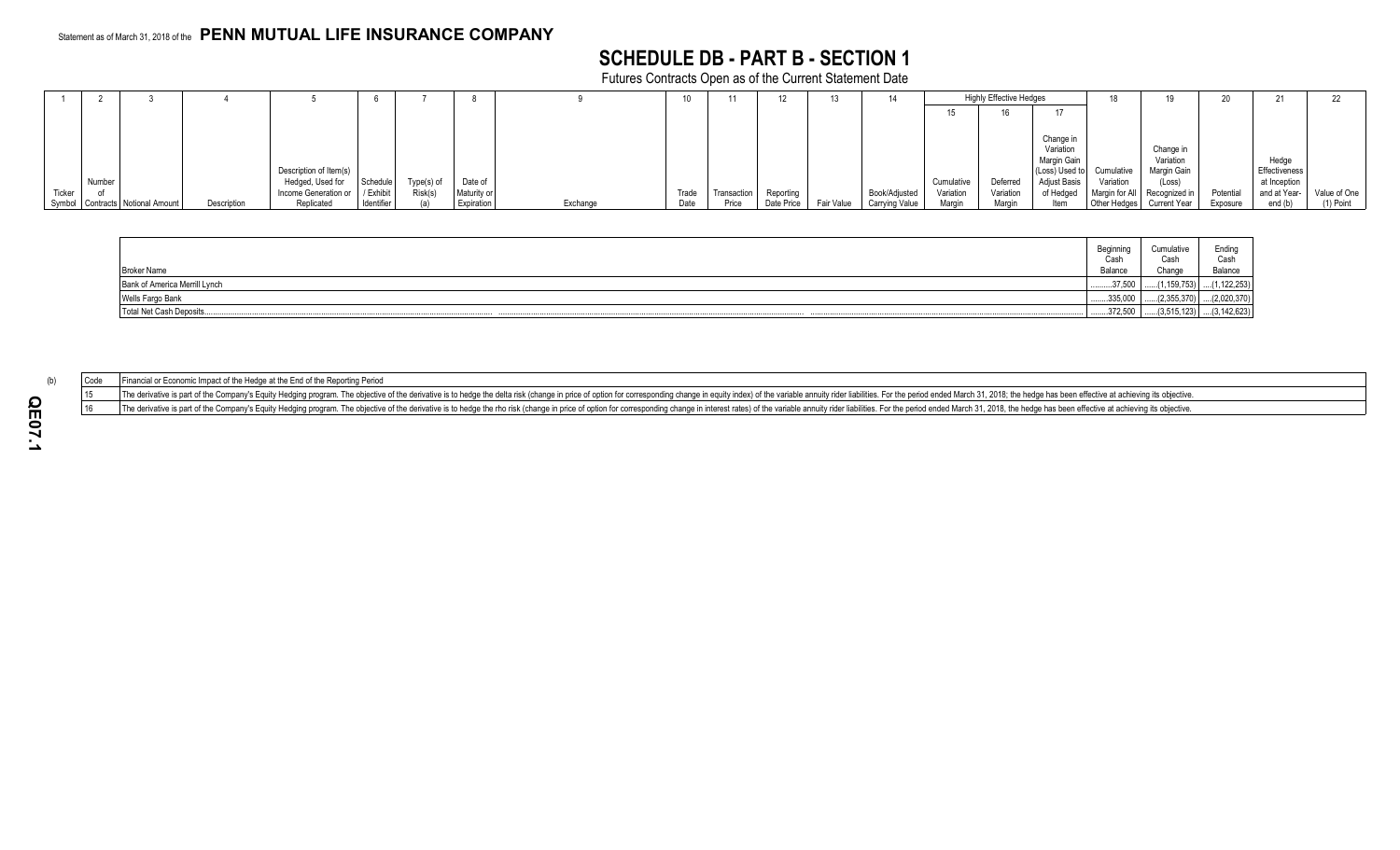# SCHEDULE DB - PART D - SECTION 1<br>Counterparty Exposure for Derivative Instruments Open as of Current Statement Date

|                                                                |                         |            |                   |                          |                        | Book Adjusted Carrying Value |               |                | Fair Value      |                     | 11          | 12             |
|----------------------------------------------------------------|-------------------------|------------|-------------------|--------------------------|------------------------|------------------------------|---------------|----------------|-----------------|---------------------|-------------|----------------|
|                                                                |                         |            |                   |                          |                        |                              |               |                |                 | 10                  |             |                |
|                                                                |                         |            |                   |                          |                        |                              |               |                |                 |                     |             |                |
|                                                                |                         | Master     | Credit<br>Support |                          | Contracts with         | Contracts with               |               |                |                 |                     |             |                |
|                                                                |                         | Agreement  | Annex             | Fair Value of Acceptable | Book/Adjusted Carrying | Book/Adjusted Carrying       | Exposure Net  | Contracts with | Contracts with  | <b>Exposure Net</b> | Potential   | Off-Balance    |
| Description of Exchange, Counterparty or Central Clearinghouse |                         | (Y or N)   | (Y or N)          | Collateral               | Value $> 0$            | Value $< 0$                  | of Collateral | Fair Value > 0 | Fair Value < 0  | of Collateral       | Exposure    | Sheet Exposure |
| <b>Exchange Traded Derivatives</b>                             |                         |            |                   |                          |                        |                              |               |                |                 |                     |             |                |
| 0199999. Aggregate Sum of Exchange Traded                      |                         | <b>XXX</b> | <b>XXX</b>        | <b>XXX</b>               | 1,324,000              | (4,466,624)                  | .1,324,000    | .1,324,000     | (4,466,624)     | (3, 142, 624)       | .7,269,000  | 7,269,000      |
| <b>NAIC 1 Designation</b>                                      |                         |            |                   |                          |                        |                              |               |                |                 |                     |             |                |
| Bank of America, N.A.                                          | B4TYDEB6GKMZO031MB27 Y. |            |                   |                          | 8,371,316              | (43, 177, 308)               |               | .8,371,316     | (43, 177, 308)  |                     | .5,129,039  |                |
| Canadian Imperial Bank of Commerce                             | 2IGI19DL77OX0HC3ZE78.   |            |                   |                          | 12,045,713             | (36,906,497)                 |               | 12,045,713     | (36,906,497)    |                     | .4,264,219  |                |
| Citibank, N.A.,                                                | E57ODZWZ7FF32TWEFA76    |            |                   | 4,149,599                | .4.204.111             | (833,775)                    |               | .4,204,111     | (833,775)       |                     | 1.424.240   | 644,977        |
| Credit Suisse International                                    | E58DKGMJYYYJLN8C3868.   |            |                   | 620,000                  |                        | (17,302,811)                 |               |                | (17,302,811).   |                     | 1,948,601   |                |
| Goldman Sachs International                                    | W22LROWP2IHZNBB6K528    |            |                   |                          | .170,632               | (9,806,329)                  |               | 170,632        | (9,806,329)     |                     | 1,459,068   |                |
| JPMorgan Chase                                                 | 7H6GLXDRUGQFU57RNE97    |            |                   | 1,340,000                | .2.320.498             | (1,265,291)                  |               | .2,320,498     | (1,265,291)     |                     | 539.920     | .255,127       |
| Wells Fargo Bank, N.A                                          | KB1H1DSPRFMYMCUFXT09    |            |                   |                          | .174.358               | (27.141.424)                 |               | .174.358       | (27, 141, 424)  |                     | 2.460.253   |                |
| 0299999. Total NAIC 1 Designation                              |                         |            |                   | .6,109,599               | .27,286,628            | (136, 433, 435)              |               | .27,286,628    | (136, 433, 435) |                     | .17,225,340 | .900,104       |
| <b>NAIC 2 Designation</b>                                      |                         |            |                   |                          |                        |                              |               |                |                 |                     |             |                |
| Barclays Bank                                                  | G5GSEF7VJP5I7OUK5573    |            |                   |                          | 2,952,079              | (3,501,397)                  |               | .2,952,079     | (3,501,397)     |                     | 398,415     |                |
| Deutsche Bank.                                                 | 7LTWFZYICNSX8D621K86    |            |                   |                          | .5,316,936             | (12,737,221)                 |               | .5,316,936     | (12,737,221)    |                     | .7,067,216  |                |
| 0399999. Total NAIC 2 Designation                              |                         |            |                   |                          | .8,269,015             | (16, 238, 618)               |               | .8,269,015     | (16, 238, 618)  |                     | .7.465.631  |                |
| 0899999. Aggregate Sum of Central Clearinghouse                | <b>XXX</b>              | <b>XXX</b> | <b>XXX</b>        |                          | .46.795.140            | (143.498.637)                |               | 46,795,140     | (143, 498, 637) |                     | .77,639,806 |                |
| 0999999. Gross Totals                                          |                         |            |                   | .6,109,599               | 83,674,783             | (300, 637, 314)              | .1,324,000    | 83,674,783     | (300, 637, 314) | (3, 142, 624)       | 109,599,777 | .8,169,104     |
|                                                                |                         |            |                   |                          |                        |                              |               |                |                 |                     |             |                |
|                                                                |                         |            |                   |                          | 83,674,783             | (300, 637, 314)              |               |                |                 |                     |             |                |
| $\overline{8}$                                                 |                         |            |                   |                          |                        |                              |               |                |                 |                     |             |                |
|                                                                |                         |            |                   |                          |                        |                              |               |                |                 |                     |             |                |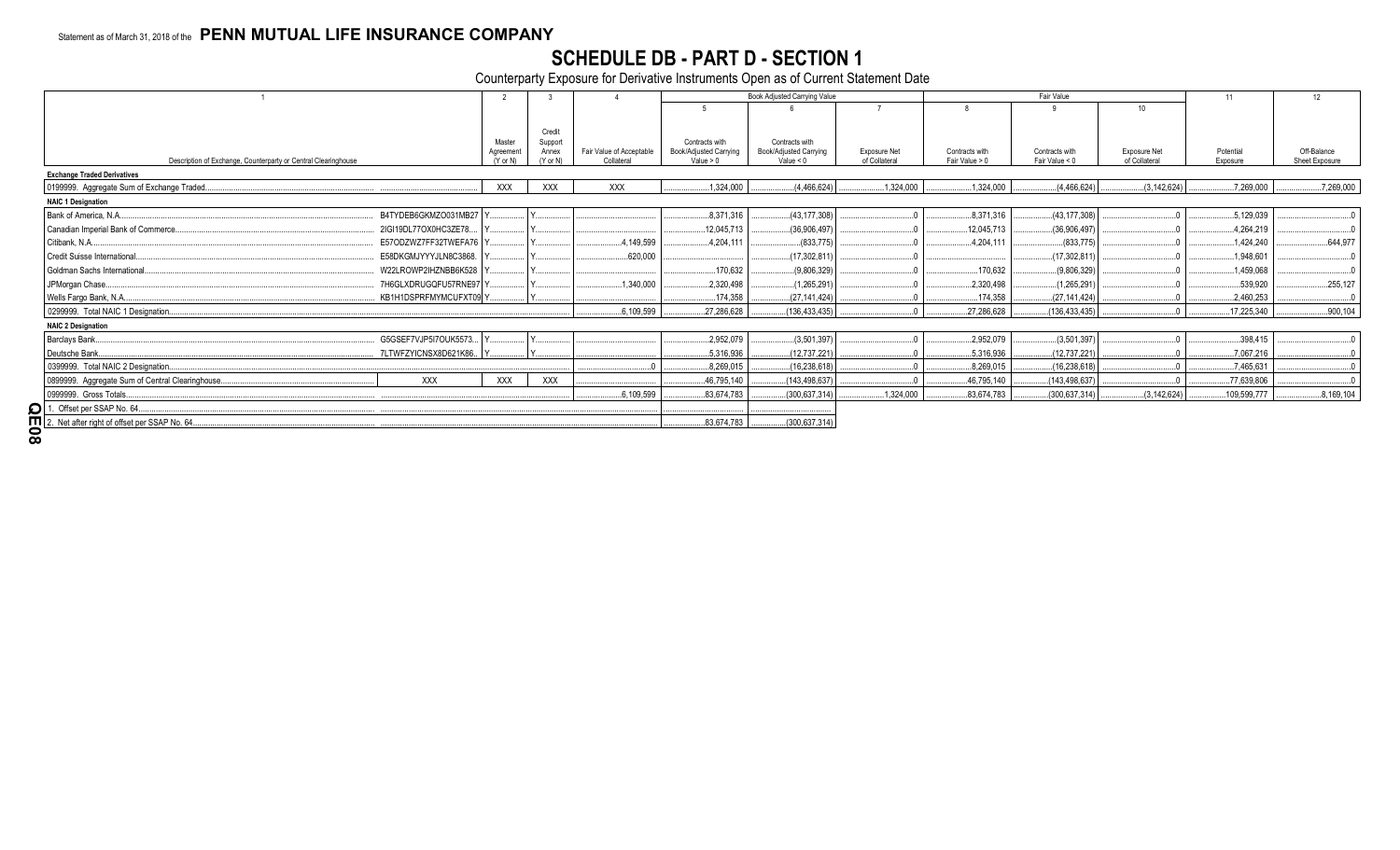# **SCHEDULE DB - PART D - SECTION 2**

### Collateral for Derivative Instruments Open as of Current Statement Date

|                                               |                                                 |                       |                             |                                   |             |              | Book/Adjusted         | Maturity                  | Type of Margin  |
|-----------------------------------------------|-------------------------------------------------|-----------------------|-----------------------------|-----------------------------------|-------------|--------------|-----------------------|---------------------------|-----------------|
|                                               | Exchange, Counterparty or Central Clearinghouse | Type of Asset Pledged | <b>CUSIP</b> Identification | Description                       | Fair Value  | Par Value    | <b>Carrying Value</b> | Date                      | (I, V or IV)    |
| <b>Collateral Pledged by Reporting Entity</b> |                                                 |                       |                             |                                   |             |              |                       |                           |                 |
| Bank of America, N.A.                         | B4TYDEB6GKMZO031MB27. Cash                      |                       |                             |                                   | .35,713,799 | .35,713,799  | .35,713,799           |                           |                 |
| Barclays Bank                                 | G5GSEF7VJP5I7OUK5573 Cash                       |                       |                             |                                   | .1,070,000  | .1,070,000   | .1,070,000            |                           |                 |
| Canadian Imperial Bank of Commerce.           | 2IGI19DL77OX0HC3ZE78                            | Cash.                 |                             |                                   | .28,800,000 | 28,800,000   | .28,800,000           |                           |                 |
| Credit Suisse International.                  | E58DKGMJYYYJLN8C3868.                           | Treasury.             |                             | 912810 RW 0 US TII .875 02/15/47. | 15,289,401  | .15,402,300  |                       | .15,258,300 02/15/2047.   |                 |
| Credit Suisse Securities (USA) LLC.           | 1V8Y6QCX6YMJ2OELII46                            | Cash.                 |                             |                                   | .26,981,964 | 26,981,964   | .26.981.964           |                           |                 |
| Deutsche Bank                                 | 7LTWFZYICNSX8D621K86                            | Cash.                 |                             |                                   | .5,760,000  | 5,760,000    | .5,760,000            |                           |                 |
| Goldman Sachs International.                  | W22LROWP2IHZNBB6K528 Cash                       |                       |                             |                                   | .8,218,667  | .8,218,667   | 8,218,667             |                           |                 |
| JPMorgan Chase                                | 7H6GLXDRUGQFU57RNE97. Treasury                  |                       | 912828                      | 2L 3 US TIL .375 07/15/27.        | .6,919,537  | 7,092,960    |                       | 7,003,277 07/15/2027.     |                 |
| Wells Fargo Bank, N.A.                        | KB1H1DSPRFMYMCUFXT09.   Cash                    |                       |                             |                                   | 16,720,000  | .16,720,000  | .16,720,000           |                           |                 |
| Wells Fargo Bank, N.A.                        | KB1H1DSPRFMYMCUFXT10.   Cash                    |                       |                             |                                   | .72,586,135 | .72.586.135  | .72.586.135           |                           |                 |
| Wells Fargo Bank, N.A.                        | KB1H1DSPRFMYMCUFXT10. MBS.                      |                       | 36296U<br>ZX                | 1 GNSF POOL 701958.               | 1.777.340   | .1.727.233   |                       | $.1,639,308$ 06/01/2039.  |                 |
| Wells Fargo Bank, N.A.                        | KB1H1DSPRFMYMCUFXT10. Treasury.                 |                       | <b>RR</b><br>912810         | 1   TII 1.00 02/15/46             | 117,852,266 | 115.071.000  |                       | .119,331,640  02/15/2046. |                 |
| Wells Fargo Bank, N.A.                        | KB1H1DSPRFMYMCUFXT10. Treasury                  |                       | <b>RR</b><br>912810         | 1   TII 1.00 02/15/46.            | .10,713,842 | .10,461,000  |                       | $.10,848,331$ 02/15/2046. |                 |
| 0199999. Totals.                              |                                                 |                       |                             |                                   | 348,402,951 | .345,605,058 | .349,931,421          | <b>XXX</b>                | <b>XXX</b>      |
| <b>Collateral Pledged to Reporting Entity</b> |                                                 |                       |                             |                                   |             |              |                       |                           |                 |
| Citibank, N.A                                 | E57ODZWZ7FF32TWEFA76 Cash                       |                       |                             |                                   | .4,149,599  | .4,149,599   | <b>XXX</b>            |                           |                 |
| Credit Suisse International.                  | E58DKGMJYYYJLN8C3868   Cash                     |                       |                             |                                   | .620.000    | .620,000     | <b>XXX</b>            |                           |                 |
| JPMorgan Chase                                | 7H6GLXDRUGQFU57RNE97. Cash                      |                       |                             |                                   | .1,340,000  | 1,340,000    | <b>XXX</b>            |                           | $\overline{11}$ |
| 0299999. Totals                               |                                                 |                       |                             |                                   | .6,109,599  | 6,109,599    | XXX                   | <b>XXX</b>                | <b>XXX</b>      |
|                                               |                                                 |                       |                             |                                   |             |              |                       |                           |                 |

 $00^{\circ}$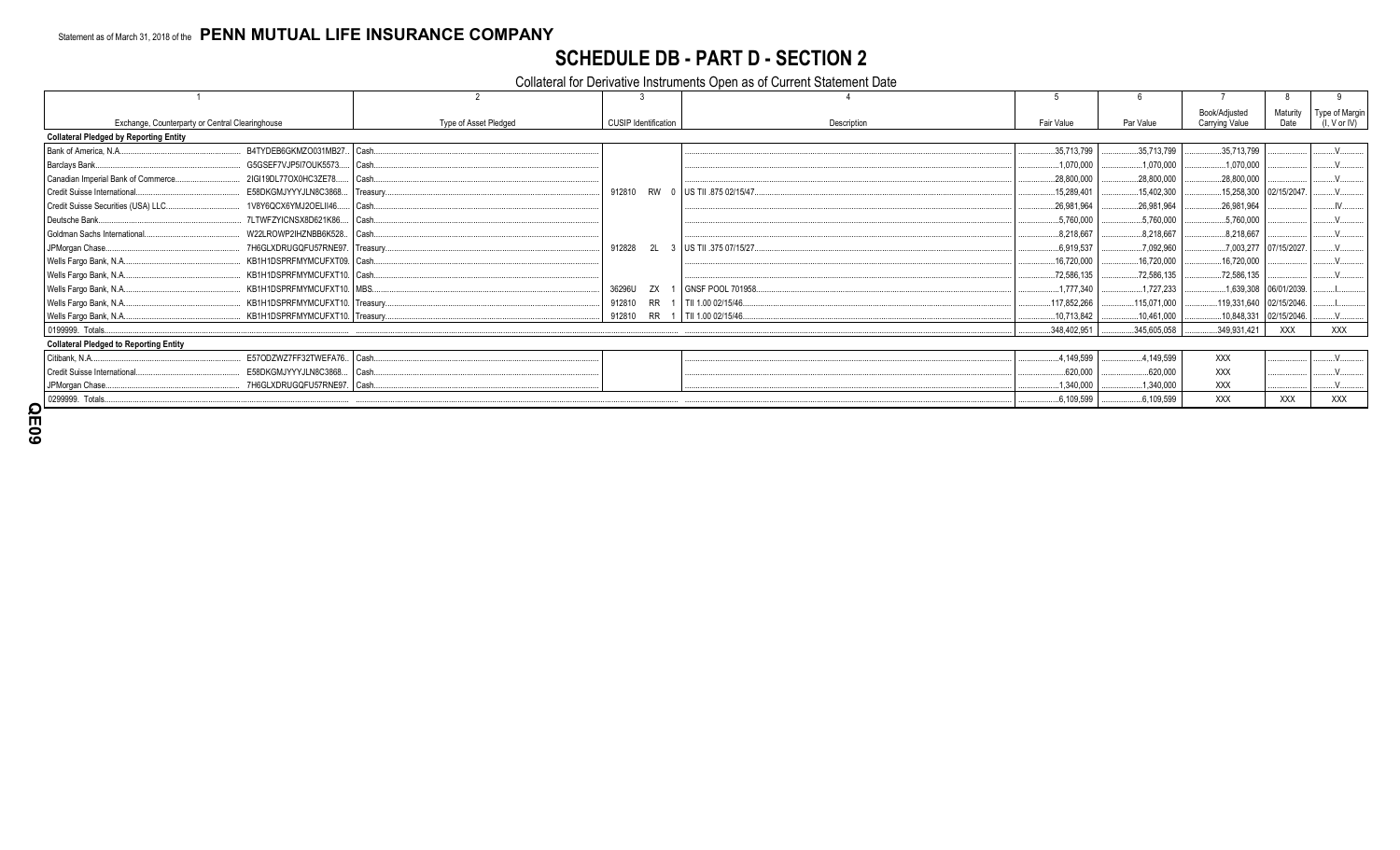**Sch. DL - Pt. 1 NONE**

**Sch. DL - Pt. 2 NONE**

**QE10, QE11**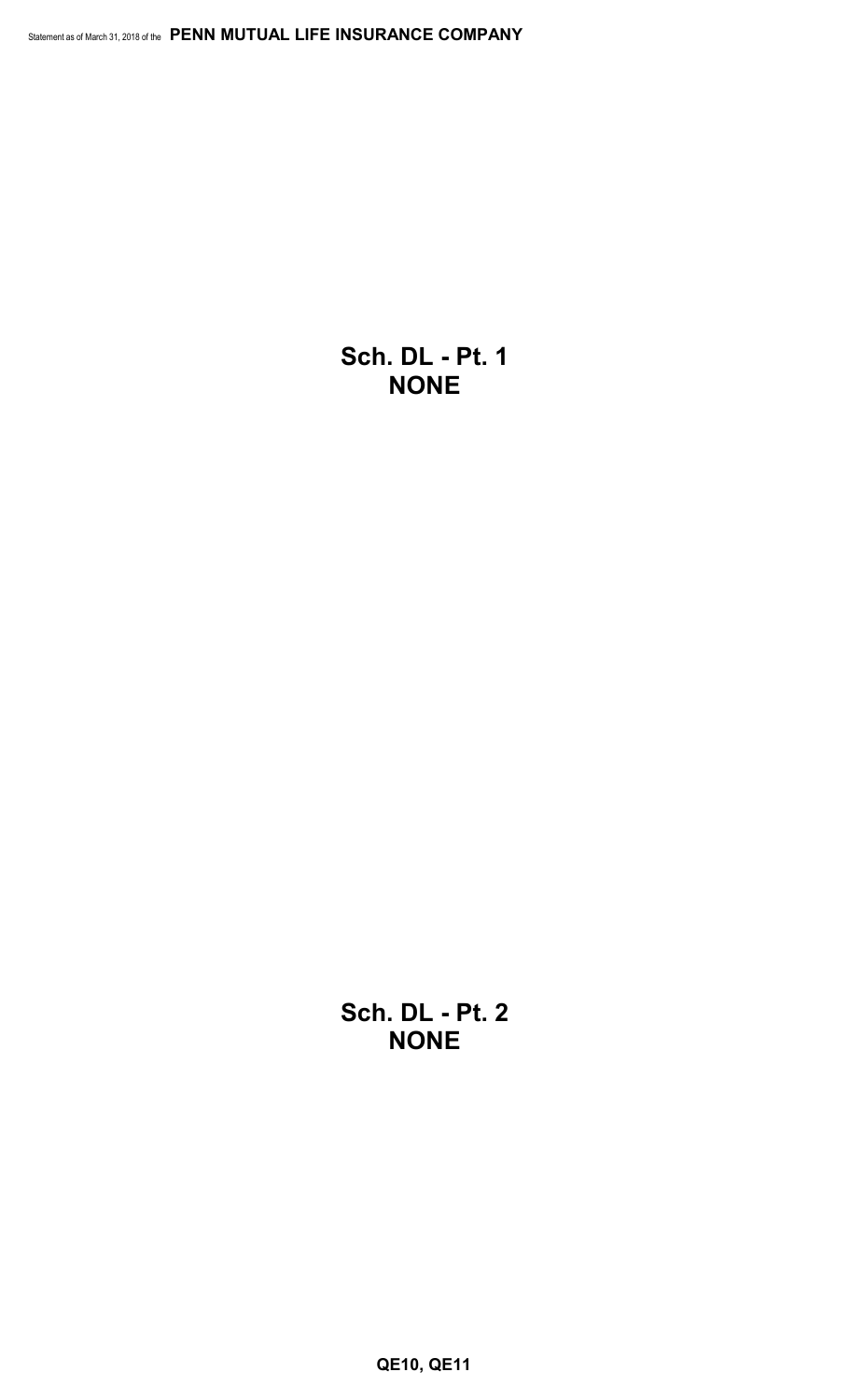# Statement as of March 31, 2018 of the PENN MUTUAL LIFE INSURANCE COMPANY **SCHEDULE E - PART 1 - CASH**

|                          |            |            |                  | Month End Depository Balances |                       |                 |                                        |                    |            |
|--------------------------|------------|------------|------------------|-------------------------------|-----------------------|-----------------|----------------------------------------|--------------------|------------|
|                          |            |            |                  |                               | 5                     |                 | Book Balance at End of Each            |                    |            |
|                          |            |            |                  |                               |                       |                 | Month During Current Quarter           |                    |            |
|                          |            |            |                  |                               |                       | 6               |                                        | 8                  |            |
|                          |            |            |                  | Amount of Interest            | Amount of Interest    |                 |                                        |                    |            |
|                          |            |            |                  | <b>Received During</b>        | Accrued at Current    |                 |                                        |                    |            |
|                          | Depository | Code       | Rate of Interest | <b>Current Quarter</b>        | <b>Statement Date</b> | First Month     | Second Month                           | <b>Third Month</b> |            |
| <b>Open Depositories</b> |            |            |                  |                               |                       |                 |                                        |                    |            |
|                          |            |            |                  |                               |                       | 106,478,486     | 8,583                                  | 435.723<br>.       | XXX        |
|                          |            |            |                  |                               |                       |                 |                                        |                    | XXX        |
|                          |            |            |                  |                               |                       |                 | 50,915 45,886 42,856                   |                    | XXX        |
|                          |            |            |                  |                               |                       |                 |                                        |                    | <b>XXX</b> |
|                          |            |            |                  |                               |                       | 496,906 496,663 |                                        |                    | <b>XXX</b> |
|                          |            |            |                  |                               |                       |                 |                                        |                    | <b>XXX</b> |
|                          |            |            |                  |                               |                       |                 |                                        |                    | <b>XXX</b> |
|                          |            |            | .                |                               |                       |                 | 401,056 819,742                        | 270,290            | <b>XXX</b> |
|                          |            |            |                  |                               |                       |                 |                                        | 499,827            | <b>XXX</b> |
|                          |            |            |                  |                               |                       |                 |                                        |                    | <b>XXX</b> |
|                          |            | <b>XXX</b> | <b>XXX</b>       |                               |                       |                 |                                        |                    | <b>XXX</b> |
|                          |            | XXX        | <b>XXX</b>       |                               |                       |                 | 330,341,913   (2,575,360)   23,330,547 |                    | XXX        |
|                          |            | <b>XXX</b> | <b>XXX</b>       |                               | 0                     |                 |                                        |                    | XXX        |